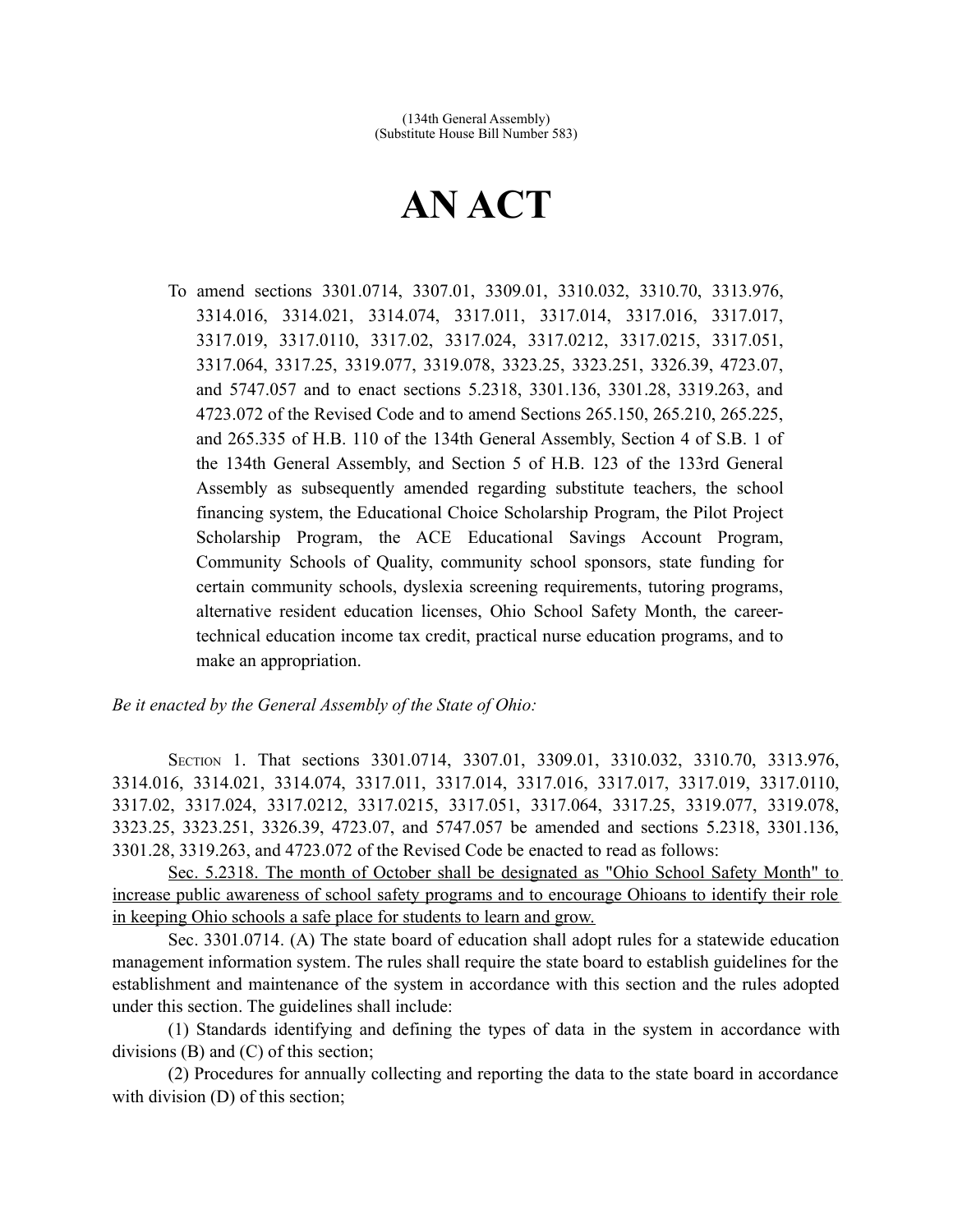(3) Procedures for annually compiling the data in accordance with division (G) of this section;

(4) Procedures for annually reporting the data to the public in accordance with division (H) of this section;

(5) Standards to provide strict safeguards to protect the confidentiality of personally identifiable student data.

(B) The guidelines adopted under this section shall require the data maintained in the education management information system to include at least the following:

(1) Student participation and performance data, for each grade in each school district as a whole and for each grade in each school building in each school district, that includes:

(a) The numbers of students receiving each category of instructional service offered by the school district, such as regular education instruction, vocational education instruction, specialized instruction programs or enrichment instruction that is part of the educational curriculum, instruction for gifted students, instruction for students with disabilities, and remedial instruction. The guidelines shall require instructional services under this division to be divided into discrete categories if an instructional service is limited to a specific subject, a specific type of student, or both, such as regular instructional services in mathematics, remedial reading instructional services, instructional services specifically for students gifted in mathematics or some other subject area, or instructional services for students with a specific type of disability. The categories of instructional services required by the guidelines under this division shall be the same as the categories of instructional services used in determining cost units pursuant to division (C)(3) of this section.

(b) The numbers of students receiving support or extracurricular services for each of the support services or extracurricular programs offered by the school district, such as counseling services, health services, and extracurricular sports and fine arts programs. The categories of services required by the guidelines under this division shall be the same as the categories of services used in determining cost units pursuant to division  $(C)(4)(a)$  of this section.

(c) Average student grades in each subject in grades nine through twelve;

(d) Academic achievement levels as assessed under sections 3301.0710, 3301.0711, and 3301.0712 of the Revised Code;

(e) The number of students designated as having a disabling condition pursuant to division  $(C)(1)$  of section 3301.0711 of the Revised Code;

(f) The numbers of students reported to the state board pursuant to division  $(C)(2)$  of section 3301.0711 of the Revised Code;

(g) Attendance rates and the average daily attendance for the year. For purposes of this division, a student shall be counted as present for any field trip that is approved by the school administration.

(h) Expulsion rates;

(i) Suspension rates;

(j) Dropout rates;

(k) Rates of retention in grade;

(l) For pupils in grades nine through twelve, the average number of carnegie units, as calculated in accordance with state board of education rules;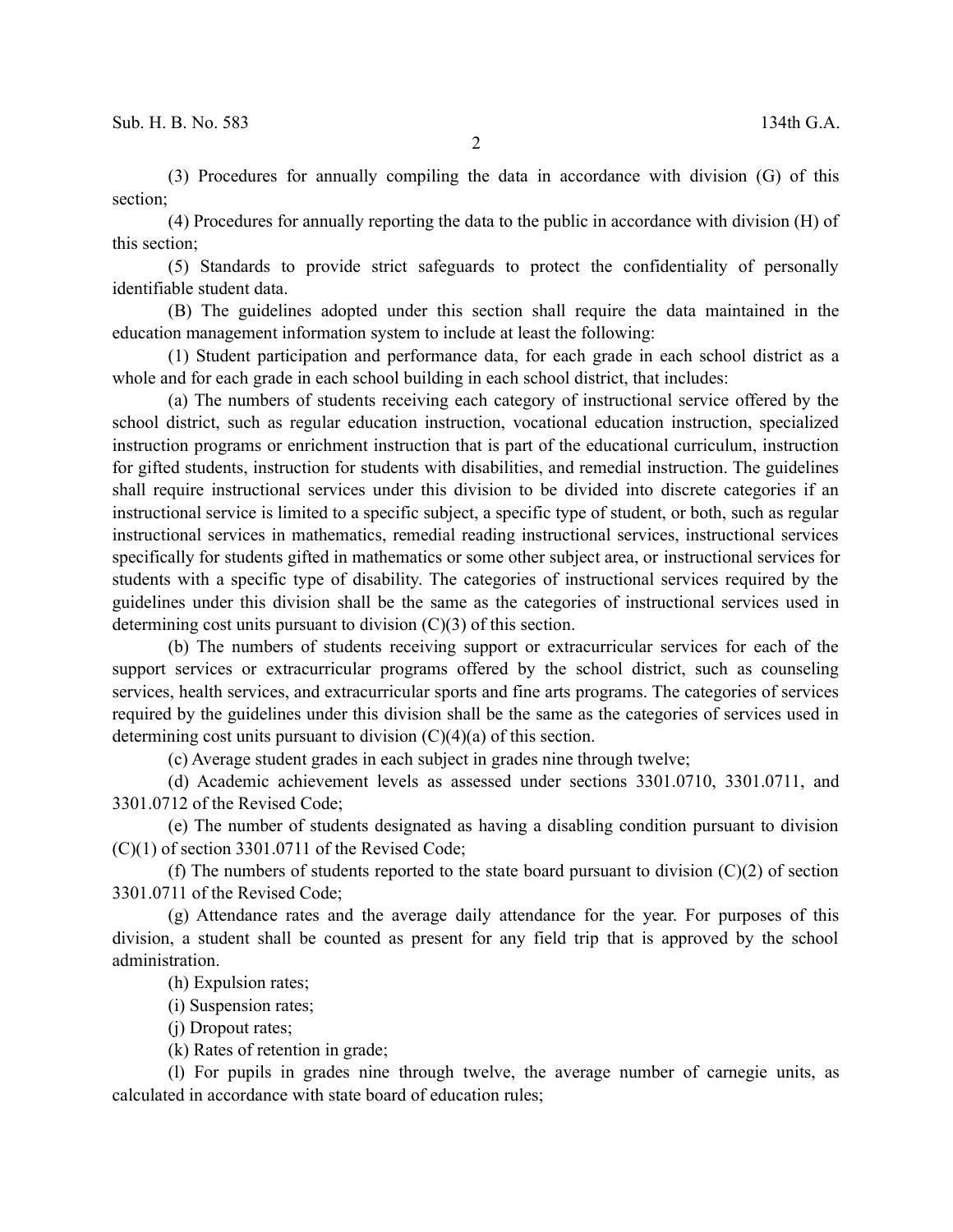(m) Graduation rates, to be calculated in a manner specified by the department of education that reflects the rate at which students who were in the ninth grade three years prior to the current year complete school and that is consistent with nationally accepted reporting requirements;

(n) Results of diagnostic assessments administered to kindergarten students as required under section 3301.0715 of the Revised Code to permit a comparison of the academic readiness of kindergarten students. However, no district shall be required to report to the department the results of any diagnostic assessment administered to a kindergarten student, except for the language and reading assessment described in division (A)(2) of section 3301.0715 of the Revised Code, if the parent of that student requests the district not to report those results.

(o) Beginning on July 1, 2018, for each disciplinary action which is required to be reported under division  $(B)(8)$   $(B)(4)$  of this section, districts and schools also shall include an identification of the person or persons, if any, at whom the student's violent behavior that resulted in discipline was directed. The person or persons shall be identified by the respective classification at the district or school, such as student, teacher, or nonteaching employee, but shall not be identified by name.

Division  $(B)(1)(o)$  of this section does not apply after the date that is two years following the submission of the report required by Section 733.13 of H.B. 49 of the 132nd general assembly.

(p) The number of students earning each state diploma seal included in the system prescribed under division (A) of section 3313.6114 of the Revised Code;

(q) The number of students demonstrating competency for graduation using each option described in divisions (B)(1)(a) to (d) of section 3313.618 of the Revised Code;

(r) The number of students completing each foundational and supporting option as part of the demonstration of competency for graduation pursuant to division (B)(1)(b) of section 3313.618 of the Revised Code;

(s) The number of students enrolled in all-day kindergarten, as defined in section 3321.05 of the Revised Code.

(2) Personnel and classroom enrollment data for each school district, including:

(a) The total numbers of licensed employees and nonlicensed employees and the numbers of full-time equivalent licensed employees and nonlicensed employees providing each category of instructional service, instructional support service, and administrative support service used pursuant to division  $(C)(3)$  of this section. The guidelines adopted under this section shall require these categories of data to be maintained for the school district as a whole and, wherever applicable, for each grade in the school district as a whole, for each school building as a whole, and for each grade in each school building.

(b) The total number of employees and the number of full-time equivalent employees providing each category of service used pursuant to divisions (C)(4)(a) and (b) of this section, and the total numbers of licensed employees and nonlicensed employees and the numbers of full-time equivalent licensed employees and nonlicensed employees providing each category used pursuant to division  $(C)(4)(c)$  of this section. The guidelines adopted under this section shall require these categories of data to be maintained for the school district as a whole and, wherever applicable, for each grade in the school district as a whole, for each school building as a whole, and for each grade in each school building.

(c) The total number of regular classroom teachers teaching classes of regular education and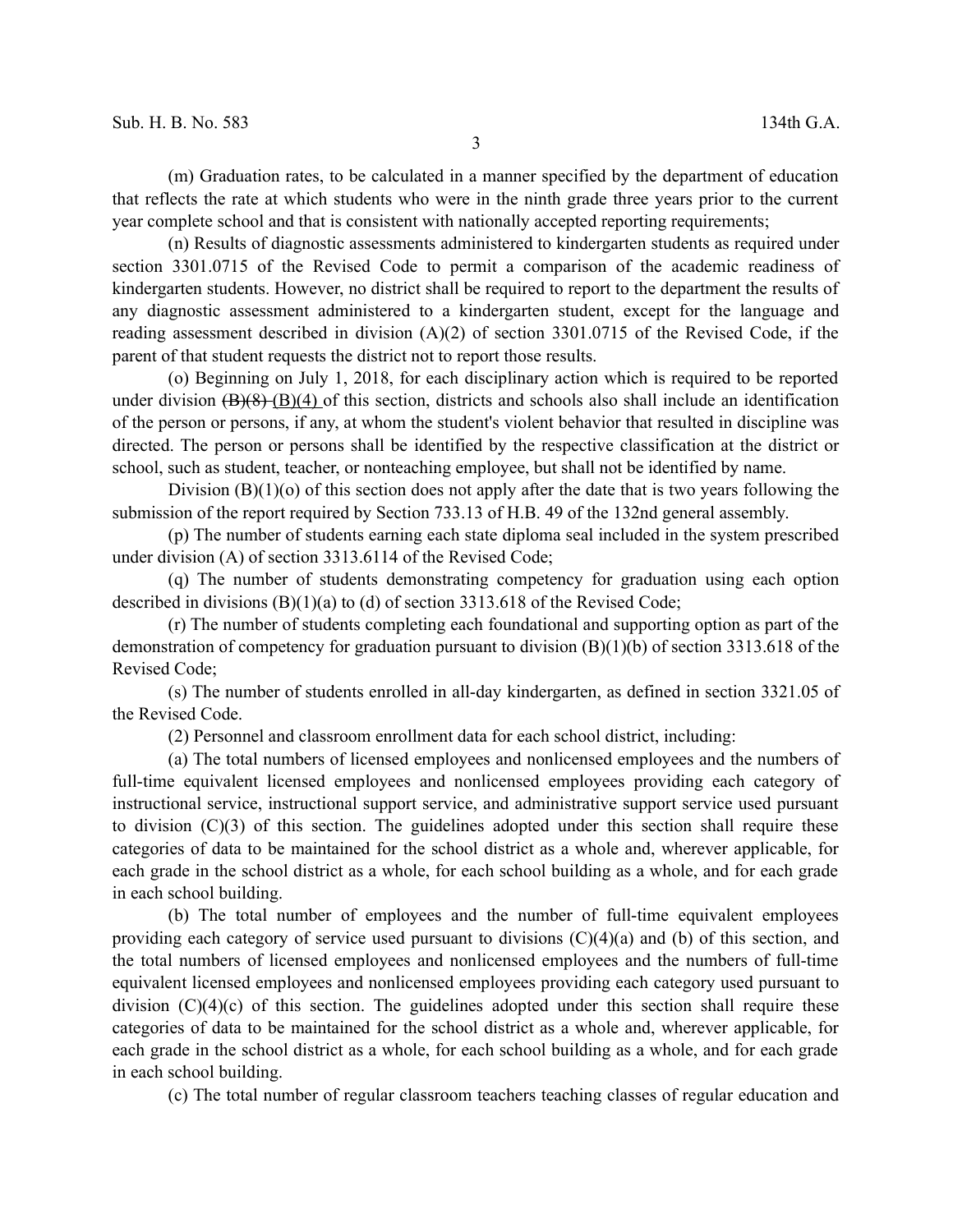the average number of pupils enrolled in each such class, in each of grades kindergarten through five in the district as a whole and in each school building in the school district.

(d) The number of lead teachers employed by each school district and each school building.

(3)(a) Student demographic data for each school district, including information regarding the gender ratio of the school district's pupils, the racial make-up of the school district's pupils, the number of English learners in the district, and an appropriate measure of the number of the school district's pupils who reside in economically disadvantaged households. The demographic data shall be collected in a manner to allow correlation with data collected under division (B)(1) of this section. Categories for data collected pursuant to division  $(B)(3)$  of this section shall conform, where appropriate, to standard practices of agencies of the federal government.

(b) With respect to each student entering kindergarten, whether the student previously participated in a public preschool program, a private preschool program, or a head start program, and the number of years the student participated in each of these programs.

(4) For fiscal years 2022 and 2023, the annual reports submitted by each school district under section 3317.25 of the Revised Code describing the initiative or initiatives on which the district's disadvantaged pupil impact aid were spent;

(5) For fiscal years 2022 and 2023, the average number of students riding on school buses routed to community schools established under Chapter 3314. of the Revised Code in accordance with section 3327.01 of the Revised Code;

(6) For fiscal years 2022 and 2023, the average number of students riding on school buses routed to STEM schools established under Chapter 3326. of the Revised Code in accordance with section 3327.01 of the Revised Code;

(7) For fiscal years 2022 and 2023, the average number of students riding on school buses routed to nonpublic schools in accordance with section 3327.01 of the Revised Code;

(8) Any data required to be collected pursuant to federal law.

(C) The education management information system shall include cost accounting data for each district as a whole and for each school building in each school district. The guidelines adopted under this section shall require the cost data for each school district to be maintained in a system of mutually exclusive cost units and shall require all of the costs of each school district to be divided among the cost units. The guidelines shall require the system of mutually exclusive cost units to include at least the following:

(1) Administrative costs for the school district as a whole. The guidelines shall require the cost units under this division  $(C)(1)$  to be designed so that each of them may be compiled and reported in terms of average expenditure per pupil in enrolled ADM in the school district, as determined pursuant to section 3317.03 of the Revised Code.

(2) Administrative costs for each school building in the school district. The guidelines shall require the cost units under this division  $(C)(2)$  to be designed so that each of them may be compiled and reported in terms of average expenditure per full-time equivalent pupil receiving instructional or support services in each building.

(3) Instructional services costs for each category of instructional service provided directly to students and required by guidelines adopted pursuant to division  $(B)(1)(a)$  of this section. The guidelines shall require the cost units under division (C)(3) of this section to be designed so that each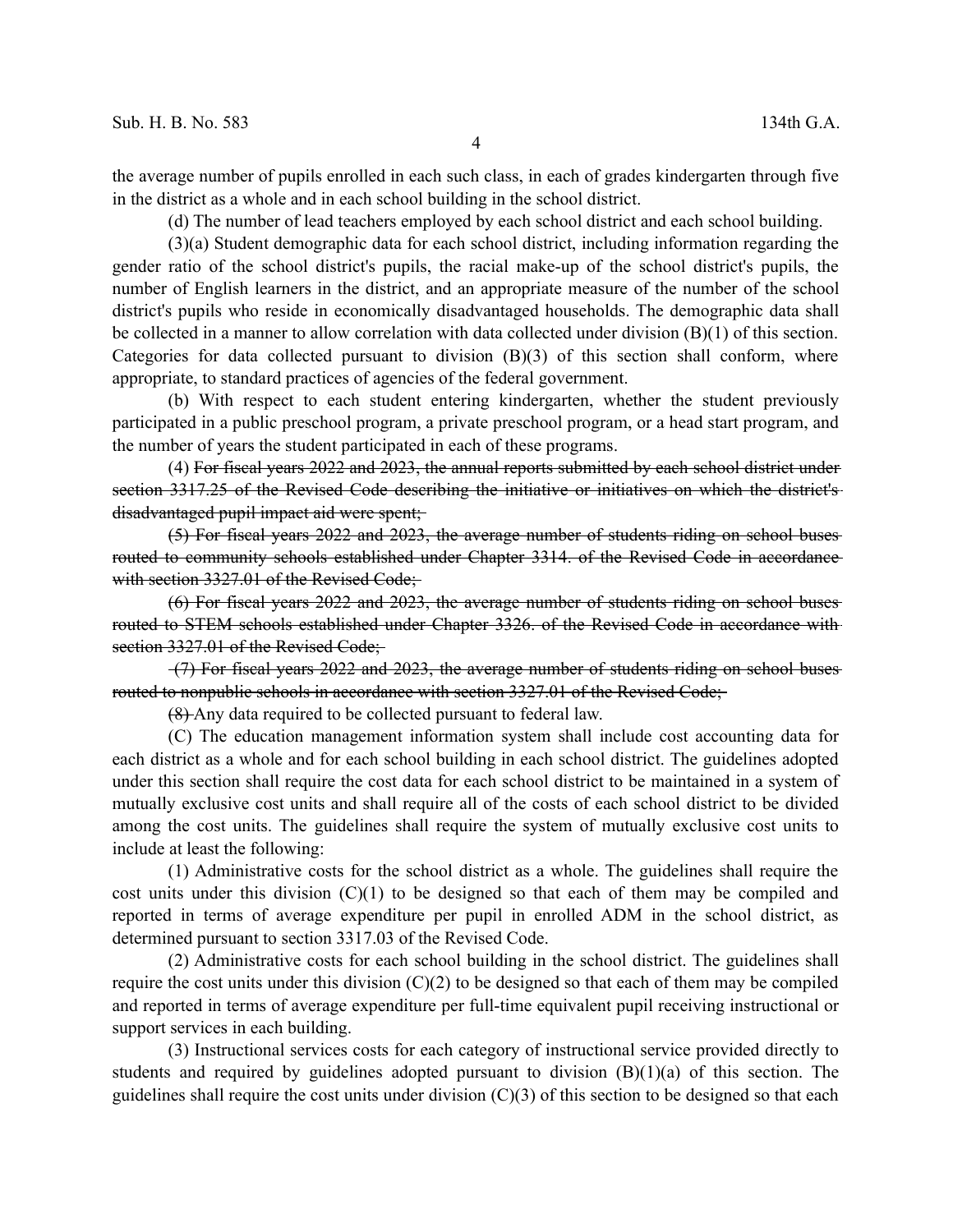of them may be compiled and reported in terms of average expenditure per pupil receiving the service in the school district as a whole and average expenditure per pupil receiving the service in each building in the school district and in terms of a total cost for each category of service and, as a breakdown of the total cost, a cost for each of the following components:

(a) The cost of each instructional services category required by guidelines adopted under division (B)(1)(a) of this section that is provided directly to students by a classroom teacher;

(b) The cost of the instructional support services, such as services provided by a speechlanguage pathologist, classroom aide, multimedia aide, or librarian, provided directly to students in conjunction with each instructional services category;

(c) The cost of the administrative support services related to each instructional services category, such as the cost of personnel that develop the curriculum for the instructional services category and the cost of personnel supervising or coordinating the delivery of the instructional services category.

(4) Support or extracurricular services costs for each category of service directly provided to students and required by guidelines adopted pursuant to division (B)(1)(b) of this section. The guidelines shall require the cost units under division (C)(4) of this section to be designed so that each of them may be compiled and reported in terms of average expenditure per pupil receiving the service in the school district as a whole and average expenditure per pupil receiving the service in each building in the school district and in terms of a total cost for each category of service and, as a breakdown of the total cost, a cost for each of the following components:

(a) The cost of each support or extracurricular services category required by guidelines adopted under division  $(B)(1)(b)$  of this section that is provided directly to students by a licensed employee, such as services provided by a guidance counselor or any services provided by a licensed employee under a supplemental contract;

(b) The cost of each such services category provided directly to students by a nonlicensed employee, such as janitorial services, cafeteria services, or services of a sports trainer;

(c) The cost of the administrative services related to each services category in division (C)(4) (a) or (b) of this section, such as the cost of any licensed or nonlicensed employees that develop, supervise, coordinate, or otherwise are involved in administering or aiding the delivery of each services category.

(D)(1) The guidelines adopted under this section shall require school districts to collect information about individual students, staff members, or both in connection with any data required by division (B) or (C) of this section or other reporting requirements established in the Revised Code. The guidelines may also require school districts to report information about individual staff members in connection with any data required by division (B) or (C) of this section or other reporting requirements established in the Revised Code. The guidelines shall not authorize school districts to request social security numbers of individual students. The guidelines shall prohibit the reporting under this section of a student's name, address, and social security number to the state board of education or the department of education. The guidelines shall also prohibit the reporting under this section of any personally identifiable information about any student, except for the purpose of assigning the data verification code required by division (D)(2) of this section, to any other person unless such person is employed by the school district or the information technology center operated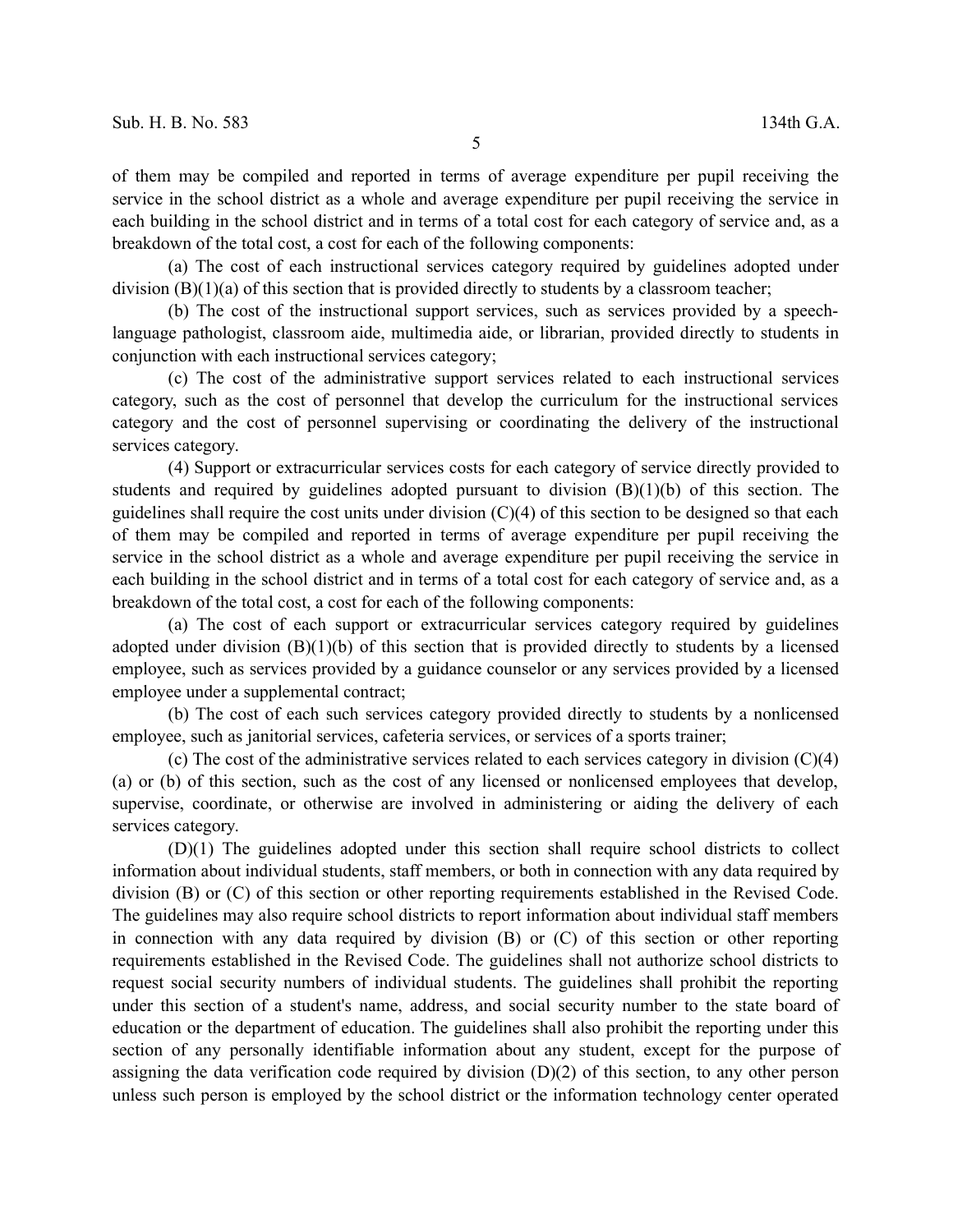6

under section 3301.075 of the Revised Code and is authorized by the district or technology center to have access to such information or is employed by an entity with which the department contracts for the scoring or the development of state assessments. The guidelines may require school districts to provide the social security numbers of individual staff members and the county of residence for a student. Nothing in this section prohibits the state board of education or department of education from providing a student's county of residence to the department of taxation to facilitate the distribution of tax revenue.

(2)(a) The guidelines shall provide for each school district or community school to assign a data verification code that is unique on a statewide basis over time to each student whose initial Ohio enrollment is in that district or school and to report all required individual student data for that student utilizing such code. The guidelines shall also provide for assigning data verification codes to all students enrolled in districts or community schools on the effective date of the guidelines established under this section. The assignment of data verification codes for other entities, as described in division (D)(2)(d) of this section, the use of those codes, and the reporting and use of associated individual student data shall be coordinated by the department in accordance with state and federal law.

School districts shall report individual student data to the department through the information technology centers utilizing the code. The entities described in division  $(D)(2)(d)$  of this section shall report individual student data to the department in the manner prescribed by the department.

(b)(i) Except as provided in sections 3301.941, 3310.11, 3310.42, 3310.63, 3313.978, and 3317.20, and 5747.057 of the Revised Code, and in division (D)(2)(b)(ii) of this section, at no time shall the state board or the department have access to information that would enable any data verification code to be matched to personally identifiable student data.

(ii) For the purpose of making per-pupil payments to community schools under section 3317.022 of the Revised Code, the department shall have access to information that would enable any data verification code to be matched to personally identifiable student data.

(c) Each school district and community school shall ensure that the data verification code is included in the student's records reported to any subsequent school district, community school, or state institution of higher education, as defined in section 3345.011 of the Revised Code, in which the student enrolls. Any such subsequent district or school shall utilize the same identifier in its reporting of data under this section.

(d) The director of any state agency that administers a publicly funded program providing services to children who are younger than compulsory school age, as defined in section 3321.01 of the Revised Code, including the directors of health, job and family services, mental health and addiction services, and developmental disabilities, shall request and receive, pursuant to sections 3301.0723 and 5123.0423 of the Revised Code, a data verification code for a child who is receiving those services.

(E) The guidelines adopted under this section may require school districts to collect and report data, information, or reports other than that described in divisions (A), (B), and (C) of this section for the purpose of complying with other reporting requirements established in the Revised Code. The other data, information, or reports may be maintained in the education management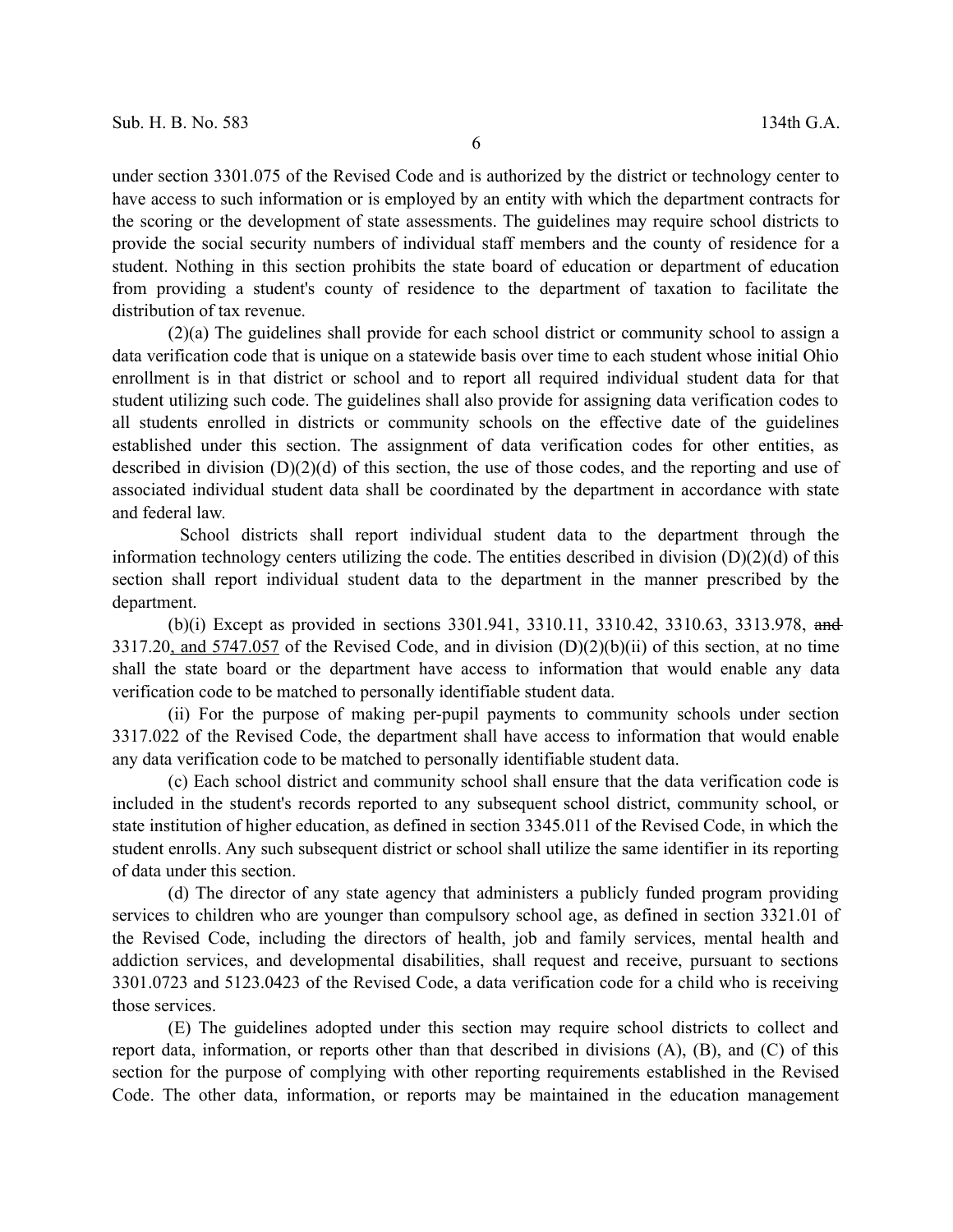information system but are not required to be compiled as part of the profile formats required under division (G) of this section or the annual statewide report required under division (H) of this section.

(F) Beginning with the school year that begins July 1, 1991, the board of education of each school district shall annually collect and report to the state board, in accordance with the guidelines established by the board, the data required pursuant to this section. A school district may collect and report these data notwithstanding section 2151.357 or 3319.321 of the Revised Code.

(G) The state board shall, in accordance with the procedures it adopts, annually compile the data reported by each school district pursuant to division (D) of this section. The state board shall design formats for profiling each school district as a whole and each school building within each district and shall compile the data in accordance with these formats. These profile formats shall:

(1) Include all of the data gathered under this section in a manner that facilitates comparison among school districts and among school buildings within each school district;

(2) Present the data on academic achievement levels as assessed by the testing of student achievement maintained pursuant to division (B)(1)(d) of this section.

(H)(1) The state board shall, in accordance with the procedures it adopts, annually prepare a statewide report for all school districts and the general public that includes the profile of each of the school districts developed pursuant to division (G) of this section. Copies of the report shall be sent to each school district.

(2) The state board shall, in accordance with the procedures it adopts, annually prepare an individual report for each school district and the general public that includes the profiles of each of the school buildings in that school district developed pursuant to division (G) of this section. Copies of the report shall be sent to the superintendent of the district and to each member of the district board of education.

(3) Copies of the reports received from the state board under divisions (H)(1) and (2) of this section shall be made available to the general public at each school district's offices. Each district board of education shall make copies of each report available to any person upon request and payment of a reasonable fee for the cost of reproducing the report. The board shall annually publish in a newspaper of general circulation in the school district, at least twice during the two weeks prior to the week in which the reports will first be available, a notice containing the address where the reports are available and the date on which the reports will be available.

(I) Any data that is collected or maintained pursuant to this section and that identifies an individual pupil is not a public record for the purposes of section 149.43 of the Revised Code.

(J) As used in this section:

(1) "School district" means any city, local, exempted village, or joint vocational school district and, in accordance with section 3314.17 of the Revised Code, any community school. As used in division (L) of this section, "school district" also includes any educational service center or other educational entity required to submit data using the system established under this section.

(2) "Cost" means any expenditure for operating expenses made by a school district excluding any expenditures for debt retirement except for payments made to any commercial lending institution for any loan approved pursuant to section 3313.483 of the Revised Code.

(K) Any person who removes data from the information system established under this section for the purpose of releasing it to any person not entitled under law to have access to such information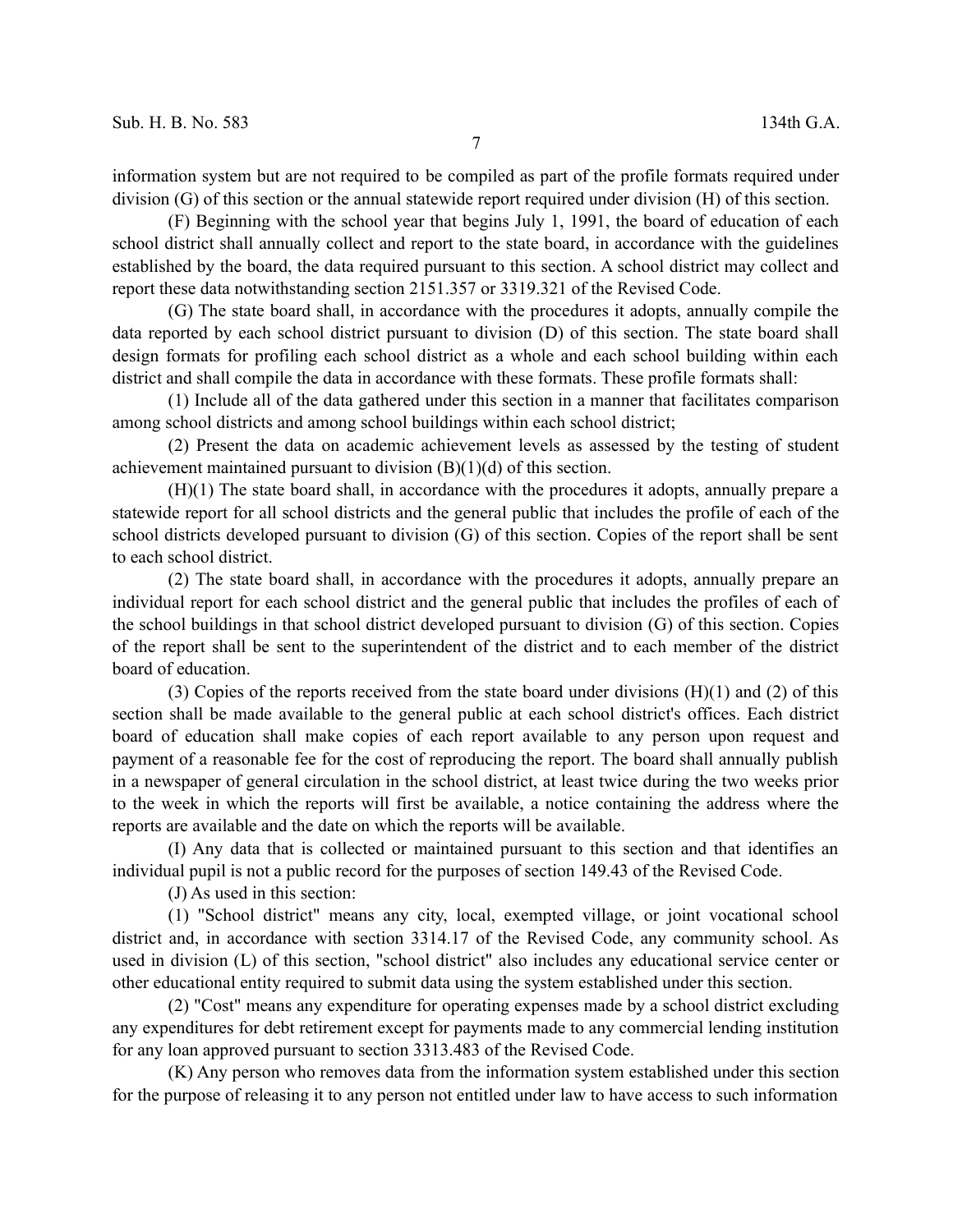is subject to section 2913.42 of the Revised Code prohibiting tampering with data.

 $(L)(1)$  In accordance with division  $(L)(2)$  of this section and the rules adopted under division (L)(10) of this section, the department of education may sanction any school district that reports incomplete or inaccurate data, reports data that does not conform to data requirements and descriptions published by the department, fails to report data in a timely manner, or otherwise does not make a good faith effort to report data as required by this section.

(2) If the department decides to sanction a school district under this division, the department shall take the following sequential actions:

(a) Notify the district in writing that the department has determined that data has not been reported as required under this section and require the district to review its data submission and submit corrected data by a deadline established by the department. The department also may require the district to develop a corrective action plan, which shall include provisions for the district to provide mandatory staff training on data reporting procedures.

(b) Withhold up to ten per cent of the total amount of state funds due to the district for the current fiscal year and, if not previously required under division  $(L)(2)(a)$  of this section, require the district to develop a corrective action plan in accordance with that division;

(c) Withhold an additional amount of up to twenty per cent of the total amount of state funds due to the district for the current fiscal year;

(d) Direct department staff or an outside entity to investigate the district's data reporting practices and make recommendations for subsequent actions. The recommendations may include one or more of the following actions:

(i) Arrange for an audit of the district's data reporting practices by department staff or an outside entity;

(ii) Conduct a site visit and evaluation of the district;

(iii) Withhold an additional amount of up to thirty per cent of the total amount of state funds due to the district for the current fiscal year;

(iv) Continue monitoring the district's data reporting;

(v) Assign department staff to supervise the district's data management system;

(vi) Conduct an investigation to determine whether to suspend or revoke the license of any district employee in accordance with division (N) of this section;

(vii) If the district is issued a report card under section 3302.03 of the Revised Code, indicate on the report card that the district has been sanctioned for failing to report data as required by this section;

(viii) If the district is issued a report card under section 3302.03 of the Revised Code and incomplete or inaccurate data submitted by the district likely caused the district to receive a higher performance rating than it deserved under that section, issue a revised report card for the district;

(ix) Any other action designed to correct the district's data reporting problems.

(3) Any time the department takes an action against a school district under division  $(L)(2)$  of this section, the department shall make a report of the circumstances that prompted the action. The department shall send a copy of the report to the district superintendent or chief administrator and maintain a copy of the report in its files.

(4) If any action taken under division  $(L)(2)$  of this section resolves a school district's data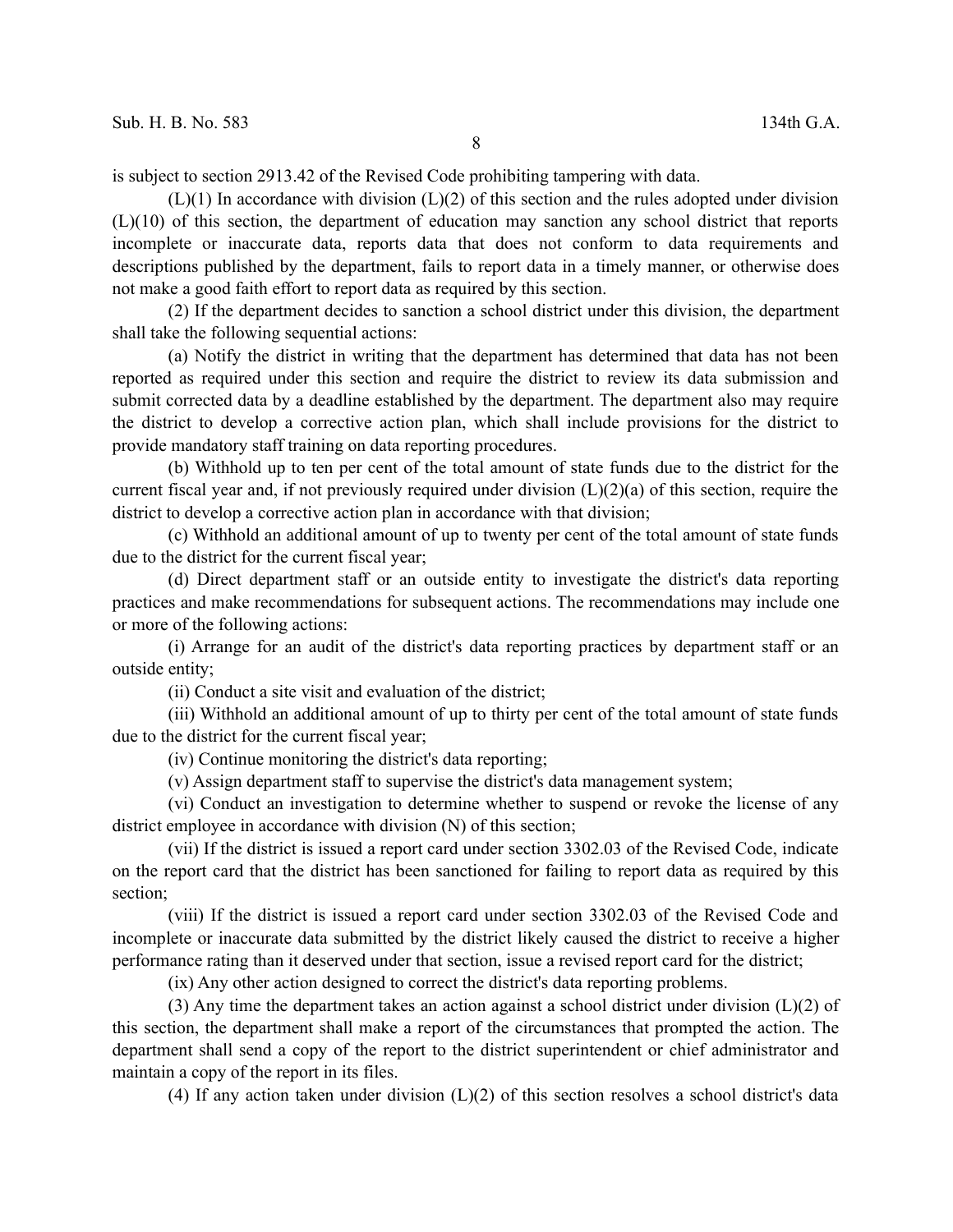reporting problems to the department's satisfaction, the department shall not take any further actions described by that division. If the department withheld funds from the district under that division, the department may release those funds to the district, except that if the department withheld funding under division  $(L)(2)(c)$  of this section, the department shall not release the funds withheld under division  $(L)(2)(b)$  of this section and, if the department withheld funding under division  $(L)(2)(d)$  of this section, the department shall not release the funds withheld under division  $(L)(2)(b)$  or (c) of this section.

(5) Notwithstanding anything in this section to the contrary, the department may use its own staff or an outside entity to conduct an audit of a school district's data reporting practices any time the department has reason to believe the district has not made a good faith effort to report data as required by this section. If any audit conducted by an outside entity under division  $(L)(2)(d)(i)$  or  $(5)$ of this section confirms that a district has not made a good faith effort to report data as required by this section, the district shall reimburse the department for the full cost of the audit. The department may withhold state funds due to the district for this purpose.

(6) Prior to issuing a revised report card for a school district under division  $(L)(2)(d)(viii)$  of this section, the department may hold a hearing to provide the district with an opportunity to demonstrate that it made a good faith effort to report data as required by this section. The hearing shall be conducted by a referee appointed by the department. Based on the information provided in the hearing, the referee shall recommend whether the department should issue a revised report card for the district. If the referee affirms the department's contention that the district did not make a good faith effort to report data as required by this section, the district shall bear the full cost of conducting the hearing and of issuing any revised report card.

(7) If the department determines that any inaccurate data reported under this section caused a school district to receive excess state funds in any fiscal year, the district shall reimburse the department an amount equal to the excess funds, in accordance with a payment schedule determined by the department. The department may withhold state funds due to the district for this purpose.

(8) Any school district that has funds withheld under division  $(L)(2)$  of this section may appeal the withholding in accordance with Chapter 119. of the Revised Code.

(9) In all cases of a disagreement between the department and a school district regarding the appropriateness of an action taken under division (L)(2) of this section, the burden of proof shall be on the district to demonstrate that it made a good faith effort to report data as required by this section.

(10) The state board of education shall adopt rules under Chapter 119. of the Revised Code to implement division (L) of this section.

(M) No information technology center or school district shall acquire, change, or update its student administration software package to manage and report data required to be reported to the department unless it converts to a student software package that is certified by the department.

(N) The state board of education, in accordance with sections 3319.31 and 3319.311 of the Revised Code, may suspend or revoke a license as defined under division (A) of section 3319.31 of the Revised Code that has been issued to any school district employee found to have willfully reported erroneous, inaccurate, or incomplete data to the education management information system.

(O) No person shall release or maintain any information about any student in violation of this section. Whoever violates this division is guilty of a misdemeanor of the fourth degree.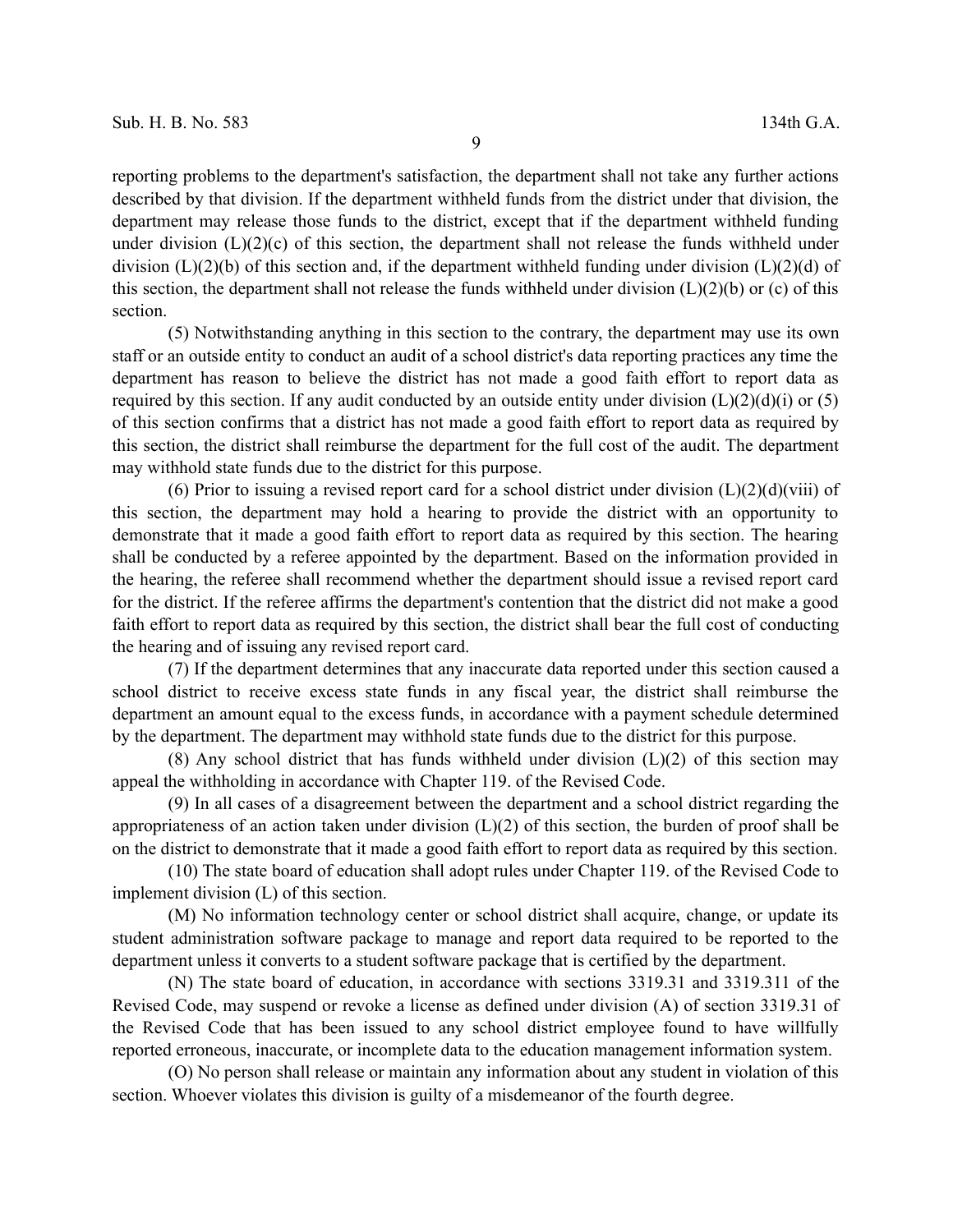(P) The department shall disaggregate the data collected under division  $(B)(1)(n)$  of this section according to the race and socioeconomic status of the students assessed.

(Q) If the department cannot compile any of the information required by division (I) of section 3302.03 of the Revised Code based upon the data collected under this section, the department shall develop a plan and a reasonable timeline for the collection of any data necessary to comply with that division.

 Sec. 3301.136. The department of education shall compile a list of tutoring programs that it considers to be of high quality and have the potential to accelerate learning for students in the areas of English language arts, mathematics, science, and social studies. For this purpose, the department shall request the qualifications of public and private entities that provide tutoring programs for students. The department shall establish a rubric to evaluate the programs and determine a minimum score for a tutoring program to be included on the department's list.

In compiling the list, the department may designate individual tutoring programs as more appropriate for certain grade levels, populations of students, or subject areas.

The department may establish multiple application periods in any school year for entities to submit their qualifications for consideration to be included on the list. However, the department shall post the initial list of tutoring programs on the department's web site not later than October 1, 2022. No school district or school shall be required to use a tutoring program on the list.

Sec. 3301.28. (A) As used in this section:

(1) "Coordinating service center" means the educational service center of central Ohio or its successor organization.

(2) "Public school" means a school building operated by a school district or other public school, as defined in section 3301.0711 of the Revised Code, or a building operated by an educational service center.

(B) The superintendent of public instruction shall establish a program to provide tutoring and remedial education services in reading and English language arts, mathematics, science, and social studies to students at public and chartered nonpublic schools that elect to participate in the program. Tutors shall not be considered employees of the public or chartered nonpublic school in which they provide tutoring services. Rather, the tutors shall be either employed or engaged as a volunteer by the coordinating service center. The coordinating service center shall be responsible for compensating each individual it employs as a tutor using funds transferred from the school at which the individual works as a tutor. The coordinating service center may coordinate placement of tutors with the sixteen regional educational service centers, selected under division (C)(4) of this section, and other service centers as determined necessary by the coordinating service center.

Individuals who wish to participate in the program as tutors shall submit an application to the coordinating service center. Not later than sixty days after the effective date of this section, the coordinating service center shall establish application procedures for individuals who wish to participate in the program as tutors.

To be eligible to participate as a tutor under the program, an individual shall be either of the following:

(1) A retired teacher or substitute teacher, regardless of whether the teacher holds a valid educator license, certificate, or permit issued under Chapter 3319. or section 3301.071 of the Revised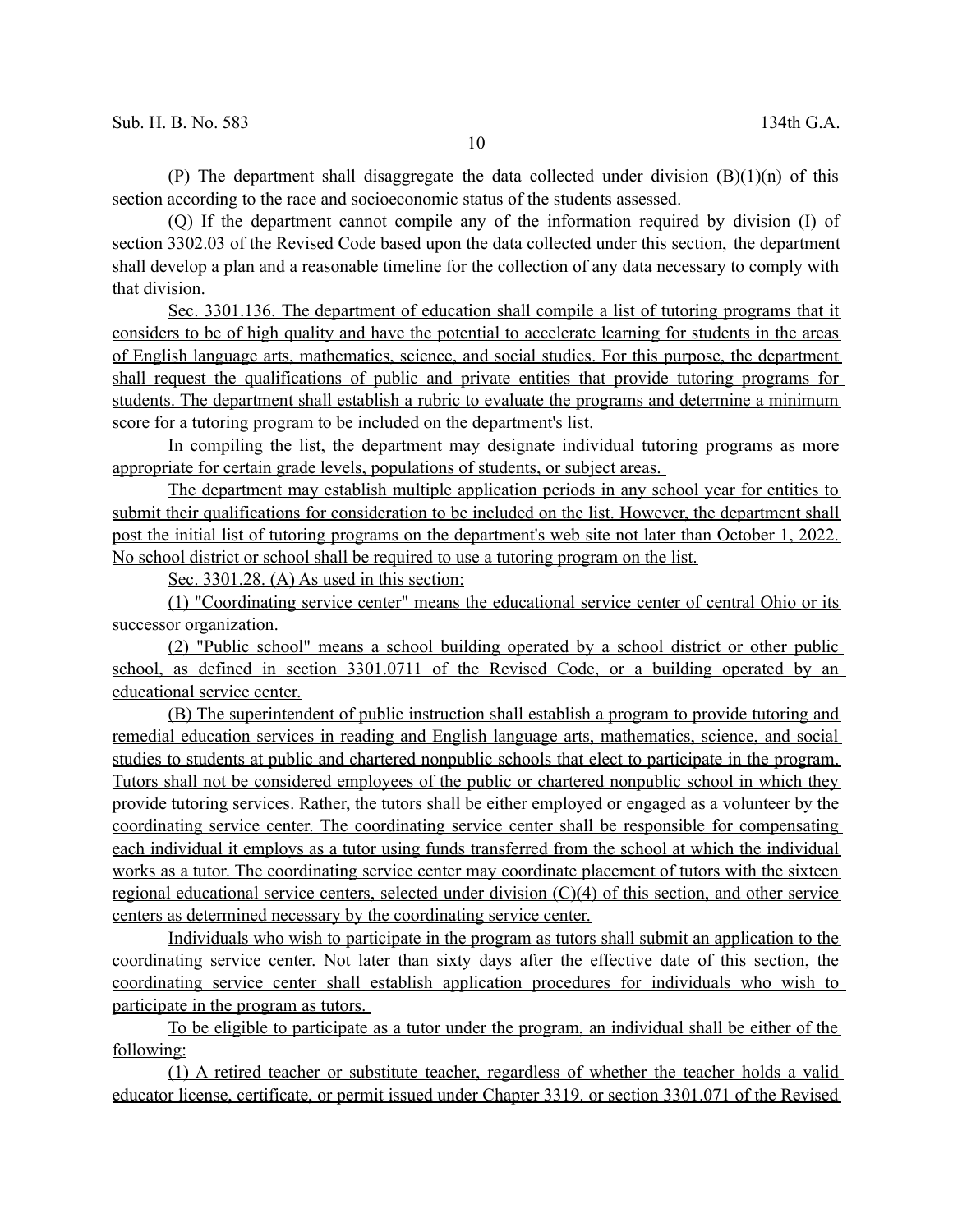Code, provided that the teacher has not had an educator license, certificate, or permit denied, suspended, or revoked by the state board of education under section 3319.31 of the Revised Code or entered into a consent agreement pursuant to division (E) of section 3319.311 of the Revised Code;

(2) An individual, not described in division  $(A)(1)$  of this section, who is determined to be eligible by the coordinating service center in accordance with standards established by the state superintendent.

(C) The state superintendent, with assistance from participating educational service centers, and in consultation with public and chartered nonpublic schools, shall administer and implement the program as follows:

(1) Not later than sixty days after the effective date of this section, the state superintendent shall establish standards for determining the eligibility of tutors under division (B)(2) of this section.

(2) Not later than sixty days after the effective date of this section, the coordinating service center, in consultation with the state superintendent, shall create a training course for tutors described in division (B) of this section who do not hold valid educator licenses, certificates, or permits issued under Chapter 3319. or section 3301.071 of the Revised Code. The coordinating service center and state superintendent may establish additional training requirements for tutors who provide tutoring services to students with special needs or students with an individualized education program, as that term is defined in section 3323.01 of the Revised Code. In addition, the coordinating service center and state superintendent may continue to provide training to tutors after their placement in schools.

(3) The department of education shall serve as the fiscal agent for the program. The department shall provide for administrative and implementation costs, costs of developing the training course described in division (C)(2) of this section, and provide technical assistance at the request of the coordinating service center.

The department shall not compensate tutors under the program.

The department shall not charge any registration fee to individuals who wish to participate in the program as tutors.

(4) Educational service centers from each educational regional service system described in section 3312.02 of the Revised Code may select one educational service center to administer the training program for their region in conjunction with the coordinating service center. The educational service center selected for each region may cooperate with individual educational service centers to implement the training program.

(5) Each educational service center may coordinate the placement of tutors at the participating public and chartered nonpublic schools within its service territory.

(6) The coordinating service center shall require an individual employed or engaged as a volunteer as a tutor under this section to apply for and receive a registration from the department.

As a condition of registration under this section, an individual shall be subject to a criminal records check as prescribed by section 3319.39 or 3319.391 of the Revised Code, as appropriate. The individual shall request the criminal records check through the coordinating service center and shall submit the criminal records check to the department of education in a manner determined by the department. The department shall use the information submitted to enroll the individual in the retained applicant fingerprint database, established under section 109.5721 of the Revised Code, in the same manner as any teacher licensed under sections 3319.22 to 3319.31 of the Revised Code.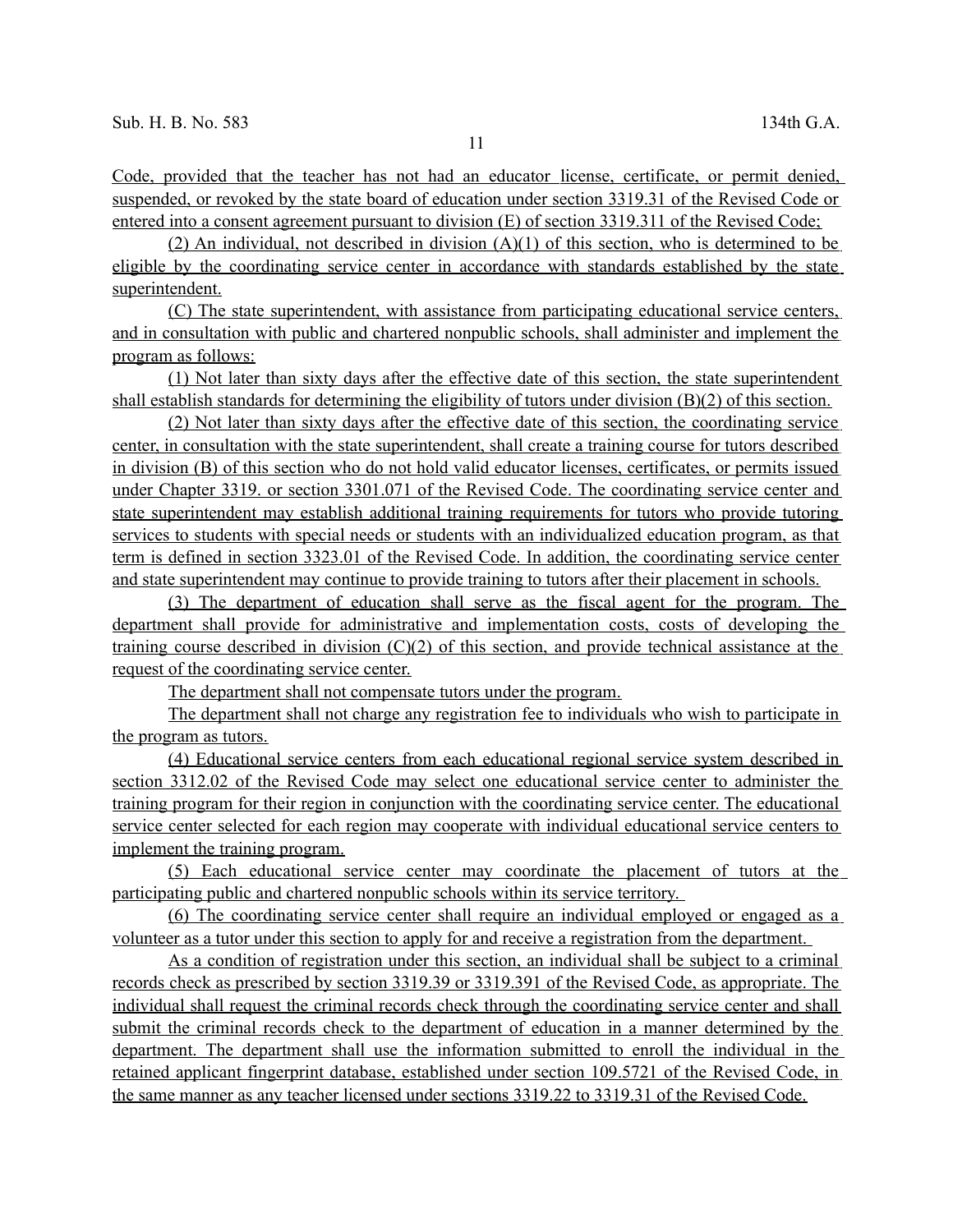If the department receives notification of the arrest or conviction of an individual registered under division (C)(6) of this section, the department shall promptly notify the coordinating service center and may take any action authorized under sections 3319.31 and 3319.311 of the Revised Code that the department considers appropriate. The department shall not accept the application of any individual under this section if the department learns that the individual has pleaded guilty to, has been found guilty by a jury or court of, or has been convicted of any of the offenses listed in division (C) of section 3319.31 of the Revised Code.

The department shall reimburse the coordinating service center for both of the following:

(a) Any costs incurred by the coordinating service center when assisting with the registration of tutors with the department;

(b) The cost of the criminal records check required under this section.

(7) Participation by public and chartered nonpublic schools is voluntary. Public and chartered nonpublic schools that wish to participate in the tutoring and remedial education program shall notify the coordinating service center of their intention to do so.

Each participating school shall have the ultimate authority over how best to incorporate tutors into the school setting, but such determinations shall be made in cooperation with the educational service center. Program activities may take place before, during, or after school as well as during breaks from school such as weekends, holidays, or summer vacation. Program activities may take place on an online platform or in person, including on school premises, at community-based youth development organizations, or in another public location the school's governing body and educational service center determine to be appropriate.

A participating school shall provide necessary materials, space, and equipment for tutors placed in the school. A participating school shall transfer funds to the coordinating service center to assist the service center in making payments to tutors placed in the school and paying the cost of other benefits for the tutors. The state superintendent, in consultation with the chancellor of higher education, shall create a list of benefits which a participant may receive.

Participating schools shall use their own funds to pay costs incurred from participating in the program.

(D) Upon the completion of each of the 2022-2023, 2023-2024, and 2024-2025 school years, the department shall conduct a review of the program's effectiveness in providing tutoring and remedial education to students. Based on each of those reviews, the department shall issue a report of its findings. The report also shall include the number of participating public and chartered nonpublic schools, tutors, and students, as well as whether tutoring in a particular school was provided on an online platform or in-person. The department may request and collect data from public or chartered nonpublic schools and from educational service centers for the report. The department shall, in accordance with section 101.68 of the Revised Code, submit those reports to the general assembly, as follows:

(1) The report for the 2022-2023 school year shall be submitted not later than September 30, 2023.

(2) The report for the 2023-2024 school year shall be submitted not later than September 30, 2024.

(3) The report for the 2024-2025 school year shall be submitted not later than September 30,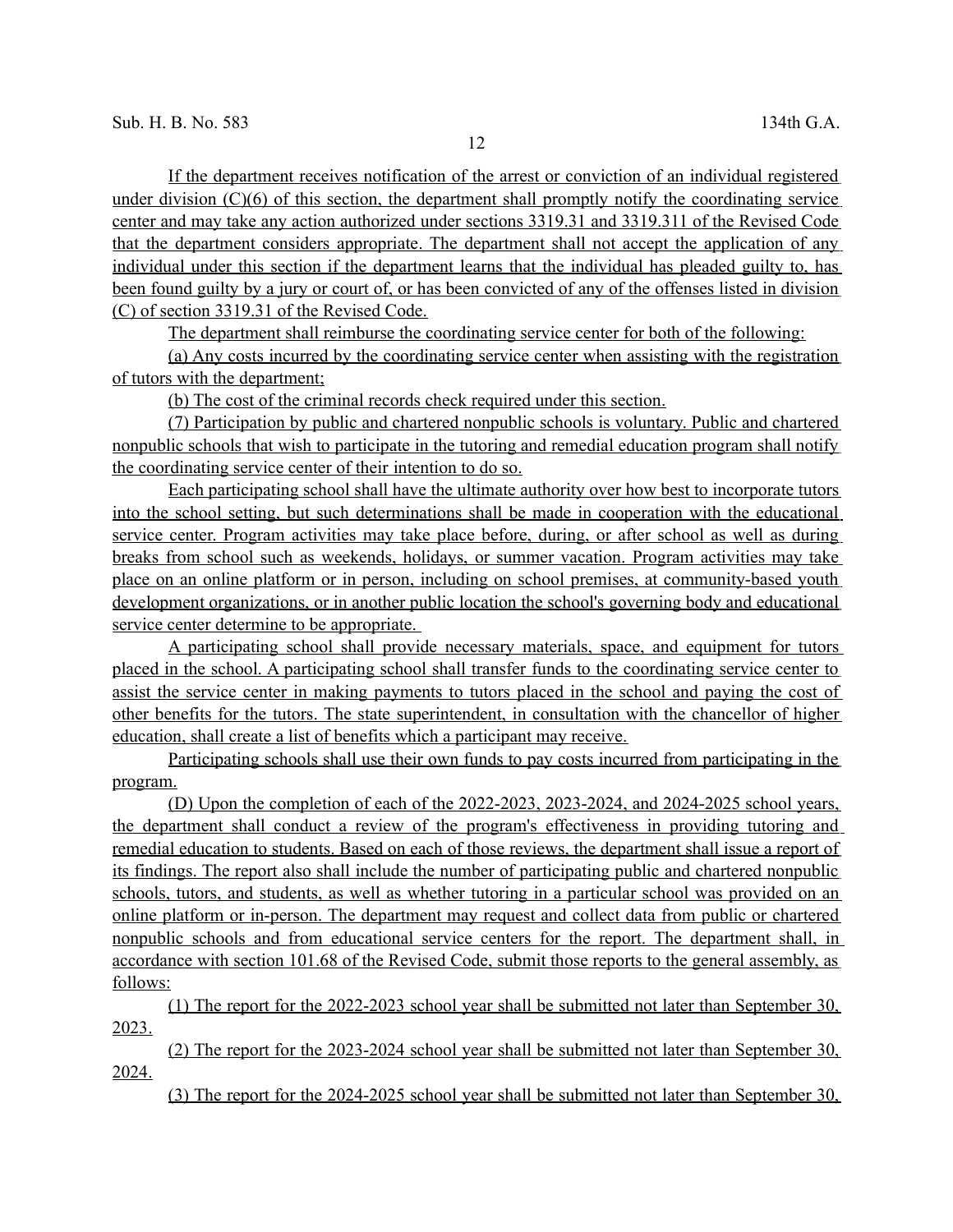(E) Nothing in this section shall be construed as prohibiting a public or chartered nonpublic school from contracting or partnering with another entity to provide tutoring services to the school's students.

Sec. 3307.01. As used in this chapter:

(A) "Employer" means the board of education, school district, governing authority of any community school established under Chapter 3314. of the Revised Code, a science, technology, engineering, and mathematics school established under Chapter 3326. of the Revised Code, college, university, institution, or other agency within the state by which a teacher is employed and paid.

(B)(1) "Teacher" means all of the following:

(a) Any person paid from public funds and employed in the public schools of the state under any type of contract described in section 3311.77 or 3319.08 of the Revised Code in a position for which the person is required to have a license or registration issued pursuant to sections 3319.22 to 3319.31 of the Revised Code;

(b) Except as provided in division  $(B)(2)(b)$  or (c) of this section, any person employed as a teacher or faculty member in a community school or a science, technology, engineering, and mathematics school pursuant to Chapter 3314. or 3326. of the Revised Code;

(c) Any person having a license or registration issued pursuant to sections 3319.22 to 3319.31 of the Revised Code and employed in a public school in this state in an educational position, as determined by the state board of education, under programs provided for by federal acts or regulations and financed in whole or in part from federal funds, but for which no licensure requirements for the position can be made under the provisions of such federal acts or regulations;

(d) Any other teacher or faculty member employed in any school, college, university, institution, or other agency wholly controlled and managed, and supported in whole or in part, by the state or any political subdivision thereof, including Central state university, Cleveland state university, and the university of Toledo;

(e) The educational employees of the department of education, as determined by the state superintendent of public instruction;

(f) Any person having a registration issued pursuant to section 3301.28 of the Revised Code and employed as a tutor by the coordinating service center as defined in that section.

In all cases of doubt, the state teachers retirement board shall determine whether any person is a teacher, and its decision shall be final.

(2) "Teacher" does not include any of the following:

(a) Any eligible employee of a public institution of higher education, as defined in section 3305.01 of the Revised Code, who elects to participate in an alternative retirement plan established under Chapter 3305. of the Revised Code;

(b) Any person employed by a community school operator, as defined in section 3314.02 of the Revised Code, if on or before February 1, 2016, the school's operator was withholding and paying employee and employer taxes pursuant to 26 U.S.C. 3101(a) and 3111(a) for persons employed in the school as teachers, unless the person had contributing service in a community school in the state within one year prior to the later of February 1, 2016, or the date on which the operator for the first time withholds and pays employee and employer taxes pursuant to 26 U.S.C. 3101(a) and 3111(a) for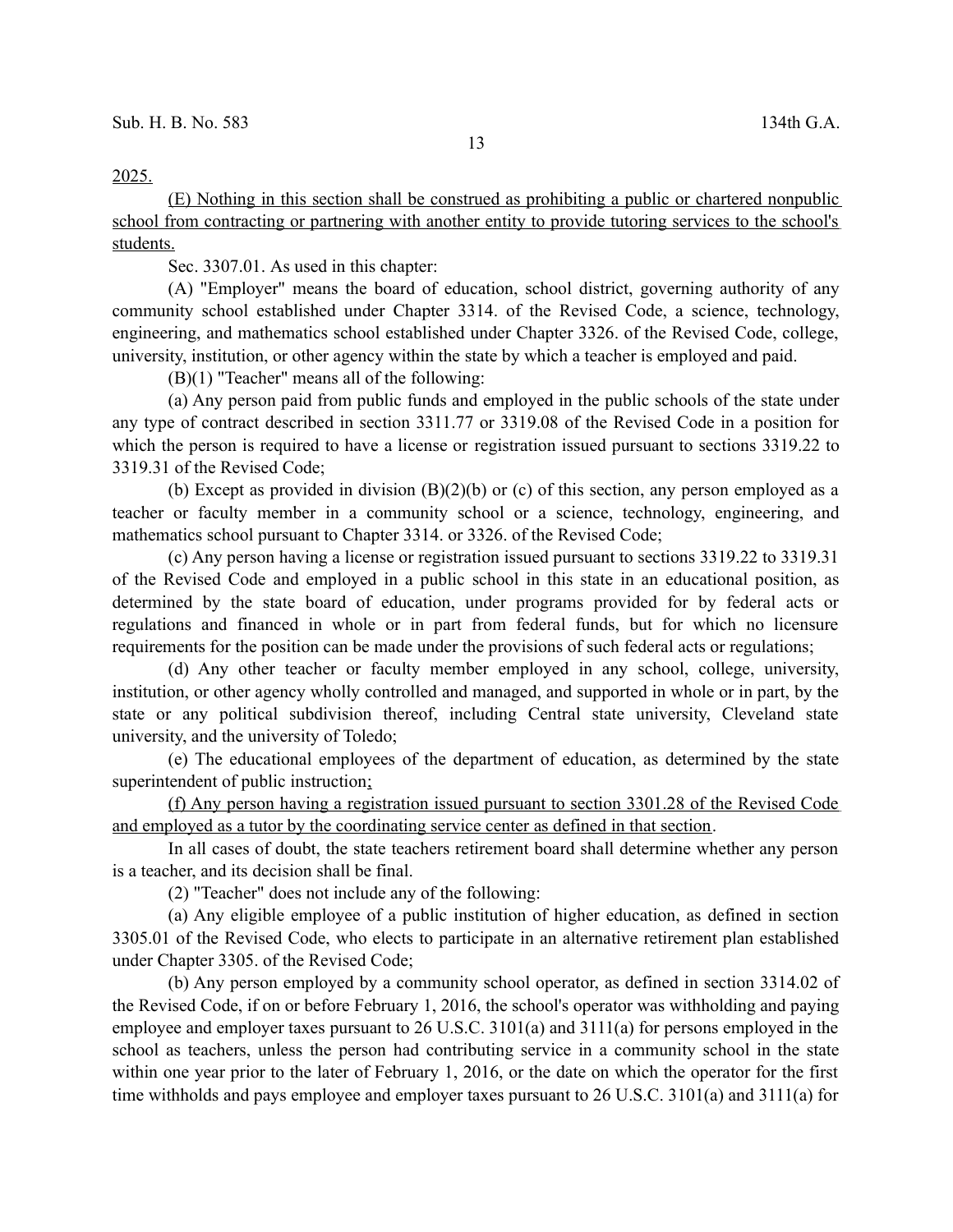that person;

(c) Any person who would otherwise be a teacher under division  $(B)(2)(b)$  of this section who terminates employment with a community school operator and has no contributing service in a community school in the state for a period of at least one year from the date of termination of employment.

(C) "Member" means any person included in the membership of the state teachers retirement system, which shall consist of all teachers and contributors as defined in divisions (B) and (D) of this section and all disability benefit recipients, as defined in section 3307.50 of the Revised Code. However, for purposes of this chapter, the following persons shall not be considered members:

(1) A student, intern, or resident who is not a member while employed part-time by a school, college, or university at which the student, intern, or resident is regularly attending classes;

(2) A person denied membership pursuant to section 3307.24 of the Revised Code;

(3) An other system retirant, as defined in section 3307.35 of the Revised Code, or a superannuate;

(4) An individual employed in a program established pursuant to the "Job Training Partnership Act," 96 Stat. 1322 (1982), 29 U.S.C.A. 1501;

(5) The surviving spouse of a member or retirant if the surviving spouse's only connection to the retirement system is an account in an STRS defined contribution plan.

(D) "Contributor" means any person who has an account in the teachers' savings fund or defined contribution fund, except that "contributor" does not mean a member or retirant's surviving spouse with an account in an STRS defined contribution plan.

(E) "Beneficiary" means any person eligible to receive, or in receipt of, a retirement allowance or other benefit provided by this chapter.

(F) "Year" means the year beginning the first day of July and ending with the thirtieth day of June next following, except that for the purpose of determining final average salary under the plan described in sections 3307.50 to 3307.79 of the Revised Code, "year" may mean the contract year.

(G) "Local district pension system" means any school teachers pension fund created in any school district of the state in accordance with the laws of the state prior to September 1, 1920.

(H) "Employer contribution" means the amount paid by an employer, as determined by the employer rate, including the normal and deficiency rates, contributions, and funds wherever used in this chapter.

(I) "Five years of service credit" means employment covered under this chapter and employment covered under a former retirement plan operated, recognized, or endorsed by a college, institute, university, or political subdivision of this state prior to coverage under this chapter.

(J) "Actuary" means an actuarial professional contracted with or employed by the state teachers retirement board, who shall be either of the following:

(1) A member of the American academy of actuaries;

(2) A firm, partnership, or corporation of which at least one person is a member of the American academy of actuaries.

(K) "Fiduciary" means a person who does any of the following:

(1) Exercises any discretionary authority or control with respect to the management of the system, or with respect to the management or disposition of its assets;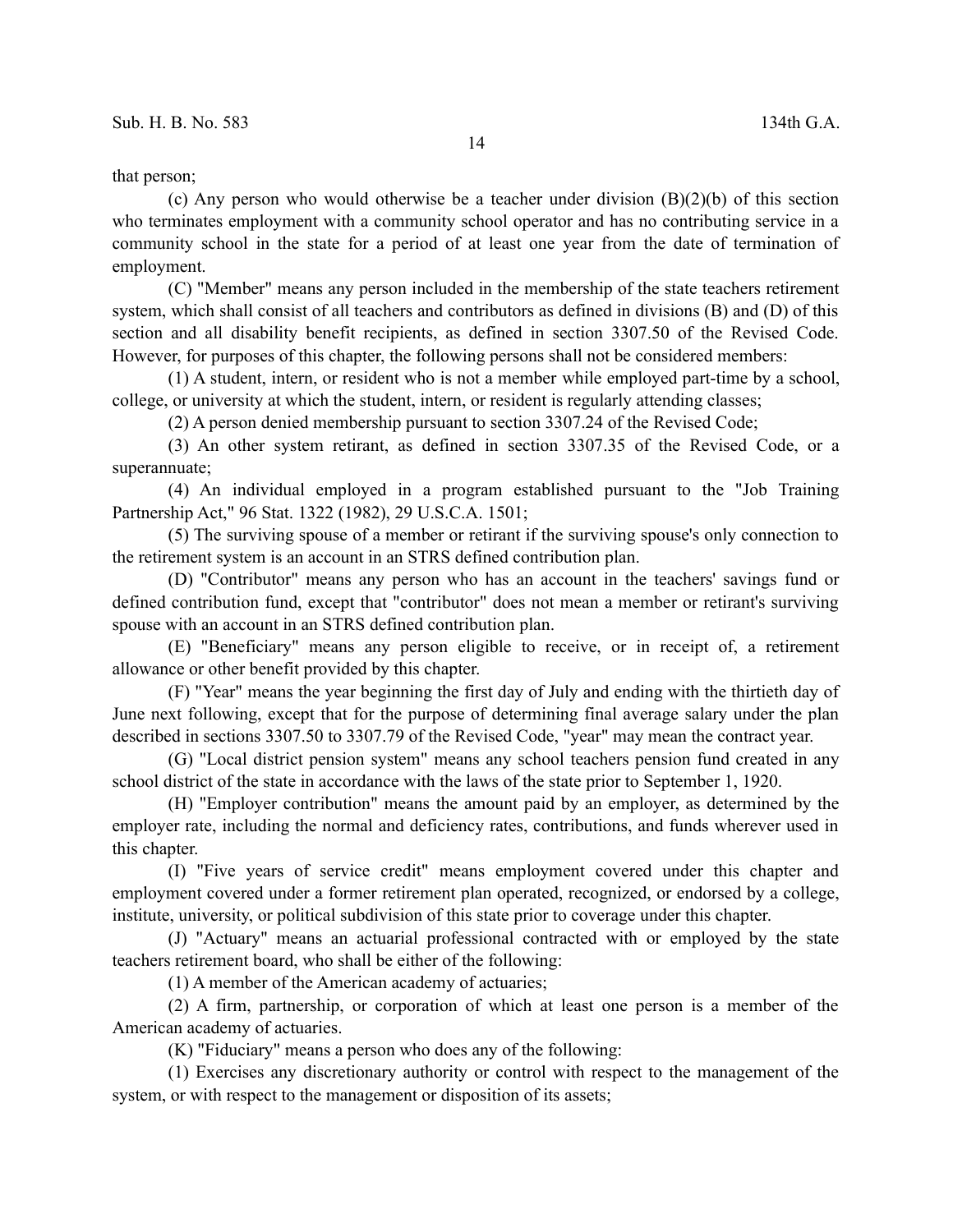(2) Renders investment advice for a fee, direct or indirect, with respect to money or property of the system;

(3) Has any discretionary authority or responsibility in the administration of the system.

(L)(1)(a) Except as provided in this division, "compensation" means all salary, wages, and other earnings paid to a teacher by reason of the teacher's employment, including compensation paid pursuant to a supplemental contract. The salary, wages, and other earnings shall be determined prior to determination of the amount required to be contributed to the teachers' savings fund or defined contribution fund under section 3307.26 of the Revised Code and without regard to whether any of the salary, wages, or other earnings are treated as deferred income for federal income tax purposes.

(b) Except as provided in division  $(L)(1)(c)$  of this section, "compensation" includes amounts paid by an employer as a retroactive payment of earnings, damages, or back pay pursuant to a court order, court-adopted settlement agreement, or other settlement agreement if the retirement system receives both of the following:

(i) Teacher and employer contributions under sections 3307.26 and 3307.28 of the Revised Code, plus interest compounded annually at a rate determined by the state teachers retirement board, for each year or portion of a year for which amounts are paid under the order or agreement;

(ii) Teacher and employer contributions under sections 3307.26 and 3307.28 of the Revised Code, plus interest compounded annually at a rate determined by the board, for each year or portion of a year not subject to division  $(L)(1)(b)(i)$  of this section for which the board determines the teacher was improperly paid, regardless of the teacher's ability to recover on such amounts improperly paid.

(c) If any portion of an amount paid by an employer as a retroactive payment of earnings, damages, or back pay is for an amount, benefit, or payment described in division  $(L)(2)$  of this section, that portion of the amount is not compensation under this section.

(2) Compensation does not include any of the following:

(a) Payments for accrued but unused sick leave or personal leave, including payments made under a plan established pursuant to section 124.39 of the Revised Code or any other plan established by the employer;

(b) Payments made for accrued but unused vacation leave, including payments made pursuant to section 124.13 of the Revised Code or a plan established by the employer;

(c) Payments made for vacation pay covering concurrent periods for which other salary, compensation, or benefits under this chapter or Chapter 145. or 3309. of the Revised Code are paid;

(d) Amounts paid by the employer to provide life insurance, sickness, accident, endowment, health, medical, hospital, dental, or surgical coverage, or other insurance for the teacher or the teacher's family, or amounts paid by the employer to the teacher in lieu of providing the insurance;

(e) Incidental benefits, including lodging, food, laundry, parking, or services furnished by the employer, use of the employer's property or equipment, and reimbursement for job-related expenses authorized by the employer, including moving and travel expenses and expenses related to professional development;

(f) Payments made by the employer in exchange for a member's waiver of a right to receive any payment, amount, or benefit described in division  $(L)(2)$  of this section;

(g) Payments by the employer for services not actually rendered;

(h) Any amount paid by the employer as a retroactive increase in salary, wages, or other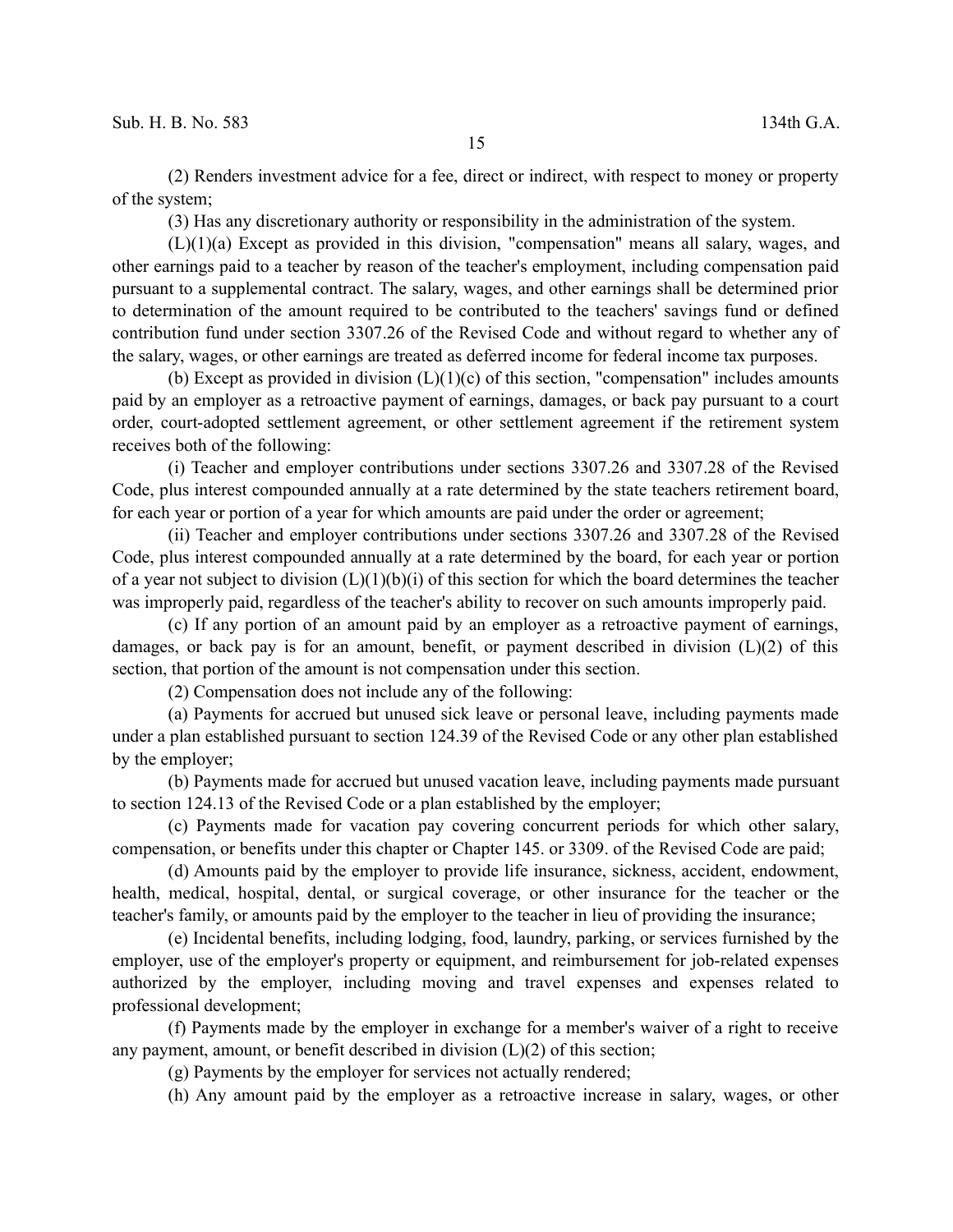earnings, unless the increase is one of the following:

(i) A retroactive increase paid to a member employed by a school district board of education in a position that requires a license designated for teaching and not designated for being an administrator issued under section 3319.22 of the Revised Code that is paid in accordance with uniform criteria applicable to all members employed by the board in positions requiring the licenses;

(ii) A retroactive increase paid to a member employed by a school district board of education in a position that requires a license designated for being an administrator issued under section 3319.22 of the Revised Code that is paid in accordance with uniform criteria applicable to all members employed by the board in positions requiring the licenses;

(iii) A retroactive increase paid to a member employed by a school district board of education as a superintendent that is also paid as described in division  $(L)(2)(h)(i)$  of this section;

(iv) A retroactive increase paid to a member employed by an employer other than a school district board of education in accordance with uniform criteria applicable to all members employed by the employer.

(i) Payments made to or on behalf of a teacher that are in excess of the annual compensation that may be taken into account by the retirement system under division (a)(17) of section 401 of the "Internal Revenue Code of 1986," 100 Stat. 2085, 26 U.S.C.A. 401(a)(17), as amended. For a teacher who first establishes membership before July 1, 1996, the annual compensation that may be taken into account by the retirement system shall be determined under division (d)(3) of section 13212 of the "Omnibus Budget Reconciliation Act of 1993," Pub. L. No. 103-66, 107 Stat. 472.

(j) Payments made under division (B), (C), or (E) of section 5923.05 of the Revised Code, Section 4 of Substitute Senate Bill No. 3 of the 119th general assembly, Section 3 of Amended Substitute Senate Bill No. 164 of the 124th general assembly, or Amended Substitute House Bill No. 405 of the 124th general assembly;

(k) Anything of value received by the teacher that is based on or attributable to retirement or an agreement to retire.

(3) The retirement board shall determine both of the following:

(a) Whether particular forms of earnings are included in any of the categories enumerated in this division;

(b) Whether any form of earnings not enumerated in this division is to be included in compensation.

Decisions of the board made under this division shall be final.

(M) "Superannuate" means both of the following:

(1) A former teacher receiving from the system a retirement allowance under section 3307.58 or 3307.59 of the Revised Code;

(2) A former teacher receiving a benefit from the system under a plan established under section 3307.81 of the Revised Code, except that "superannuate" does not include a former teacher who is receiving a benefit based on disability under a plan established under section 3307.81 of the Revised Code.

For purposes of sections 3307.35 and 3307.353 of the Revised Code, "superannuate" also means a former teacher receiving from the system a combined service retirement benefit paid in accordance with section 3307.57 of the Revised Code, regardless of which retirement system is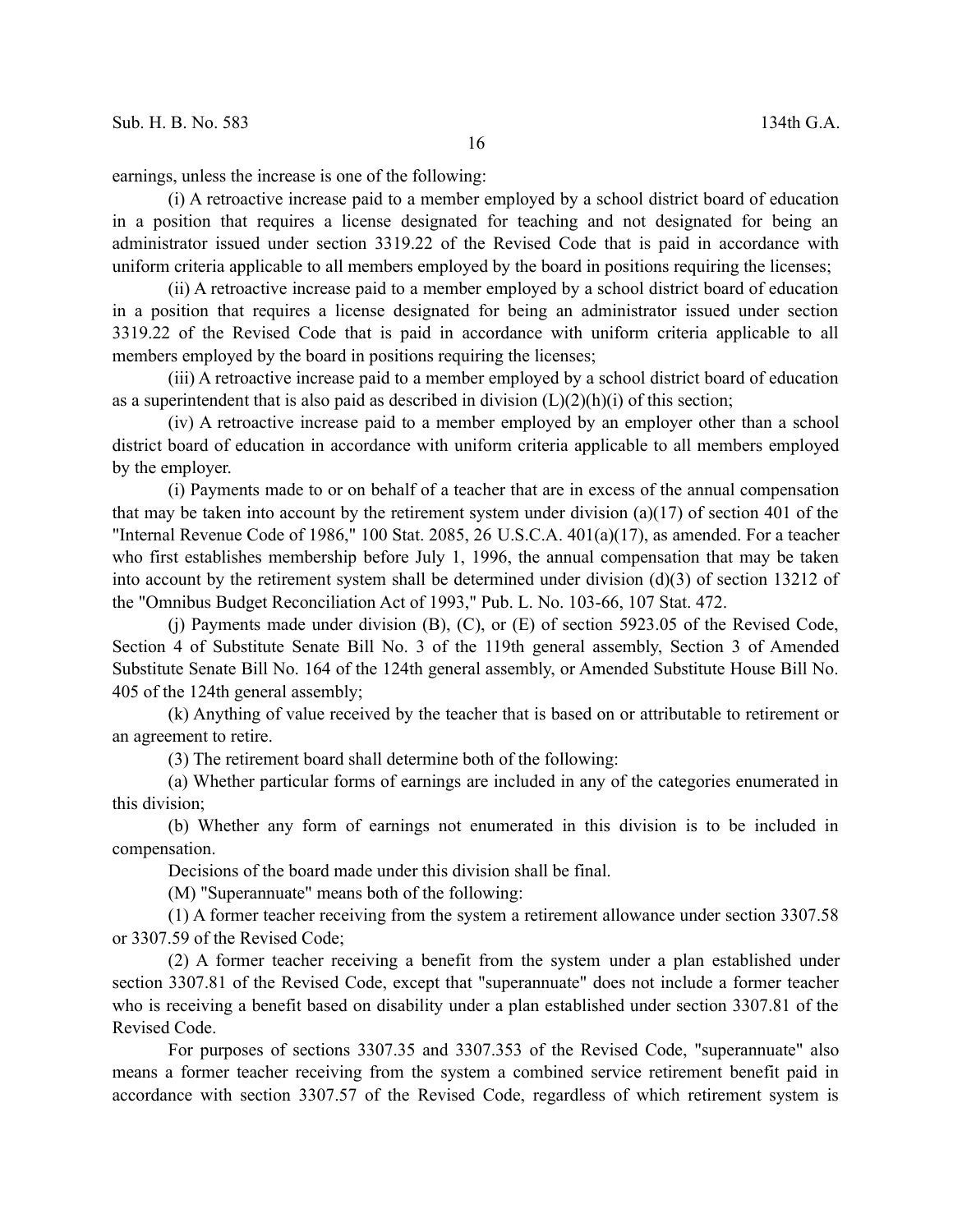## paying the benefit.

(N) "STRS defined benefit plan" means the plan described in sections 3307.50 to 3307.79 of the Revised Code.

(O) "STRS defined contribution plan" means the plans established under section 3307.81 of the Revised Code and includes the STRS combined plan under that section.

(P) "Faculty" means the teaching staff of a university, college, or school, including any academic administrators.

Sec. 3309.01. As used in this chapter:

(A) "Employer" or "public employer" means boards of education, school districts, joint vocational districts, governing authorities of community schools established under Chapter 3314. of the Revised Code, a science, technology, engineering, and mathematics school established under Chapter 3326. of the Revised Code, educational institutions, technical colleges, state, municipal, and community colleges, community college branches, universities, university branches, other educational institutions, or other agencies within the state by which an employee is employed and paid, including any organization using federal funds, provided the federal funds are disbursed by an employer as determined by the above. In all cases of doubt, the school employees retirement board shall determine whether any employer is an employer as defined in this chapter, and its decision shall be final.

(B) "Employee" means all of the following:

(1) Any person employed by a public employer in a position for which the person is not required to have a registration, certificate, or license issued pursuant to section 3301.28 or sections 3319.22 to 3319.31 of the Revised Code;

(2) Any person who performs a service common to the normal daily operation of an educational unit even though the person is employed and paid by one who has contracted with an employer to perform the service, and the contracting board or educational unit shall be the employer for the purposes of administering the provisions of this chapter;

(3) Any person, not a faculty member, employed in any school or college or other institution wholly controlled and managed, and wholly or partly supported by the state or any political subdivision thereof, the board of trustees, or other managing body of which shall accept the requirements and obligations of this chapter.

In all cases of doubt, the school employees retirement board shall determine whether any person is an employee, as defined in this division, and its decision is final.

(C) "Prior service" means all service rendered prior to September 1, 1937:

(1) As an employee as defined in division (B) of this section;

(2) As an employee in a capacity covered by the public employees retirement system or the state teachers retirement system;

(3) As an employee of an institution in another state, service credit for which was procured by a member under the provisions of section 3309.31 of the Revised Code.

Prior service, for service as an employee in a capacity covered by the public employees retirement system or the state teachers retirement system, shall be granted a member under qualifications identical to the laws and rules applicable to service credit in those systems.

Prior service shall not be granted any member for service rendered in a capacity covered by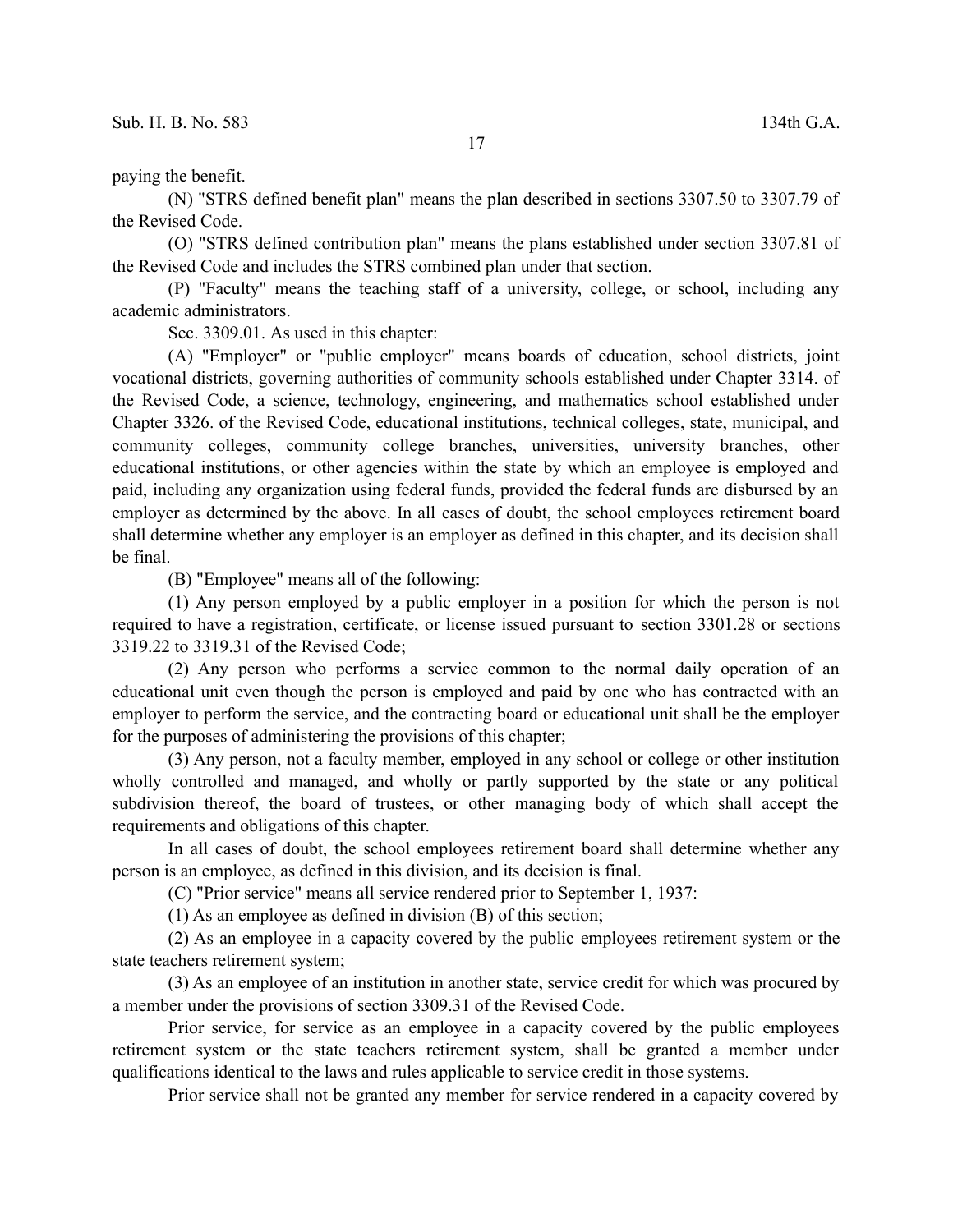the public employees retirement system, the state teachers retirement system, and this system in the event the service credit has, in the respective systems, been received, waived by exemption, or forfeited by withdrawal of contributions, except as provided in this chapter.

If a member who has been granted prior service should, subsequent to September 16, 1957, and before retirement, establish three years of contributing service in the public employees retirement system, or one year in the state teachers retirement system, then the prior service granted shall become, at retirement, the liability of the other system, if the prior service or employment was in a capacity that is covered by that system.

The provisions of this division shall not cancel any prior service granted a member by the school employees retirement board prior to August 1, 1959.

(D) "Total service," "total service credit," or "Ohio service credit" means all contributing service of a member of the school employees retirement system, and all prior service, computed as provided in this chapter, and all service established pursuant to sections 3309.31, 3309.311, and 3309.33 of the Revised Code. In addition, "total service" includes any period, not in excess of three years, during which a member was out of service and receiving benefits from the state insurance fund, provided the injury or incapacitation was the direct result of school employment.

(E) "Member" means any employee, except an SERS retirant or other system retirant as defined in section 3309.341 of the Revised Code, who has established membership in the school employees retirement system. "Member" includes a disability benefit recipient.

(F) "Contributor" means any person who has an account in the employees' savings fund. When used in the sections listed in division (B) of section 3309.82 of the Revised Code, "contributor" includes any person participating in a plan established under section 3309.81 of the Revised Code.

(G) "Retirant" means any former member who retired and is receiving a retirement allowance under section 3309.36 or 3309.381 or former section 3309.38 of the Revised Code.

(H) "Beneficiary" or "beneficiaries" means the estate or a person or persons who, as the result of the death of a contributor or retirant, qualifies for or is receiving some right or benefit under this chapter.

(I) "Interest," as specified in division (E) of section 3309.60 of the Revised Code, means interest at the rates for the respective funds and accounts as the school employees retirement board may determine from time to time.

(J) "Accumulated contributions" means the sum of all amounts credited to a contributor's account in the employees' savings fund together with any regular interest credited thereon at the rates approved by the retirement board prior to retirement.

(K) "Final average salary" means the sum of the annual compensation for the three highest years of compensation for which contributions were made by the member, divided by three. If the member has a partial year of contributing service in the year in which the member terminates employment and the partial year is at a rate of compensation that is higher than the rate of compensation for any one of the highest three years of annual earnings, the board shall substitute the compensation earned for the partial year for the compensation earned for a similar fractional portion in the lowest of the three high years of annual compensation before dividing by three. If a member has less than three years of contributing membership, the final average salary shall be the total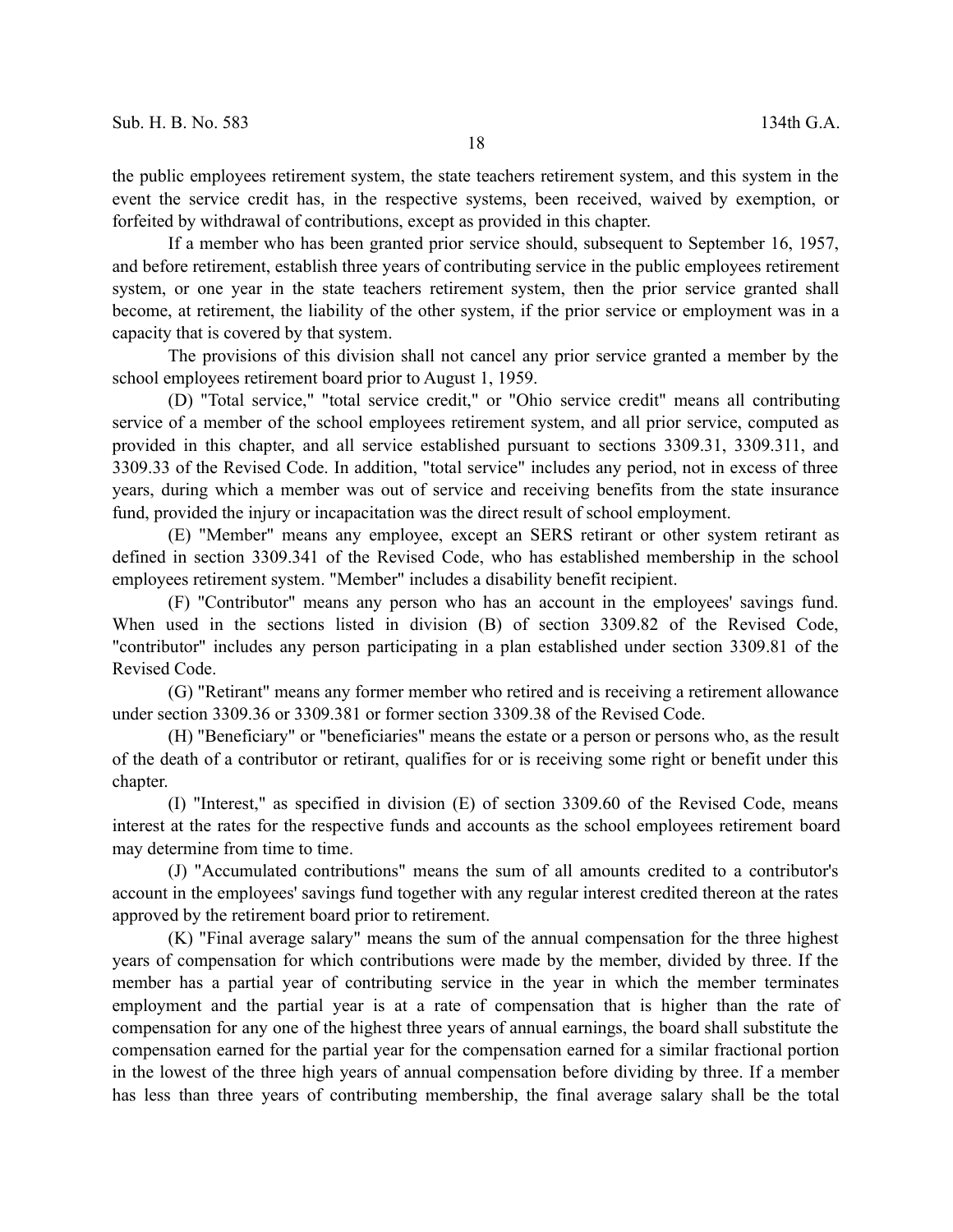compensation divided by the total number of years, including any fraction of a year, of contributing service.

(L) "Annuity" means payments for life derived from contributions made by a contributor and paid from the annuity and pension reserve fund as provided in this chapter. All annuities shall be paid in twelve equal monthly installments.

(M)(1) "Pension" means annual payments for life derived from appropriations made by an employer and paid from the employers' trust fund or the annuity and pension reserve fund. All pensions shall be paid in twelve equal monthly installments.

(2) "Disability retirement" means retirement as provided in section 3309.40 of the Revised Code.

(N) "Retirement allowance" means the pension plus the annuity.

(O)(1) "Benefit" means a payment, other than a retirement allowance or the annuity paid under section 3309.344 of the Revised Code, payable from the accumulated contributions of the member or the employer, or both, under this chapter and includes a disability allowance or disability benefit.

(2) "Disability allowance" means an allowance paid on account of disability under section 3309.401 of the Revised Code.

(3) "Disability benefit" means a benefit paid as disability retirement under section 3309.40 of the Revised Code, as a disability allowance under section 3309.401 of the Revised Code, or as a disability benefit under section 3309.35 of the Revised Code.

(P) "Annuity reserve" means the present value, computed upon the basis of mortality tables adopted by the school employees retirement board, of all payments to be made on account of any annuity, or benefit in lieu of any annuity, granted to a retirant.

(Q) "Pension reserve" means the present value, computed upon the basis of mortality tables adopted by the school employees retirement board, of all payments to be made on account of any pension, or benefit in lieu of any pension, granted to a retirant or a beneficiary.

(R) "Year" means the year beginning the first day of July and ending with the thirtieth day of June next following.

(S) "Local district pension system" means any school employees' pension fund created in any school district of the state prior to September 1, 1937.

(T) "Employer contribution" means the amount paid by an employer as determined under section 3309.49 of the Revised Code.

(U) "Fiduciary" means a person who does any of the following:

(1) Exercises any discretionary authority or control with respect to the management of the system, or with respect to the management or disposition of its assets;

(2) Renders investment advice for a fee, direct or indirect, with respect to money or property of the system;

(3) Has any discretionary authority or responsibility in the administration of the system.

(V)(1) Except as otherwise provided in this division, "compensation" means all salary, wages, and other earnings paid to a contributor by reason of employment. The salary, wages, and other earnings shall be determined prior to determination of the amount required to be contributed to the employees' savings fund under section 3309.47 of the Revised Code and without regard to whether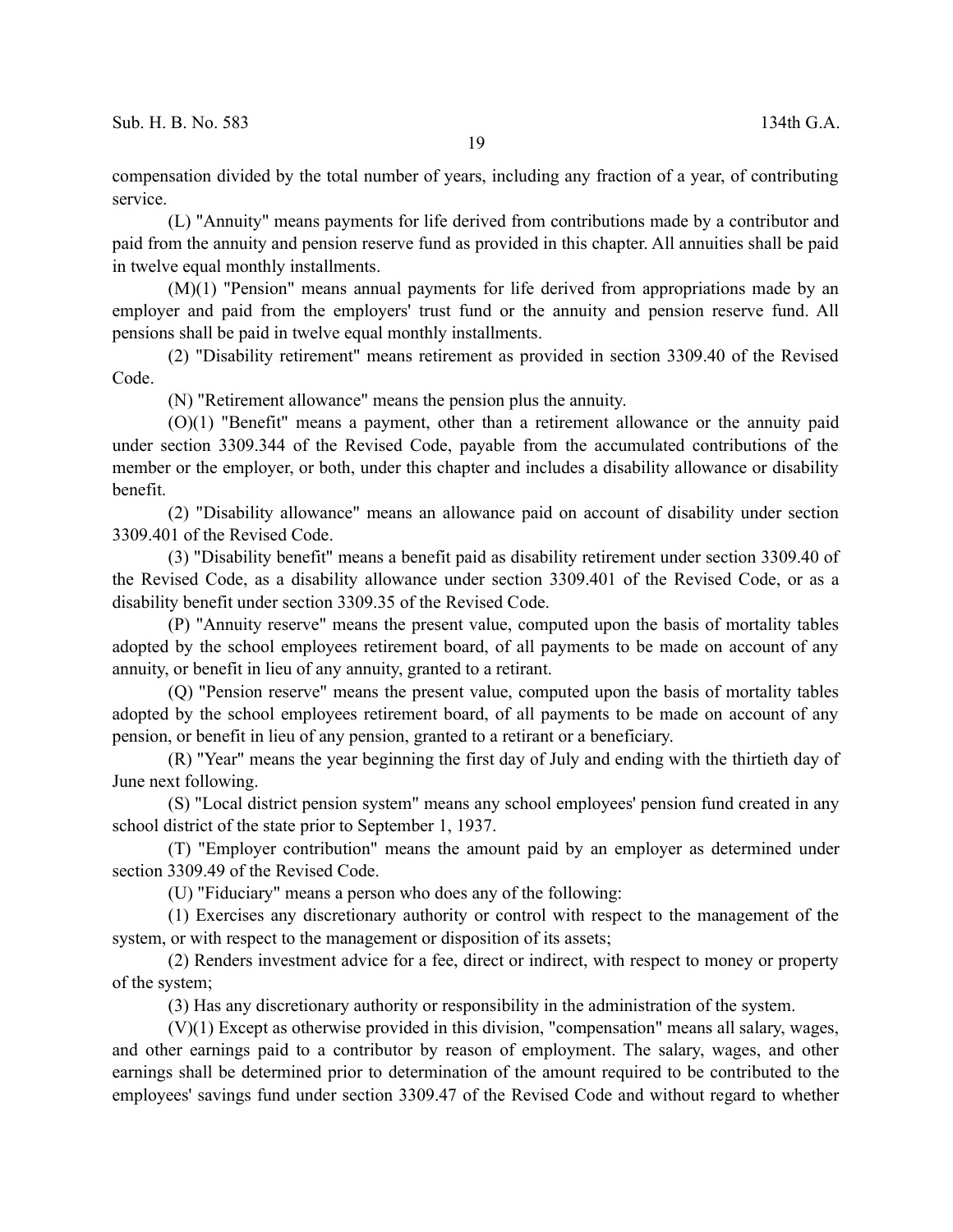any of the salary, wages, or other earnings are treated as deferred income for federal income tax purposes.

(2) Compensation does not include any of the following:

(a) Payments for accrued but unused sick leave or personal leave, including payments made under a plan established pursuant to section 124.39 of the Revised Code or any other plan established by the employer;

(b) Payments made for accrued but unused vacation leave, including payments made pursuant to section 124.13 of the Revised Code or a plan established by the employer;

(c) Payments made for vacation pay covering concurrent periods for which other salary or compensation is also paid or during which benefits are paid under this chapter;

(d) Amounts paid by the employer to provide life insurance, sickness, accident, endowment, health, medical, hospital, dental, or surgical coverage, or other insurance for the contributor or the contributor's family, or amounts paid by the employer to the contributor in lieu of providing the insurance;

(e) Incidental benefits, including lodging, food, laundry, parking, or services furnished by the employer, use of the employer's property or equipment, and reimbursement for job-related expenses authorized by the employer, including moving and travel expenses and expenses related to professional development;

(f) Payments made to or on behalf of a contributor that are in excess of the annual compensation that may be taken into account by the retirement system under division (a)(17) of section 401 of the "Internal Revenue Code of 1986," 100 Stat. 2085, 26 U.S.C.A. 401(a)(17), as amended. For a contributor who first establishes membership before July 1, 1996, the annual compensation that may be taken into account by the retirement system shall be determined under division (d)(3) of section 13212 of the "Omnibus Budget Reconciliation Act of 1993," Pub. L. No. 103-66, 107 Stat. 472;

(g) Payments made under division (B), (C), or (E) of section 5923.05 of the Revised Code, Section 4 of Substitute Senate Bill No. 3 of the 119th general assembly, Section 3 of Amended Substitute Senate Bill No. 164 of the 124th general assembly, or Amended Substitute House Bill No. 405 of the 124th general assembly;

(h) Anything of value received by the contributor that is based on or attributable to retirement or an agreement to retire, except that payments made on or before January 1, 1989, that are based on or attributable to an agreement to retire shall be included in compensation if both of the following apply:

(i) The payments are made in accordance with contract provisions that were in effect prior to January 1, 1986.

(ii) The employer pays the retirement system an amount specified by the retirement board equal to the additional liability from the payments.

(3) The retirement board shall determine by rule whether any form of earnings not enumerated in this division is to be included in compensation, and its decision shall be final.

(W) "Disability benefit recipient" means a member who is receiving a disability benefit.

(X) "Actuary" means an individual who satisfies all of the following requirements:

(1) Is a member of the American academy of actuaries;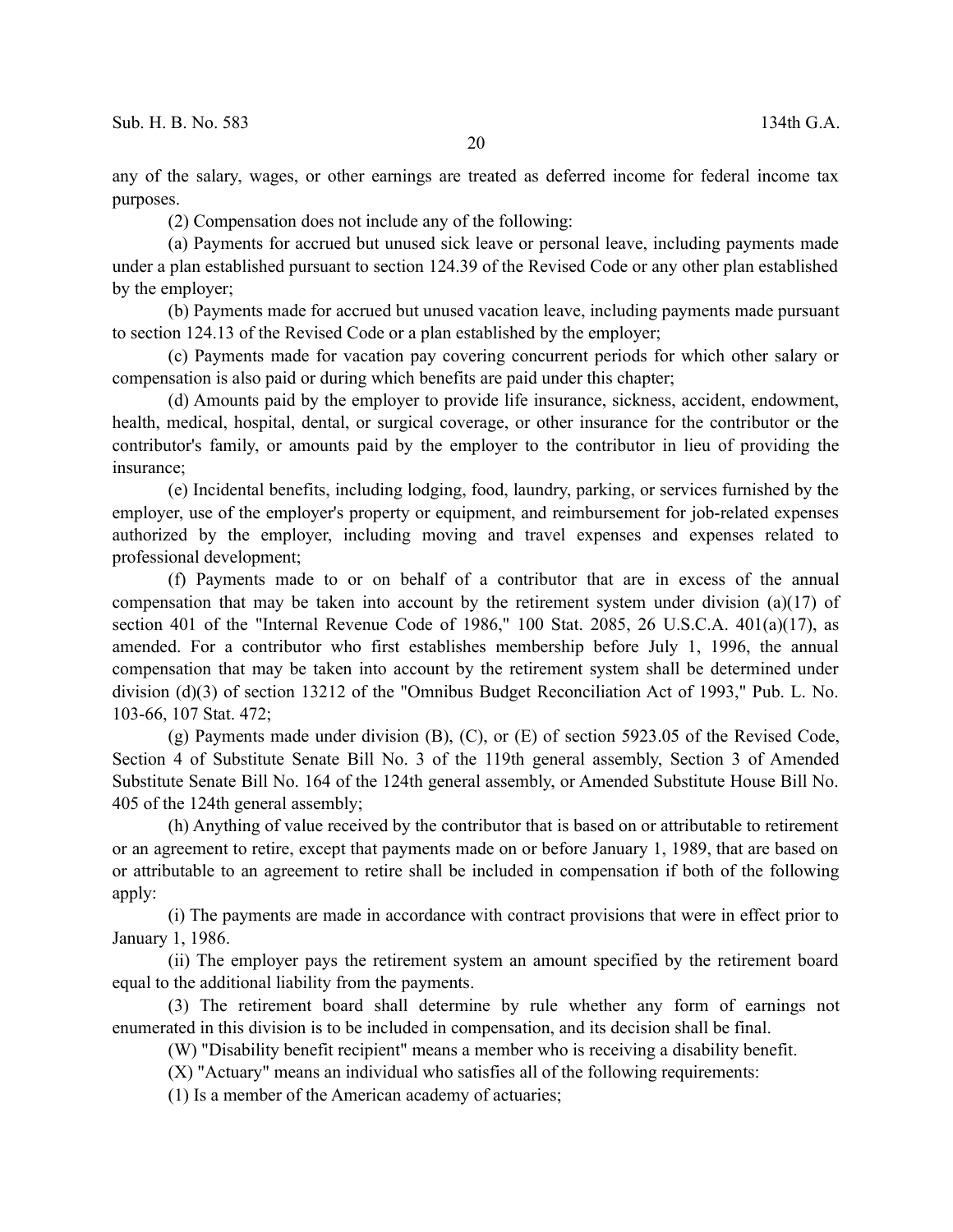(2) Is an associate or fellow of the society of actuaries;

(3) Has a minimum of five years' experience in providing actuarial services to public retirement plans.

Sec. 3310.032. (A) A student is an "eligible student" for purposes of the expansion of the educational choice scholarship pilot program under this section if the student's resident district is not a school district in which the pilot project scholarship program is operating under sections 3313.974 to 3313.979 of the Revised Code, the student is not eligible for an educational choice scholarship under section 3310.03 of the Revised Code, and the either of the following apply:

(1) The student's family income is at or below two hundred fifty per cent of the federal poverty guidelines, as defined in section 5101.46 of the Revised Code, when the student applies for a scholarship under this section.

(2) The student's sibling, as defined in section 3310.033 of the Revised Code, receives a scholarship under this section for at least one of the following:

(a) For the school year immediately prior to the school year for which the student is seeking a scholarship;

(b) For the school year for which the student is seeking a scholarship.

(B) In each fiscal year for which the general assembly appropriates funds for purposes of this section, the department of education shall pay scholarships to attend chartered nonpublic schools in accordance with section 3317.022 of the Revised Code. The number of scholarships awarded under this section shall not exceed the number that can be funded for that school year as authorized by the general assembly.

(C) Scholarships under this section shall be awarded as follows:

(1) For the 2013-2014 school year, to eligible students who are entering kindergarten in that school year for the first time;

(2) For each subsequent school year through the 2019-2020 school year, scholarships shall be awarded to eligible students in the next grade level above the highest grade level awarded in the preceding school year, in addition to the grade levels for which students received scholarships in the preceding school year;

(3) Beginning with the 2020-2021 school year, to eligible students who are entering any of grades kindergarten through twelve in that school year for the first time.

(D) If the number of eligible students who apply for a scholarship under this section exceeds the scholarships available based on the appropriation for this section, the department shall award scholarships in the following order of priority:

(1) First, to eligible students who received scholarships under this section in the prior school year;

(2) Second, to eligible students with family incomes at or below one hundred per cent of the federal poverty guidelines. If the number of students described in division (D)(2) of this section who apply for a scholarship exceeds the number of available scholarships after awards are made under division (D)(1) of this section, the department shall select students described in division (D)(2) of this section by lot to receive any remaining scholarships.

(3) Third, to other eligible students who qualify under this section. If the number of students described in division (D)(3) of this section exceeds the number of available scholarships after awards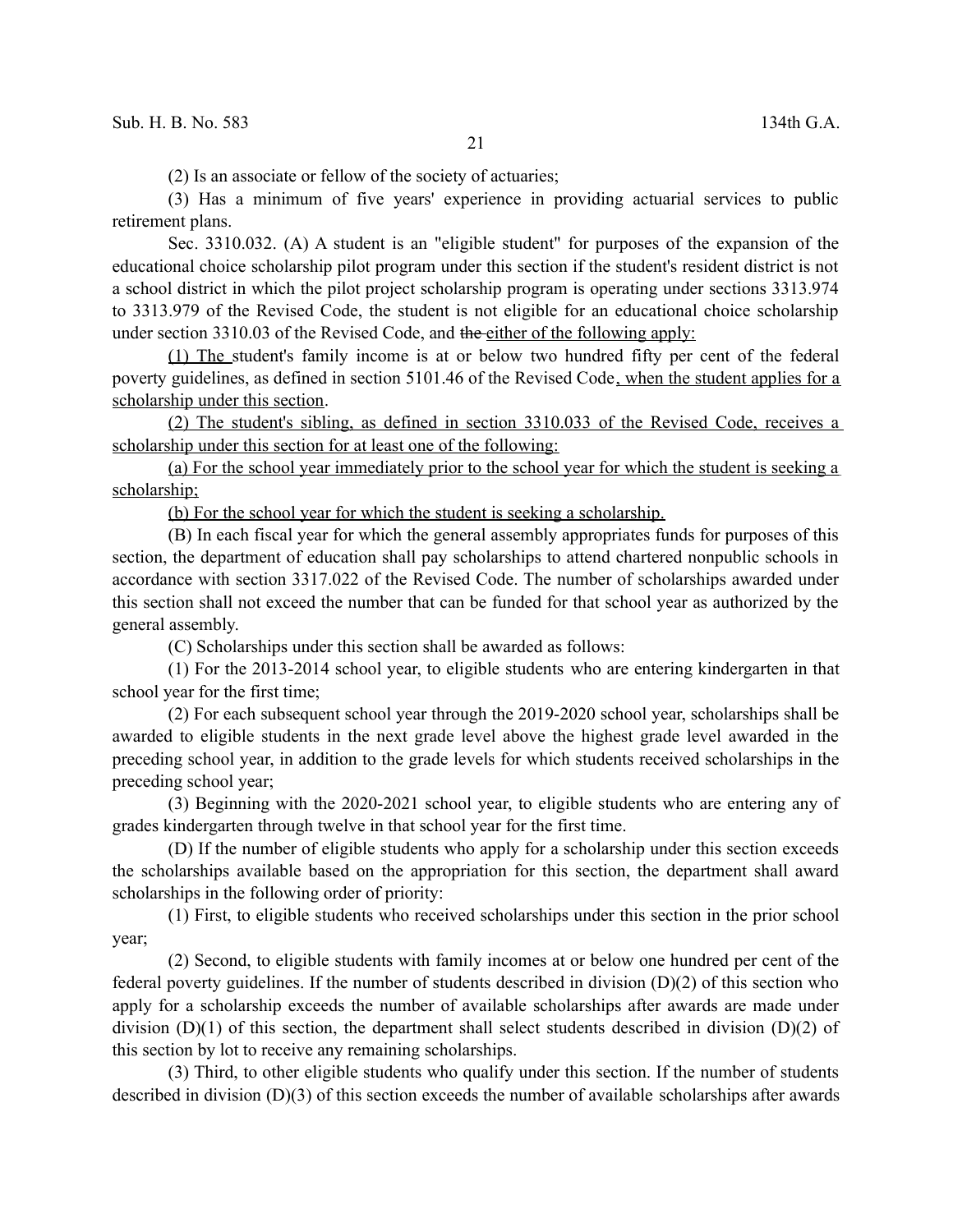are made under divisions  $(D)(1)$  and  $(2)$  of this section, the department shall select students described in division (D)(3) of this section by lot to receive any remaining scholarships.

(E) Subject to divisions (E)(1) to (3) of this section,  $a-\Delta$  student who receives a scholarship under this section remains an eligible student and may continue to receive scholarships under this section in subsequent school years until the student completes grade twelve, so long as the student satisfies the conditions specified in divisions (D)(2) and (3) of section 3310.03 of the Revised Code.

Once a scholarship is awarded under this section, the student shall remain eligible for that scholarship for the current school year and subsequent school years even if the student's family income rises above the amount specified in division (A) of this section, provided the student remains enrolled in a chartered nonpublic school, however:

(1) If the student's family income is above two hundred fifty per cent but at or below three hundred per cent of the federal poverty guidelines, the student shall receive a scholarship in the amount of seventy-five per cent of the full scholarship amount.

(2) If the student's family income is above three hundred per cent but at or below four hundred per cent of the federal poverty guidelines, the student shall receive a scholarship in the amount of fifty per cent of the full scholarship amount.

(3) If the student's family income is above four hundred per cent of the federal poverty guidelines, the student is no longer eligible to receive an educational choice scholarship.

Sec. 3310.70. (A) A student is an "eligible student" for purposes of this section if the student is at least six but no more than eighteen years old and the student's family income is at or below three hundred per cent of the federal poverty guidelines, as defined in section 5101.46 of the Revised Code.

(B)(1) There is hereby established the afterschool child enrichment (ACE) educational savings account program. Not later than thirty days after the effective date of this section, the The department of education shall adopt emergency-rules under Chapter 119. of the Revised Code that prescribe procedures for the establishment of these accounts for in fiscal years 2022 and 2023 upon the request of the parent or guardian of an eligible student enrolled in a public or nonpublic school or an eligible student who has been excused from the compulsory attendance law for the purpose of home instruction under section 3321.04 of the Revised Code. Accounts shall be established on a firstcome, first-served basis according to the availability of funds appropriated for purposes of this section.

Accounts shall be used in accordance with division (E) of this section. Any balance remaining in a student's account after fiscal year 2023 shall remain in that account for use as prescribed in division (D)(3) of this section.

(2) Not later than one hundred twenty days after the effective date of this section, the The department shall create an online form for parents and guardians to request the establishment of an account under this section.

(C)(1) The department shall contract with a vendor for purposes of administering the provisions of this section and may contract with the treasurer of state for technical assistance. In selecting a vendor, the department shall give preference to those vendors who use a smart phone application that is free for parents or guardians to use, is capable of scanning receipts, allows users to provide program feedback, and includes customer service contact information for parents and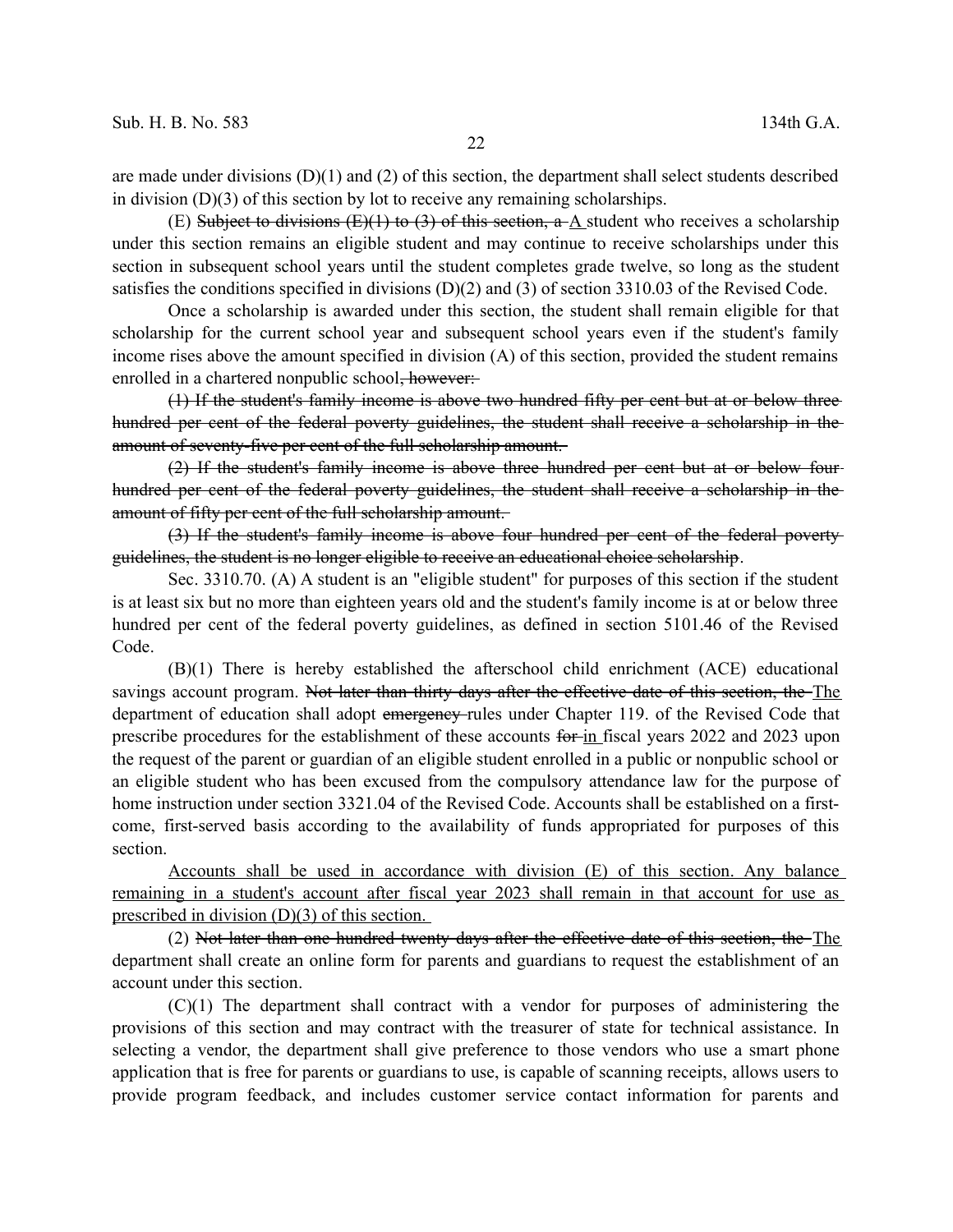guardians who experience technical issues with the application. For fiscal year 2022 or fiscal year 2023each fiscal year in which the program operates, the department shall pay the vendor not more than three per cent of the amount appropriated for that fiscal year for purposes of this section.

(2) The vendor selected by the department under division  $(C)(2)$  of this section shall do both of the following:

(a) Monitor how accounts are used by parents or guardians and recoup moneys that are used for purposes that are not authorized by this section as determined by the vendor;

(b) Provide the department with a comprehensive list of purchases made with accounts.

(3) At no time shall the vendor authorize parents or guardians to use moneys for purposes that are not authorized by this section as determined by the vendor. If the vendor authorizes parents or guardians to use moneys for a specified purpose and later determines that purpose is not authorized by this section, the vendor may recoup that money.

(D)(1) If a parent or guardian makes a request under division (B) of this section during fiscal year 2022, five hundred dollars shall be credited to the account established pursuant to the parent's or guardian's request within fourteen days of the parent's or guardian's request, and that amount shall be disbursed upon request to the parent or guardian not later than June 30, 2022, for use in accordance with division (E) of this section. Any amount remaining in an account at the end of fiscal year 2022 shall remain in that account for fiscal year 2023 for use in accordance with division (E) of this section.

(2) If a parent or guardian makes a request under division (B) of this section during fiscal year 2023, five hundred dollars shall be credited to the account established pursuant to the parent's or guardian's request within fourteen days of the parent's or guardian's request, and that amount shall be disbursed upon request to the parent or guardian not later than June 30, 2023, for use in accordance with division (E) of this section. If a parent or guardian had an account established for fiscal year 2022, that amount shall be credited and distributed to that account for use in accordance with division (E) of this section.

(3) Any amount remaining in an account established under division (B) of this section at the end of fiscal year 2023 shall remain in that account for use in accordance with division (E) of this section in future fiscal years until either the full amount has been spent or the student graduates from high school. Any amount remaining in the account of a student who graduates from high school shall be returned to the department.

(E) Subject to division (F) of this section, moneys credited to an education savings account established under division (B) of this section shall be used by an eligible student's parent or guardian for any of the following purposes, whether secular or nonsecular:

(1) Before- or after-school educational programs;

(2) Day camps, including camps for academics, music, and arts;

- (3) Tuition at learning extension centers;
- (4) Tuition for learning pods;

(5) If the student has been excused from the compulsory attendance law for the purpose of home instruction under section 3321.04 of the Revised Code, purchase of curriculum and materials;

(6) Educational, learning, or study skills services;

(7) Field trips to historical landmarks, museums, science centers, and theaters, including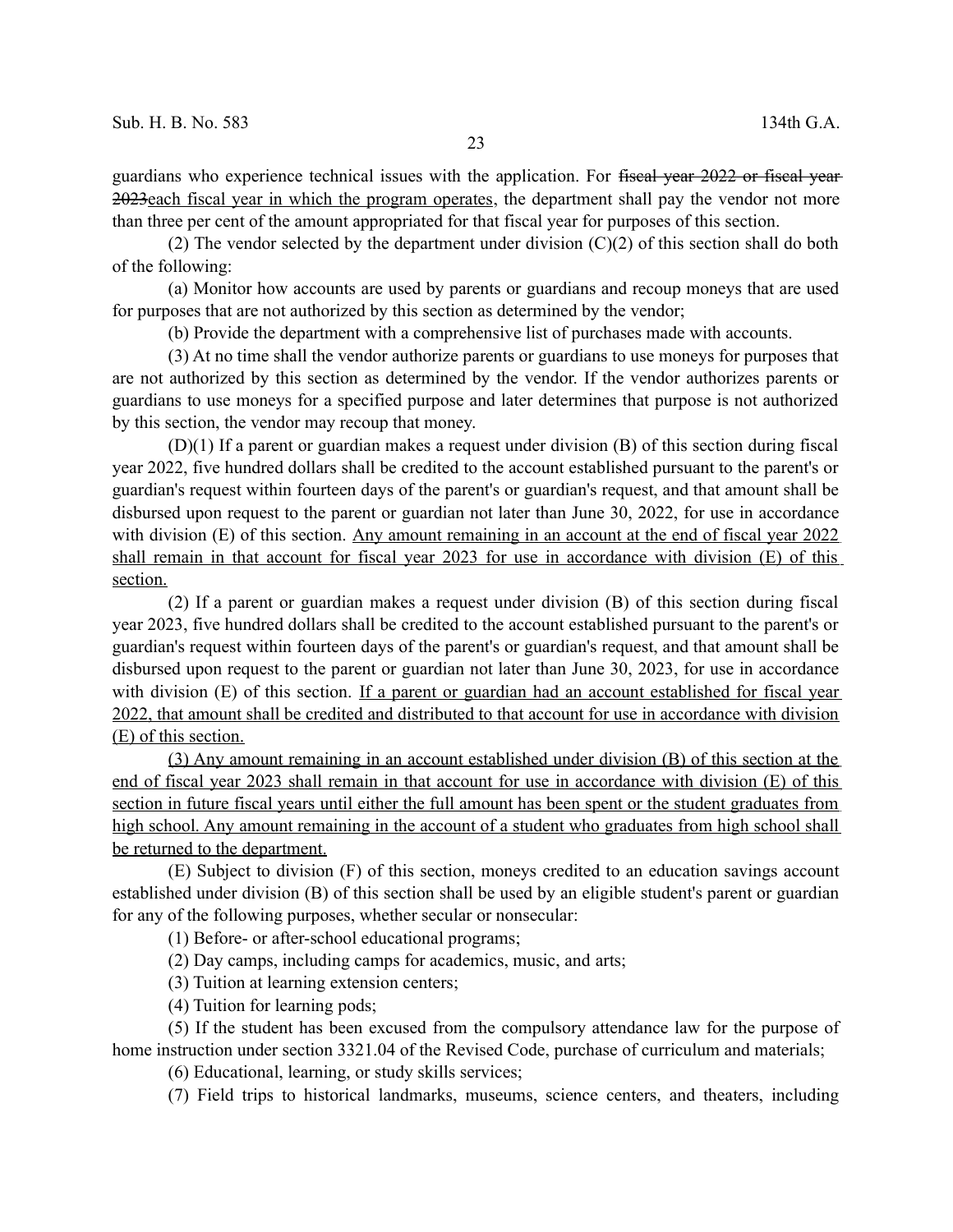admission, exhibit, and program fees;

(8) Language classes;

(9) Instrument lessons;

(10) Tutoring.

(F) At no time shall moneys credited to an account established under division (B) of this section be used for the purchase of electronic devices.

(G) The department shall make available to parents and guardians a list of the purposes for which moneys credited to an account established under division (B) of this section may be spent in accordance with division (E) of this section.

(H) Not later than December 31, 2023, the department shall prepare a report regarding the administration of this section, including feedback from a random sampling of parents and guardians who participate in the program for fiscal year 2022, fiscal year 2023, or both and submit the report to the general assembly in accordance with section 101.68 of the Revised Code.

Sec. 3313.976. (A) No private school may receive scholarship payments from parents pursuant to section 3317.022 of the Revised Code until the chief administrator of the private school registers the school with the superintendent of public instruction. The state superintendent shall register any school that meets the following requirements:

(1) The school offers any of grades kindergarten through twelve and eitherdoes any of the following:

(a) Is Offers any of grades kindergarten through twelve and is located within the boundaries of the pilot project school district;

(b) Is Offers any of grades kindergarten through twelve and is located within the boundaries of a city, local, or exempted village school district that is both:

(i) Located in a municipal corporation with a population of fifteen thousand or more;

(ii) Located within five miles of the border of the pilot project school district.

(c) Offers all of grades pre-kindergarten through eight, but not any of grades nine through twelve, and is located within the boundaries of a city, local, or exempted village school district that  $is:$ 

(i) Located in a municipal corporation with a population of greater than ten thousand but less than thirteen thousand;

(ii) Located within five miles of the border of the pilot project school district;

(iii) Located in the same county as the pilot project school district.

(2) The school indicates in writing its commitment to follow all requirements for a statesponsored scholarship program specified under sections 3313.974 to 3313.979 of the Revised Code, including, but not limited to, the requirements for admitting students pursuant to section 3313.977 of the Revised Code;

(3) The school meets all state minimum standards for chartered nonpublic schools in effect on July 1, 1992, except that the state superintendent at the superintendent's discretion may register nonchartered nonpublic schools meeting the other requirements of this division;

(4) The school does not discriminate on the basis of race, religion, or ethnic background;

(5) The school enrolls a minimum of ten students per class or a sum of at least twenty-five students in all the classes offered;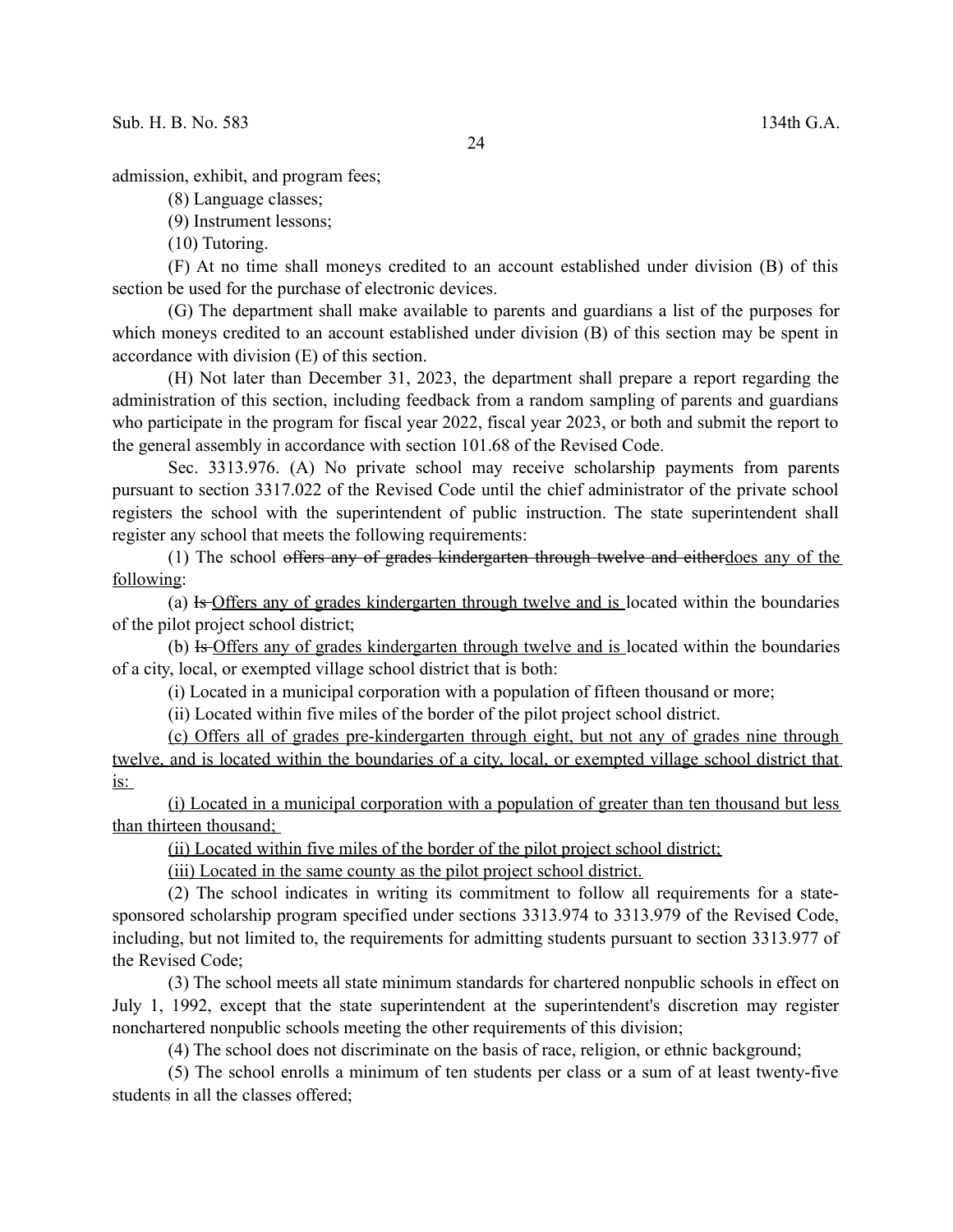(6) The school does not advocate or foster unlawful behavior or teach hatred of any person or group on the basis of race, ethnicity, national origin, or religion;

(7) The school does not provide false or misleading information about the school to parents, students, or the general public;

(8) For students in grades kindergarten through eight with family incomes at or below two hundred per cent of the federal poverty guidelines, as defined in section 5104.46 of the Revised Code, the school agrees not to charge any tuition in excess of the scholarship amount established pursuant to division (A)(11)(a) of section 3317.022 of the Revised Code, excluding any increase described in that division.

(9) For students in grades kindergarten through eight with family incomes above two hundred per cent of the federal poverty guidelines, whose scholarship amounts are less than the actual tuition charge of the school, the school agrees not to charge any tuition in excess of the difference between the actual tuition charge of the school and the scholarship amount established pursuant to division (A)(11)(a) of section 3317.022 of the Revised Code, excluding any increase described in that division. The school shall permit such tuition, at the discretion of the parent, to be satisfied by the family's provision of in-kind contributions or services.

(10) The school agrees not to charge any tuition to families of students in grades nine through twelve receiving a scholarship in excess of the actual tuition charge of the school less the scholarship amount established pursuant to division (A)(11)(a) of section 3317.022 of the Revised Code, excluding any increase described in that division.

(11) It annually administers the applicable assessments prescribed by section 3301.0710, 3301.0712, or 3313.619 of the Revised Code to each scholarship student enrolled in the school in accordance with section 3301.0711 or 3301.0712 of the Revised Code and reports to the department of education the results of each such assessment administered to each scholarship student, unless one of the following applies to the student:

(a) The student is excused from taking that assessment under federal law, the student's individualized education program, or division (C)(1)(c)(i) of section 3301.0711 of the Revised Code.

(b) The student is enrolled in a chartered nonpublic school that meets the conditions specified in division  $(K)(2)$  or  $(L)(4)$  of section 3301.0711 of the Revised Code.

(c) The student is enrolled in any of grades three to eight and takes an alternative standardized assessment under division (K)(1) of section 3301.0711 of the Revised Code.

(d) The student is excused from taking the assessment prescribed under division  $(B)(1)$  of section 3301.0712 of the Revised Code pursuant to division  $(C)(1)(c)(ii)$  of section 3301.0711 of the Revised Code.

(B) The state superintendent shall revoke the registration of any school if, after a hearing, the superintendent determines that the school is in violation of any of the provisions of division (A) of this section.

(C) Any public school located in a school district adjacent to the pilot project school district may receive scholarship payments on behalf of parents pursuant to section 3317.022 of the Revised Code if the superintendent of the district in which such public school is located notifies the state superintendent prior to the first day of March that the district intends to admit students from the pilot project school district for the ensuing school year pursuant to section 3327.06 of the Revised Code.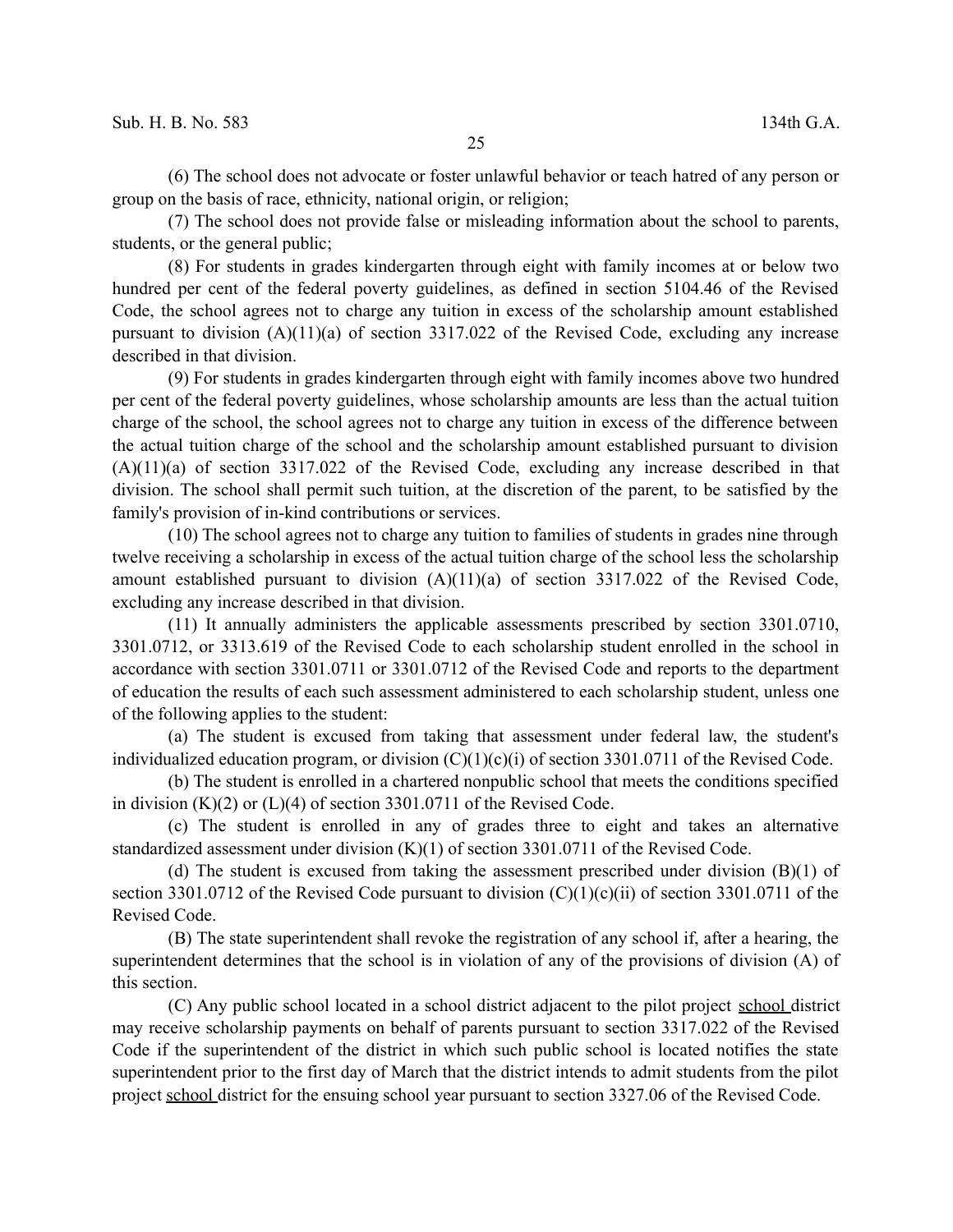(D) Any parent wishing to purchase tutorial assistance from any person or governmental entity pursuant to the pilot project program under sections 3313.974 to 3313.979 of the Revised Code shall apply to the state superintendent. The state superintendent shall approve providers who appear to possess the capability of furnishing the instructional services they are offering to provide.

Sec. 3314.016. This section applies to any entity that sponsors a community school, regardless of whether section 3314.021 or 3314.027 of the Revised Code exempts the entity from the requirement to be approved for sponsorship under divisions  $(A)(2)$  and  $(B)(1)$  of section 3314.015 of the Revised Code. The office of Ohio school sponsorship established under section 3314.029 of the Revised Code shall be rated under division (B) of this section, but divisions (A) and (C) of this section do not apply to the office.

(A) An entity that sponsors a community school shall be permitted to enter into contracts under section 3314.03 of the Revised Code to sponsor additional community schools only if the entity meets all of the following criteria:

(1) The entity is in compliance with all provisions of this chapter requiring sponsors of community schools to report data or information to the department of education.

(2) The entity is not rated as "ineffective" under division (B)(6) of this section.

(3) Except as set forth in sections 3314.021 and 3314.027 of the Revised Code, the entity has received approval from and entered into an agreement with the department of education pursuant to section 3314.015 of the Revised Code.

(B)(1) The department shall develop and implement an evaluation system that annually rates and assigns an overall rating to each entity that sponsors a community school. The department, not later than the first day of February of each year, shall post on the department's web site the framework for the evaluation system, including technical documentation that the department intends to use to rate sponsors for the next school year. The department shall solicit public comment on the evaluation system for thirty consecutive days. Not later than the first day of April of each year, the department shall compile and post on the department's web site all public comments that were received during the public comment period. The evaluation system shall be posted on the department's web site by the fifteenth day of July of each school year. Any changes to the evaluation system after that date shall take effect the following year. The evaluation system shall be based on the following components:

(a) Academic performance of students enrolled in community schools sponsored by the same entity. The academic performance component shall be derived from the performance measures prescribed for the state report cards under section 3302.03 or 3314.017 of the Revised Code, and shall be based on the performance of the schools for the school year for which the evaluation is conducted. In addition to the academic performance for a specific school year, the academic performance component shall also include year-to-year changes in the overall sponsor portfolio. For a community school for which no graded performance measures are applicable or available, the department shall use nonreport card performance measures specified in the contract between the community school and the sponsor under division (A)(4) of section 3314.03 of the Revised Code.

(b) Adherence by a sponsor to the quality practices prescribed by the department under division (B)(3) of this section. For a sponsor that was rated "effective" or "exemplary" on its most recent rating, the department may evaluate that sponsor's adherence to quality practices once over a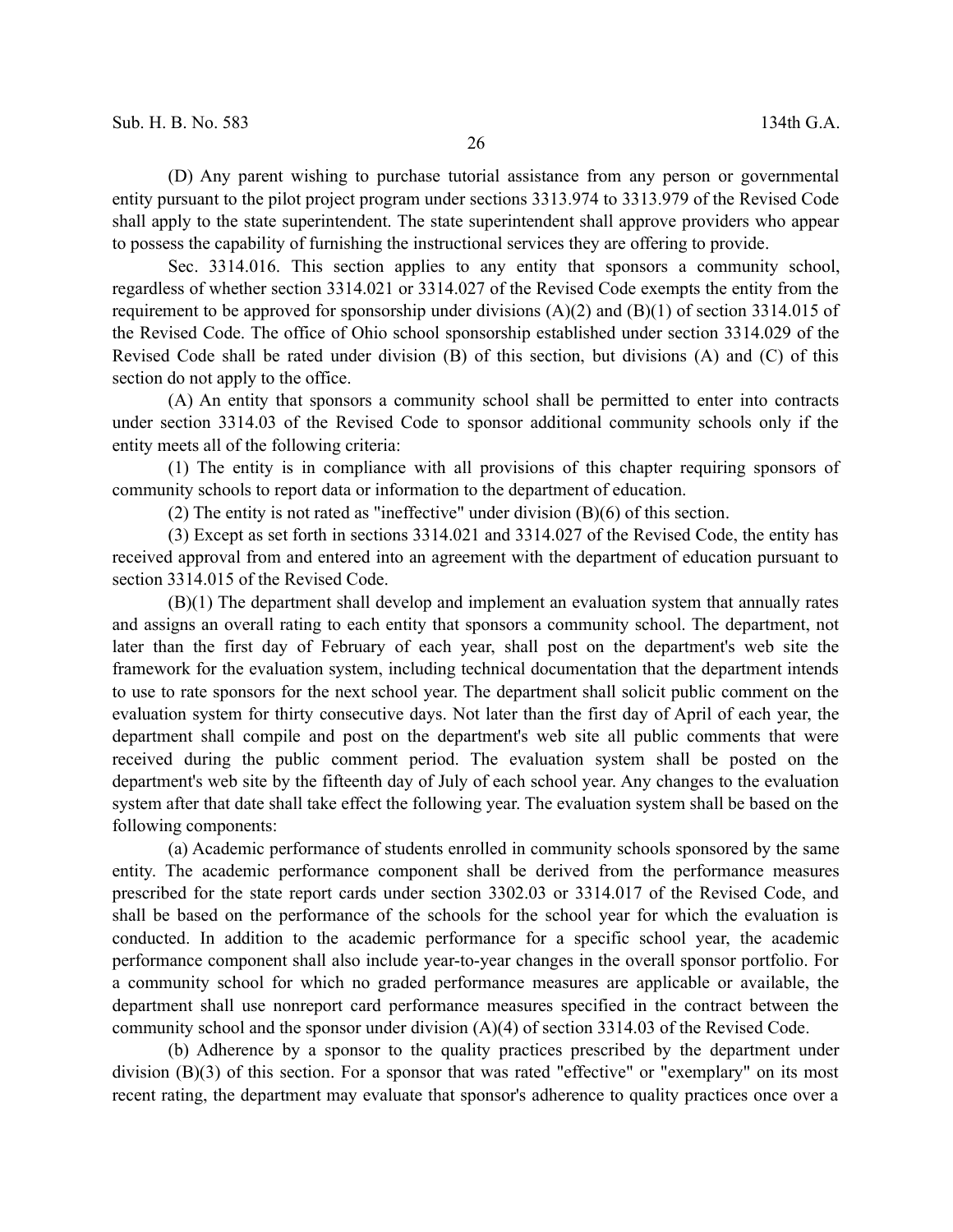period of three years. If the department elects to evaluate a sponsor once over a period of three years, the most recent rating for a sponsor's adherence to quality practices shall be used when determining an annual overall rating conducted under this section.

(c) Compliance with all applicable laws and administrative rules by an entity that sponsors a community school.

Under the evaluation system prescribed under division (B)(1) of this section, the department shall not assign an overall rating of "ineffective" or lower to an entity that sponsors a community school solely because that entity received no points on one of the components prescribed under that division.

(2) In calculating an academic performance component, the department shall exclude all community schools that have been in operation for not more than two full school years and all community schools described in division (A)(4)(b) of section 3314.35 of the Revised Code. However, the academic performance of the community schools described in division  $(A)(4)(b)$  of section 3314.35 of the Revised Code shall be reported, but shall not be used as a factor when determining a sponsoring entity's rating under this section.

(3) The department, in consultation with entities that sponsor community schools, shall prescribe quality practices for community school sponsors and develop an instrument to measure adherence to those quality practices. The quality practices shall be based on standards developed by the national association of charter school authorizers or any other nationally organized community school organization.

(4)(a) The department may permit peer review of a sponsor's adherence to the quality practices prescribed under division (B)(3) of this section. Peer reviewers shall be limited to individuals employed by sponsors rated "effective" or "exemplary" on the most recent ratings conducted under this section.

(b) The department shall require individuals participating in peer review under division (B) (4)(a) of this section to complete training approved or established by the department.

(c) The department may enter into an agreement with another entity to provide training to individuals conducting peer review of sponsors. Prior to entering into an agreement with an entity, the department shall review and approve of the entity's training program.

(5) Not later than July 1, 2013, the The state board of education shall adopt rules in accordance with Chapter 119. of the Revised Code prescribing standards for measuring compliance with applicable laws and rules under division  $(B)(1)(c)$  of this section.

(6) The department annually shall rate all entities that sponsor community schools as either "exemplary," "effective," "ineffective," or "poor," based on the components prescribed by division (B) of this section, where each component is weighted equally. A separate rating shall be given by the department for each component of the evaluation system.

The department shall publish the ratings between the first day of October and the fifteenth day of November.

Prior to the publication of the final ratings, the department shall designate and provide notice of a period of at least ten business days during which each sponsor may review the information used by the department to determine the sponsor's rating on the components prescribed by division (B)(1) of this section. If the sponsor believes there is an error in the department's evaluation, the sponsor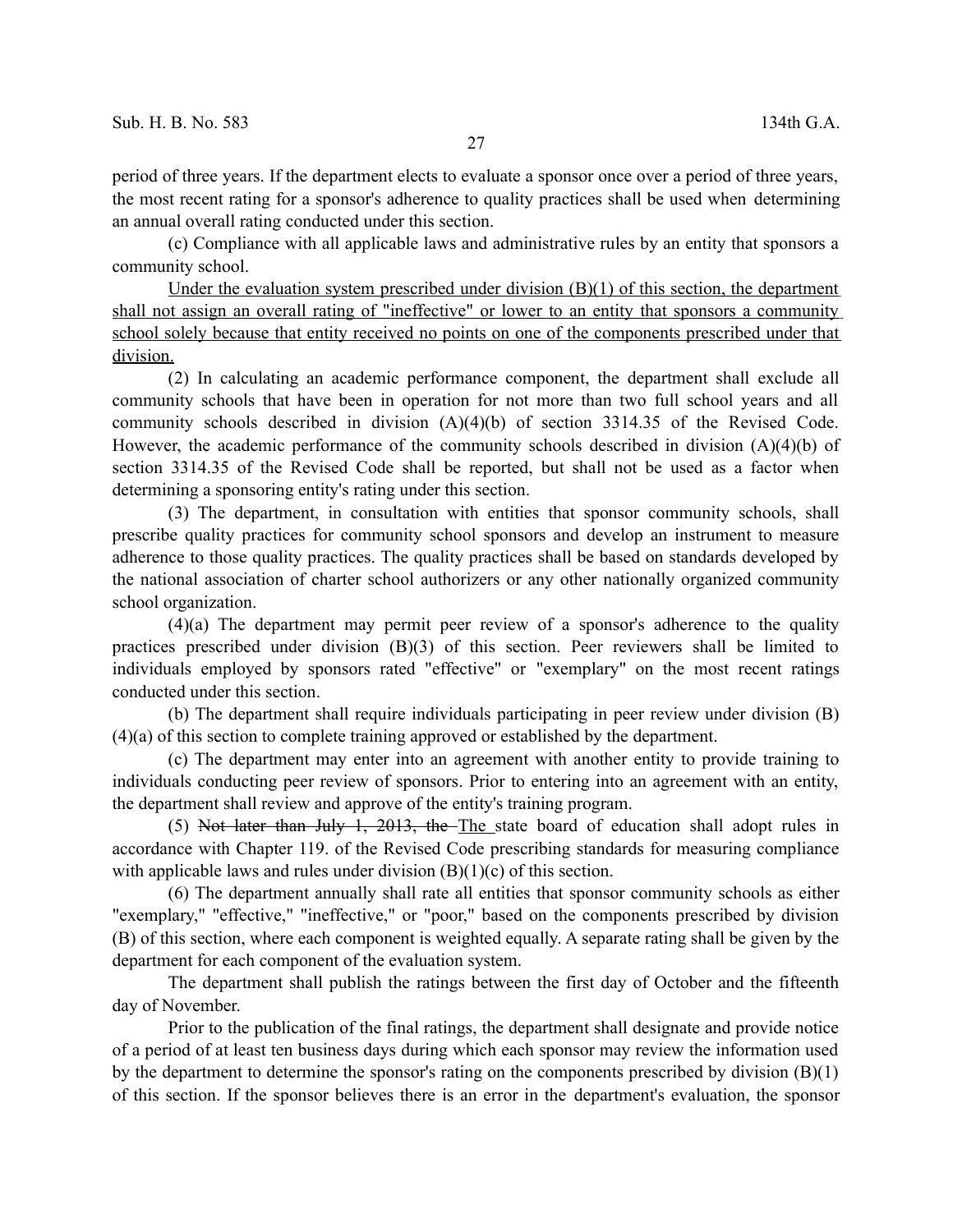may request adjustments to the rating of any of those components based on documentation previously submitted as part of an evaluation. The sponsor shall provide to the department any necessary evidence or information to support the requested adjustments. The department shall review the evidence and information, determine whether an adjustment is valid, and promptly notify the sponsor of its determination and reasons. If any adjustments to the data could result in a change to the rating on the applicable component or to the overall rating, the department shall recalculate the ratings prior to publication.

The department shall provide training on an annual basis regarding the evaluation system prescribed under this section. The training shall, at a minimum, describe methodology, timelines, and data required for the evaluation system. The first training session shall occur not later than March 2, 2016. Beginning in 2018, the training shall be made available to each entity that sponsors a community school by the fifteenth day of July of each year and shall include guidance on any changes made to the evaluation system.

(7)(a) Entities with an overall rating of "exemplary" for the two most recent years in which the entity was evaluated may take advantage of the following incentives:

(i) Renewal of the written agreement with the department, not to exceed ten years, provided that the entity consents to continued evaluation of adherence to quality practices as described in division  $(B)(1)(b)$  of this section;

(ii) The ability to extend the term of the contract between the sponsoring entity and the community school beyond the term described in the written agreement with the department;

(iii) An exemption from the preliminary agreement and contract adoption and execution deadline requirements prescribed in division (D) of section 3314.02 of the Revised Code;

(iv) An exemption from the automatic contract expiration requirement, should a new community school fail to open by the thirtieth day of September of the calendar year in which the community school contract is executed;

(v) No limit on the number of community schools the entity may sponsor;

(vi) No territorial restrictions on sponsorship.

An entity may continue to sponsor any community schools with which it entered into agreements under division  $(B)(7)(a)(v)$  or (vi) of this section while rated "exemplary," notwithstanding the fact that the entity later receives a lower overall rating.

(b) Entities with an overall rating of "exemplary" or "effective" for the three most recent years in which the entity was evaluated shall be evaluated by the department once every three years.

(c)(i) Entities that receive an overall rating of "ineffective" shall be prohibited from sponsoring any new or additional community schools during the time in which the sponsor is rated as "ineffective" and shall be subject to a quality improvement plan based on correcting the deficiencies that led to the "ineffective" rating, with timelines and benchmarks that have been established by the department.

(ii) Entities that receive an overall rating of "ineffective" on their three most recent ratings shall have all sponsorship authority revoked. Within thirty days after receiving its third rating of "ineffective," the entity may appeal the revocation of its sponsorship authority to the superintendent of public instruction, who shall appoint an independent hearing officer to conduct a hearing in accordance with Chapter 119. of the Revised Code. The hearing shall be conducted within thirty days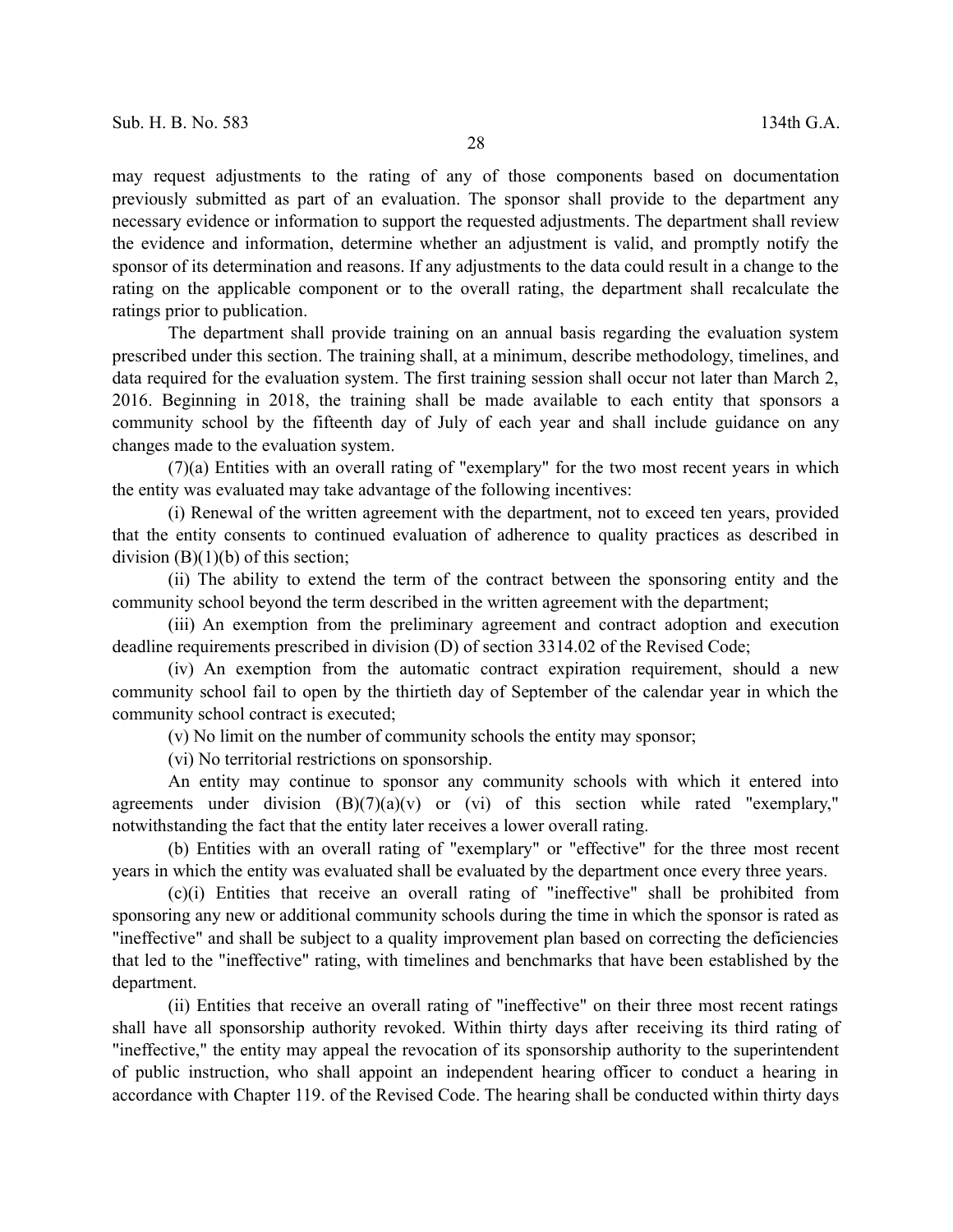after receipt of the notice of appeal. Within forty-five days after the hearing is completed, the state board of education shall determine whether the revocation is appropriate based on the hearing conducted by the independent hearing officer, and if determined appropriate, the revocation shall be confirmed.

(d) Entities that receive an overall rating of "poor" shall have all sponsorship authority revoked. Within thirty days after receiving a rating of "poor," the entity may appeal the revocation of its sponsorship authority to the superintendent of public instruction, who shall appoint an independent hearing officer to conduct a hearing in accordance with Chapter 119. of the Revised Code. The hearing shall be conducted within thirty days after receipt of the notice of appeal. Within forty-five days after the hearing is completed, the state board of education shall determine whether the revocation is appropriate based on the hearing conducted by the independent hearing officer, and if determined appropriate, the revocation shall be confirmed.

(8) For the 2014-2015 school year and each school year thereafter, student academic performance prescribed under division  $(B)(1)(a)$  of this section shall include student academic performance data from community schools that primarily serve students enrolled in a dropout prevention and recovery program.

(C) If the governing authority of a community school enters into a contract with a sponsor prior to the date on which the sponsor is prohibited from sponsoring additional schools under division (A) of this section and the school has not opened for operation as of that date, that contract shall be void and the school shall not open until the governing authority secures a new sponsor by entering into a contract with the new sponsor under section 3314.03 of the Revised Code. However, the department's office of Ohio school sponsorship, established under section 3314.029 of the Revised Code, may assume the sponsorship of the school until the earlier of the expiration of two school years or until a new sponsor is secured by the school's governing authority. A community school sponsored by the department under this division shall not be included when calculating the maximum number of directly authorized community schools permitted under division (A)(3) of section 3314.029 of the Revised Code.

(D) When an entity's authority to sponsor schools is revoked pursuant to division  $(B)(7)(c)$  or (d) of this section, the office of Ohio school sponsorship shall assume sponsorship of any schools with which the original sponsor has contracted for the remainder of that school year. The office may continue sponsoring those schools until the earlier of:

(1) The expiration of two school years from the time that sponsorship is revoked;

(2) When a new sponsor is secured by the governing authority pursuant to division  $(C)(1)$  of section 3314.02 of the Revised Code.

Any community school sponsored under this division shall not be counted for purposes of directly authorized community schools under division (A)(3) of section 3314.029 of the Revised Code.

(E) The department shall recalculate the rating for the 2017-2018 school year for each sponsor of a community school that receives recalculated ratings pursuant to division (I) of section 3314.017 of the Revised Code.

Sec. 3314.021. (A) This section applies to any entity that is exempt from taxation under section 501(c)(3) of the Internal Revenue Code and that satisfies the conditions specified in divisions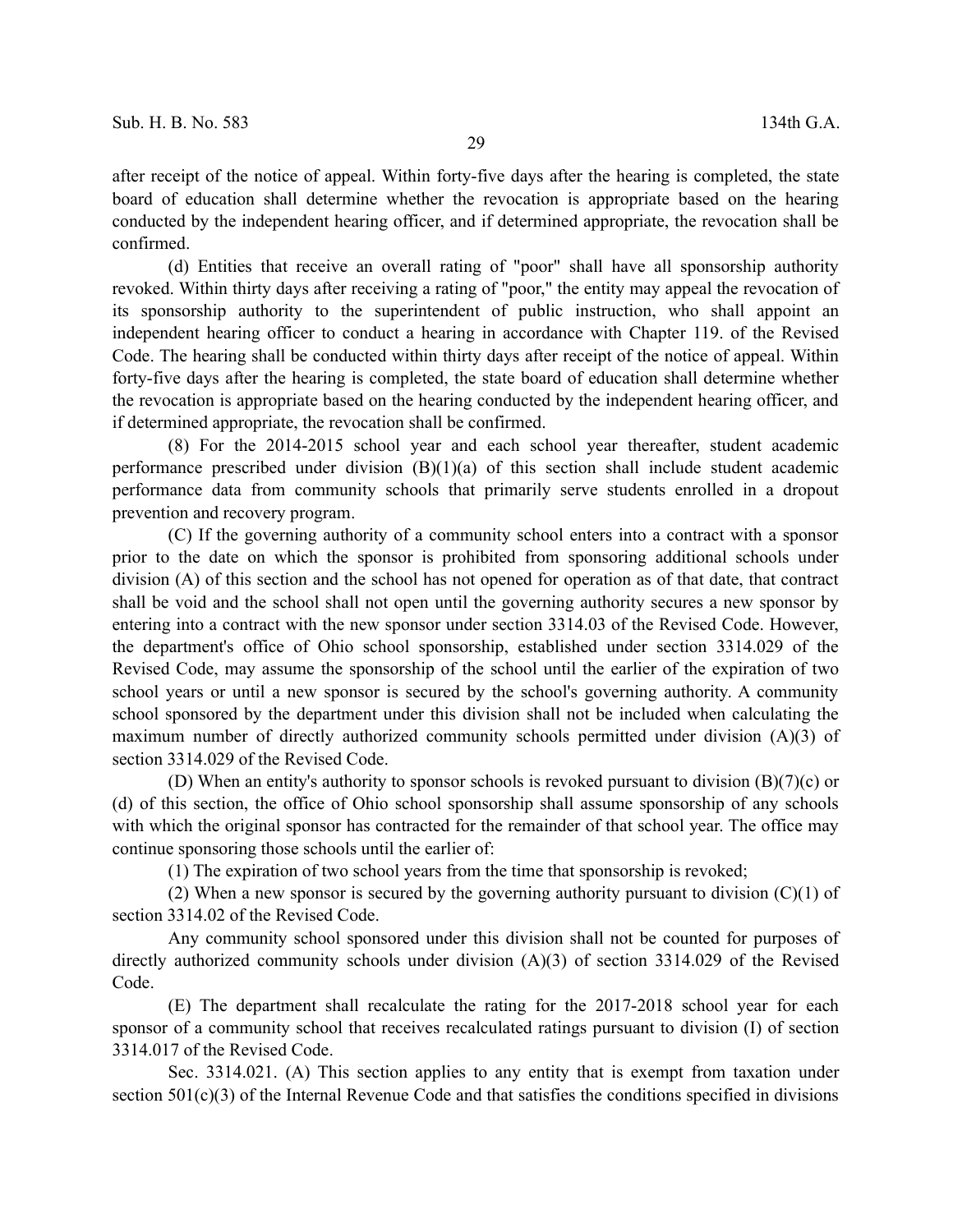$(C)(1)(f)(ii)$  and (iii) of section 3314.02 of the Revised Code but does not satisfy the condition specified in division  $(C)(1)(f)(i)$  of that section.

(B) Notwithstanding division  $(C)(1)(f)(i)$  of section 3314.02 of the Revised Code, and subject to division (D)(2) of this section, an entity described in division (A) of this section may do both of the following without obtaining the department of education's initial approval of its sponsorship under divisions (A)(2) and (B)(1) of section 3314.015 of the Revised Code:

(1) Succeed the board of trustees of a state university located in the pilot project area or that board's designee as the sponsor of a community school established under this chapter;

(2) Continue to sponsor that school in conformance with the terms of the contract between the board of trustees or its designee and the governing authority of the community school and renew that contract as provided in division (E) of section 3314.03 of the Revised Code.

(C) The entity that succeeds the board of trustees or the board's designee as sponsor of a community school under division (B) of this section also may enter into contracts to sponsor other community schools regardless of the proposed school's location, without obtaining the department's initial approval of its sponsorship of those schools under divisions  $(A)(2)$  and  $(B)(1)$  of section 3314.015 of the Revised Code as long as the contracts conform with and the entity complies with all other requirements of this chapter.

(D)(1) Regardless of the entity's authority to sponsor community schools without the initial approval of the department, the entity is under the continuing oversight of the department in accordance with rules adopted under section 3314.015 of the Revised Code.

(2) If an entity described in division (A) of this section receives a rating below "effective" under division (B) of section 3314.016 of the Revised Code for two or more consecutive years, that entity shall receive approval from the department of education to sponsor community schools and enter into a written agreement with the department in accordance with division (B)(1) of section 3314.015 of the Revised Code prior to entering into any further preliminary agreements under division (C)(2) of section 3314.02 of the Revised Code or renewing any existing contract to sponsor a community school.

 $(E)(1)$  As used in division  $(E)$  of this section:

(a) "Board of trustees" means a board of trustees of a state university located in the pilot project area.

(b) "Rating" means a sponsor rating under section 3314.016 of the Revised Code.

 (2) Notwithstanding anything to the contrary in division (B)(7)(b) of section 3314.016 of the Revised Code, for the purposes of that division, the department shall consider an entity that succeeded a board of trustees as the sponsor of a community school in accordance with division (B) (1) of this section to have received the same rating for the 2016-2017 school year as the board of trustees, provided all of the following apply:

(a) The department assigned the board of trustees a rating of either "effective" or "exemplary" for the 2016-2017 school year.

(b) The department did not assign the entity its own rating for the 2016-2017 school year.

(c) The department assigned the entity its own rating for the 2017-2018 school year.

Sec. 3314.074. Divisions (A) and (B) of this section apply only to the extent permitted under Chapter 1702. of the Revised Code.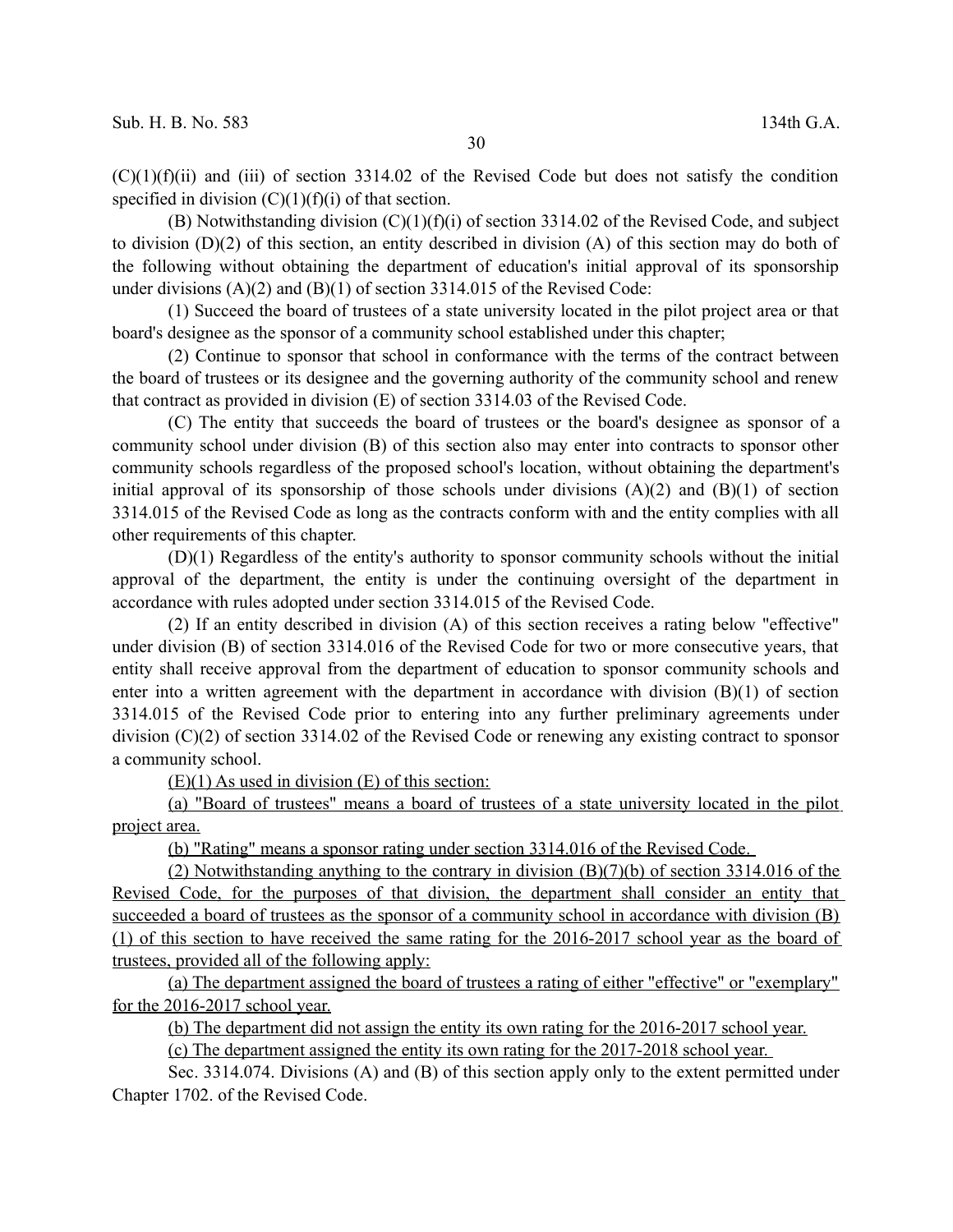(A) If any community school established under this chapter permanently closes and ceases its operation as a community school, the assets of that school shall be distributed first to the retirement funds of employees of the school, employees of the school, and private creditors who are owed compensation, and then any remaining funds shall be paid to the department of education for redistribution to the school districts in which the students who were enrolled in the school at the time it ceased operation were entitled to attend school under section 3313.64 or 3313.65 of the Revised Code. The amount distributed to each school district shall be proportional to the district's share of the total enrollment in the community school. For any community school that closes after fiscal year 2021, any remaining funds shall be paid to the department of education and deposited into the state general revenue fund.

(B) If a community school closes and ceases to operate as a community school and the school has received computer hardware or software from the former Ohio SchoolNet commission or the former eTech Ohio commission, such hardware or software shall be turned over to the department of education, which shall redistribute the hardware and software, to the extent such redistribution is possible, to school districts in conformance with the provisions of the programs as they were operated and administered by the former eTech Ohio commission.

(C) If the assets of the school are insufficient to pay all persons or entities to whom compensation is owed, the prioritization of the distribution of the assets to individual persons or entities within each class of payees may be determined by decree of a court in accordance with this section and Chapter 1702. of the Revised Code.

(D) A community school that engages in a merger or consolidation pursuant to division (B) of section 1702.41 of the Revised Code and becomes a single public benefit corporation shall not be required to distribute assets pursuant to divisions (A), (B), and (C) of this section, provided that the governing authority of the community school created by the merger or consolidation enters into a contract for sponsorship under section 3314.03 of the Revised Code with an entity rated "effective" or higher by the department of education pursuant to section 3314.016 of the Revised Code.

Sec. 3317.011. This section shall apply only for fiscal years 2022 and 2023.

(A) As used in this section:

(1) "Average administrative assistant salary" means the average salary of administrative assistants employed by city, local, and exempted village school districts in this state with salaries greater than \$20,000 but less than \$65,000 for the most recent fiscal year for which data is available. using fiscal year 2018 data, as determined by the department of education.

(2) "Average bookkeeping and accounting employee salary" means the average salary of bookkeeping employees and accounting employees employed by city, local, and exempted village school districts in this state with salaries greater than \$20,000 but less than \$80,000 for the most recent fiscal year for which data is available, using fiscal year 2018 data, as determined by the department.

(3) "Average clerical staff salary" means the average salary of clerical staff employed by city, local, and exempted village school districts in this state with salaries greater than \$15,000 but less than \$50,000 for the most recent fiscal year for which data is available, using fiscal year 2018 data, as determined by the department.

(4) "Average counselor salary" means the average salary of counselors employed by city,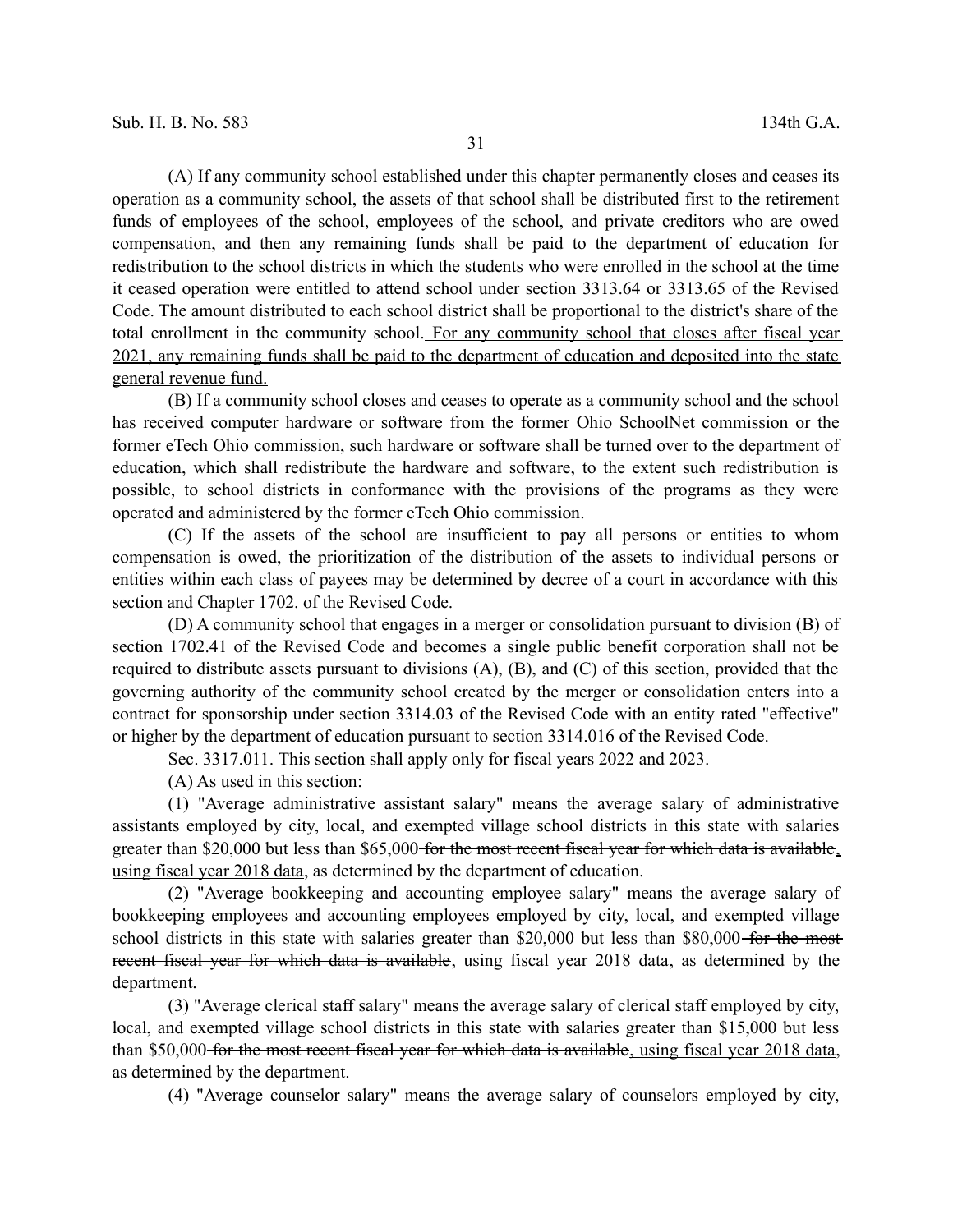local, and exempted village school districts in this state with salaries greater than \$30,000 but less than \$95,000 for the most recent fiscal year for which data is available, using fiscal year 2018 data, as determined by the department.

(5) "Average education management information system support employee salary" means the average salary of accounting employees employed by city, local, and exempted village school districts in this state with salaries greater than \$30,000 but less than \$90,000 for the most recent fiscal year for which data is available, using fiscal year 2018 data, as determined by the department.

(6) "Average librarian and media staff salary" means the average salary of librarians and media staff employed by city, local, and exempted village school districts in this state with salaries greater than \$30,000 but less than \$95,000 for the most recent fiscal year for which data is available, using fiscal year 2018 data, as determined by the department.

(7) "Average other district administrator salary" means the average salary of all assistant superintendents and directors employed by city, local, and exempted village school districts in this state with salaries greater than \$50,000 but less than \$135,000-for the most recent fiscal year forwhich data is available, using fiscal year 2018 data, as determined by the department.

(8) "Average principal salary" means the average salary of all principals employed by city, local, and exempted village school districts in this state with salaries greater than \$50,000 but less than \$120,000 for the most recent fiscal year for which data is available, using fiscal year 2018 data, as determined by the department.

(9) "Average superintendent salary" means the average salary of all superintendents employed by city, local, and exempted village school districts in this state with salaries greater than \$60,000 but less than \$180,000 for the most recent fiscal year for which data is available, using fiscal year 2018 data, as determined by the department.

(10) "Average teacher cost" for a fiscal year is equal to the sum of the following:

(a) The average salary of teachers employed by city, local, and exempted village school districts in this state with salaries greater than \$30,000 but less than \$95,000 for the most recent fiscal year for which data is available, using fiscal year 2018 data, as determined by the department;

(b) An amount for teacher benefits equal to 0.16 times the average salary calculated under division  $(A)(10)(a)$  of this section;

(c) An amount for district-paid insurance costs equal to the following product:

The statewide weighted average employer-paid monthly premium based on data reported by city, local, and exempted village school districts to the state employment relations board for the health insurance survey conducted in accordance with divisions  $(K)(5)$  and  $(6)$  of section 4117.02 of the Revised Code for the most recent fiscal year-

for which data is available using fiscal year 2018 data X 12

(11) "Eligible school district" means a city, local, or exempted village school district that satisfies one of the following:

(a) The district is a member of an organization that regulates interscholastic athletics.

(b) The district has teams in at least three different sports that participate in an interscholastic league.

(B) When calculating a district's aggregate base cost under this section, the department shall use data from fiscal year 2018 for all of the following: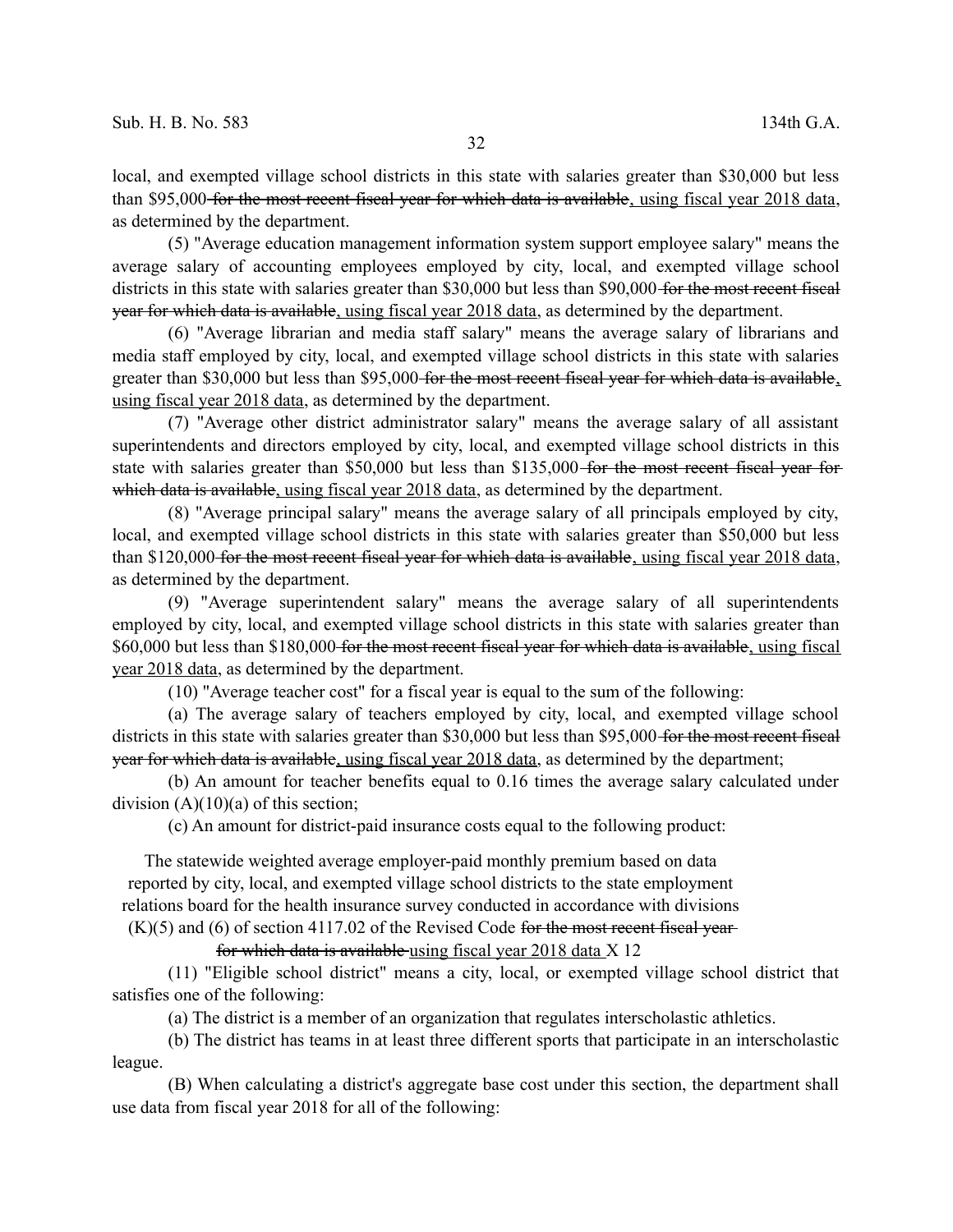(1) The average salaries determined under divisions  $(A)(1), (2), (3), (4), (5), (6), (7), (8), (9),$ and (10)(a) of this section;

(2) The amount for teacher benefits determined under division (A)(10)(b) of this section;

(3) The district-paid insurance costs determined under division (A)(10)(c) of this section;

(4) The spending determined under divisions  $(E)(4)(a)$ ,  $(E)(5)(a)$ ,  $(E)(6)(a)$ , and  $(H)(1)$  of this section and the corresponding student counts determined under divisions  $(E)(4)(b)$ ,  $(E)(5)(b)$ ,  $(E)(6)$ (b), and  $(H)(2)$  of this section;

(5) The information determined under division  $(G)(3)$  of this section.

(C) A city, local, or exempted village school district's aggregate base cost for a fiscal year shall be equal to the following sum:

(The district's teacher base cost for that fiscal year computed under division (D) of this section) + (the district's student support base cost for that fiscal year computed under division  $(E)$  of this section) + (the district's leadership and accountability base cost for that fiscal year computed under division  $(F)$  of this section) + (the district's building leadership and operations base cost for that fiscal year computed under division (G) of

this section)  $+$  (the athletic co-curricular activities base cost for that fiscal year computed under division (H) of this section, if the district is an eligible school district)

(D) The department of education shall compute a district's teacher base cost for a fiscal year as follows:

(1) Calculate the district's classroom teacher cost for that fiscal year as follows:

(a) Determine the full-time equivalency of students in the district's base cost enrolled ADM for that fiscal year that are enrolled in kindergarten and divide that number by 20;

(b) Determine the full-time equivalency of students in the district's base cost enrolled ADM for that fiscal year that are enrolled in grades one through three and divide that number by 23;

(c) Determine the full-time equivalency of students in the district's base cost enrolled ADM for that fiscal year that are enrolled in grades four through eight but are not enrolled in a careertechnical education program or class described under section 3317.014 of the Revised Code and divide that number by 25;

(d) Determine the full-time equivalency of students in the district's base cost enrolled ADM for that fiscal year that are enrolled in grades nine through twelve but are not enrolled in a careertechnical education program or class described under section 3317.014 of the Revised Code and divide that number by 27;

(e) Determine the full-time equivalency of students in the district's base cost enrolled ADM for that fiscal year that are enrolled in a career-technical education program or class, as certified under divisions (B)(11), (12), (13), (14), and (15) of section 3317.03 of the Revised Code, and divide that number by 18;

(f) Compute the sum of the quotients obtained under divisions  $(D)(1)(a)$ ,  $(b)$ ,  $(c)$ ,  $(d)$ , and  $(e)$ of this section;

(g) Compute the classroom teacher cost by multiplying the average teacher cost for that fiscal year by the sum computed under division  $(D)(1)(f)$  of this section.

(2) Calculate the district's special teacher cost for that fiscal year as follows:

(a) Divide the district's base cost enrolled ADM for that fiscal year by 150;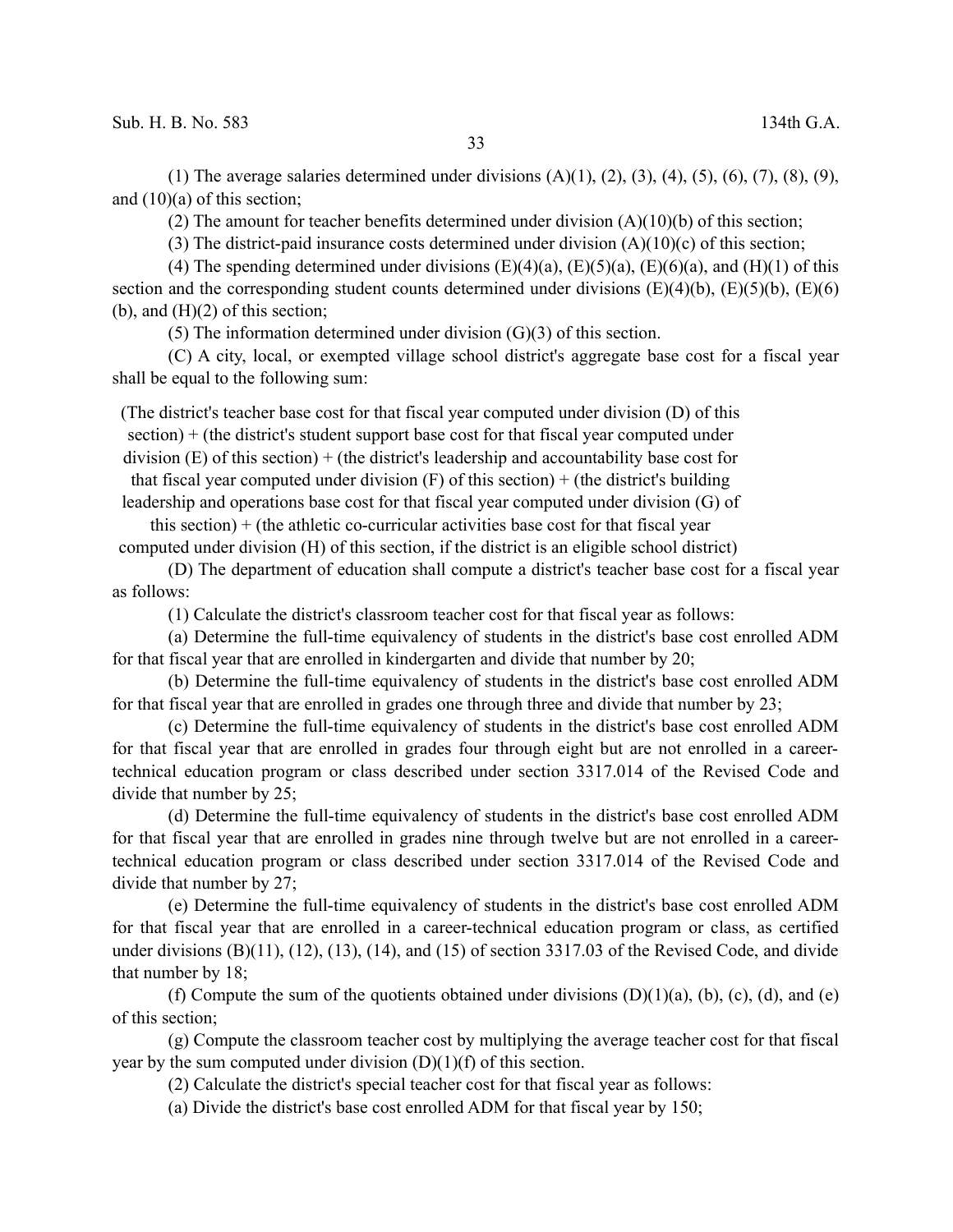(b) If the quotient obtained under division  $(D)(2)(a)$  of this section is greater than 6, the special teacher cost shall be equal to that quotient multiplied by the average teacher cost for that fiscal year.

(c) If the quotient obtained under division  $(D)(2)(a)$  of this section is less than or equal to 6, the special teacher cost shall be equal to 6 multiplied by the average teacher cost for that fiscal year.

(3) Calculate the district's substitute teacher cost for that fiscal year in accordance with the following formula:

(a) Compute the substitute teacher daily rate with benefits by multiplying the substitute teacher daily rate of \$90 by 1.16;

(b) Compute the substitute teacher cost in accordance with the following formula:

[The sum computed under division  $(D)(1)(f)$  of this section + (the greater of the

quotient obtained under division  $(D)(2)(a)$  of this section and 6)] X the amount

computed under division  $(D)(3)(a)$  of this section X 5

(4) Calculate the district's professional development cost for that fiscal year in accordance with the following formula:

[The sum computed under division  $(D)(1)(f)$  of this section + (the greater of the

quotient obtained under division  $(D)(2)(a)$  of this section and 6)] X [(the sum of

divisions  $(A)(10)(a)$  and (b) of this section for that fiscal year)/180] X 4

(5) Calculate the district's teacher base cost for that fiscal year, which equals the sum of divisions  $(D)(1)$ ,  $(2)$ ,  $(3)$ , and  $(4)$  of this section.

(E) The department shall compute a district's student support base cost for a fiscal year as follows:

(1) Calculate the district's guidance counselor cost for that fiscal year as follows:

(a) Determine the number of students in the district's base cost enrolled ADM for that fiscal year that are enrolled in grades nine through twelve and divide that number by 360;

(b) Compute the counselor cost in accordance with the following formula:

(The greater of the quotient obtained under division  $(E)(1)(a)$  of this section and 1) X

[(the average counselor salary for that fiscal year  $X$  1.16) + the amount specified under

division  $(A)(10)(c)$  of this section for that fiscal year]

(2) Calculate the district's librarian and media staff cost for that fiscal year as follows:

(a) Divide the district's base cost enrolled ADM for that fiscal year by 1,000;

(b) Compute the librarian and media staff cost in accordance with the following formula:

The quotient obtained under division  $(E)(2)(a)$  of this section X  $[(the average librarian$ and media staff salary for that fiscal year  $X$  1.16) + the amount specified under division

 $(A)(10)(c)$  of this section for that fiscal year]

(3) Calculate the district's staffing cost for student wellness and success for that fiscal year as follows:

(a) Divide the district's base cost enrolled ADM for that fiscal year by 250;

(b) Compute the staffing cost for student wellness and success in accordance with the following formula: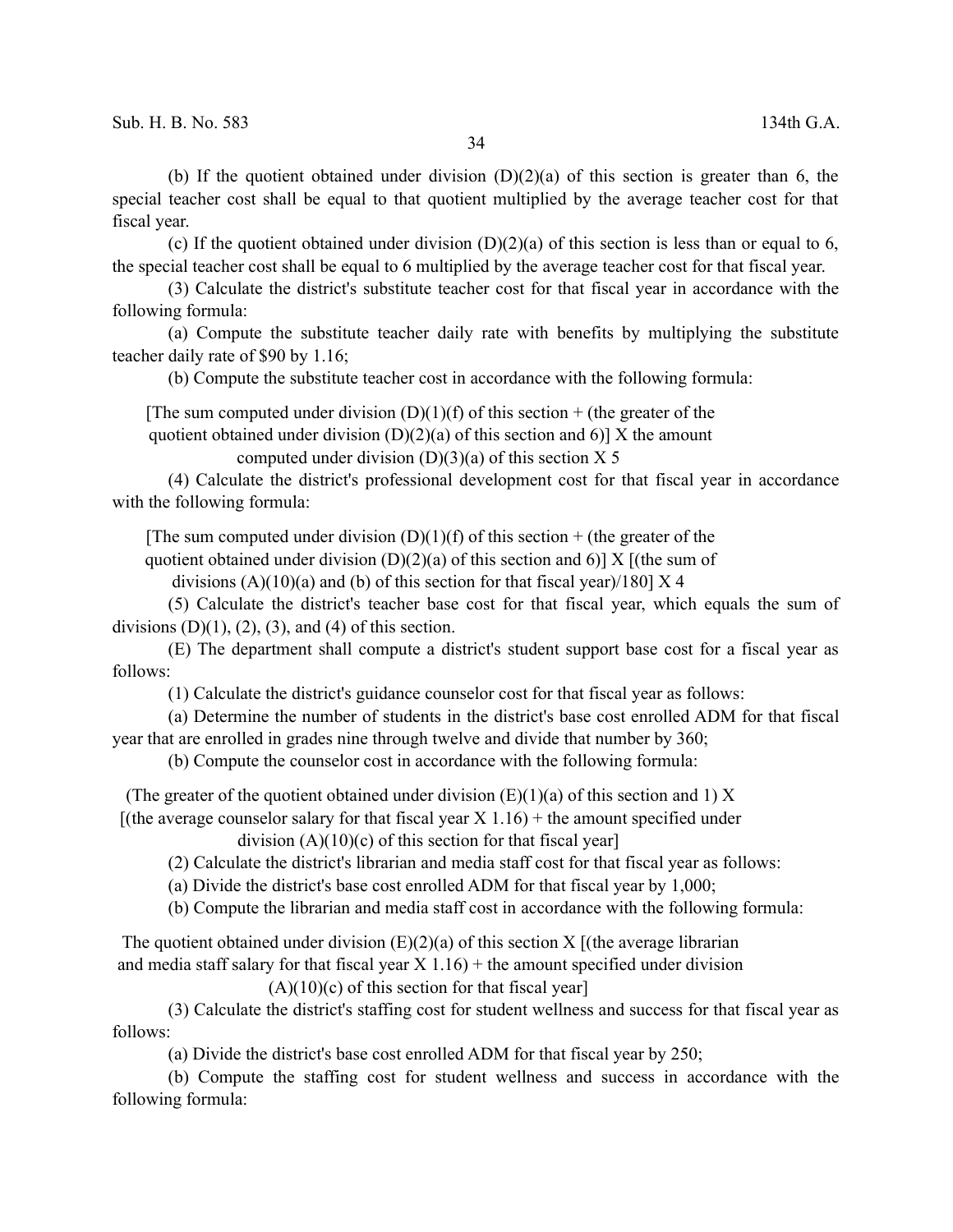(The greater of the quotient obtained under division  $(E)(3)(a)$  of this section and 5) X

 $[(the average conselor salary for that fiscal year X 1.16) + the amount specified under]$ 

division  $(A)(10)(c)$  of this section for that fiscal year]

(4) Calculate the district's academic co-curricular activities cost for that fiscal year as follows:

(a) Determine the total amount of spending for academic co-curricular activities reported by city, local, and exempted village school districts to the department for the most recent fiscal year for which data is availableusing fiscal year 2018 data;

(b) Determine the sum of the enrolled ADM of every school district in the state for the most recent using fiscal year for which the 2018 data as specified under division  $(E)(4)(a)$  of this section is available;

(c) Compute the academic co-curricular activities cost in accordance with the following formula:

(The amount determined under division  $(E)(4)(a)$  of this section / the sum determined under division  $(E)(4)(b)$  of this section) X the district's base cost enrolled ADM for the

fiscal year for which the academic co-curricular activities cost is computed

(5) Calculate the district's building safety and security cost for that fiscal year as follows:

(a) Determine the total amount of spending for building safety and security reported by city, local, and exempted village school districts to the department for the most recent fiscal year forwhich data is availableusing fiscal year 2018 data;

(b) Determine the sum of the enrolled ADM of every school district in the state that reported the data specified under division  $(E)(5)(a)$  of this section for the most recent fiscal year for which the data is availableusing fiscal year 2018 data;

(c) Compute the building safety and security cost in accordance with the following formula:

(The amount determined under division  $(E)(5)(a)$  of this section / the sum determined under division  $(E)(5)(a)$  of this section) X the district's base cost enrolled ADM for the

fiscal year for which the building safety and security cost is computed

(6) Calculate the district's supplies and academic content cost for that fiscal year as follows:

(a) Determine the total amount of spending for supplies and academic content, excluding supplies for transportation and maintenance, reported by city, local, and exempted village school districts to the department for the most recent fiscal year for which data is availableusing fiscal year 2018 data;

(b) Determine the sum of the enrolled ADM of every school district in the state for the most recent fiscal year for which the using fiscal year 2018 data as specified under division (E)(6)(a) of this section is available;

(c) Compute the supplies and academic content cost in accordance with the following formula:

(The amount determined under division  $(E)(6)(a)$  of this section / the sum determined under division  $(E)(6)(b)$  of this section) X the district's base cost enrolled ADM for the

fiscal year for which the supplies and academic content cost is computed

(7) Calculate the district's technology cost for that fiscal year in accordance with the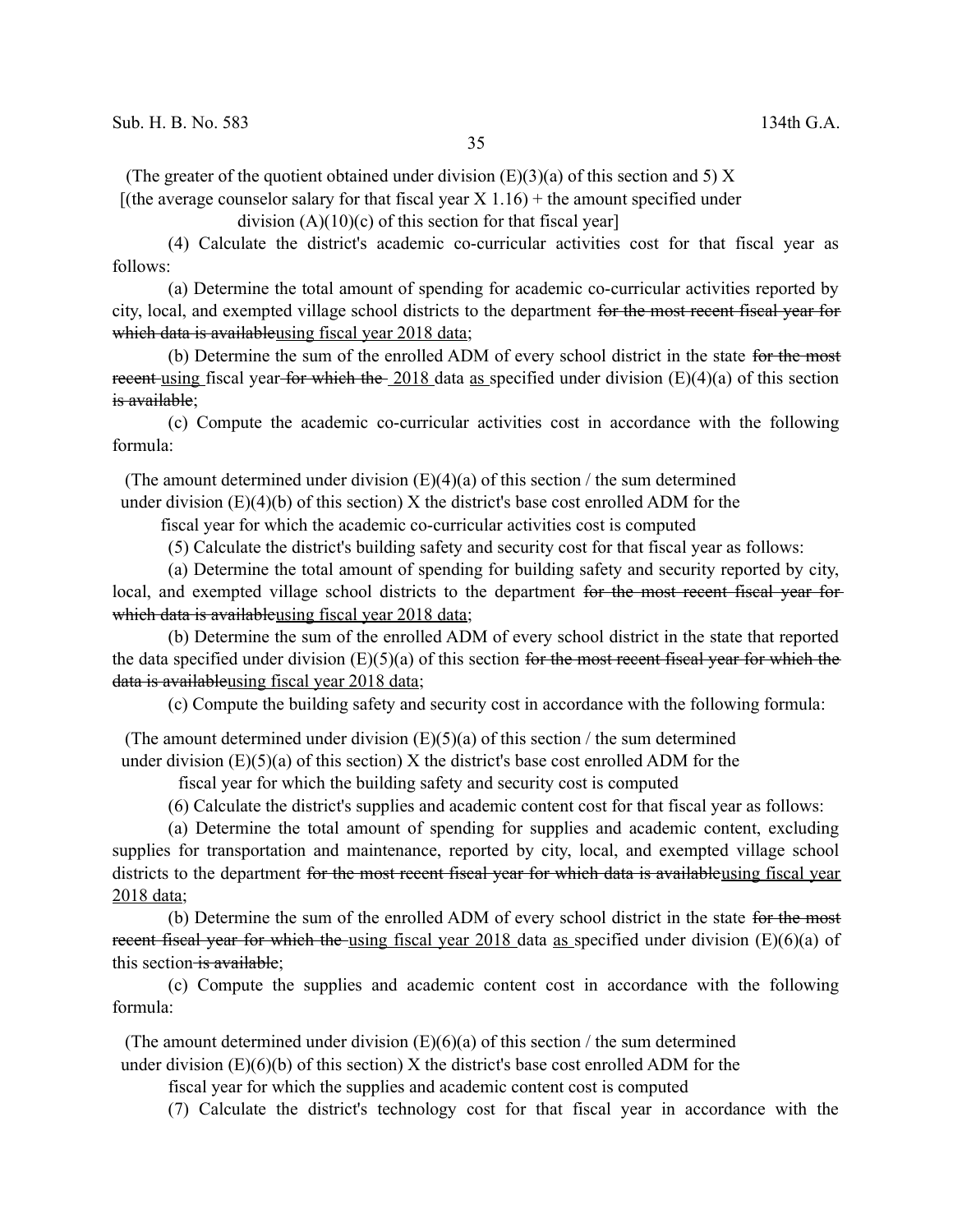following formula:

\$37.50 X the district's base cost enrolled ADM for that fiscal year

(8) Calculate the district's student support base cost for that fiscal year, which equals the sum of divisions  $(E)(1)$ ,  $(2)$ ,  $(3)$ ,  $(4)$ ,  $(5)$ ,  $(6)$ , and  $(7)$  of this section.

(F) The department shall compute a district's leadership and accountability base cost for a fiscal year as follows:

(1) Calculate the district's superintendent cost for that fiscal year as follows:

(a) If the district's base cost enrolled ADM for that fiscal year is greater than 4,000, then the district's superintendent cost shall be equal to  $[(\$160,000 \text{ X } 1.16) + \text{the amount specified under}]$ division  $(A)(10)(c)$  of this section for that fiscal year].

(b) If the district's base cost enrolled ADM for that fiscal year is less than or equal to 4,000 but greater than or equal to 500, the district's superintendent cost shall be equal to the sum of the following:

(i) (The district's base cost enrolled ADM for that fiscal year - 500) X  $\{[(\$160,000 \text{ X } 1.16) ($80,000 \text{ X } 1.16)]/3500$ ;

(ii)  $(\$80,000 X 1.16)$  + the amount specified under division  $(A)(10)(c)$  of this section for that fiscal year.

(c) If the district's base cost enrolled ADM is less than 500, then the district's superintendent cost shall be equal to  $($ (\$80,000 X 1.16) + the amount specified under division  $(A)(10)(c)$  of this section for that fiscal year].

(2) Calculate the district's treasurer cost for that fiscal year as follows:

(a) If the district's base cost enrolled ADM for that fiscal year is greater than 4,000, then the district's treasurer cost shall be equal to  $[(\$130,000 \text{ X } 1.16) + \text{the amount specified under division}]$  $(A)(10)(c)$  of this section for that fiscal year].

(b) If the district's base cost enrolled ADM for that fiscal year is less than or equal to 4,000 but greater than or equal to 500, the district's treasurer cost shall be equal to the sum of the following:

(i) (The district's base cost enrolled ADM for that fiscal year - 500) X  $\{[(\$130,000 \text{ X } 1.16) ($60,000 \text{ X } 1.16)]/3500};$ 

(ii)  $(\$60,000 X 1.16)$  + the amount specified under division  $(A)(10)(c)$  of this section for that fiscal year.

(c) If the district's base cost enrolled ADM is less than 500, then the district's treasurer cost shall be equal to  $($ (\$60,000 X 1.16) + the amount specified under division (A)(10)(c) of this section for that fiscal year].

(3) Calculate the district's other district administrator cost for that fiscal year as follows:

(a) Divide the average other district administrator salary for that fiscal year by the average superintendent salary for that fiscal year;

(b) Divide the district's base cost enrolled ADM for that fiscal year by 750;

(c) Compute the other district administrator cost in accordance with the following formula:

 ${$ [(The district's superintendent cost for that fiscal year calculated under division  $(F)(1)$ )

of this section - the amount specified under division  $(A)(10)(c)$  of this section for that

fiscal year) X the quotient obtained under division  $(F)(3)(a)$  of this section] + the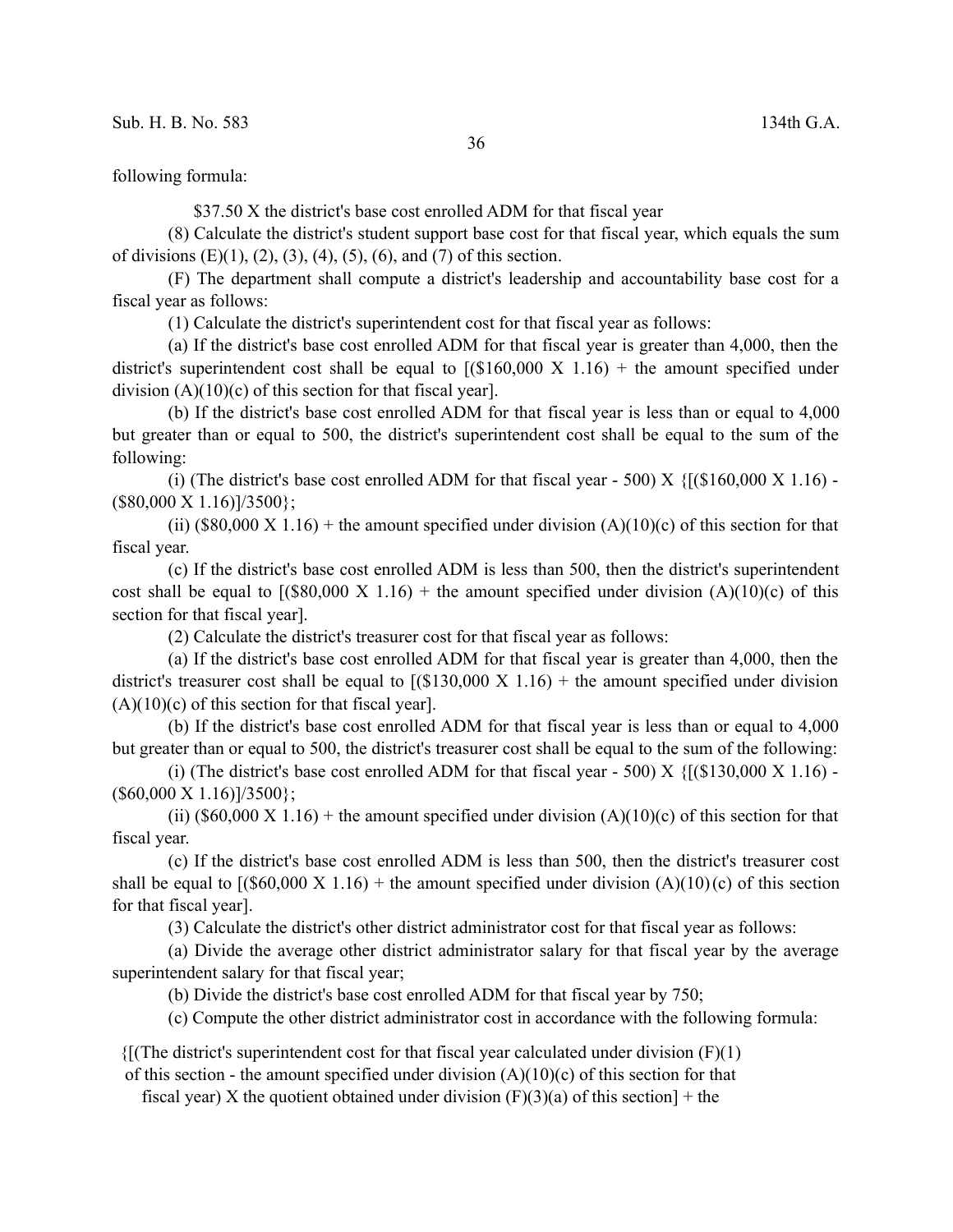amount specified under division  $(A)(10)(c)$  of this section  $X$  (the greater of the quotient obtained under division (F)(3)(b) of this section and 2)

(4) Calculate the district's fiscal support cost for that fiscal year as follows:

(a) Divide the district's base cost enrolled ADM for that fiscal year by 850;

(b) Determine the lesser of the following:

(i) The maximum of the quotient obtained under division  $(F)(4)(a)$  of this section and 2; (ii) 35.

(c) Compute the fiscal support cost in accordance with the following formula:

The number obtained under division  $(F)(4)(b)$  of this section X  $[$  (the average

bookkeeping and accounting employee salary for that fiscal year  $X$  1.16) + the amount

specified under division  $(A)(10)(c)$  of this section for that fiscal year]

(5) Calculate the district's education management information system support cost for that fiscal year as follows:

(a) Divide the district's base cost enrolled ADM for that fiscal year by 5,000;

(b) Compute the education management information system support cost in accordance with the following formula:

(The greater of the quotient obtained under division  $(F)(5)(a)$  of this section and 1) X

[(the average education management information system support employee salary for

that fiscal year X 1.16) + the amount specified under division  $(A)(10)(c)$  of this section

for that fiscal year]

(6) Calculate the district's leadership support cost for that fiscal year as follows:

(a) Determine the greater of the quotient obtained under division  $(F)(3)(b)$  of this section and 2, and add 1 to that number;

(b) Divide the number obtained under division  $(F)(6)(a)$  of this section by 3;

(c) Compute the leadership support cost in accordance with the following formula:

(The greater of the quotient obtained under division  $(F)(6)(b)$  of this section and 1) X

[(the average administrative assistant salary for that fiscal year  $X$  1.16) + the amount

specified under division  $(A)(10)(c)$  of this section for that fiscal year]

(7) Calculate the district's information technology center support cost for that fiscal year in accordance with the following formula:

\$31 X the district's base cost enrolled ADM for that fiscal year

(8) Calculate the district's district leadership and accountability base cost for that fiscal year, which equals the sum of divisions  $(F)(1)$ ,  $(2)$ ,  $(3)$ ,  $(4)$ ,  $(5)$ ,  $(6)$ , and  $(7)$  of this section.

(G) The department shall compute a district's building leadership and operations base cost for a fiscal year as follows:

(1) Calculate the district's building leadership cost for that fiscal year as follows:

(a) Divide the average principal salary for that fiscal year by the average superintendent salary for that fiscal year;

(b) Divide the district's base cost enrolled ADM for that fiscal year by 450;

(c) Compute the building leadership cost in accordance with the following formula: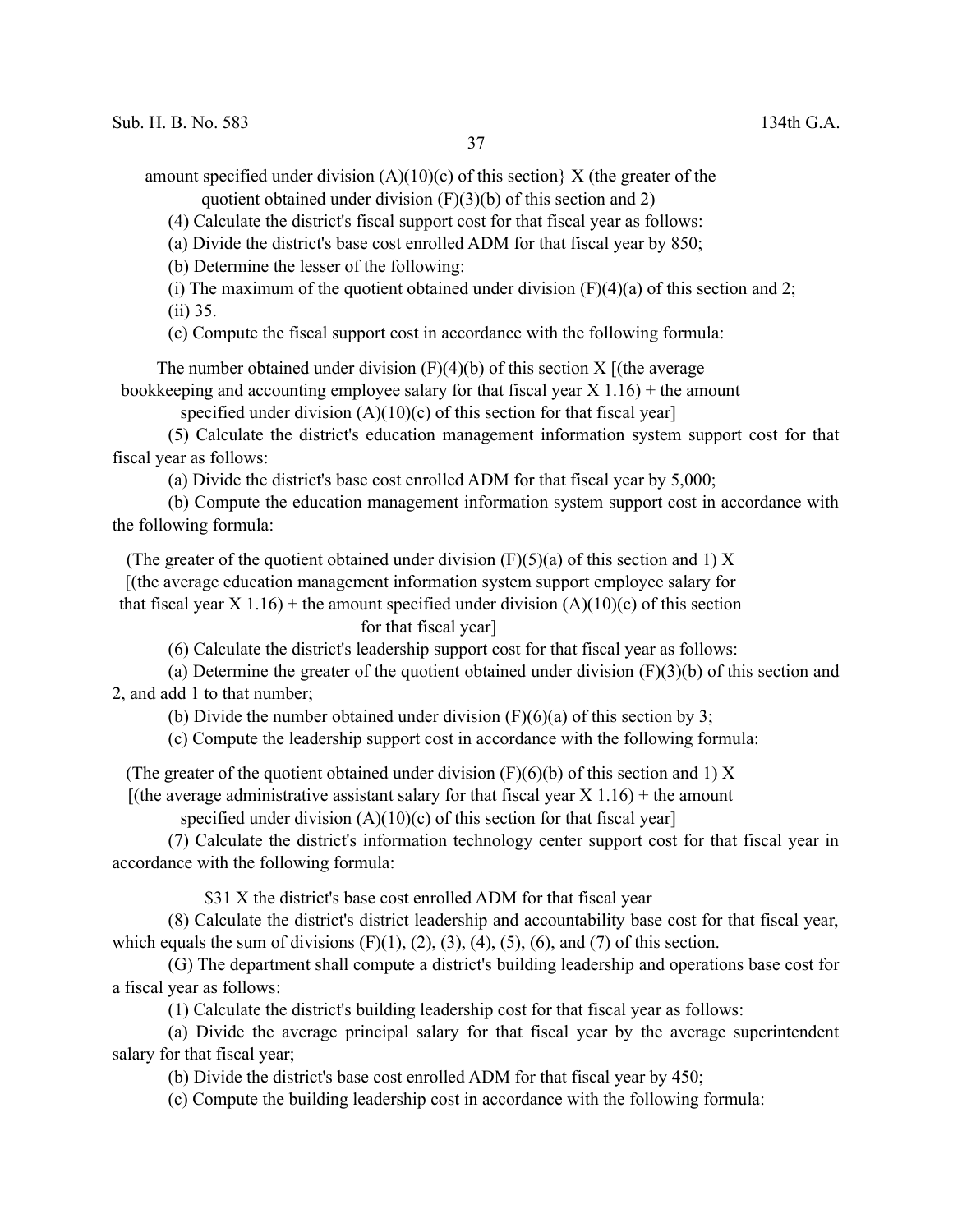$\{f(\text{The district's superintendent cost for that fiscal year calculated under division (F)(1)\}$ 

of this section - the amount specified under division  $(A)(10)(c)$  of this section for that

fiscal year) X the quotient obtained under division  $(G)(1)(a)$  of this section] + the amount specified under division  $(A)(10)(c)$  of this section for that fiscal year  $X$  the

quotient obtained under division  $(G)(1)(b)$  of this section

(2) Calculate the district's building leadership support cost for that fiscal year as follows:

(a) Divide the district's base cost enrolled ADM for that fiscal year by 400;

(b) Determine the number of school buildings in the district for that fiscal year;

(c) Compute the building leadership support cost in accordance with the following formula:

(i) If the quotient obtained under division  $(G)(2)(a)$  of this section is less than the number obtained under division (G)(2)(b) of this section, then the district's building leadership support cost shall be equal to {the number obtained under division  $(G)(2)(b)$  of this section for that fiscal year X [(the average clerical staff salary for that fiscal year  $X$  1.16) + the amount specified under division  $(A)(10)(c)$  of this section for that fiscal year] $\}$ .

(ii) If the quotient obtained under division  $(G)(2)(a)$  of this section is greater than or equal to the number obtained under division  $(G)(2)(b)$  of this section, then the district's building leadership support cost shall be equal to {[the lesser of (the number obtained under division  $(G)(2)(b)$  of this section X 3) and the quotient obtained under division  $(G)(2)(a)$  of this section X  $[(the average$ clerical staff salary for that fiscal year X 1.16) + the amount specified under division  $(A)(10)(c)$  of this section for that fiscal year]}.

(3) Calculate the district's building operations cost for that fiscal year as follows:

(a) Using data for the six most recent fiscal years for which data is available, determine both of the following:

(i) The six-year average of the average building square feet per pupil for all city, local, and exempted village school district buildings in the state;

(ii) The six-year average cost per square foot for all city, local, and exempted village school district buildings in the state.

(b) Compute the building operations cost in accordance with the following formula:

The district's base cost enrolled ADM for that fiscal year X [(the number determined under division  $(G)(3)(a)(i)$  of this section X the number determined under division  $(G)(3)(a)(ii)$  of this section) - (the amount determined under division  $(E)(6)(a)$  (E)(5)(a) of this section for that fiscal year/ the sum determined under division  $(E)(6)(b)$  (E)(5)(b) of this section for that fiscal year)]

(4) Calculate the district's building leadership and operations base cost for that fiscal year, which equals the sum of divisions  $(G)(1)$ ,  $(2)$ , and  $(3)$  of this section.

(H) If a district is an eligible school district, the department shall compute the district's athletic co-curricular activities base cost for a fiscal year as follows:

(1) Determine the total amount of spending for athletic co-curricular activities reported by city, local, and exempted village school districts to the department for that fiscal year;

(2) Determine the sum of the enrolled ADM of every school district in the state for that fiscal year;

(3) Compute the district's athletic co-curricular activities base cost in accordance with the following formula: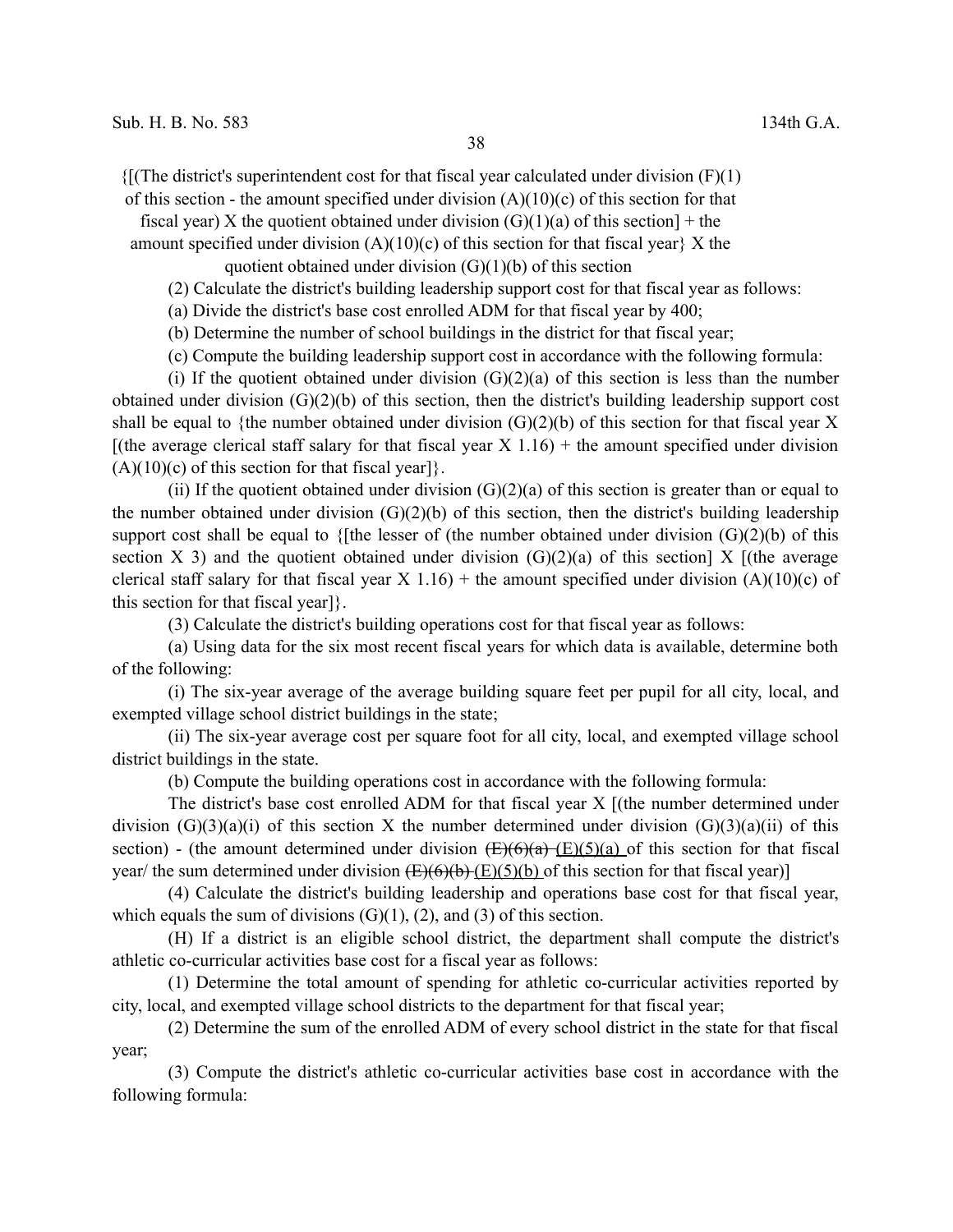(The amount determined under division  $(H)(1)$  of this section / the sum determined under division  $(H)(2)$  of this section) X the district's base cost enrolled ADM for the

fiscal year for which the funds for athletic co-curricular activities are computed

Sec. 3317.014. (A) The multiples for the following categories of career-technical education programs approved by the department of education under section 3317.161 of the Revised Code shall be as follows:

(1) A multiple of 0.6230 for students enrolled in career-technical education workforce development programs in agricultural and environmental systems, construction technologies, engineering and science technologies, finance, health science, information technology, and manufacturing technologies, each of which shall be defined by the department in consultation with the governor's office of workforce transformation;

(2) A multiple of 0.5905 for students enrolled in workforce development programs in business and administration, hospitality and tourism, human services, law and public safety, transportation systems, and arts and communications, each of which shall be defined by the department in consultation with the governor's office of workforce transformation;

(3) A multiple of 0.2154 for students enrolled in career-based intervention programs, which shall be defined by the department in consultation with the governor's office of workforce transformation;

(4) A multiple of 0.1830 for students enrolled in workforce development programs in education and training, marketing, workforce development academics, public administration, and career development, each of which shall be defined by the department of education in consultation with the governor's office of workforce transformation;

(5) A multiple of 0.1570 for students enrolled in family and consumer science programs, which shall be defined by the department of education in consultation with the governor's office of workforce transformation.

(B) The multiple for career-technical education associated services, as defined by the department, shall be 0.0294.

(C) The department of education shall calculate career-technical education funds for each funding unit that is a city, local, exempted village, or joint vocational school district or the community and STEM school unit as follows:

(1) For fiscal years 2022 and 2023, the sum of the following:

(a) The funding unit's category one career-technical education ADM X the multiple specified in division  $(A)(1)$  of this section X the statewide average career-technical base cost per pupil for that fiscal year X if the funding unit is a city, local, exempted village, or joint vocational school district, the district's state share percentage;

(b) The funding unit's category two career-technical education ADM X the multiple specified in division (A)(2) of this section X the statewide average career-technical base cost per pupil for that fiscal year X if the funding unit is a city, local, exempted village, or joint vocational school district, the district's state share percentage;

(c) The funding unit's category three career-technical education ADM X the multiple specified in division (A)(3) of this section X the statewide average career-technical base cost per pupil for that fiscal year X if the funding unit is a city, local, exempted village, or joint vocational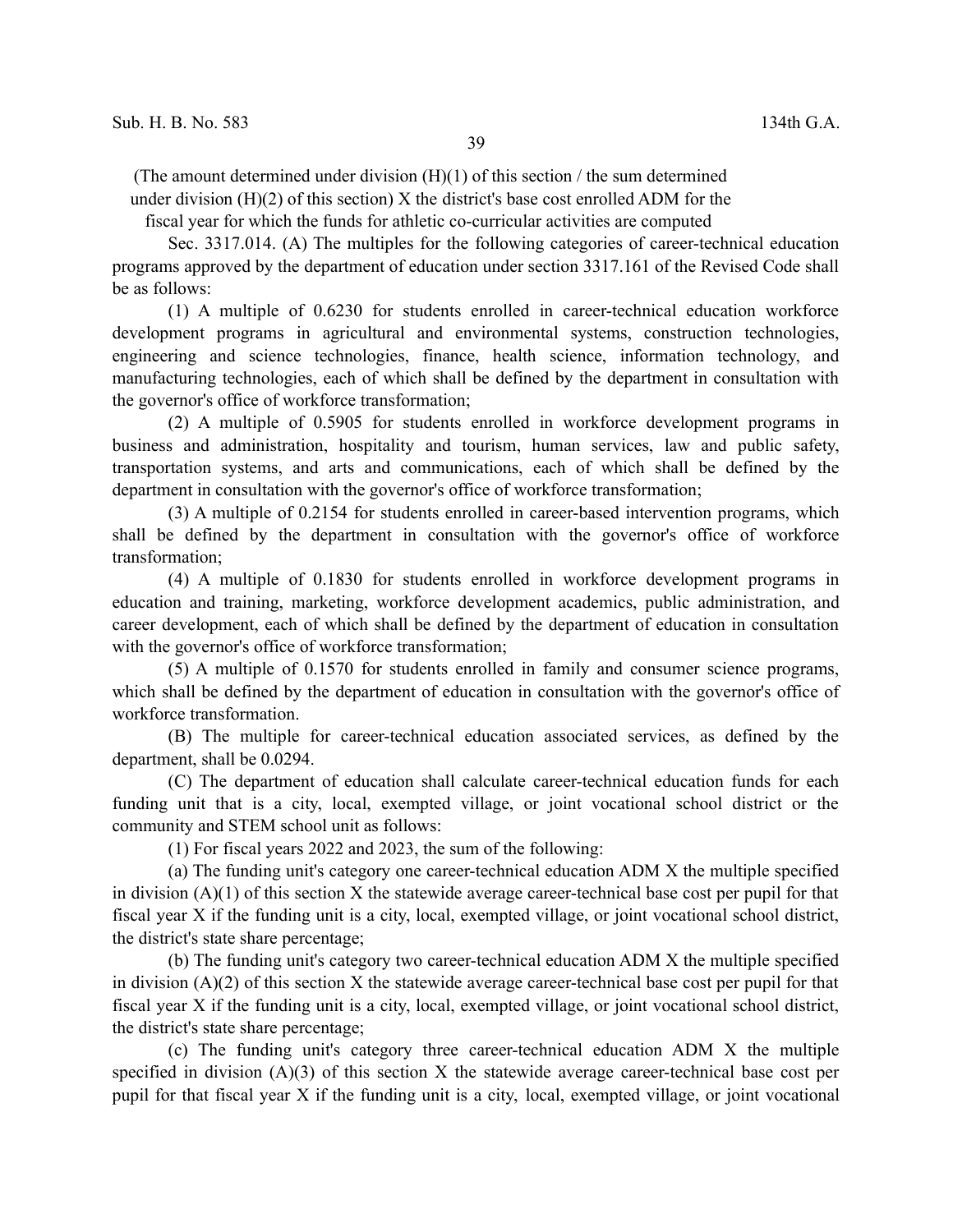school district, the district's state share percentage;

(d) The funding unit's category four career-technical education ADM X the multiple specified in division  $(A)(4)$  of this section X the statewide average career-technical base cost per pupil for that fiscal year X if the funding unit is a city, local, exempted village, or joint vocational school district, the district's state share percentage;

(e) The funding unit's category five career-technical education ADM X the multiple specified in division (A)(5) of this section X the statewide average career-technical base cost per pupil for that fiscal year X if the funding unit is a city, local, exempted village, or joint vocational school district, the district's state share percentage.

(2) For fiscal year 2024 and each fiscal year thereafter, the sum of the following:

(a) An amount calculated in a manner determined by the general assembly times the funding unit's category one career-technical education ADM;

(b) An amount calculated in a manner determined by the general assembly times the funding unit's category two career-technical education ADM;

(c) An amount calculated in a manner determined by the general assembly times the funding unit's category three career-technical education ADM;

(d) An amount calculated in a manner determined by the general assembly times the funding unit's category four career-technical education ADM;

(e) An amount calculated in a manner determined by the general assembly times the funding unit's category five career-technical education ADM.

(3) Payment of funds calculated under division (C) of this section is subject to approval under section 3317.161 of the Revised Code.

(D) Subject to division (I) of section 3317.023 of the Revised Code, the department shall calculate career-technical associated services funds for each funding unit that is a city, local, exempted village, or joint vocational school district or the community and STEM school unit as follows:

(1) For fiscal years 2022 and 2023, the following product:

(If the funding unit is a city, local, exempted village, or joint vocational school district, the funding unit's state share percentage) X the multiple for career-technical education associated services specified under division (B) of this section X the statewide average career-technical base cost per pupil for that fiscal year X the sum of the funding unit's

categories one through five career-technical education ADM

(2) For fiscal year 2024 and each fiscal year thereafter, an amount calculated in a manner determined by the general assembly times the funding unit's categories one through five careertechnical education ADM.

(E)(1) In accordance with division (I) of section 3317.023 of the Revised Code, the department shall compute career awareness and exploration funds for each city, local, exempted village, and joint vocational school district, community school established under Chapter 3314. of the Revised Code, and STEM school established under Chapter 3326. of the Revised Code that is part of a career technical planning district. The department shall pay the lead district in each career technical planning district as follows:

(a) For fiscal years 2022 and 2023, an amount equal to the following product: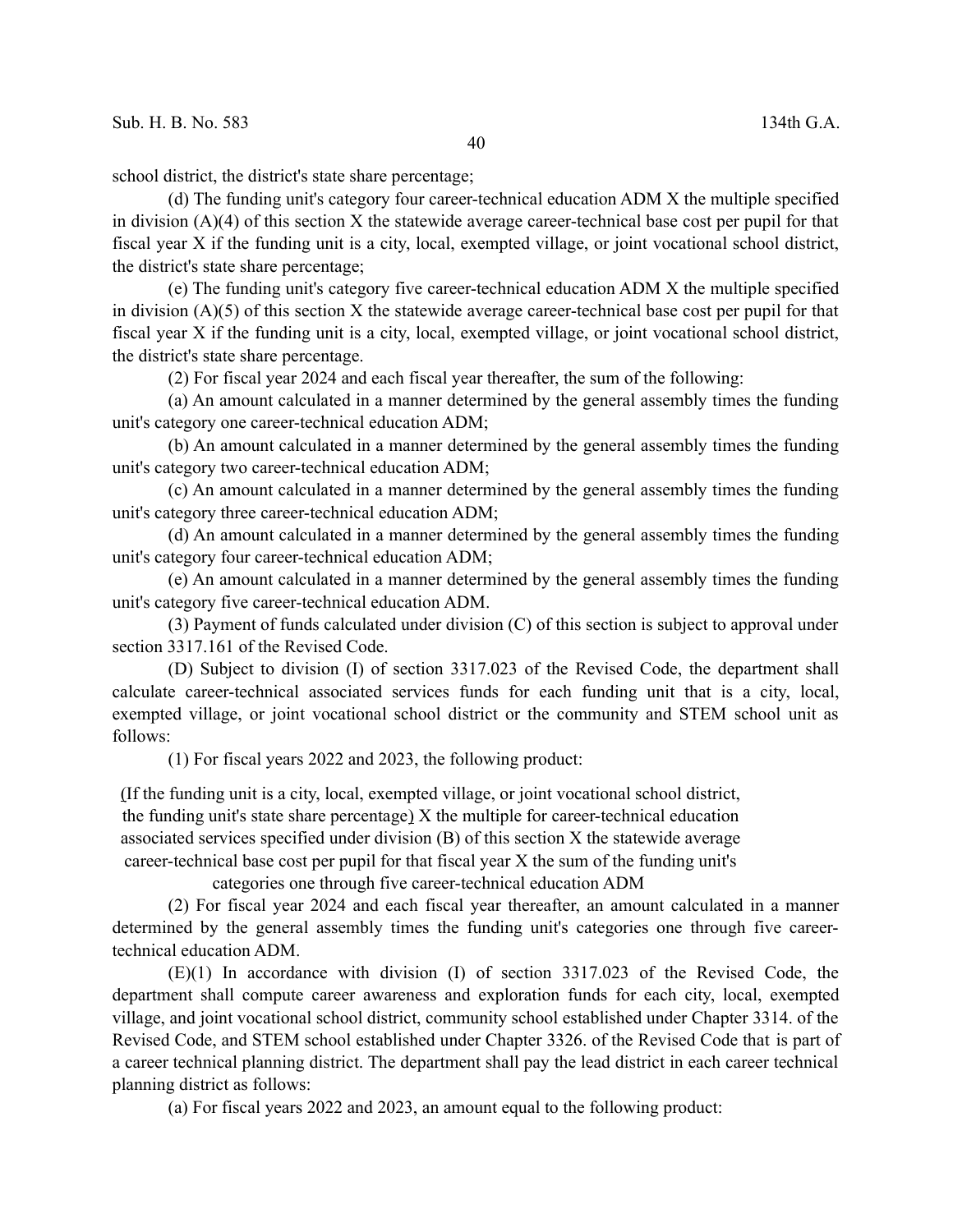The sum of enrolled ADM for all districts and schools within the career technical

planning district X \$2.50, for fiscal year 2022, or \$5, for fiscal year 2023

(b) For fiscal year 2024 and each fiscal year thereafter, an amount calculated in a manner determined by the general assembly, if the general assembly authorizes such a payment to city, local, exempted village, and joint vocational school districts, community schools, and STEM schools.

(2) The lead district of a career technical planning district shall use career awareness and exploration funds in accordance with division (H) of this section.

(F)(1) In any fiscal year, a school district receiving funds calculated under division (C) of this section shall spend those funds only for the purposes that the department designates as approved for career-technical education expenses. Career-technical education expenses approved by the department shall include only expenses connected to the delivery of career-technical programming to career-technical students. The department shall require the school district to report data annually so that the department may monitor the district's compliance with the requirements regarding the manner in which funding calculated under division (C) of this section may be spent.

(2) All funds received under division (C) of this section shall be spent in the following manner:

(a) At least seventy-five per cent of the funds shall be spent on curriculum development, purchase, and implementation; instructional resources and supplies; industry-based program certification; student assessment, credentialing, and placement; curriculum specific equipment purchases and leases; career-technical student organization fees and expenses; home and agency linkages; work-based learning experiences; professional development; and other costs directly associated with career-technical education programs including development of new programs.

(b) Not more than twenty-five per cent of the funds shall be used for personnel expenditures.

(G) In any fiscal year, a school district receiving funds calculated under division (D) of this section, or through a transfer of funds pursuant to division (I) of section 3317.023 of the Revised Code, shall spend those funds only for the purposes that the department designates as approved for career-technical education associated services expenses, which may include such purposes as apprenticeship coordinators, coordinators for other career-technical education services, careertechnical evaluation, and other purposes designated by the department. The department may deny payment of funds calculated under division (D) of this section to any district that the department determines is not operating those services or is using funds calculated under division (D) of this section, or through a transfer of funds pursuant to division (I) of section 3317.023 of the Revised Code, for other purposes.

(H) In any fiscal year, a lead district of a career-technical planning district receiving funds under division (E) of this section, shall utilize those funds to deliver relevant career awareness and exploration programs to all students within its career technical planning district in a manner that is consistent with the career-technical planning district's plan that is on file with the department of education. The lead district that receives funds under this division shall spend those funds only for the following purposes:

(1) Delivery of career awareness programs to students enrolled in grades kindergarten through twelve;

(2) Provision of a common, consistent curriculum to students throughout their primary and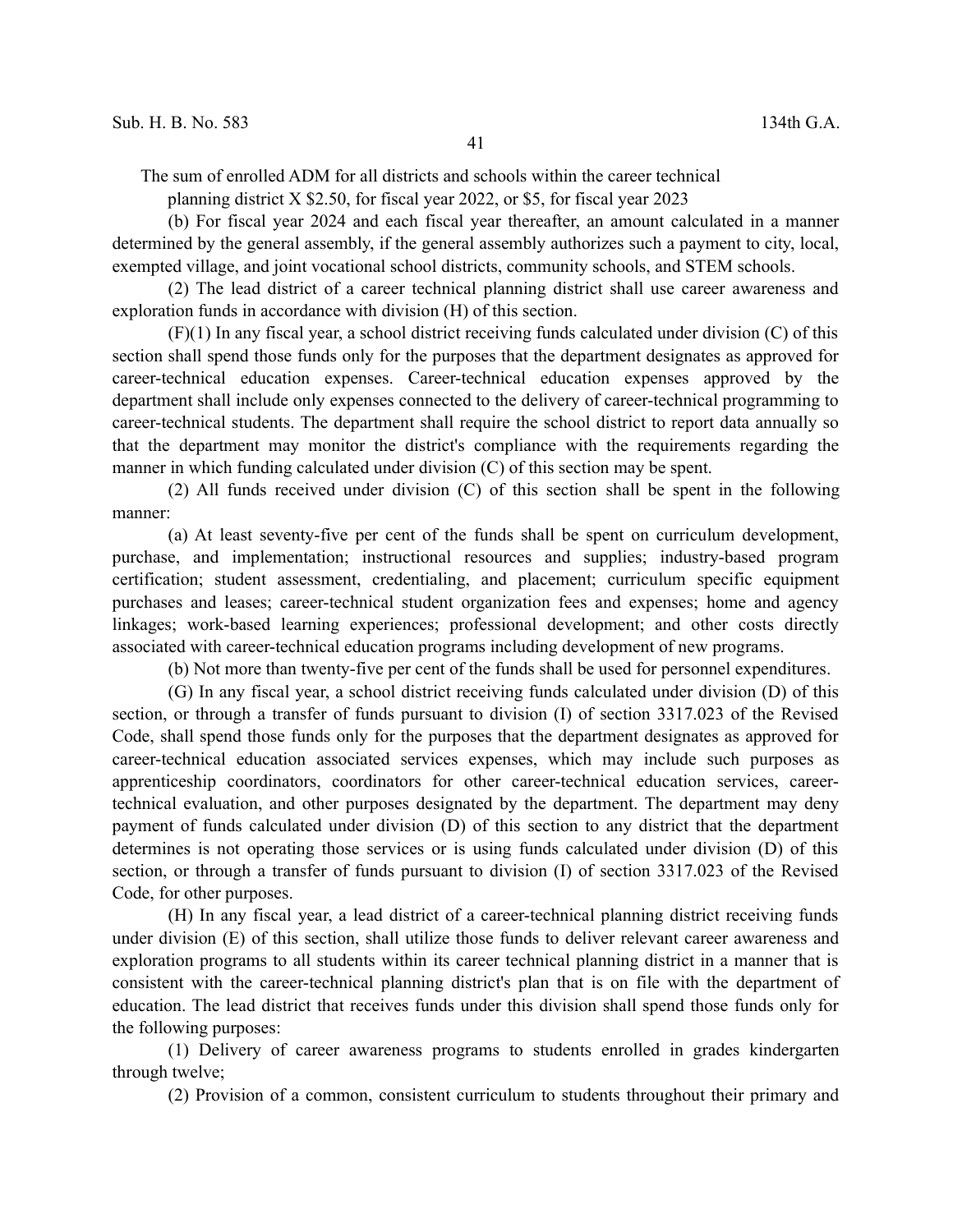secondary education;

(3) Assistance to teachers in providing a career development curriculum to students;

(4) Development of a career development plan for each student that stays with that student for the duration of the student's primary and secondary education;

(5) Provision of opportunities for students to engage in activities, such as career fairs, handson experiences, and job shadowing, across all career pathways at each grade level.

The department may deny payment under this division to any district or school that the department determines is using funds paid under this division for other purposes.

Sec. 3317.016. The multiples for English learners shall be as follows:

(A) A multiple of 0.2104 for each student who has been identified as an English learner following the state's standardized identification process enrolled in schools in the United States for 180 school days or less-and was not previously exempted from taking the spring administration of either of the state's English language arts assessments prescribed by section 3301.0710 of the Revised Code (reading or writing).

(B) A multiple of 0.1577 for each student who, for fiscal years 2022 and 2023 has been identified as an English learner following the state's standardized identification process and enrolled in schools in the United States for more than 180 school days until the student achieves a proficient score on the spring administration of either of the state's English language arts proficiency assessments prescribed by division (C)(3)(b) of section 3301.0710 3301.0711 of the Revised Code (reading or writing) that falls within the levels of achievement specified in divisions  $(A)(2)(a)$  to (e) of that section or who, for fiscal year 2024 and each fiscal year thereafter, satisfies criteria specified by the general assembly for purposes of this division.

(C) A multiple of 0.1053 for each student who, for fiscal years 2022 and 2023, achieves a score of proficient on the spring administration of either of the state's English language artsproficiency assessments prescribed by division  $(C)(3)(b)$  of section 3301.0710–3301.0711 of the Revised Code (reading or writing) that falls within the levels of achievement specified in divisions  $(A)(2)(a)$  to (c) of that section, for the two school years following the school year in which the student achieved that level of achievement or who, for fiscal year 2024 and each fiscal year thereafter, satisfies criteria specified by the general assembly for purposes of this division.

Sec. 3317.017. This section shall apply only for fiscal years 2022 and 2023.

(A) The department of education shall compute a city, local, or exempted village school district's per-pupil local capacity amount for a fiscal year as follows:

(1) Calculate the district's valuation per pupil for that fiscal year as follows:

(a) Determine the minimum of the district's three-year average valuation for the fiscal year for which the calculation is made and the district's taxable value for the most recent tax year for which data is available;

(b) Divide the amount determined under division  $(A)(1)(a)$  of this section by the district's base cost enrolled ADM for the fiscal year for which the calculation is made.

(2) Calculate the district's local share federal adjusted gross income per pupil for that fiscal year as follows:

(a) Determine the minimum of the following:

(i) The average of the total federal adjusted gross income of the district's residents for the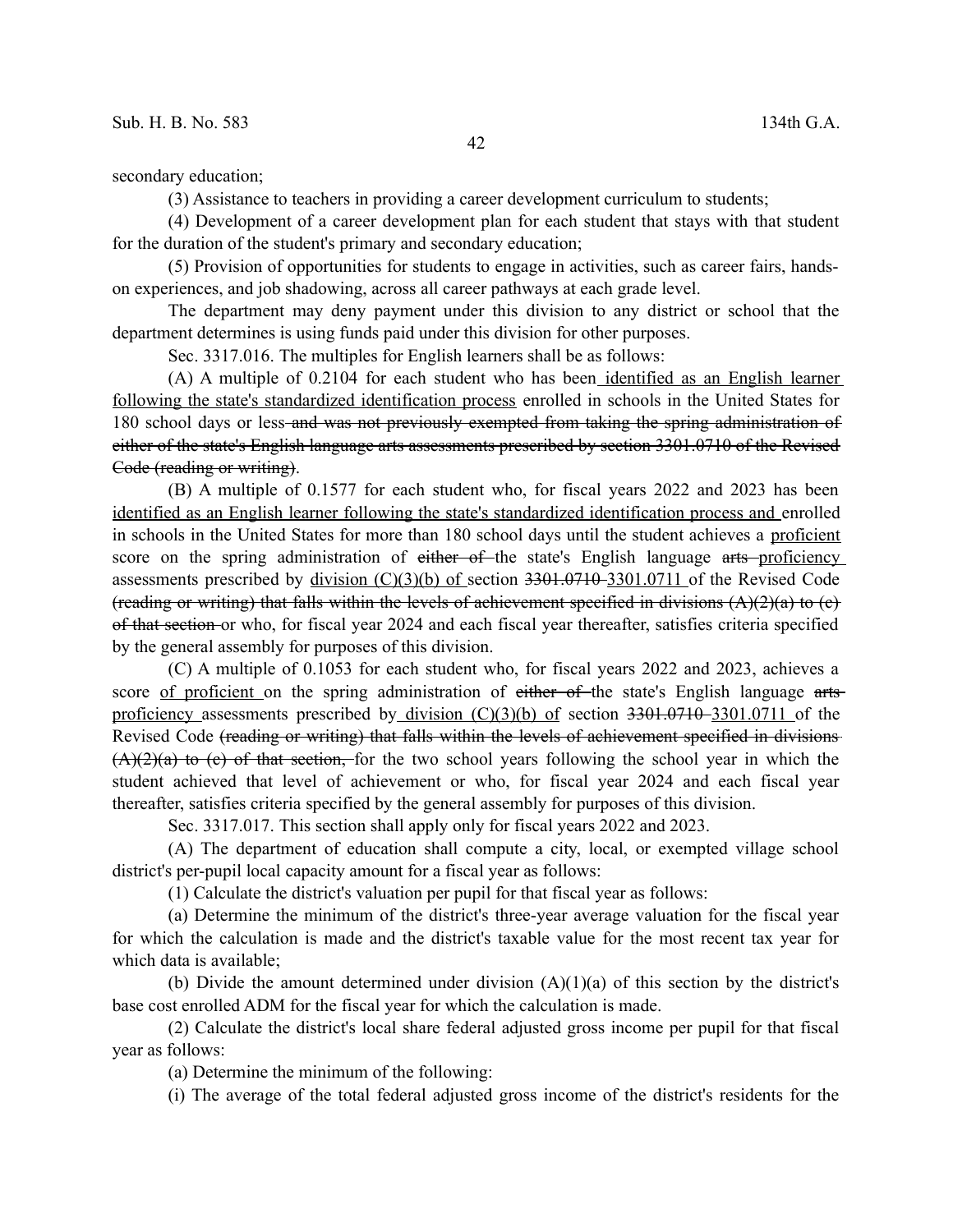three most recent tax years for which data is available, as certified under section 3317.021 of the Revised Code;

(ii) The total federal adjusted gross income of the district's residents for the most recent tax year for which data is available, as certified under section 3317.021 of the Revised Code.

(b) Divide the amount determined under division  $(A)(2)(a)$  of this section by the district's base cost enrolled ADM for the fiscal year for which the calculation is made.

(3) Calculate the district's adjusted local share federal adjusted gross income per pupil for that fiscal year as follows:

(a) Determine both of the following:

(i) The median federal adjusted gross income of the district's residents for the most recent tax year for which data is available, as certified under section 3317.021 of the Revised Code;

(ii) The number of state tax returns filed by taxpayers residing in the district for the most recent tax year for which data is available, as certified under section 3317.021 of the Revised Code.

(b) Compute the product of divisions  $(A)(3)(a)(i)$  and  $(ii)$  of this section;

(c) Divide the amount determined under division  $(A)(3)(b)$  of this section by the district's base cost enrolled ADM for the fiscal year for which the calculation is made.

(4) Calculate the district's per-pupil local capacity percentage as follows:

(a) Determine the median of the median federal adjusted gross incomes determined for all districts statewide under division  $(A)(3)(a)(i)$  of this section for that fiscal year;

(b) Divide the district's median federal adjusted gross income for that fiscal year determined under division  $(A)(3)(a)(i)$  of this section by the median federal adjusted gross income for all districts statewide determined under division (A)(4)(a) of this section;

(c) Rank all school districts in order of the ratios calculated under division  $(A)(4)(b)$  of this section, from the district with the highest ratio calculated under division (A)(4)(b) of this section to the district with the lowest ratio calculated under division  $(A)(4)(b)$  of this section;

(d) Determine the district's per-pupil local capacity percentage as follows:

(i) If the ratio calculated for the district under division  $(A)(4)(b)$  of this section is greater than or equal to the ratio calculated under division  $(A)(4)(b)$  of this section for the district with the fortieth highest ratio as determined under division  $(A)(4)(c)$  of this section, the district's per-pupil local capacity percentage shall be equal to 0.025.

(ii) If the ratio calculated for the district under division  $(A)(4)(b)$  of this section is less than the ratio calculated under division  $(A)(4)(b)$  of this section for the district with the fortieth highest ratio as determined under division  $(A)(4)(c)$  of this section but greater than 1.0, the district's per-pupil local capacity percentage shall be equal to an amount calculated as follows:

 $\{[(The ratio calculated for the district under division (A)(4)(b) of this section - 1) X 0.0025]\}$ (the ratio calculated under division  $(A)(4)(b)$  of this section for the district with the fortieth highest ratio as determined under division  $(A)(4)(c)$  of this section  $-1$ } + 0.0225

(iii) If the ratio calculated for the district under division  $(A)(4)(b)$  of this section is less than or equal to 1.0, the district's per-pupil local capacity percentage shall be equal to the amount calculated under division (A)(4)(b) of this section times 0.0225.

(5) Calculate the district's per-pupil local capacity amount for that fiscal year as follows:

(The district's valuation per pupil calculated under division (A)(1) of this section for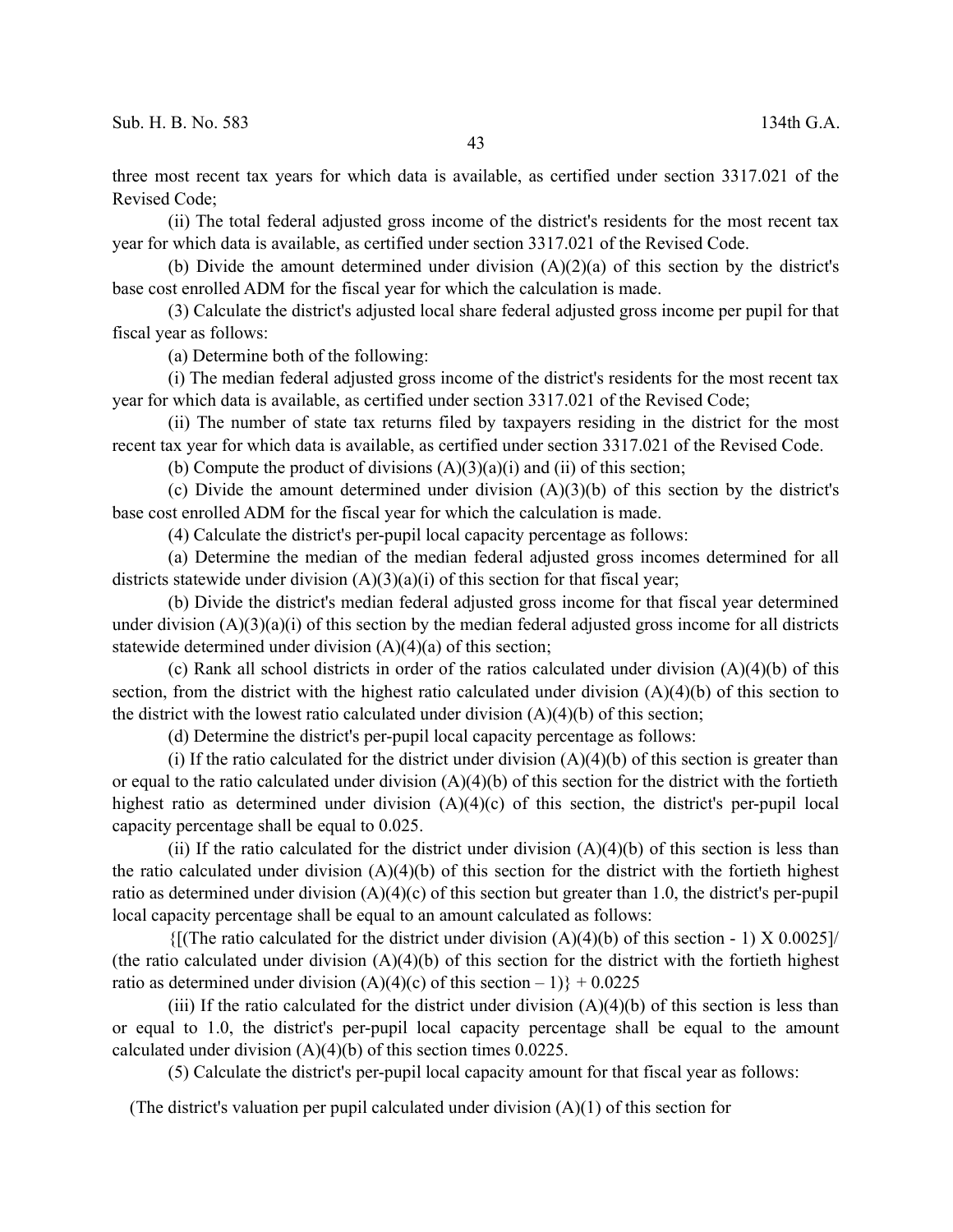44

that fiscal year X the district's per-pupil local capacity percentage calculated under division (A)(4) of this section  $X(0.60) +$  (the district's local share adjusted federal gross income per pupil calculated under division  $(A)(2)$  of this section for that fiscal year X the district's per-pupil local capacity percentage calculated under division (A)(4) of this section  $X(0.20) +$  (the district's adjusted local share federal adjusted gross income per pupil calculated under division (A)(3) of this section for that fiscal year X the district's per-pupil local capacity percentage calculated under division  $(A)(4)$  of this section X

0.20)

(B) The department shall compute a city, local, or exempted village school district's state share for a fiscal year as follows:

(1) If the district's per-pupil local capacity amount for that fiscal year divided by the district's base cost per pupil for that fiscal year is greater than 0.95, then the district's state share shall be equal to (the district's base cost per pupil for that fiscal year X 0.05 X the district's enrolled ADM for that fiscal year).

(2) If the district's per-pupil local capacity amount for that fiscal year divided by the district's base cost per pupil for that fiscal year is less than or equal to 0.95, then the district's state share for that fiscal year shall be equal to [(the district's base cost per pupil for that fiscal year - the district's per-pupil local capacity amount for that fiscal year) X the district's enrolled ADM for that fiscal year].

(C) The department shall compute a city, local, or exempted village school district's state share percentage for a fiscal year as follows:

The district's state share calculated under division (B) of this section for that fiscal year/ the aggregate base cost calculated for the district for that fiscal year under section 3317.011 of the Revised Code (the district's base cost per pupil amount for that fiscal year - the district's per pupil local capacity amount for that fiscal year)/(the district's base cost per pupil amount for that fiscal year).

If the result is less than 0.05, the state share percentage shall be 0.05.

Sec. 3317.019. (A)(1) Subject to division  $(\overline{D}$  (C) of this section, for fiscal years 2022 and 2023, the department of education shall pay temporary transitional aid to each city, local, and exempted village school district according to the following formula:

(The district's funding base, as that term is defined in section 3317.02 of the Revised

Code) – (the district's payment under section 3317.022 of the Revised Code - the

district's payment for supplemental targeted assistance under section 3317.0218 of the

Revised Code for the fiscal year for which the each payment is computed)

If the computation made under division  $(A)(1)$  of this section results in a negative number, the district's funding under division  $(A)(1)$  of this section shall be zero.

(2) For fiscal years 2022 and 2023, the department shall pay temporary transitional transportation aid to that district according to the following formula:

(The amount calculated for the district for fiscal year 2020 under division (A)(2) of Section 265.220 of H.B. 166 of the 133rd general assembly, prior to any funding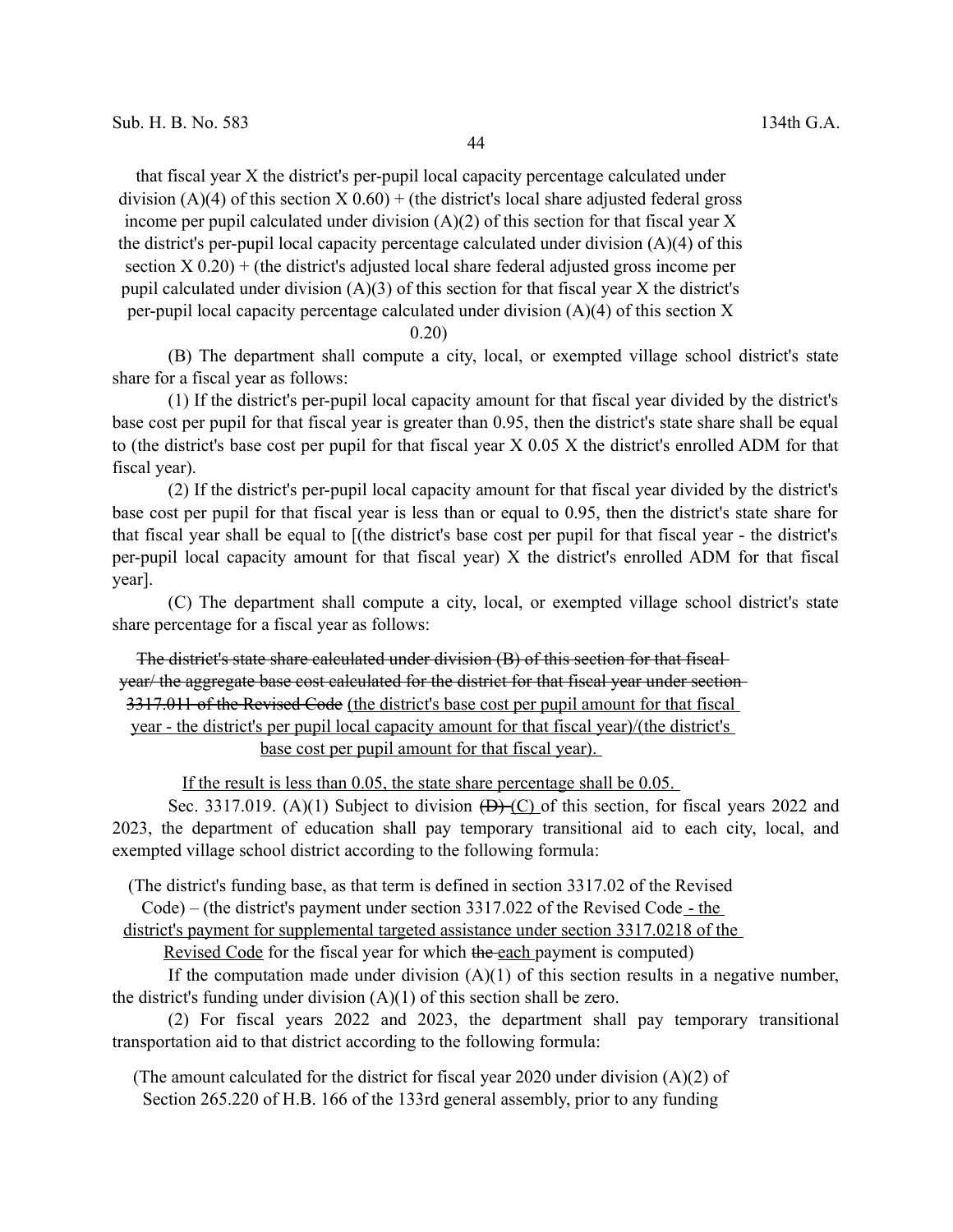reductions authorized by Executive Order 2020-19D, "Implementing Additional

Spending Controls to Balance the State Budget" issued on May 7, 2020) – (the district's

payment for fiscal year 2019 under division (D)(2) of section 3314.091 of the Revised

Code as that division existed prior to the effective date of this amendment September

30, 2021) - (the district's payment under section 3317.0212 of the Revised Code for the

fiscal year for which the payment is computed)

If the computation made under division  $(A)(2)$  of this section results in a negative number, the district's funding under division  $(A)(2)$  of this section shall be zero.

(B) If a local school district participates in the establishment of a joint vocational school district that begins receiving payments under section 3317.16 of the Revised Code for fiscal year 2022 or fiscal year 2023, but does not receive payments for the fiscal year immediately preceding that fiscal year, the department shall adjust, as necessary, the district's funding base, as that term is defined in section 3317.02 of the Revised Code, according to the amounts received by the district in the immediately preceding fiscal year for career-technical education students who attend the newly established joint vocational school district.

(C)(1) For purposes of division (C) of this section, a district's "decrease threshold" for a fiscal year is the greater of the following:

(a) Twenty;

(b) Ten per cent of the number of the district's students counted under division  $(A)(1)(b)$  of section 3317.03 of the Revised Code for the previous fiscal year.

(2) For fiscal years 2022 and 2023, if a district has fewer students counted under division (A) (1)(b) of section 3317.03 of the Revised Code for that fiscal year than for the previous fiscal year and the positive difference between those two student counts is greater than or equal to the district's decrease threshold for that fiscal year, the amount paid to the district under division (A) of this section shall be reduced by the following amount:

The statewide average base cost per pupil X [(the positive difference between the number of the district's students counted under division (A)(1)(b) of section 3317.03 of the Revised Code for that fiscal year and the number of the district's students counted under that division for the previous fiscal year) - the district's decrease threshold for

that fiscal year]

At no time, however, shall the amount paid to a district under division (A) of this section be less than zero.

Sec. 3317.0110. This section shall apply only for fiscal years 2022 and 2023.

(A) As used in this section:

(1) "Average teacher cost" for a fiscal year has the same meaning as in section 3317.011 of the Revised Code.

(2) "Eligible community or STEM school" means a community or STEM school that satisfies one of the following:

(a) The school is a member of an organization that regulates interscholastic athletics.

(b) The school has teams in at least three different sports that participate in an interscholastic league.

(B) When calculating a community or STEM school's aggregate base cost under this section,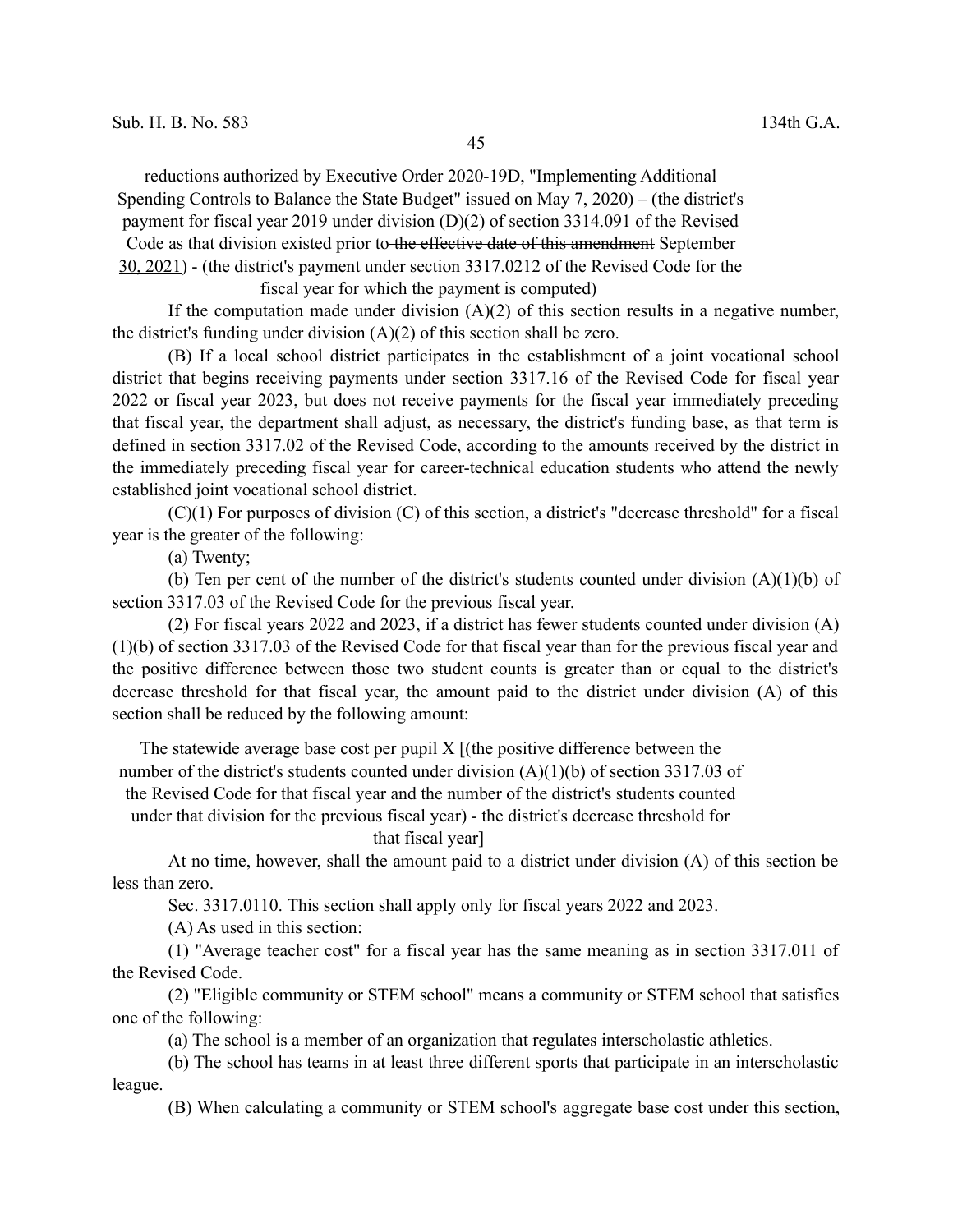the department shall use data from fiscal year 2018 for the average teacher cost.

(C) A community or STEM school's aggregate base cost for a fiscal year shall be equal to the following sum:

(The school's teacher base cost for that fiscal year computed under division (D) of this section) + (the school's student support base cost for that fiscal year computed under division  $(E)$  of this section) + (the school's leadership and accountability base cost for

that fiscal year computed under division  $(F)$  of this section) + (the school's building

leadership and operations base cost for that fiscal year computed under division (G) of

this section) + (the school's athletic co-curricular activities base cost for that fiscal year

computed under division (H) of this section, if the school is an eligible community or

## STEM school)

(D) The department of education shall compute a community or STEM school's teacher base cost for a fiscal year as follows:

(1) Calculate the school's classroom teacher cost for that fiscal year as follows:

(a) Determine the full-time equivalency of students enrolled in the school for that fiscal year that are enrolled in kindergarten and divide that number by 20;

(b) Determine the full-time equivalency of students enrolled in the school for that fiscal year that are enrolled in grades one through three and divide that number by 23;

(c) Determine the full-time equivalency of students enrolled in the school for that fiscal year that are enrolled in grades four through eight but are not enrolled in a career-technical education program or class described under section 3317.014 of the Revised Code and divide that number by 25;

(d) Determine the full-time equivalency of students enrolled in the school for that fiscal year that are enrolled in grades nine through twelve but are not enrolled in a career-technical education program or class described under section 3317.014 of the Revised Code and divide that number by  $27:$ 

(e) Determine the full-time equivalency of students enrolled in the school for that fiscal year that are enrolled in a career-technical education program or class, as reported under division  $(B)(2)$  $(d)$  (B)(4) of section 3314.08 of the Revised Code, and divide that number by 18;

(f) Compute the sum of the quotients obtained under divisions  $(D)(1)(a)$ ,  $(b)$ ,  $(c)$ ,  $(d)$ , and  $(e)$ of this section;

(g) Compute the classroom teacher cost by multiplying the average teacher cost for that fiscal year by the sum computed under division  $(D)(1)(f)$  of this section.

(2) Calculate the school's special teacher cost for that fiscal year as follows:

(a) Divide the number of students enrolled in the school for that fiscal year by 150;

(b) Compute the special teacher cost by multiplying the quotient obtained under division (D) (2)(a) of this section by the average teacher cost for that fiscal year.

(3) Calculate the school's substitute teacher cost for that fiscal year in accordance with the following formula:

(a) Compute the substitute teacher daily rate with benefits by multiplying the substitute teacher daily rate of \$90 by 1.16;

(b) Compute the substitute teacher cost in accordance with the following formula: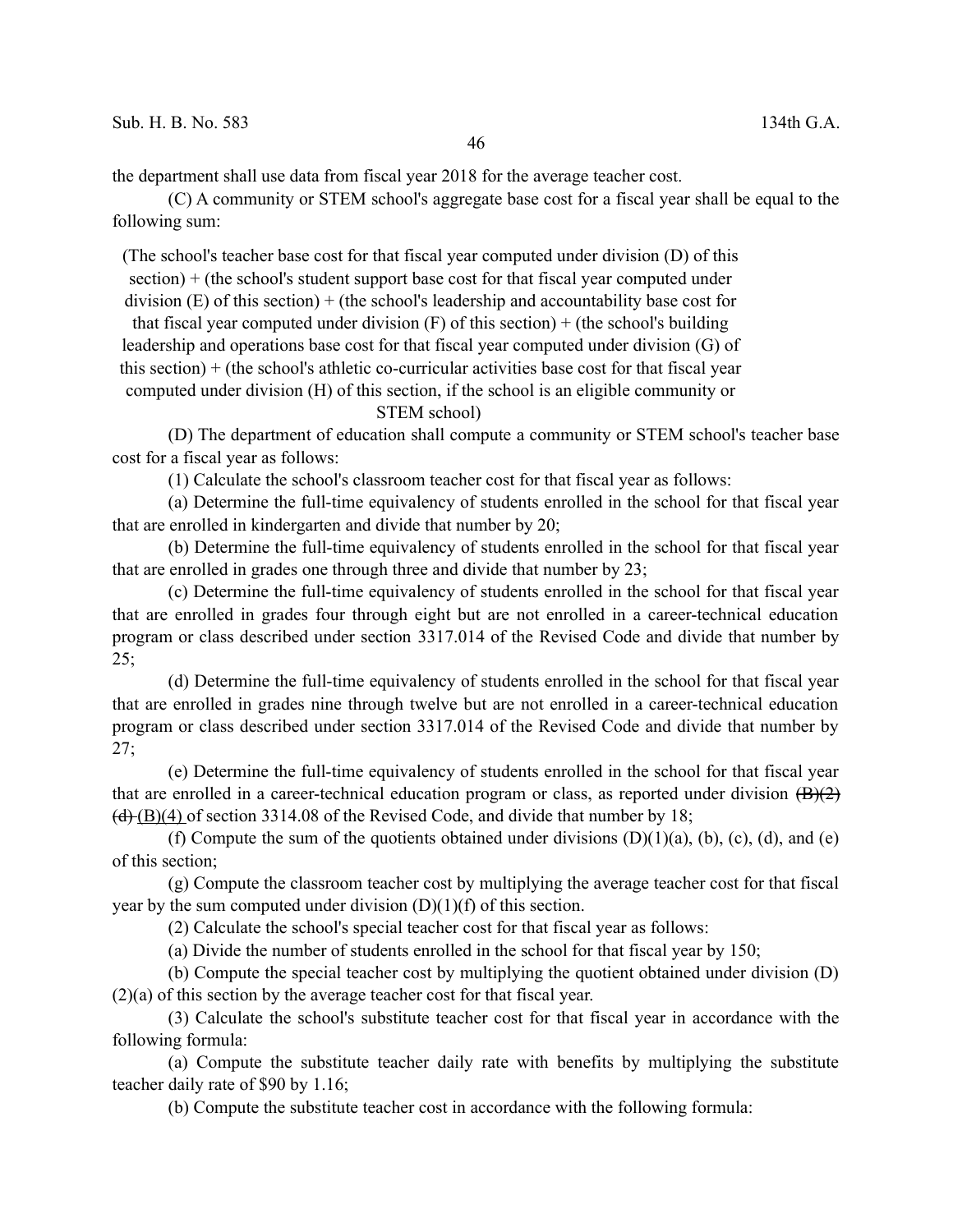(The sum computed under division  $(D)(1)(f)$  of this section + the quotient obtained under division  $(D)(2)(a)$  of this section) X the amount computed under division  $(D)(3)$ 

## (a) of this section X 5

(4) Calculate the school's professional development cost for that fiscal year in accordance with the following formula:

(The sum computed under division  $(D)(1)(f)$  of this section + the quotient obtained

under division (D)(2)(a) of this section) X [(the sum of divisions (A)(10)(a) and (b) of

section 3317.011 of the Revised Code for that fiscal year)/180] X 4

(5) Calculate the school's teacher base cost for that fiscal year, which equals the sum of divisions  $(D)(1)$ ,  $(2)$ ,  $(3)$ , and  $(4)$  of this section.

(E) The department shall compute a community or STEM school's student support base cost for a fiscal year as follows:

The number of students enrolled in the school for that fiscal year X [(the sum of the student support base cost calculated for all city, local, and exempted village school districts in the state for that fiscal year under division (E) of section 3317.011 of the Revised Code) / the sum of the base cost enrolled ADMs of all of the city, local, and

exempted village school districts in the state for that fiscal year]

(F) The department shall compute a community or STEM school's leadership and accountability base cost for a fiscal year as follows:

The number of students enrolled in the school for that fiscal year X (the sum of the leadership and accountability base cost calculated for all city, local, and exempted village school districts in the state for that fiscal year under division (F) of section 3317.011 of the Revised Code / the sum of the base cost enrolled ADMs of all of the

city, local, and exempted village school districts in the state for that fiscal year)

(G) The department shall compute a community or STEM school's building leadership and operations base cost for a fiscal year as follows:

The number of students enrolled in the school for that fiscal year X (the sum of the building leadership and accountability base cost calculated for all city, local, and exempted village school districts in the state for that fiscal year under division (G) of section 3317.011 of the Revised Code / the sum of the base cost enrolled ADMs of all of the city, local, and exempted village school districts in the state for that fiscal year)

(H) If a community or STEM school is an eligible community or STEM school, the department shall compute the school's athletic co-curricular activities base cost for a fiscal year as follows:

The number of students enrolled in the school for that fiscal year X (the sum of the athletic co-curricular activities base cost calculated for all city, local, and exempted village school districts in the state for that fiscal year under division (H) of section 3317.011 of the Revised Code / the sum of the base cost enrolled ADMs of all of the city, local, and exempted village school districts in the state for that fiscal year) (the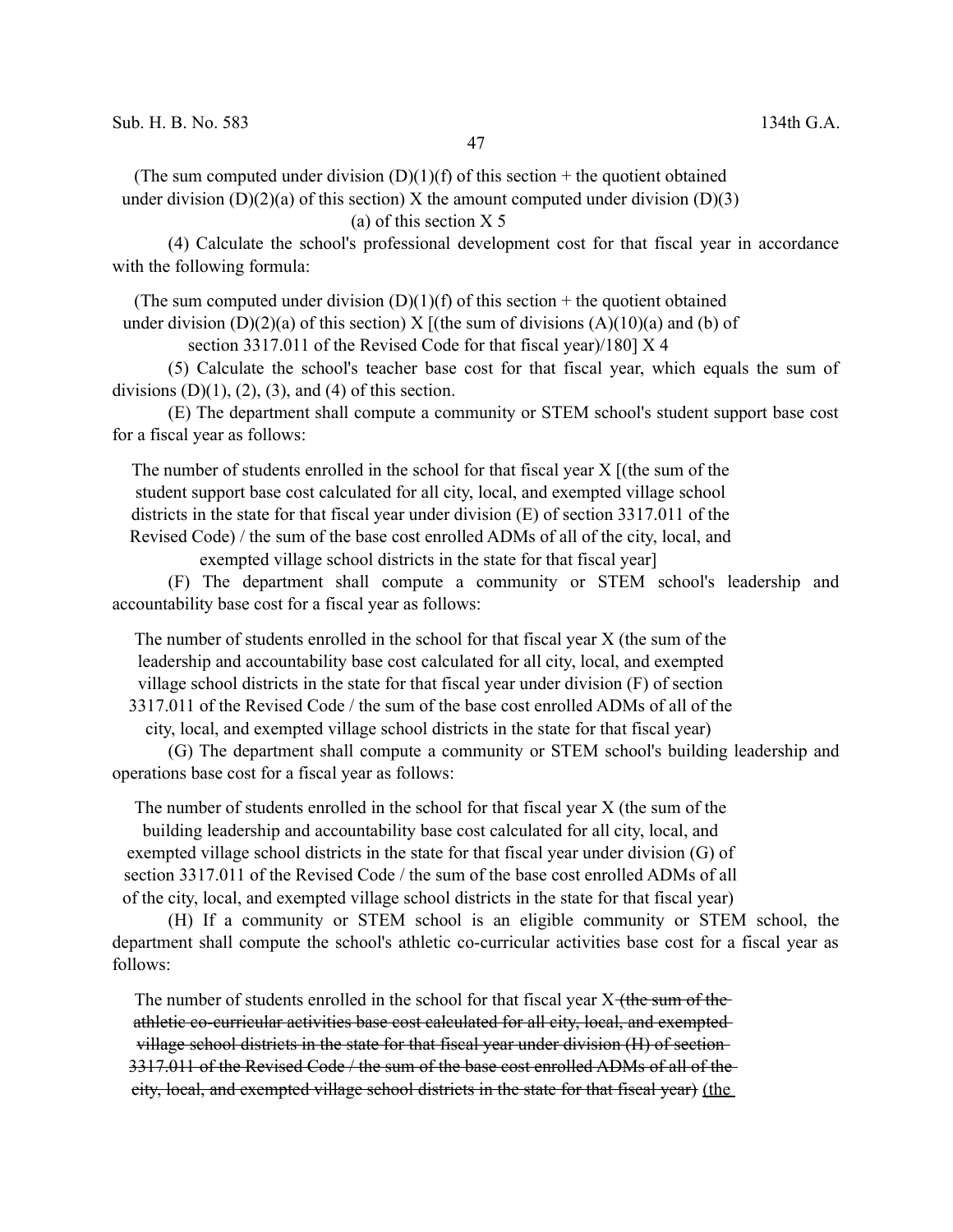amount determined under division (H)(1) of section 3317.011 of the Revised Code / the

sum determined under division (H)(2) of section 3317.011 of the Revised Code)

Sec. 3317.02. As used in this chapter:

(A) "Alternative school" has the same meaning as in section 3313.974 of the Revised Code.

(B) "Autism scholarship unit" means a unit that consists of all of the students for whom autism scholarships are awarded under section 3310.41 of the Revised Code.

(C) For fiscal years 2022 and 2023, a district's "base cost enrolled ADM" for a fiscal year means the greater of the following:

(1) The district's enrolled ADM for the previous fiscal year;

(2) The average of the district's enrolled ADM for the previous three fiscal years.

(D)(1) "Base cost per pupil" means the following for a city, local, or exempted village school district:

(a) For fiscal years 2022 and 2023, the aggregate base cost calculated for that district for that fiscal year under section 3317.011 of the Revised Code divided by the district's base cost enrolled ADM for that fiscal year;

(b) For fiscal year 2024 and each fiscal year thereafter, an amount calculated in a manner determined by the general assembly.

(2) "Base cost per pupil" means the following for a joint vocational school district:

(a) For fiscal years 2022 and 2023, the aggregate base cost calculated for that district for that fiscal year under section 3317.012 of the Revised Code divided by the district's base cost enrolled ADM for that fiscal year;

(b) For fiscal year 2024 and each fiscal year thereafter, an amount calculated in a manner determined by the general assembly.

(E)(1) "Category one career-technical education ADM" means the enrollment of students during the school year on a full-time equivalency basis in career-technical education programs described in division (A)(1) of section 3317.014 of the Revised Code and, in the case of a funding unit that is a city, local, exempted village, or joint vocational school district, certified under division (B)(11) or (D)(2)(h) of section 3317.03 of the Revised Code or, in the case of the community and STEM school unit, reported by all community and STEM schools statewide under divisions (B)(4) and (5) of section 3314.08 of the Revised Code and division (D) of section 3326.32 of the Revised Code.

(2) "Category two career-technical education ADM" means the enrollment of students during the school year on a full-time equivalency basis in career-technical education programs described in division (A)(2) of section 3317.014 of the Revised Code and, in the case of a funding unit that is a city, local, exempted village, or joint vocational school district, certified under division (B)(12) or (D)(2)(i) of section 3317.03 of the Revised Code or, in the case of the community and STEM school unit, reported by all community and STEM schools statewide under divisions (B)(4) and (5) of section 3314.08 of the Revised Code and division (D) of section 3326.32 of the Revised Code.

(3) "Category three career-technical education ADM" means the enrollment of students during the school year on a full-time equivalency basis in career-technical education programs described in division (A)(3) of section 3317.014 of the Revised Code and, in the case of a funding unit that is a city, local, exempted village, or joint vocational school district, certified under division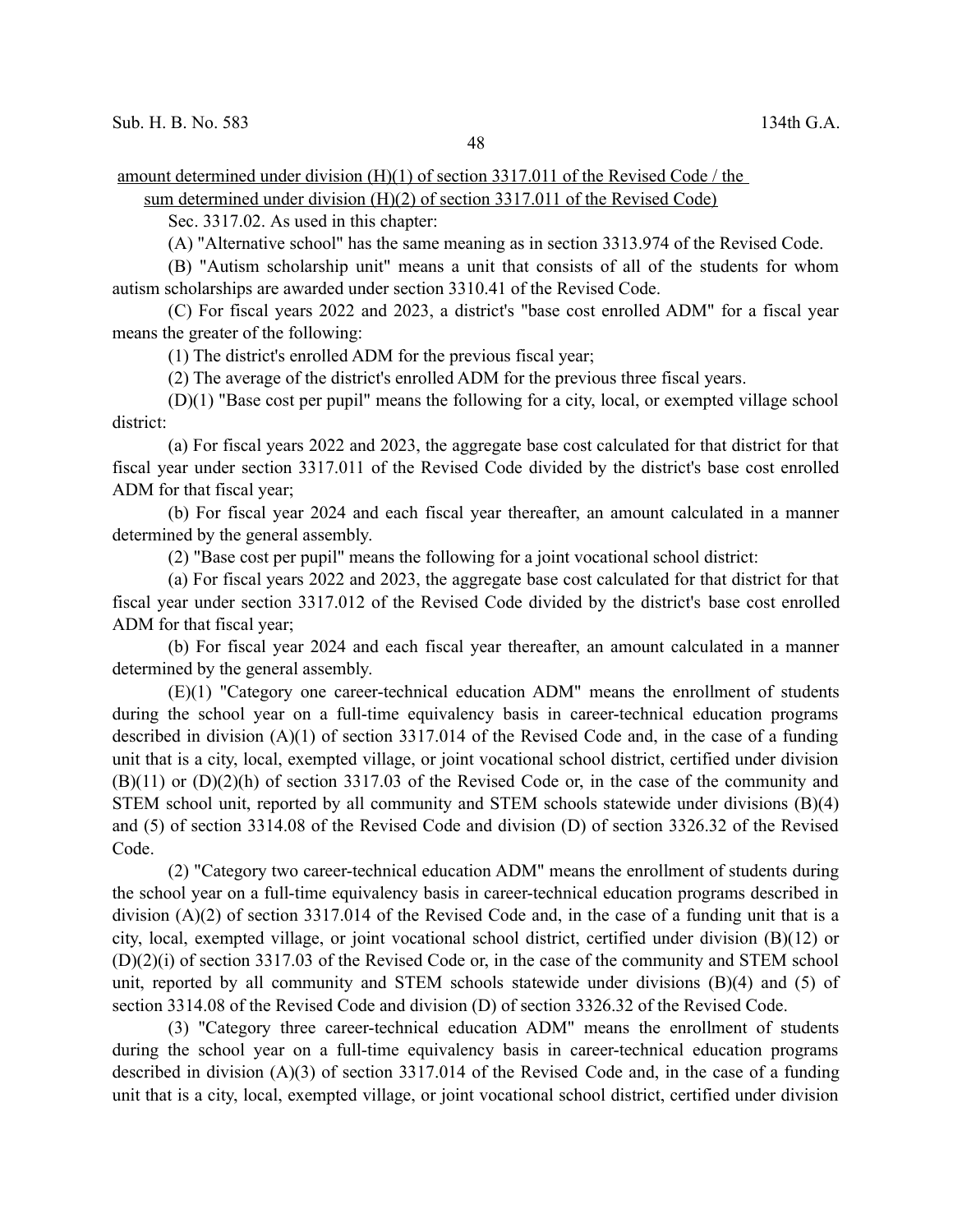$(B)(13)$  or  $(D)(2)(i)$  of section 3317.03 of the Revised Code or, in the case of the community and STEM school unit, reported by all community and STEM schools statewide under divisions (B)(4) and (5) of section 3314.08 of the Revised Code and division (D) of section 3326.32 of the Revised Code.

(4) "Category four career-technical education ADM" means the enrollment of students during the school year on a full-time equivalency basis in career-technical education programs described in division (A)(4) of section 3317.014 of the Revised Code and, in the case of a funding unit that is a city, local, exempted village, or joint vocational school district, certified under division (B)(14) or (D)(2)(k) of section 3317.03 of the Revised Code or, in the case of the community and STEM school unit, reported by all community and STEM schools statewide under divisions (B)(4) and (5) of section 3314.08 of the Revised Code and division (D) of section 3326.32 of the Revised Code.

(5) "Category five career-technical education ADM" means the enrollment of students during the school year on a full-time equivalency basis in career-technical education programs described in division (A)(5) of section 3317.014 of the Revised Code and, in the case of a funding unit that is a city, local, exempted village, or joint vocational school district, certified under division (B)(15) or (D)(2)(l) of section 3317.03 of the Revised Code or, in the case of the community and STEM school unit, reported by all community and STEM schools statewide under divisions (B)(4) and (5) of section 3314.08 of the Revised Code and division (D) of section 3326.32 of the Revised Code.

(F)(1) "Category one English learner ADM" means the full-time equivalent number of English learners described in division (A) of section 3317.016 of the Revised Code and, in the case of a funding unit that is a city, local, exempted village, or joint vocational school district, certified under division (B)(16) or  $(D)(2)(m)$  of section 3317.03 of the Revised Code or, in the case of the community and STEM school unit, reported by all community and STEM schools statewide under division (B)(6) of section 3314.08 of the Revised Code and division (E) of section 3326.32 of the Revised Code.

(2) "Category two English learner ADM" means the full-time equivalent number of English learners described in division (B) of section 3317.016 of the Revised Code and, in the case of a funding unit that is a city, local, exempted village, or joint vocational school district, certified under division (B)(17) or (D)(2)(n) of section 3317.03 of the Revised Code or, in the case of the community and STEM school unit, reported by all community and STEM schools statewide under division (B) (6) of section 3314.08 of the Revised Code and division (E) of section 3326.32 of the Revised Code.

(3) "Category three English learner ADM" means the full-time equivalent number of English learners described in division (C) of section 3317.016 of the Revised Code and, in the case of a funding unit that is a city, local, exempted village, or joint vocational school district, certified under division (B)(18) or (D)(2)(o) of section 3317.03 of the Revised Code or, in the case of the community and STEM school unit, reported by all community and STEM schools statewide under division (B) (6) of section 3314.08 of the Revised Code and division (E) of section 3326.32 of the Revised Code.

(G)(1) "Category one special education ADM" means the full-time equivalent number of children with disabilities receiving special education services for the disability specified in division (A) of section 3317.013 of the Revised Code and, in the case of a funding unit that is a city, local, exempted village, or joint vocational school district, certified under division  $(B)(5)$  or  $(D)(2)(b)$  of section 3317.03 of the Revised Code or, in the case of the community and STEM school unit,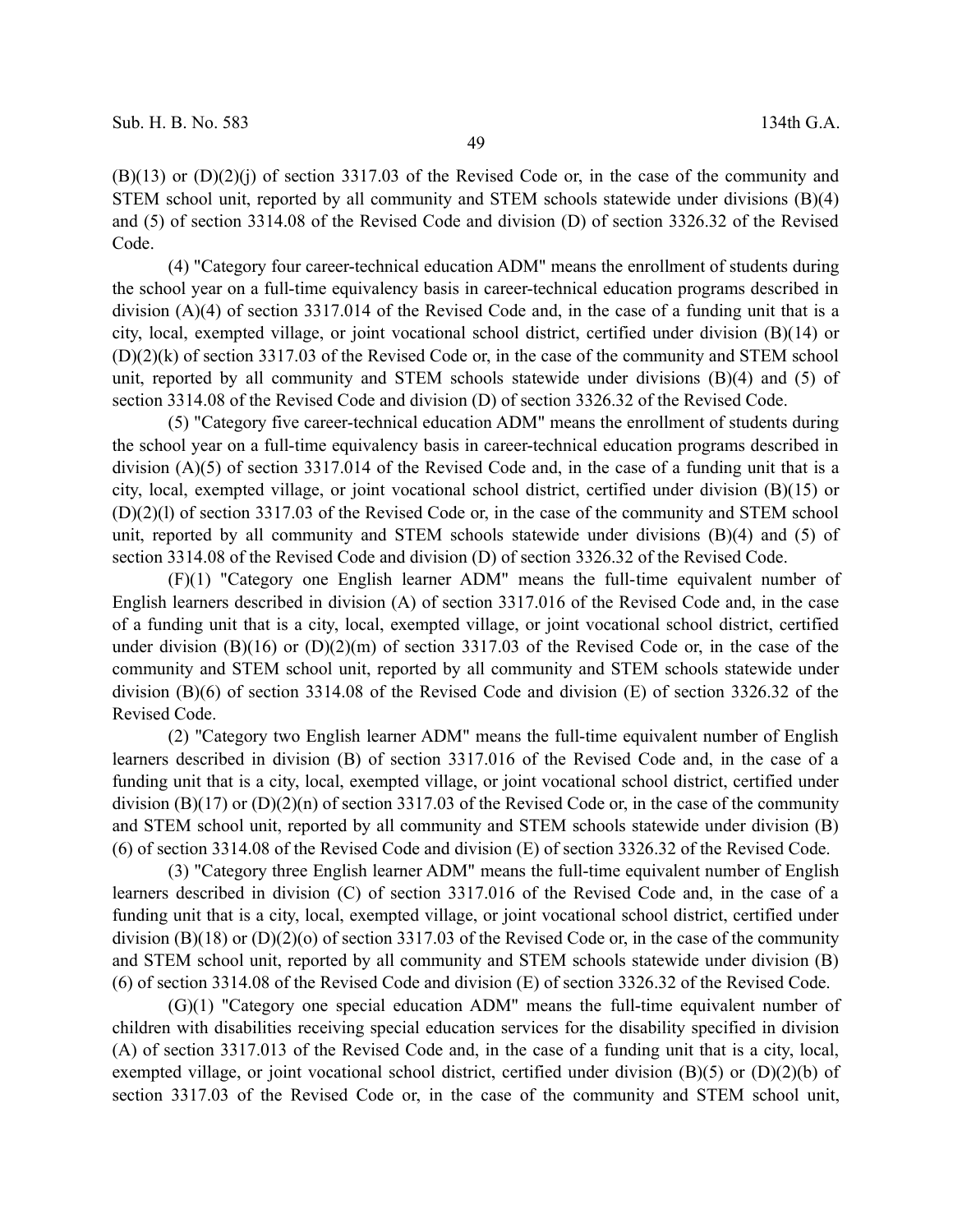reported by all community and STEM schools statewide under division (B)(3) of section 3314.08 of the Revised Code and division (C) of section 3326.32 of the Revised Code.

(2) "Category two special education ADM" means the full-time equivalent number of children with disabilities receiving special education services for those disabilities specified in division (B) of section 3317.013 of the Revised Code and, in the case of a funding unit that is a city, local, exempted village, or joint vocational school district, certified under division  $(B)(6)$  or  $(D)(2)(c)$ of section 3317.03 of the Revised Code or, in the case of the community and STEM school unit, reported by all community and STEM schools statewide under division (B)(3) of section 3314.08 of the Revised Code and division (C) of section 3326.32 of the Revised Code.

(3) "Category three special education ADM" means the full-time equivalent number of students receiving special education services for those disabilities specified in division (C) of section 3317.013 of the Revised Code, and, in the case of a funding unit that is a city, local, exempted village, or joint vocational school district, certified under division (B)(7) or (D)(2)(d) of section 3317.03 of the Revised Code or, in the case of the community and STEM school unit, reported by all community and STEM schools statewide under division (B)(3) of section 3314.08 of the Revised Code and division (C) of section 3326.32 of the Revised Code.

(4) "Category four special education ADM" means the full-time equivalent number of students receiving special education services for those disabilities specified in division (D) of section 3317.013 of the Revised Code and, in the case of a funding unit that is a city, local, exempted village, or joint vocational school district, certified under division  $(B)(8)$  or  $(D)(2)(e)$  of section 3317.03 of the Revised Code or, in the case of the community and STEM school unit, reported by all community and STEM schools statewide under division (B)(3) of section 3314.08 of the Revised Code and division (C) of section 3326.32 of the Revised Code.

(5) "Category five special education ADM" means the full-time equivalent number of students receiving special education services for the disabilities specified in division (E) of section 3317.013 of the Revised Code and, in the case of a funding unit that is a city, local, exempted village, or joint vocational school district, certified under division  $(B)(9)$  or  $(D)(2)(f)$  of section 3317.03 of the Revised Code or, in the case of the community and STEM school unit, reported by all community and STEM schools statewide under division (B)(3) of section 3314.08 of the Revised Code and division (C) of section 3326.32 of the Revised Code.

(6) "Category six special education ADM" means the full-time equivalent number of students receiving special education services for the disabilities specified in division (F) of section 3317.013 of the Revised Code and, in the case of a funding unit that is a city, local, exempted village, or joint vocational school district certified under division (B)(10) or (D)(2)(g) of section 3317.03 of the Revised Code or, in the case of the community and STEM school unit, reported by all community and STEM schools statewide under division (B)(3) of section 3314.08 of the Revised Code and division (C) of section 3326.32 of the Revised Code.

(H) "Community and STEM school unit" means a unit that consists of all of the students enrolled in community schools established under Chapter 3314. of the Revised Code and science, technology, engineering, and mathematics schools established under Chapter 3326. of the Revised Code.

(I)(1) "Economically disadvantaged index for a school district" means the following: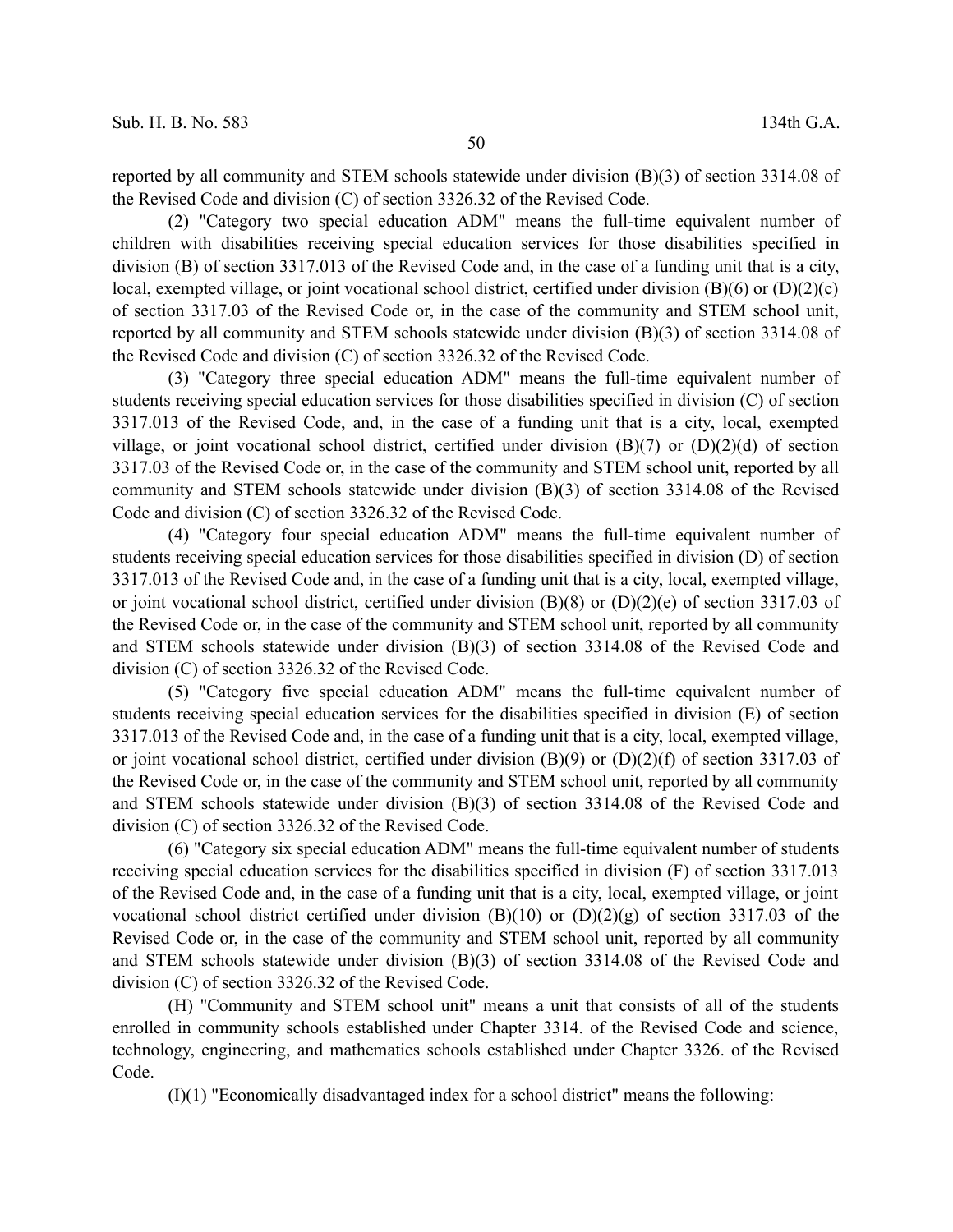(a) For fiscal years 2022 and 2023, the square of the quotient of that district's percentage of students in its enrolled ADM who are identified as economically disadvantaged as defined by the department of education, divided by the percentage of students in the statewide ADM identified as economically disadvantaged. For purposes of this calculation:

(i) For a city, local, or exempted village school district, the "statewide ADM" equals the sum of the following:

(I) The enrolled ADM for all city, local, and exempted village school districts combined;

(II) The statewide enrollment of students in community schools established under Chapter 3314. of the Revised Code;

(III) The statewide enrollment of students in science, technology, engineering, and mathematics schools established under Chapter 3326. of the Revised Code.

(ii) For a joint vocational school district, the "statewide ADM" equals the sum of the enrolled ADM for all joint vocational school districts combined.

(b) For fiscal year 2024 and each fiscal year thereafter, an index calculated in a manner determined by the general assembly.

(2) "Economically disadvantaged index for a community or STEM school" means the following:

(a) For fiscal years 2022 and 2023, the square of the quotient of the percentage of students enrolled in the school who are identified as economically disadvantaged as defined by the department of education, divided by the percentage of students in the statewide ADM identified as economically disadvantaged. For purposes of this calculation, the "statewide ADM" equals the "statewide ADM" for city, local, and exempted village school districts described in division  $(I)(1)(a)(i)$  of this section.

(b) For fiscal year 2024 and each fiscal year thereafter, an index calculated in a manner determined by the general assembly.

(J) "Educational choice scholarship unit" means a unit that consists of all of the students for whom educational choice scholarships are awarded under sections 3310.03 and 3310.032 of the Revised Code.

(K) "Enrolled ADM" means the following:

(1) For a city, local, or exempted village school district, the enrollment reported under division (A) of section 3317.03 of the Revised Code, as verified by the superintendent of public instruction and adjusted if so ordered under division (K) of that section, and as further adjusted by the department of education, as follows:

(a) Add the students described in division  $(A)(1)(b)$  of section 3317.03 of the Revised Code;

(b) Subtract the students counted under divisions  $(A)(2)(a)$ ,  $(b)$ ,  $(d)$ ,  $(g)$ ,  $(h)$ ,  $(i)$ , and  $(j)$  of section 3317.03 of the Revised Code;

(c) Count only twenty per cent of the number of joint vocational school district students counted under division (A)(3) of section 3317.03 of the Revised Code;

(d) Add twenty per cent of the number of students who are entitled to attend school in the district under section 3313.64 or 3313.65 of the Revised Code and are enrolled in another school district under a career-technical education compact;

(e) Add twenty per cent of the number of students described in division (A)(1)(b) of section 3317.03 of the Revised Code who enroll in a joint vocational school district or under a career-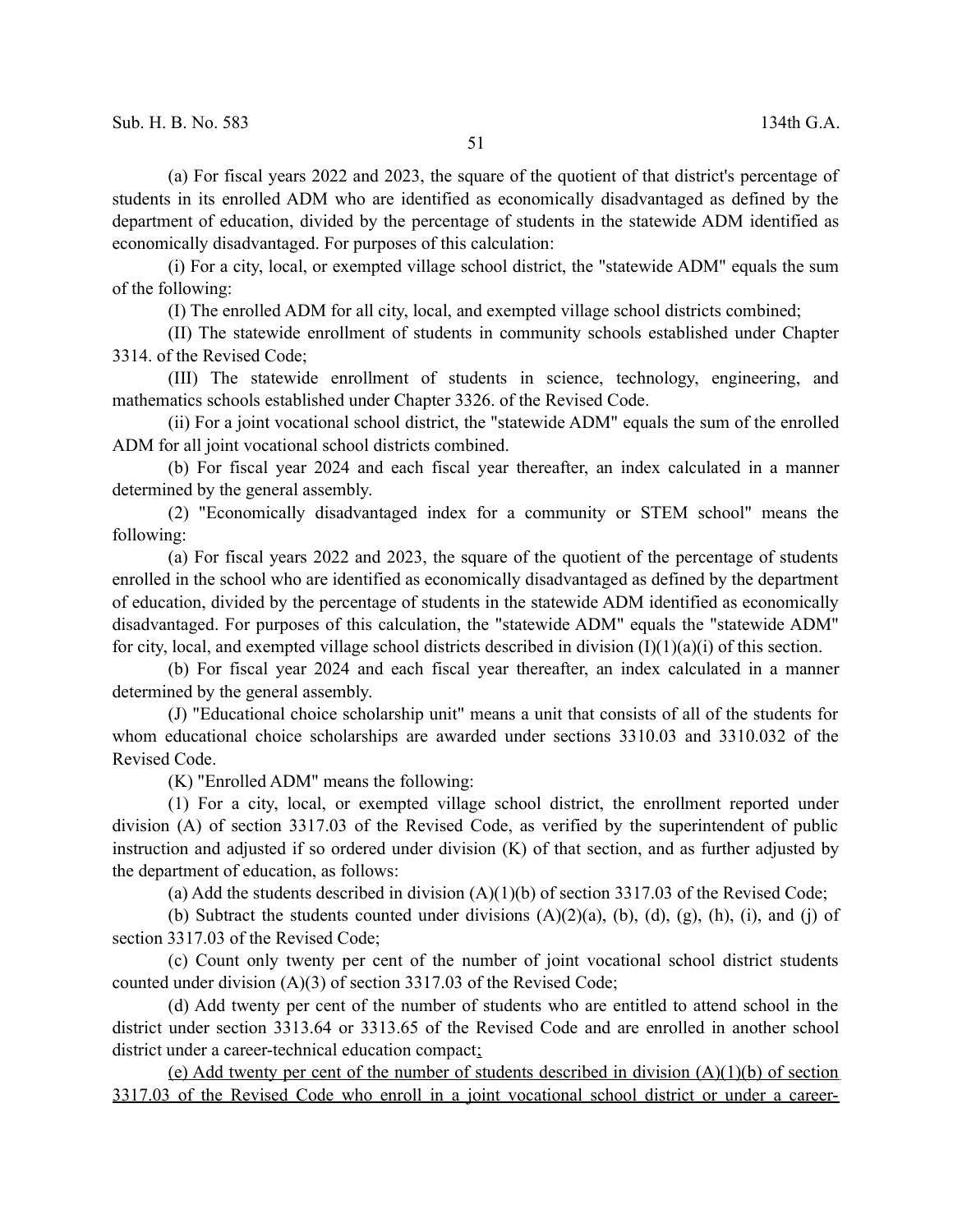## technical education compact.

(2) For a joint vocational school district, the final number verified by the superintendent of public instruction, based on the enrollment reported and certified under division (D) of section 3317.03 of the Revised Code, as adjusted, if so ordered, under division (K) of that section, and as further adjusted by the department of education by adding the students described in division  $(D)(1)$ (b) of section 3317.03 of the Revised Code;

(3) For the community and STEM school unit, the sum of the number of students reported as enrolled in community schools under divisions (B)(1) and (2) of section 3314.08 of the Revised Code and the number of students reported as enrolled in STEM schools under division (A) of section 3326.32 of the Revised Code;

(4) For the educational choice scholarship unit, the number of students for whom educational choice scholarships are awarded under sections 3310.03 and 3310.032 of the Revised Code as reported under division (A)(2)(g) of section 3317.03 of the Revised Code;

(5) For the pilot project scholarship unit, the number of students for whom pilot project scholarships are awarded under sections 3313.974 to 3313.979 of the Revised Code as reported under division (A)(2)(b) of section 3317.03 of the Revised Code;

(6) For the autism scholarship unit, the number of students for whom autism scholarships are awarded under section 3310.41 of the Revised Code as reported under division (A)(2)(h) of section 3317.03 of the Revised Code;

(7) For the Jon Peterson special needs scholarship unit, the number of students for whom Jon Peterson special needs scholarships are awarded under sections 3310.51 to 3310.64 of the Revised Code as reported under division  $(A)(2)(h)$  of section 3317.03 of the Revised Code.

(L)(1) "Formula ADM" means, for a city, local, or exempted village school district, the enrollment reported under division (A) of section 3317.03 of the Revised Code, as verified by the superintendent of public instruction and adjusted if so ordered under division (K) of that section, and as further adjusted by the department of education, as follows:

(a) Count only twenty per cent of the number of joint vocational school district students counted under division (A)(3) of section 3317.03 of the Revised Code;

(b) Add twenty per cent of the number of students who are entitled to attend school in the district under section 3313.64 or 3313.65 of the Revised Code and are enrolled in another school district under a career-technical education compact.

(2) "Formula ADM" means, for a joint vocational school district, the final number verified by the superintendent of public instruction, based on the enrollment reported and certified under division (D) of section 3317.03 of the Revised Code, as adjusted, if so ordered, under division (K) of that section.

(M) "FTE basis" means a count of students based on full-time equivalency, in accordance with rules adopted by the department of education pursuant to section 3317.03 of the Revised Code. In adopting its rules under this division, the department shall provide for counting any student in category one, two, three, four, five, or six special education ADM or in category one, two, three, four, or five career-technical education ADM in the same proportion the student is counted in enrolled ADM and formula ADM.

(N) For fiscal years 2022 and 2023, "funding base" means, for a city, local, or exempted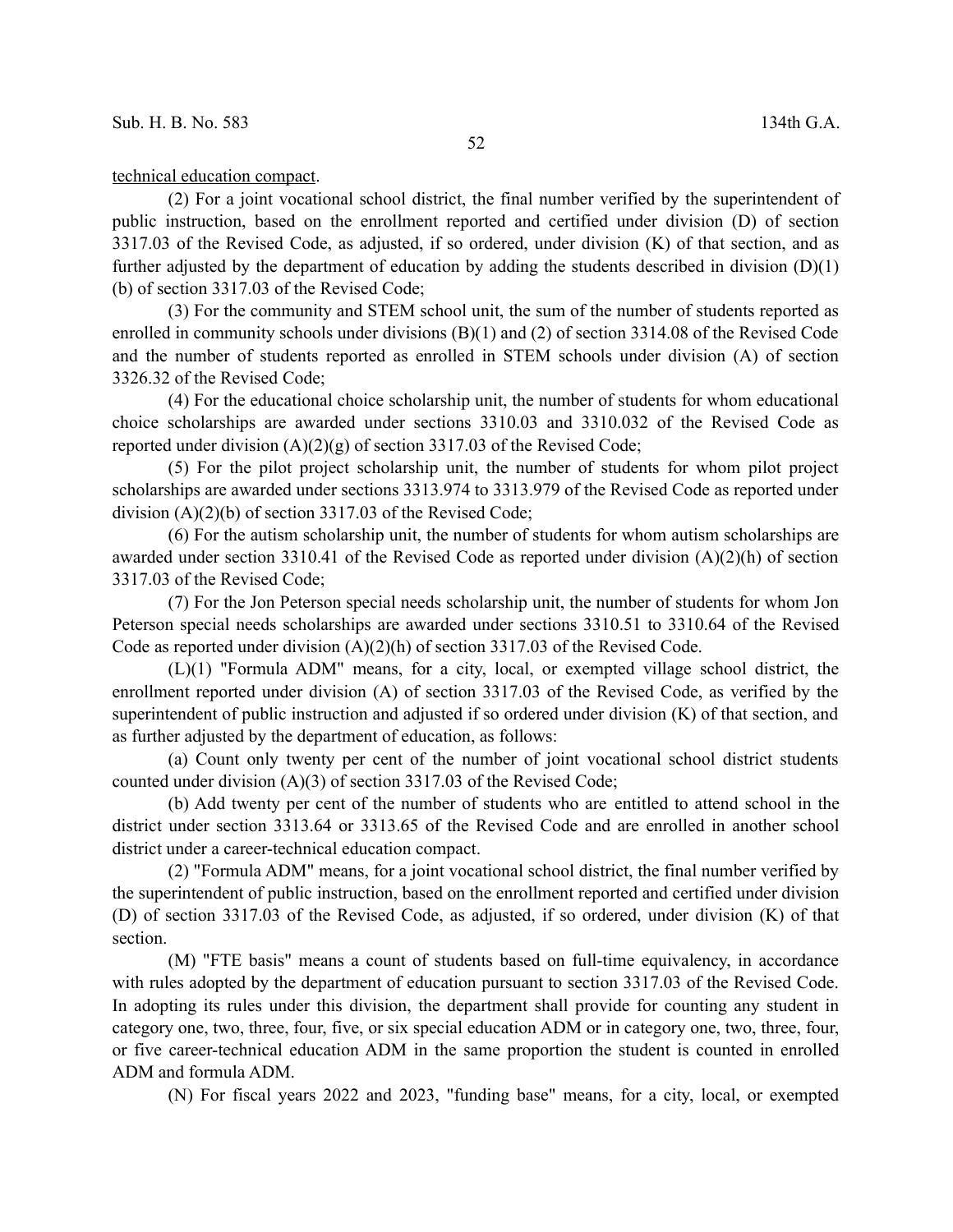village school district, the sum of the following as calculated by the department:

(1) The district's "general funding base," which equals the amount calculated as follows:

(a) Compute the sum of the following:

(i) The amount calculated for the district for fiscal year 2020 under division  $(A)(1)$  of Section 265.220 of H.B. 166 of the 133rd general assembly after any adjustments required under Section 265.227 of H.B. 166 of the 133rd general assembly and prior to any funding reductions authorized by Executive Order 2020-19D, "Implementing Additional Spending Controls to Balance the State Budget" issued on May 7, 2020;

(ii) The Either of the following:

(I) For fiscal year 2022, the district's payments for fiscal year 2020 under divisions  $(C)(1)$ ,  $(2)$ ,  $(3)$ , and  $(4)$  of section 3313.981 of the Revised Code as those divisions existed prior to the effective date of this amendment September 30, 2021;

(II) For fiscal year 2023, the district's payments for fiscal year 2020 under divisions (C)(1), (3), and (4) of section 3313.981 of the Revised Code as those divisions existed prior to September 30, 2021.

(b) Subtract from the amount calculated in division  $\left(\frac{H}{H} \right)$  (N)(1)(a) of this section the sum of the following:

(i) The following difference:

(The amount paid to the district under division (A)(5) of section 3317.022 of the

Revised Code, as that division existed prior to the effective date of this amendment September 30, 2021, for fiscal year 2019) - (the amounts deducted from the district and paid to a community school under division  $(C)(1)(e)$  of section 3314.08 of the Revised Code or a science, technology, engineering, and mathematics school under division (E) of section 3326.33 of the Revised Code as those divisions existed prior to the effective date of this amendment September 30, 2021, for fiscal year 2020 in accordance with

division (A) of Section 265.235 of H.B. 166 of the 133rd general assembly)

(ii) The payments deducted from the district and paid to a community school for fiscal year 2020 under divisions  $(C)(1)(a)$ ,  $(b)$ ,  $(c)$ ,  $(d)$ ,  $(e)$ ,  $(f)$ , and  $(g)$  of section 3314.08 of the Revised Code as those divisions existed prior to the effective date of this amendment September 30, 2021, in accordance with division (A) of Section 265.230 of H.B. 166 of the 133rd general assembly;

(iii) The payments deducted from the district and paid to a science, technology, engineering, and mathematics school for fiscal year 2020 under divisions (A), (B), (C), (D), (E), (F), and (G) of section 3326.33 of the Revised Code as those divisions existed prior to the effective date of thisamendment September 30, 2021, in accordance with division (A) of Section 265.235 of H.B. 166 of the 133rd general assembly;

(iv) The payments deducted from the district under division (C) of section 3310.08 of the Revised Code as that division existed prior to the effective date of this amendment September 30,  $2021$ , division (C)(2) of section 3310.41 of the Revised Code as that division existed prior to the effective date of this amendment September 30, 2021, and former section 3310.55 of the Revised Code for fiscal year 2020 and, in the case of a pilot project school district as defined in section 3313.975 of the Revised Code, the funds deducted from the district under Section 265.210 of H.B. 166 of the 133rd general assembly to operate the pilot project scholarship program for fiscal year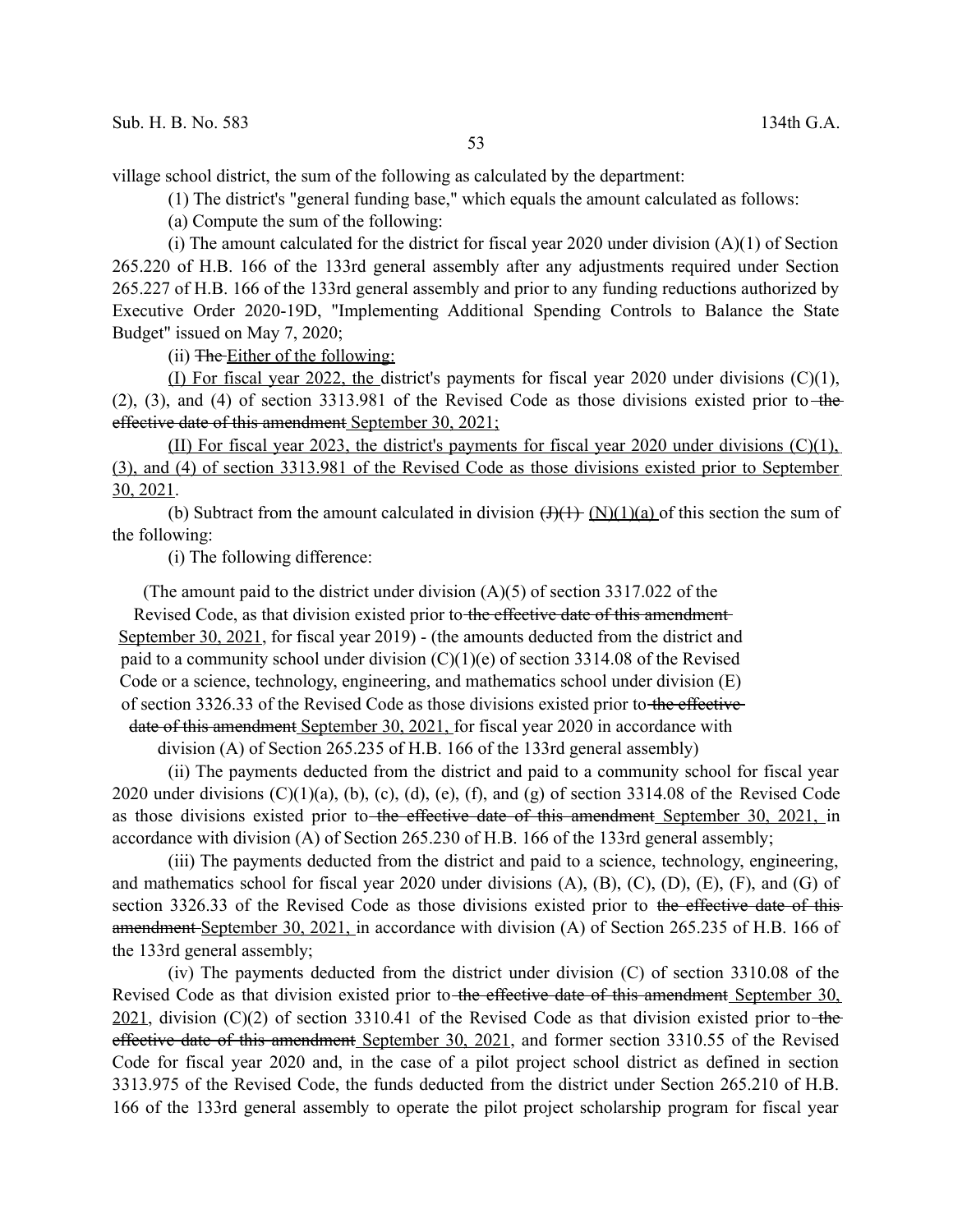2020 under sections 3313.974 to 3313.979 of the Revised Code;

 $(v)$  The Either of the following:

(I) For fiscal year 2022, the payments subtracted from the district for fiscal year 2020 under divisions (B)(1), (2), and (3) of section 3313.981 of the Revised Code as those divisions existed prior to the effective date of this amendment September 30, 2021;

(II) For fiscal year 2023, the payments subtracted from the district for fiscal year 2020 under divisions (B)(1) and (3) of section 3313.981 of the Revised Code as those divisions existed prior to September 30, 2021.

(2) The district's "disadvantaged pupil impact aid funding base," which equals the following difference:

(The amount paid to the district under division (A)(5) of section 3317.022 of the

Revised Code, as that division existed prior to the effective date of this amendment-September 30, 2021, for fiscal year 2019) - (the amounts deducted from the district and paid to a community school under division  $(C)(1)(e)$  of section 3314.08 of the Revised Code or a science, technology, engineering, and mathematics school under division (E) of section 3326.33 of the Revised Code as those divisions existed prior to the effective

date of this amendment September 30, 2021, for fiscal year 2020 in accordance with

division (A) of Section 265.235 of H.B. 166 of the 133rd general assembly)

(O) For fiscal years 2022 and 2023, "funding base" means, for a joint vocational school district, the sum of the following as calculated by the department:

(1) The district's "general funding base," which equals the amount calculated as follows:

(a) Compute the sum of the following:

(i) The district's payments for fiscal year 2020 under Section 265.225 of H.B. 166 of the 133rd general assembly after any adjustments required under Section 265.227 of H.B. 166 of the 133rd general assembly;

(ii) The Either of the following:

(I) For fiscal year 2022, the district's payments for fiscal year 2020 under divisions (D)(1), (2), and  $(E)(3)$  of section 3313.981 of the Revised Code as those divisions existed prior to the effective date of this amendment September 30, 2021;

(II) For fiscal year 2023, the district's payments for fiscal year 2020 under divisions (D)(1) and (2) of section 3313.981 of the Revised Code as those divisions existed prior to September 30, 2021.

(b) Subtract from the amount paid to the district under division (A)(3) of section 3317.16 of the Revised Code, as that division existed prior to the effective date of this amendment September 30, 2021, for fiscal year 2019.

(2) The district's "disadvantaged pupil impact aid funding base," which equals the amount paid to the district under division (A)(3) of section 3317.16 of the Revised Code, as that division existed prior to the effective date of this amendment September 30, 2021, for fiscal year 2019.

(P) For fiscal years 2022 and 2023, "funding base" for a community school means the following:

(1) For a community school that was in operation for the entirety of fiscal year 2020, the amount paid to the school for that fiscal year under division (C)(1) of section 3314.08 of the Revised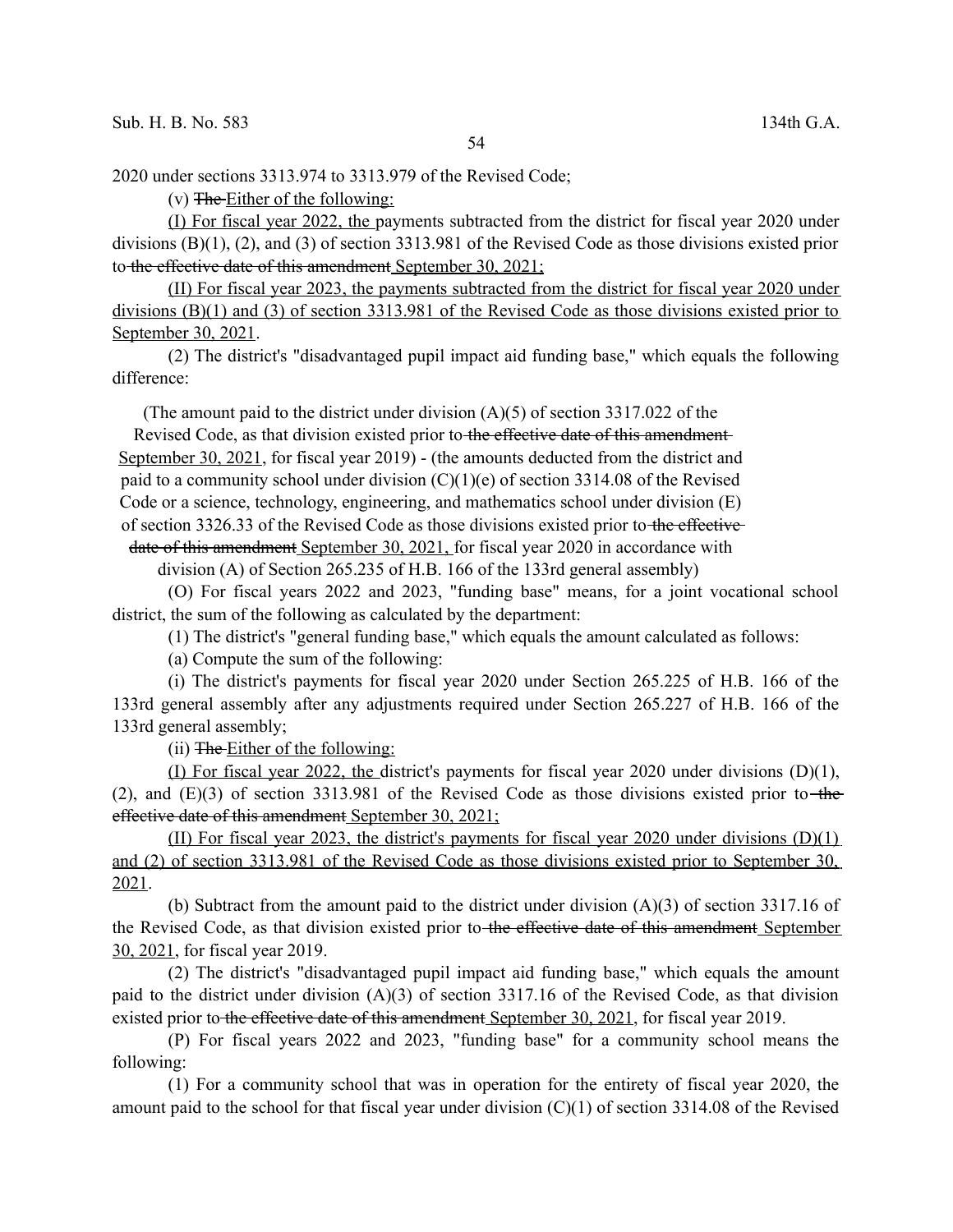Code as that division existed prior to the effective date of this amendment September 30, 2021, in accordance with division (A) of Section 265.230 of H.B. 166 of the 133rd general assembly and the amount, if any, paid to the school for that fiscal year under section 3314.085 of the Revised Code in accordance with division (B) of Section 265.230 of H.B. 166 of the 133rd general assembly;

(2) For a community school that was in operation for part of fiscal year 2020, the amount that would have been paid to the school for that fiscal year under division  $(C)(1)$  of section 3314.08 of the Revised Code as that division existed prior to the effective date of this amendment September 30, 2021, in accordance with division (A) of Section 265.230 of H.B. 166 of the 133rd general assembly if the school had been in operation for the entirety of that fiscal year, as calculated by the department, and the amount that would have been paid to the school for that fiscal year under section 3314.085 of the Revised Code in accordance with division (B) of Section 265.230 of H.B. 166 of the 133rd general assembly, if any, if the school had been in operation for the entirety of that fiscal year, as calculated by the department;

(3) For a community school that was not in operation for fiscal year 2020, the amount that would have been paid to the school if it was in operation for that school year under division  $(C)(1)$  of section 3314.08 of the Revised Code as that division existed prior to the effective date of thisamendment September 30, 2021, in accordance with division (A) of Section 265.230 of H.B. 166 of the 133rd general assembly if the school had been in operation for the entirety of that fiscal year, as calculated by the department, and the amount that would have been paid to the school for that fiscal year under section 3314.085 of the Revised Code in accordance with division (B) of Section 265.230 of H.B. 166 of the 133rd general assembly, if any, if the school had been in operation for the entirety of that fiscal year, as calculated by the department.

(Q) For fiscal years 2022 and 2023, "funding base" for a STEM school means the following:

(1) For a science, technology, engineering, and mathematics school that was in operation for the entirety of fiscal year 2020, the amount paid to the school for that fiscal year under section 3326.33 of the Revised Code as that section existed prior to the effective date of this amendment September 30, 2021, in accordance with division (A) of Section 265.235 of H.B. 166 of the 133rd general assembly and the amount, if any, paid to the school for that fiscal year under section 3326.41 of the Revised Code in accordance with division (B) of Section 265.235 of H.B. 166 of the 133rd general assembly;

(2) For a science, technology, engineering, and mathematics school that was in operation for part of fiscal year 2020, the amount that would have been paid to the school for that fiscal year under section 3326.33 of the Revised Code as that section existed prior to the effective date of thisamendment September 30, 2021, in accordance with division (A) of Section 265.235 of H.B. 166 of the 133rd general assembly if the school had been in operation for the entirety of that fiscal year, as calculated by the department, and the amount that would have been paid to the school for that fiscal year under section 3326.41 of the Revised Code in accordance with division (B) of Section 265.235 of H.B. 166 of the 133rd general assembly, if any, if the school had been in operation for the entirety of that fiscal year, as calculated by the department;

(3) For a science, technology, engineering, and mathematics school that was not in operation for fiscal year 2020, the amount that would have been paid to the school if it was in operation for that school year under section 3326.33 of the Revised Code as that section existed prior to the effective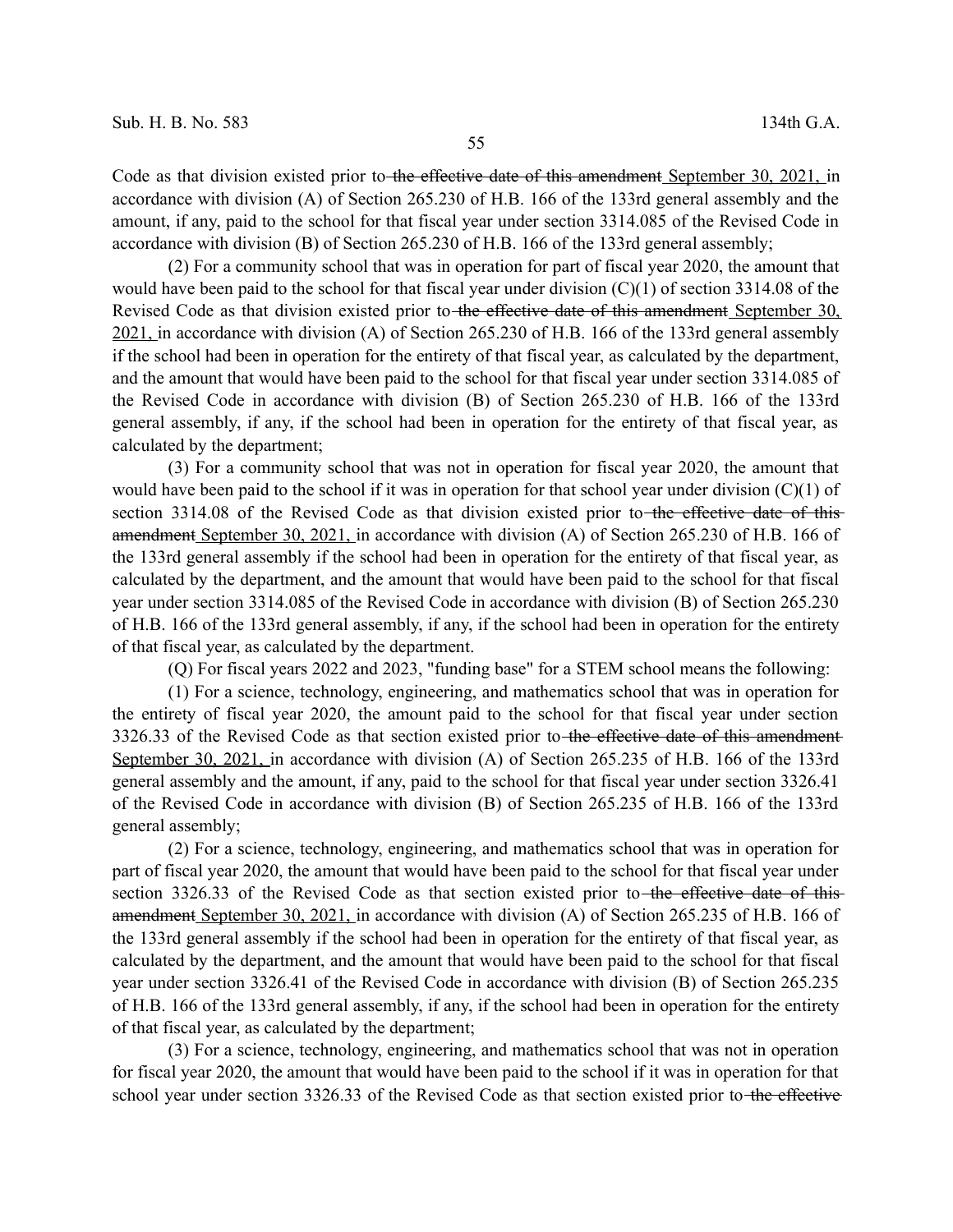date of this amendment September 30, 2021, in accordance with division (A) of Section 265.235 of H.B. 166 of the 133rd general assembly if the school had been in operation for the entirety of that fiscal year, as calculated by the department, and the amount that would have been paid to the school for that fiscal year under section 3326.41 of the Revised Code in accordance with division (B) of Section 265.235 of H.B. 166 of the 133rd general assembly, if any, if the school had been in operation for the entirety of that fiscal year, as calculated by the department.

(R) "Funding unit" means any of the following:

(1) A city, local, exempted village, or joint vocational school district;

(2) The community and STEM school unit;

(3) The educational choice scholarship unit;

(4) The pilot project scholarship unit;

(5) The autism scholarship unit;

(6) The Jon Peterson special needs scholarship unit.

(S) "Jon Peterson special needs scholarship unit" means a unit that consists of all of the students for whom Jon Peterson scholarships are awarded under sections 3310.51 to 3310.64 of the Revised Code.

(T) "Internet- or computer-based community school" has the same meaning as in section 3314.02 of the Revised Code.

(U) "LRE student with a disability" means a child with a disability who has an individualized education program providing for the student to spend more than half of each school day in a regular school setting with nondisabled students. For purposes of this division, "individualized education program" and "child with a disability" have the same meanings as in section 3323.01 of the Revised Code, and "LRE" is an abbreviation for "least restrictive environment."

(V) "Medically fragile child" means a child to whom all of the following apply:

(1) The child requires the services of a doctor of medicine or osteopathic medicine at least once a week due to the instability of the child's medical condition.

(2) The child requires the services of a registered nurse on a daily basis.

(3) The child is at risk of institutionalization in a hospital, skilled nursing facility, or intermediate care facility for individuals with intellectual disabilities.

(W)(1) A child may be identified as having an "other health impairment-major" if the child's condition meets the definition of "other health impaired" established in rules previously adopted by the state board of education and if either of the following apply:

(a) The child is identified as having a medical condition that is among those listed by the superintendent of public instruction as conditions where a substantial majority of cases fall within the definition of "medically fragile child."

(b) The child is determined by the superintendent of public instruction to be a medically fragile child. A school district superintendent may petition the superintendent of public instruction for a determination that a child is a medically fragile child.

(2) A child may be identified as having an "other health impairment-minor" if the child's condition meets the definition of "other health impaired" established in rules previously adopted by the state board of education but the child's condition does not meet either of the conditions specified in division  $(W)(1)(a)$  or  $(b)$  of this section.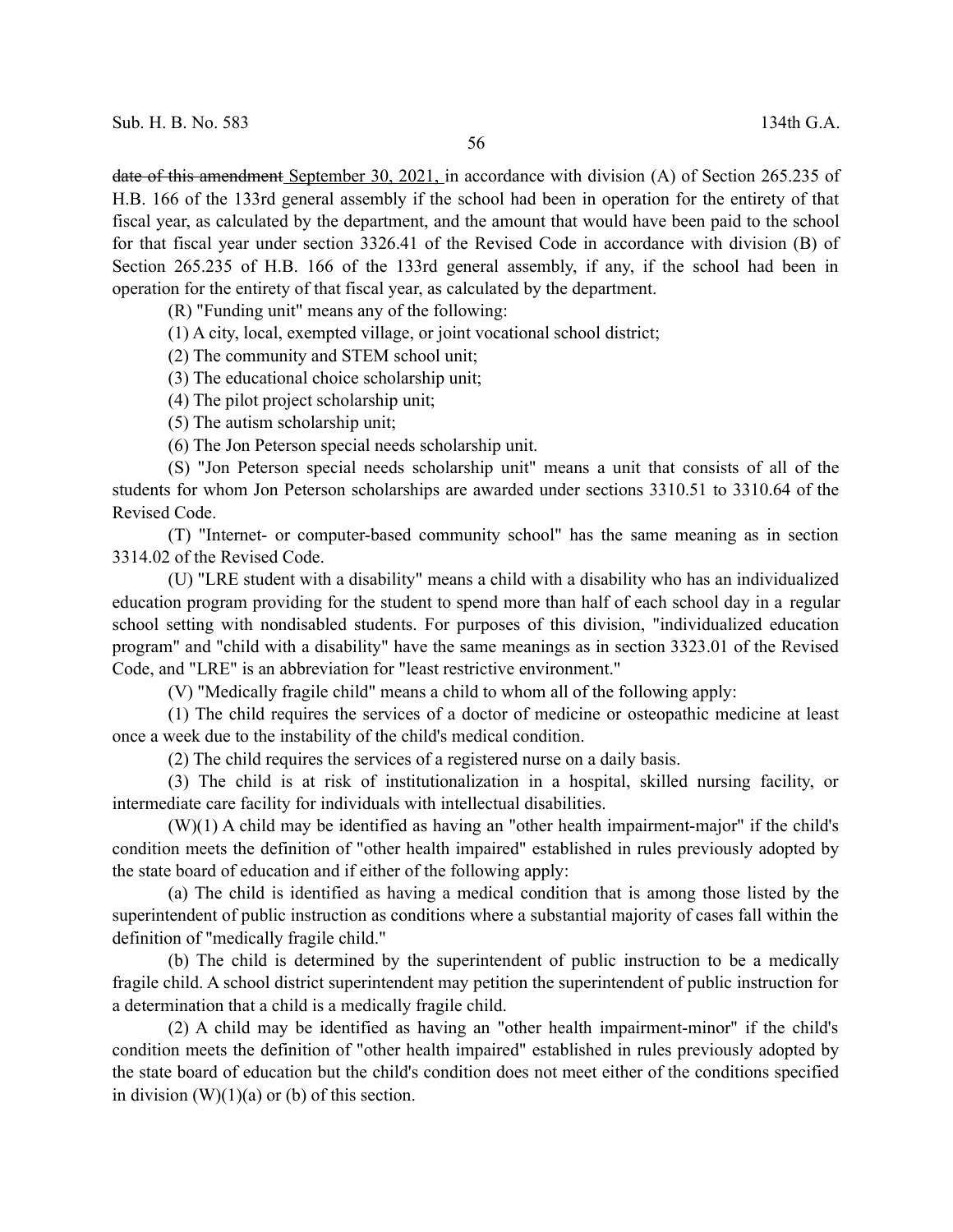$(X)(1)$  For fiscal years 2022 and 2023, a city, local, exempted village, or joint vocational school district's, community school's, or STEM school's "general phase-in percentage" is equal to the percentage for that fiscal year that is determined by the general assembly.

(2) For fiscal years 2022 and 2023, a city, local, exempted village, or joint vocational school district's "phase-in percentage for disadvantaged pupil impact aid" is equal to the percentage for that fiscal year that is determined by the general assembly.

(Y) "Pilot project scholarship unit" means a unit that consists of all of the students for whom pilot project scholarships are awarded under sections 3313.974 to 3313.979 of the Revised Code.

(Z) "Preschool child with a disability" means a child with a disability, as defined in section 3323.01 of the Revised Code, who is at least age three but is not of compulsory school age, as defined in section 3321.01 of the Revised Code, and who is not currently enrolled in kindergarten.

(AA) "Related services" includes:

(1) Child study, special education supervisors and coordinators, speech and hearing services, adaptive physical development services, occupational or physical therapy, teacher assistants for children with disabilities whose disabilities are described in division (B) of section 3317.013 or division (G)(3) of this section, behavioral intervention, interpreter services, work study, nursing services, and specialized integrative services as those terms are defined by the department;

(2) Speech and language services provided to any student with a disability, including any student whose primary or only disability is a speech and language disability;

(3) Any related service not specifically covered by other state funds but specified in federal law, including but not limited to, audiology and school psychological services;

(4) Any service included in units funded under former division (O)(1) of section 3317.024 of the Revised Code;

(5) Any other related service needed by children with disabilities in accordance with their individualized education programs.

(BB) "School district," unless otherwise specified, means city, local, and exempted village school districts.

(CC) "Separately educated student with a disability" has the same meaning as in section 3313.974 of the Revised Code.

(DD) "State education aid" has the same meaning as in section 5751.20 of the Revised Code.

(EE)(1) "State share percentage" means the following for a city, local, or exempted village school district:

(a) For fiscal years 2022 and 2023, the state share percentage calculated under section 3317.017 of the Revised Code;

(b) For fiscal year 2024 and each fiscal year thereafter, a percentage calculated in a manner determined by the general assembly.

(2) "State share percentage" means the following for a joint vocational school district:

(a) For fiscal years 2022 and 2023, the percentage calculated in accordance with the following formula:

The amount computed for the district under division  $(A)(1)$  of section 3317.16 of the Revised Code for that fiscal year / the aggregate base cost calculated for the district for

that fiscal year under section 3317.012 of the Revised Code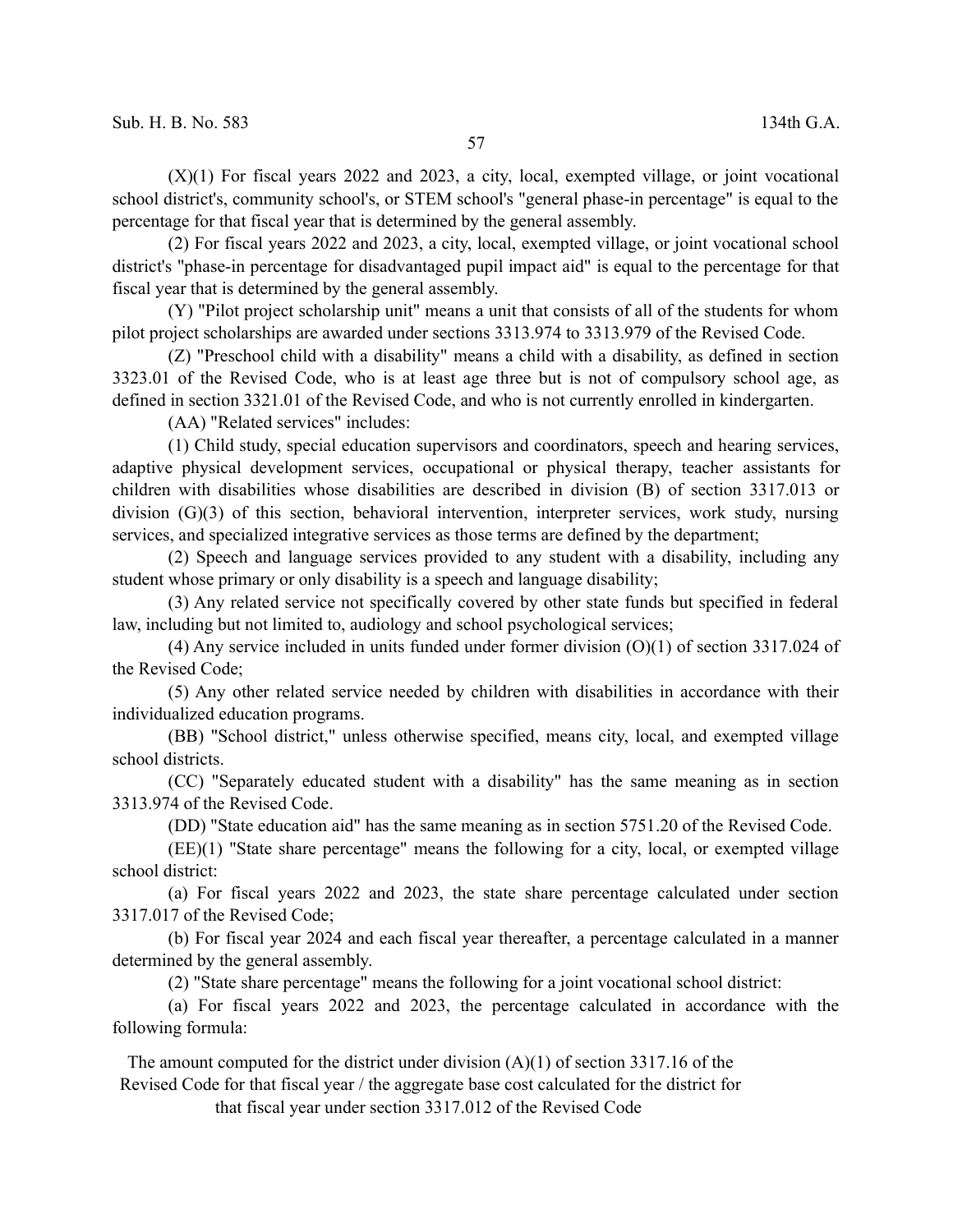(b) For fiscal year 2024 and each fiscal year thereafter, a percentage calculated in a manner determined by the general assembly.

(FF) "Statewide average base cost per pupil" means the following:

(1) For fiscal years 2022 and 2023, the statewide average base cost per pupil calculated under division (A) of section 3317.018 of the Revised Code;

(2) For fiscal year 2024 and each fiscal year thereafter, an amount calculated in a manner determined by the general assembly.

(GG) "Statewide average career-technical base cost per pupil" means the following:

(1) For fiscal years 2022 and 2023, the statewide average career-technical base cost per pupil calculated under division (B) of section 3317.018 of the Revised Code;

(2) For fiscal year 2024 and each fiscal year thereafter, an amount calculated in a manner determined by the general assembly.

(HH) "STEM school" means a science, technology, engineering, and mathematics school established under Chapter 3326. of the Revised Code.

(II) "Taxes charged and payable" means the taxes charged and payable against real and public utility property after making the reduction required by section 319.301 of the Revised Code, plus the taxes levied against tangible personal property.

(JJ) For purposes of sections 3317.017 and 3317.16 of the Revised Code, "three-year average valuation" for a fiscal year means the average of total taxable value for the three most recent tax years for which data is available, as certified under section 3317.021 of the Revised Code.

(KK) "Total ADM" means, for a city, local, or exempted village school district, the enrollment reported under division (A) of section 3317.03 of the Revised Code minus the enrollment reported under divisions  $(A)(2)(a)$ ,  $(b)$ ,  $(g)$ ,  $(h)$ , and  $(i)$  of that section, as verified by the superintendent of public instruction and adjusted if so ordered under division (K) of that section.

(LL) "Total special education ADM" means the sum of categories one through six special education ADM.

(MM) "Total taxable value" means the sum of the amounts certified for a city, local, exempted village, or joint vocational school district under divisions (A)(1) and (2) of section 3317.021 of the Revised Code.

(NN) "Tuition discount" means any deduction from the base tuition amount per student charged by a chartered nonpublic school, to which the student's family is entitled due to one or more of the following conditions:

(1) The student's family has multiple children enrolled in the same school.

(2) The student's family is a member of or affiliated with a religious or secular organization that provides oversight of the school or from which the school has agreed to enroll students.

(3) The student's parent is an employee of the school.

(4) Some other qualification not based on the income of the student's family or the student's athletic or academic ability and for which all students in the school may qualify.

Sec. 3317.024. The following shall be distributed monthly, quarterly, or annually as may be determined by the state board of education:

(A) An amount for each island school district and each joint state school district for the operation of each high school and each elementary school maintained within such district and for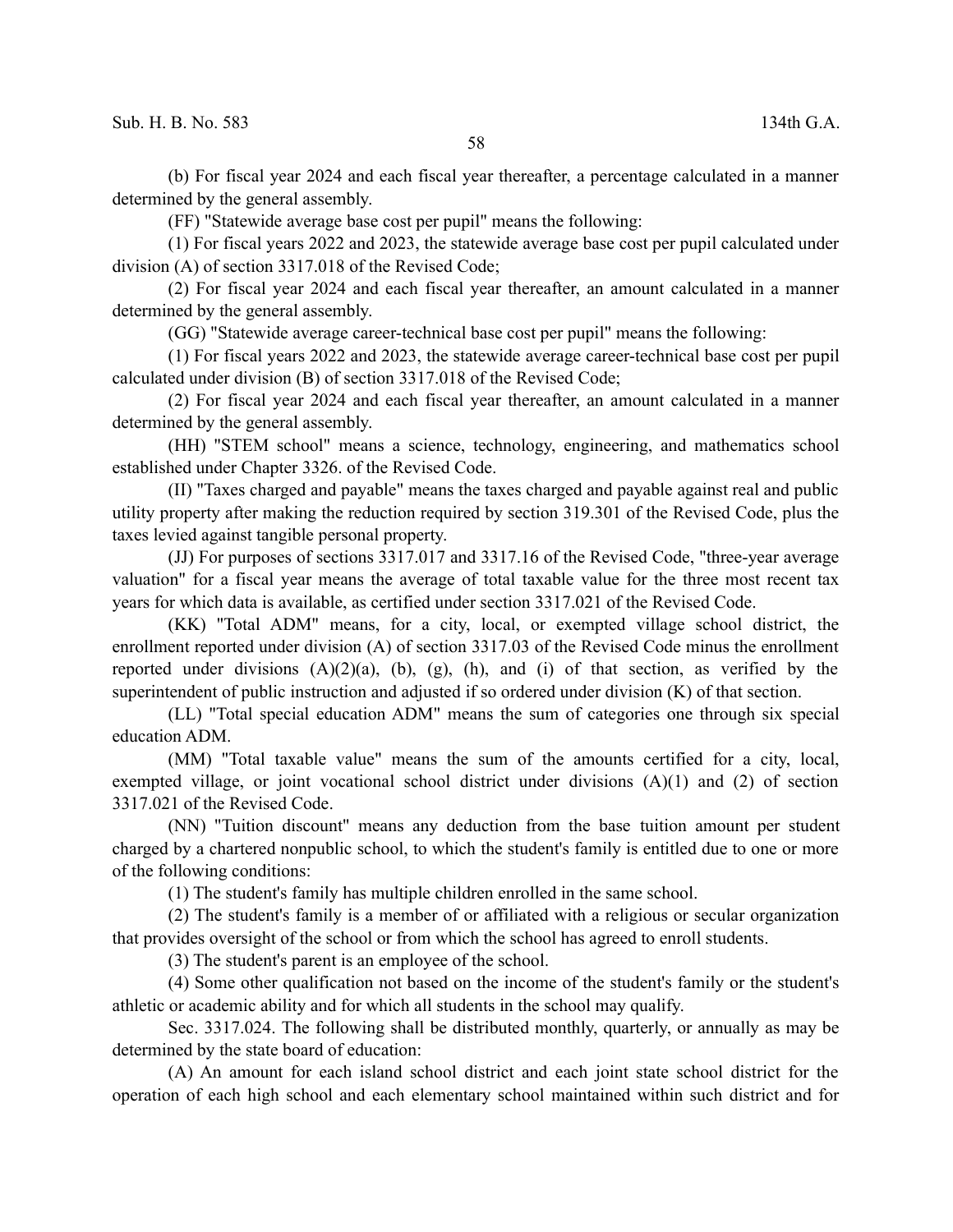capital improvements for such schools. Such amounts shall be determined on the basis of standards adopted by the state board of education. However, for fiscal years 2012 and 2013, an island district shall receive the lesser of its actual cost of operation, as certified to the department of education, or ninety-three per cent of the amount the district received in state operating funding for fiscal year 2011. If an island district received no funding for fiscal year 2011, it shall receive no funding for either of fiscal year 2012 or 2013.

(B) An amount for each school district required to pay tuition for a child in an institution maintained by the department of youth services pursuant to section 3317.082 of the Revised Code, provided the child was not included in the calculation of the district's formula ADM, as that term is defined in section 3317.02 of the Revised Code, for the preceding school year.

 $(\overline{C} \setminus (\overline{C})(1))$  An amount for the approved cost of transporting eligible pupils with disabilities attending a special education program approved by the department of education whom it is impossible or impractical to transport by regular school bus in the course of regular route transportation provided by the school district or educational service center. For fiscal years 2022 and 2023<del>, in the case of a school district</del>, this amount shall be equal to the actual costs incurred in the prior fiscal year by the district or service center when transporting those students, as reported to the department, times multiplied by one of the following:

(a) For a district, the percentage determined for the district for that fiscal year under divisions  $(E)(3)(a)$  to  $(f)(E)(1)(c)(i)$  and (ii) of section 3317.0212 of the Revised Code. No:

(b) For a service center, twenty-nine and one-sixth per cent for fiscal year 2022 and thirtythree and one-third per cent for fiscal year 2023.

 $(2)$  No district or service center is eligible to receive a payment under this division  $(C)$  of this section for the cost of transporting any pupil whom it transports by regular school bus and who is included in the district's transportation ADM. The state board of education shall establish standards and guidelines for use by the department of education in determining the approved cost of suchtransportation for each service center. For

(3) For fiscal years 2022 and 2023, the both of the following apply:

(a) The state board shall also establish the deadline for each district and service center to report its actual costs for transporting these-students described in division  $(C)(1)$  of this section. For fiscal years  $2022$  and  $2023$ ,

(b) The costs reported by each district and service center under  $\theta$  this division (C) of this section shall be subject to periodic, random audits by the department.

(D) An amount to each school district, including each cooperative education school district, pursuant to section 3313.81 of the Revised Code to assist in providing free lunches to needy children. The amounts shall be determined on the basis of rules adopted by the state board of education.

(E)(1) An amount for auxiliary services to each school district, for each pupil attending a chartered nonpublic elementary or high school within the district that has not elected to receive funds under division  $(E)(2)$  of this section.

(2)(a) An amount for auxiliary services paid directly to each chartered nonpublic school that has elected to receive funds under division (E)(2) of this section for each pupil attending the school. To elect to receive funds under division  $(E)(2)$  of this section, a school, by the first day of April of each odd-numbered year, shall notify the department and the school district in which the school is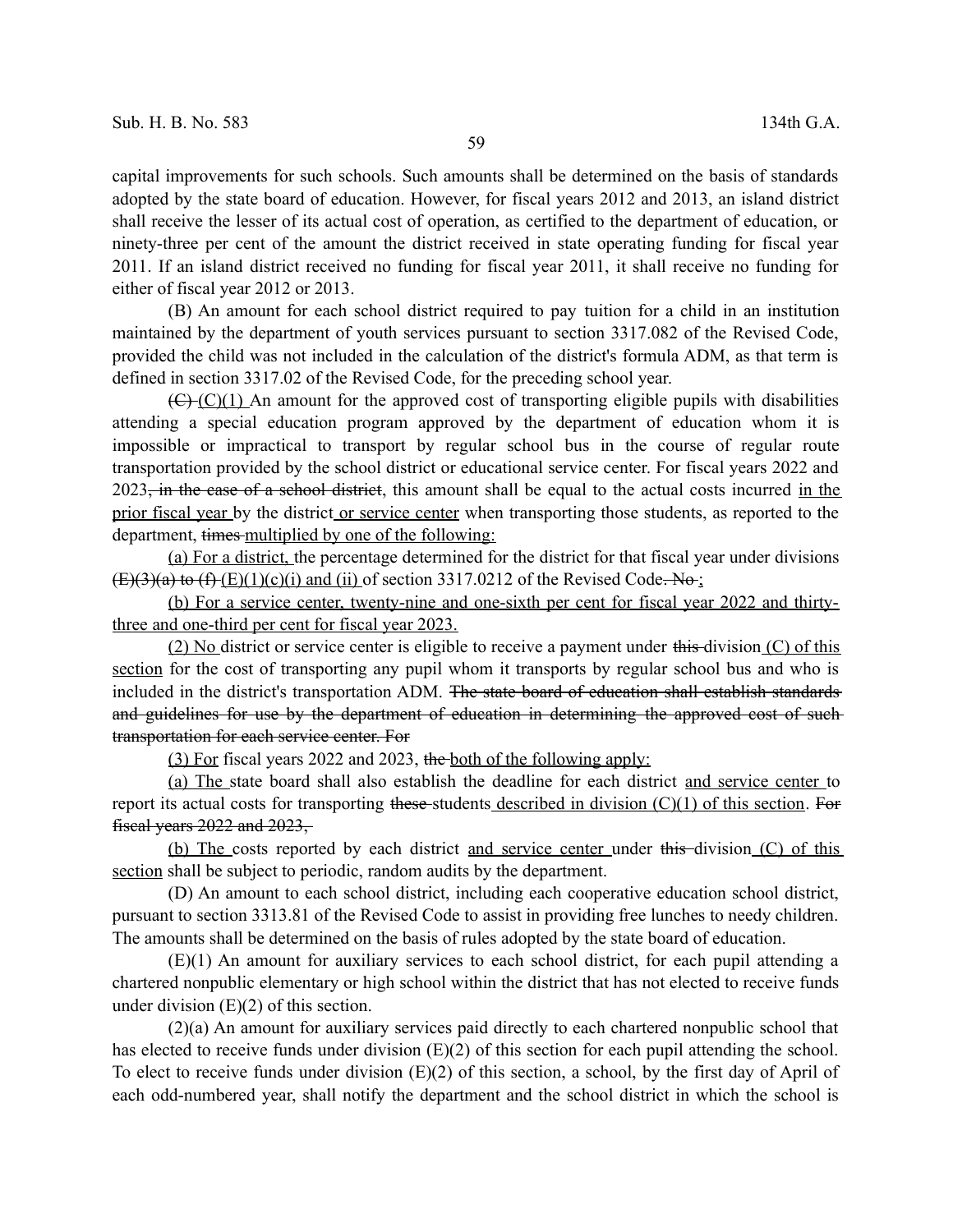located of the election and shall submit to the department an affidavit certifying that the school shall expend the funds in the manner outlined in section 3317.062 of the Revised Code. The election shall take effect the following first day of July. The school subsequently may rescind its election, but it may do so only in an odd-numbered year by notifying the department and the school district in which the school is located of the rescission not later than the first day of April of that year. Beginning the following first day of July after the rescission, the school shall receive funds under division  $(E)(1)$  of this section.

(b) A chartered nonpublic school that elects to receive auxiliary services funds under division (E)(2) of this section may designate an organization that oversees one or more nonpublic schools to receive those funds on its behalf.

(i) Each chartered nonpublic school that designates an organization to receive auxiliary services funds on its behalf shall notify the department of education of the organization's name not later than the first day of April of each odd-numbered year.

(ii) A school may rescind its decision, but may do so only in each odd-numbered year by notifying the department of that rescission not later than the first day of April of that year. A rescission submitted in compliance with this division takes effect on the following first day of July, and the school district may elect to then begin receiving auxiliary services funds directly or as specified under division  $(E)(1)$  of this section.

(iii) An organization shall disburse the auxiliary services funds of all chartered nonpublic schools that have designated the organization to receive funds on their behalf in accordance with division (E)(2)(b) of this section. If multiple chartered nonpublic schools designate the same organization to receive auxiliary services funds on their behalf, that organization may use one or more accounts for the purposes of managing the funds. The organization shall maintain appropriate accounting and reporting standards and ensure that each chartered nonpublic school receives the auxiliary services funds to which the school is entitled.

(iv) Each chartered nonpublic school that elects to receive funds directly in accordance with division (E)(2) of this section or the organization designated to receive and disburse auxiliary services funds on behalf of a chartered nonpublic school shall maintain records of receipt and expenditures of the funds in a manner that conforms with generally accepted accounting principles.

(v) The department of education shall create and disseminate a standardized reporting form that chartered nonpublic schools and organizations designated to receive funds in accordance with division  $(E)(2)(b)$  of this section may use to comply with division  $(E)(2)(b)(iv)$  of this section. However, the department shall not require schools to use that form.

(vi) An organization that manages a school's auxiliary services funds pursuant to a designation made in accordance with division  $(E)(2)(b)$  of this section may require the school's governing authority to pay a fee for that service that does not exceed four per cent of the total amount of payments for auxiliary services that the school receives from the state. A school may pay any fee assessed pursuant to division  $(E)(2)(b)(vi)$  of this section using auxiliary services funds.

(c) The amount paid under divisions (E)(1) and (2) of this section shall equal the total amount appropriated for the implementation of sections 3317.06 and 3317.062 of the Revised Code divided by the average daily membership in grades kindergarten through twelve in chartered nonpublic elementary and high schools within the state as determined as of the last day of October of each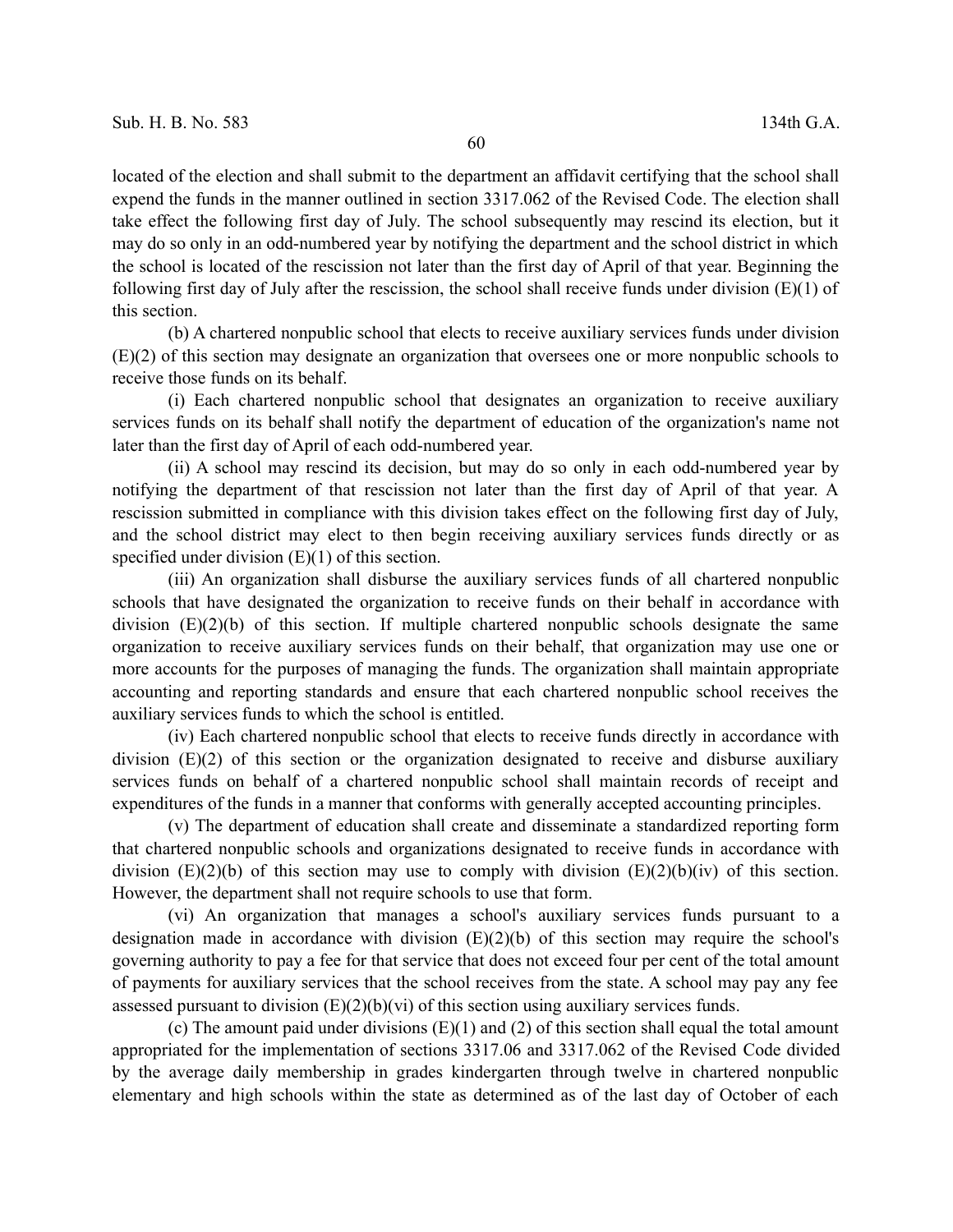school year.

(F) An amount for each county board of developmental disabilities, distributed on the basis of standards adopted by the state board of education, for the approved cost of transportation required for children attending special education programs operated by the county board under section 3323.09 of the Revised Code;. For fiscal years 2022 and 2023, this amount shall be equal to the actual costs incurred in the prior fiscal year by the county board when transporting those students multiplied by twenty-nine and one-sixth per cent for fiscal year 2022 and thirty-three and one-third per cent for fiscal year 2023.

(G) An amount to each institution defined under section 3317.082 of the Revised Code providing elementary or secondary education to children other than children receiving special education under section 3323.091 of the Revised Code. This amount for any institution in any fiscal year shall equal the total of all tuition amounts required to be paid to the institution under division  $(A)(1)$  of section 3317.082 of the Revised Code.

The state board of education or any other board of education or governing board may provide for any resident of a district or educational service center territory any educational service for which funds are made available to the board by the United States under the authority of public law, whether such funds come directly or indirectly from the United States or any agency or department thereof or through the state or any agency, department, or political subdivision thereof.

Sec. 3317.0212. (A) As used in this section:

(1) For fiscal years 2022 and 2023, "assigned bus" means a school bus used to transport qualifying riders.

(2) For fiscal years 2022 and 2023, "density" means the total riders per square mile of a school district.

(3) For fiscal years 2022 and 2023, "nontraditional ridership" means the average number of qualifying riders who are enrolled in a community school established under Chapter 3314. of the Revised Code, in a STEM school established under Chapter 3326. of the Revised Code, or in a nonpublic school and are provided school bus service by a school district during the first full week of October.

(4) "Qualifying riders" means the following:

(a) For fiscal years 2022 and 2023, resident students enrolled in preschool and regular education in grades kindergarten to twelve who are provided school bus service by a school district, including students with dual enrollment in a joint vocational school district or a cooperative education school district, and students enrolled in a community school, STEM school, or nonpublic school;

(b) For fiscal year 2024 and each fiscal year thereafter, students specified by the general assembly.

(5) "Qualifying ridership" means the following:

(a) For fiscal years 2022 and 2023, the greater of the average number of qualifying riders counted in the morning or counted in the afternoon who are provided school bus service by a school district during the first full week of October;

(b) For fiscal year 2024 and each fiscal year thereafter, a ridership determined in a manner specified by the general assembly.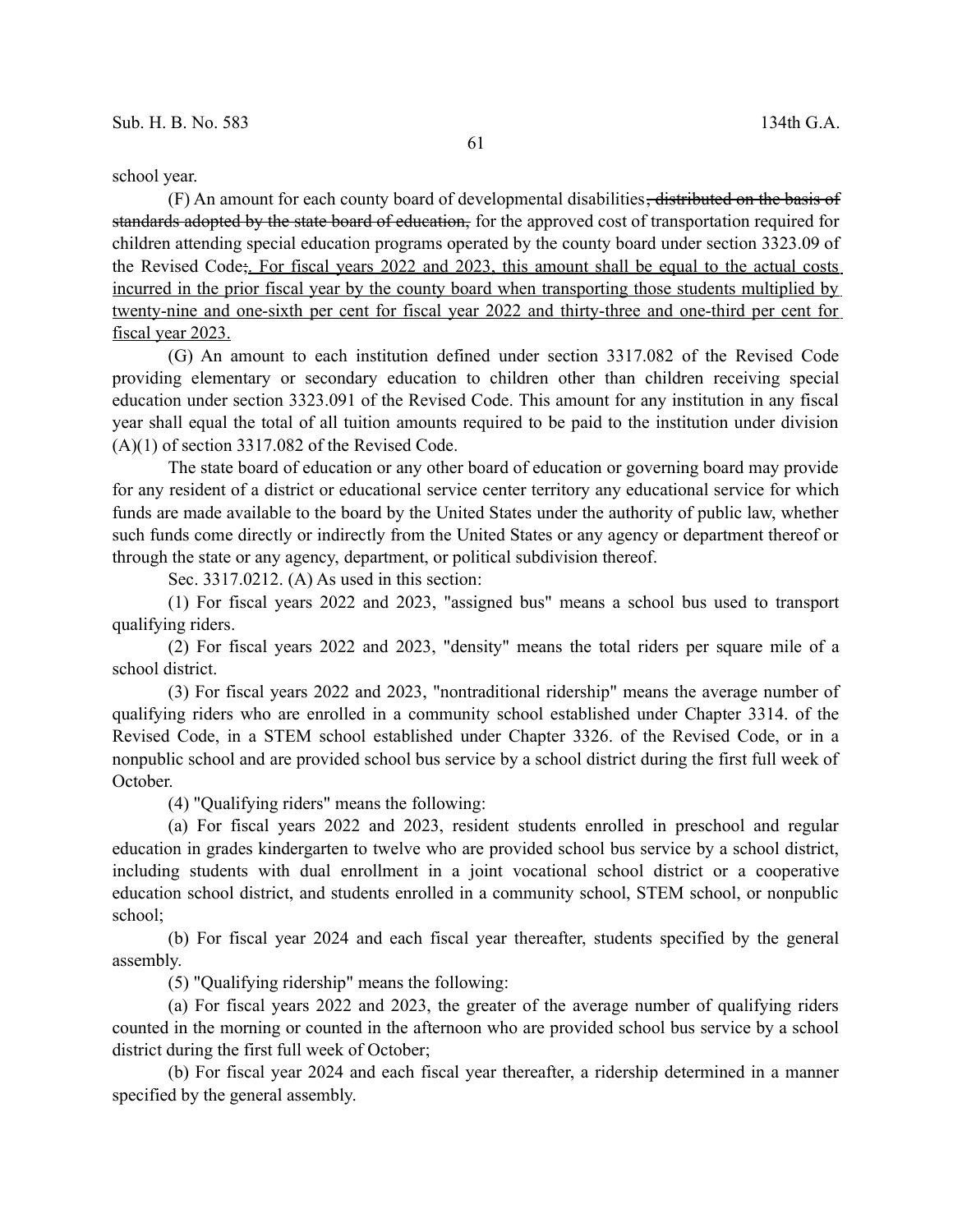(6) "Rider density" means the following:

(a) For fiscal years 2022 and 2023, the following quotient:

A school district's total number of qualifying riders/ the number of square miles in the

district

(b) For fiscal year 2024 and each fiscal year thereafter, a number calculated in a manner determined by the general assembly.

(7) For fiscal years 2022 and 2023, "riders" means students enrolled in regular and special education in grades kindergarten through twelve who are provided school bus service by a school district, including students with dual enrollment in a joint vocational school district or a cooperative education school district, and students enrolled in a community school, STEM school, or nonpublic school.

(8) "School bus service" means a school district's transportation of qualifying riders in any of the following types of vehicles:

(a) School buses owned or leased by the district;

(b) School buses operated by a private contractor hired by the district;

(c) School buses operated by another school district or entity with which the district has contracted, either as part of a consortium for the provision of transportation or otherwise.

(B) Not later than the first day of November, for fiscal years 2022 and 2023, or a date determined by the general assembly, for fiscal year 2024 and each fiscal year thereafter, of each year, each city, local, and exempted village school district shall report to the department of education its qualifying ridership and any other information requested by the department. Subsequent adjustments to the reported numbers shall be made only in accordance with rules adopted by the department.

(C) The department shall calculate the statewide transportation cost per student as follows:

(1) Determine each city, local, and exempted village school district's transportation cost per student by dividing the district's total costs for school bus service in the previous fiscal year by its qualifying ridership in the previous fiscal year.

(2) After excluding districts that do not provide school bus service and the ten districts with the highest transportation costs per student and the ten districts with the lowest transportation costs per student, divide the aggregate cost for school bus service for the remaining districts in the previous fiscal year by the aggregate qualifying ridership of those districts in the previous fiscal year.

(D) The department shall calculate the statewide transportation cost per mile as follows:

(1) Determine each city, local, and exempted village school district's transportation cost per mile by dividing the district's total costs for school bus service in the previous fiscal year by its total number of miles driven for school bus service in the previous fiscal year.

(2) After excluding districts that do not provide school bus service and the ten districts with the highest transportation costs per mile and the ten districts with the lowest transportation costs per mile, divide the aggregate cost for school bus service for the remaining districts in the previous fiscal year by the aggregate miles driven for school bus service in those districts in the previous fiscal year.

(E) The department shall calculate each city, local, and exempted village school district's transportation base payment as follows:

(1) For fiscal years 2022 and 2023:

(a) Calculate the sum of the following: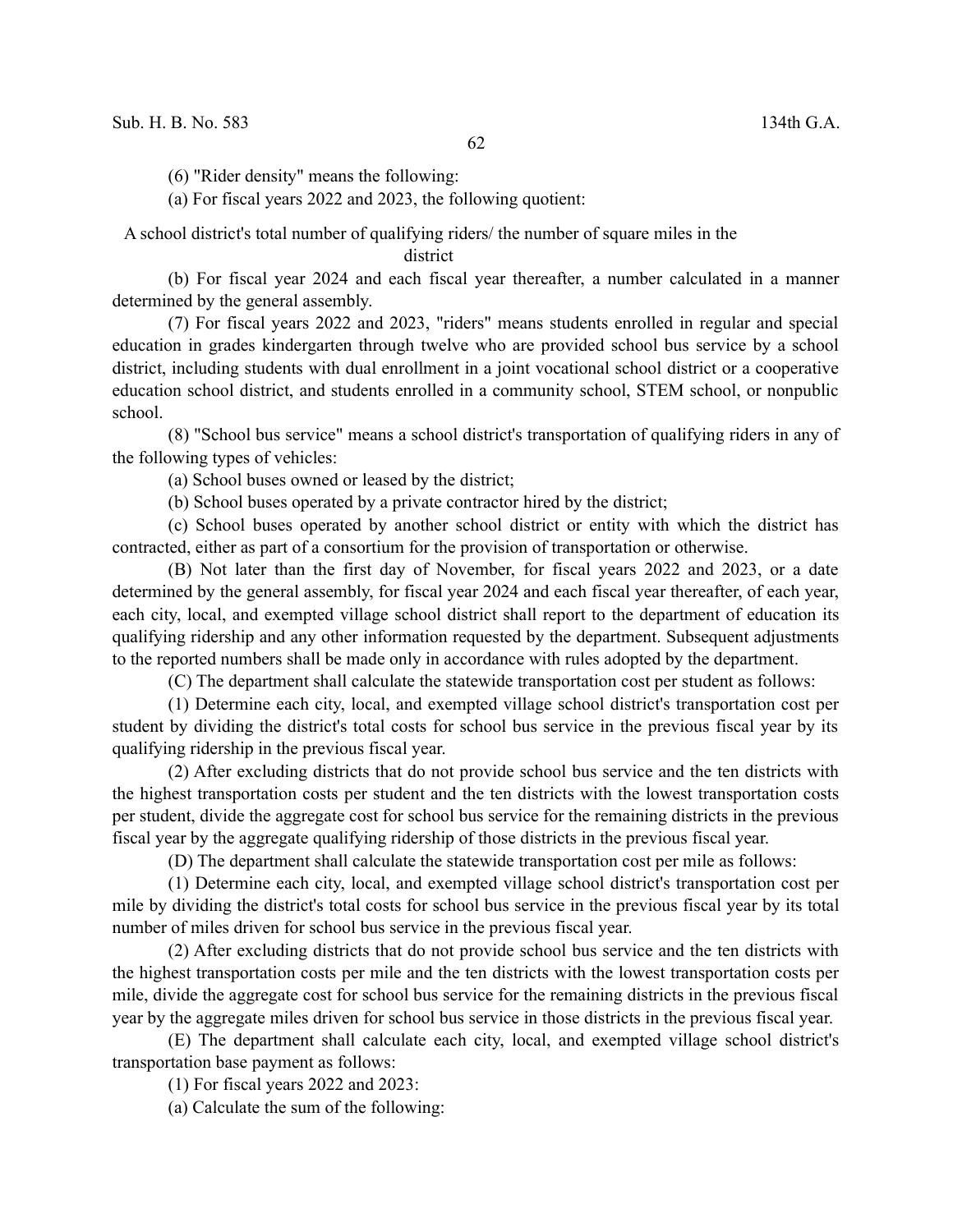(i) The product of the statewide transportation cost per student and the number of students counted in the district's qualifying ridership for the current fiscal year who are enrolled in the district;

(ii) 1.5 times the statewide transportation cost per student times the number of students counted in the district's qualifying ridership for the current fiscal year who are enrolled in community schools established under Chapter 3314. of the Revised Code or STEM schools established under Chapter 3326. of the Revised Code;

(iii) 2.0 times the statewide transportation cost per student times the number of students counted in the district's qualifying ridership for the current fiscal year who are enrolled in nonpublic schools.

(b) Multiply the statewide transportation cost per mile by the district's total number of miles driven for school bus service in the current fiscal year.

(c) Multiply the greater of the amounts calculated under divisions  $(E)(1)(a)$  and (b) of this section by the following:

(i) For fiscal year 2022, the greater of twenty-nine and one-sixth per cent or the district's state share percentage, as defined in section 3317.02 of the Revised Code;

(ii) For fiscal year 2023, the greater of thirty-three and one-third per cent or the district's state share percentage.

(2) For fiscal year 2024 and each fiscal year thereafter, an amount determined by the general assembly.

(F) For fiscal years 2022 and 2023, the department shall pay a district's efficiency adjustment payment in accordance with divisions (F)(1) to (3) of this section. For fiscal year 2024 and each fiscal year thereafter, the department shall pay a district's efficiency adjustment payment in a manner determined by the general assembly, if the general assembly authorizes such a payment to districts.

(1) The department annually shall establish a target number of qualifying riders per assigned bus for each city, local, and exempted village school district. The department shall use the most recently available data in establishing the target number. The target number shall be based on the statewide median number of riders per assigned bus as adjusted to reflect the district's density in comparison to the density of all other districts. The department shall post on the department's web site each district's target number of riders per assigned bus and a description of how the target number was determined.

(2) The department shall determine each school district's efficiency index by dividing the district's number of riders per assigned bus by its target number of riders per assigned bus.

(3) The department shall determine each city, local, and exempted village school district's efficiency adjustment payment as follows:

(a) If the district's efficiency index is equal to or greater than 1.5, the efficiency adjustment payment shall be calculated according to the following formula:

 $0.15$  X the district's transportation base payment calculated under division (E) of this

section

(b) If the district's efficiency index is less than 1.5 but greater than or equal to 1.0, the efficiency adjustment payment shall be calculated according to the following formula:

 ${f$ [(The district's efficiency index - 1) X 0.15]/0.5} X the district's transportation base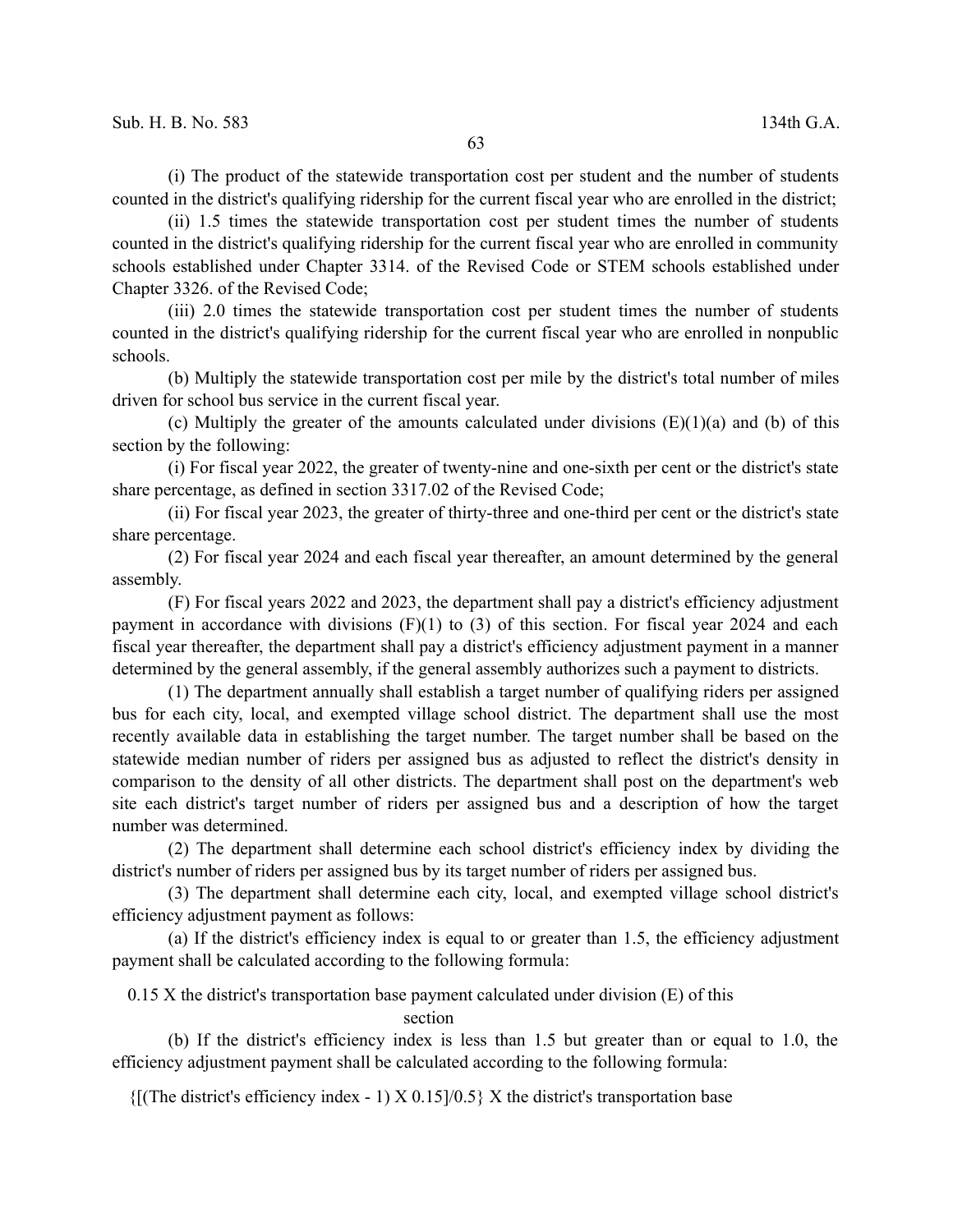payment calculated under division (E) of this section

(c) If the district's efficiency index is less than 1.0, the efficiency adjustment payment shall be zero.

(G) In addition to funds paid under divisions (E), (F), and (H) of this section, each city, local, and exempted village district shall receive in accordance with rules adopted by the state board of education a payment for students transported by means other than school bus service and whose transportation is not funded under division (C) of section 3317.024 of the Revised Code. The rules shall include provisions for school district reporting of such students.

(H)(1) For purposes of division (H) of this section, a school district's "transportation supplement percentage" means the following:

(a) For fiscal years 2022 and 2023, the following quotient:

 $(28 -$  the district's rider density) / 100

If the result of the calculation for a district under division  $(H)(1)(a)$  of this section is less than zero, the district's transportation supplement percentage shall be zero.

(b) For fiscal year 2024 and each fiscal year thereafter, a percentage calculated in a manner determined by the general assembly.

(2) The department shall pay each district a transportation supplement calculated according to the following formula:

The district's transportation supplement percentage X the amount calculated for the

district under division  $(E)(2)$  (E)(1)(b) of this section X 0.55

(I)(1) If a school district board and a community school governing authority elect to enter into an agreement under division (A) of section 3314.091 of the Revised Code, the department shall make payments to the community school according to the terms of the agreement for each student actually transported under division  $(C)(1)$  of that section. If a community school governing authority accepts transportation responsibility under division (B) of that section, the department shall make payments to the community school for each student actually transported or for whom transportation is arranged by the community school under division  $(C)(1)$  of that section, calculated as follows:

(a) For any fiscal year which the general assembly has specified that transportation payments to school districts be based on an across-the-board percentage of the district's payment for the previous school year, the per pupil payment to the community school shall be the following quotient:

(i) The total amount calculated for the school district in which the child is entitled to attend school for student transportation other than transportation of children with disabilities; divided by

(ii) The number of students included in the district's transportation ADM for the current fiscal year, as calculated under section 3317.03 of the Revised Code, plus the number of students enrolled in the community school not counted in the district's transportation ADM who are transported under division (B)(1) or (2) of section 3314.091 of the Revised Code.

(b) For any fiscal year which the general assembly has specified that the transportation payments to school districts be calculated in accordance with this section and any rules of the state board of education implementing this section, the payment to the community school shall be the following:

(i) For fiscal years 2022 and 2023, either of the following: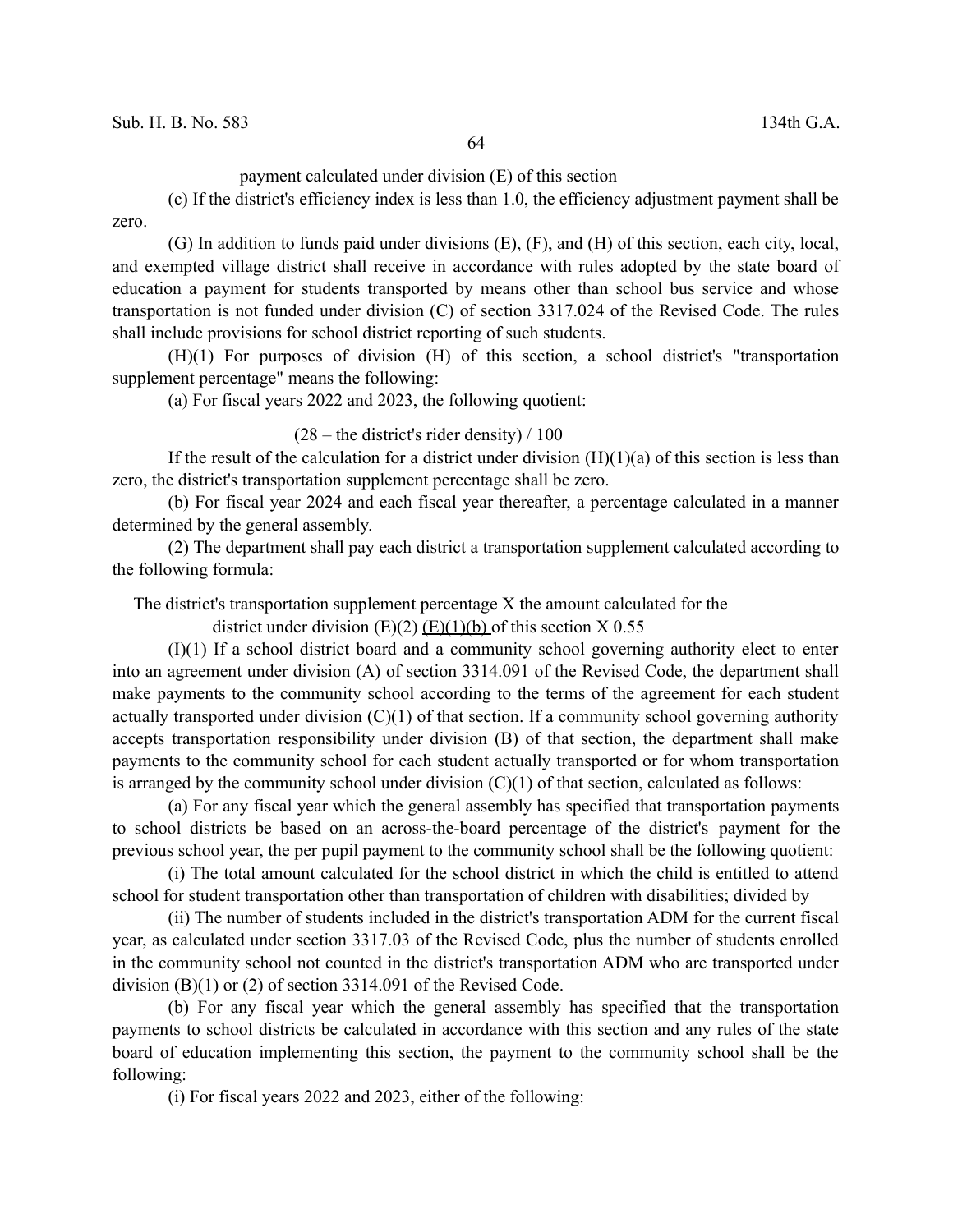(I) If the school district in which the student is entitled to attend school would have used a method of transportation for the student for which payments are computed and paid under division (E) of this section, 1.0 times the statewide transportation cost per student, as calculated in division (C) of this section;

(II) If the school district in which the student is entitled to attend school would have used a method of transportation for the student for which payments are computed and paid in a manner not described in division  $(H)(H)(b)(i)$  (G) of this section, the amount that would otherwise be computed for and paid to the district.

(ii) For fiscal year 2024 and each fiscal year thereafter, an amount calculated in a manner determined by the general assembly.

The community school, however, is not required to use the same method to transport the student.

As used in this division, "entitled to attend school" means entitled to attend school under section 3313.64 or 3313.65 of the Revised Code.

(2) A community school shall be paid under division  $(H)(1)$  of this section only for students who are eligible as specified in section 3327.01 of the Revised Code and division (C)(1) of section 3314.091 of the Revised Code, and whose transportation to and from school is actually provided, who actually utilized transportation arranged, or for whom a payment in lieu of transportation is made by the community school's governing authority. To qualify for the payments, the community school shall report to the department, in the form and manner required by the department, data on the number of students transported or whose transportation is arranged, the number of miles traveled, cost to transport, and any other information requested by the department.

Sec. 3317.0215. (A)(1) For fiscal years 2022 and 2023, the department of education shall withhold from the aggregate amount paid for a fiscal year to each city, local, exempted village, and joint vocational school district, community school established under Chapter 3314. of the Revised Code, and science, technology, engineering, and mathematics school established under Chapter 3326. of the Revised Code an amount equal to the following:

(a) In the case of a city, local, <u>or exempted village, or joint vocational</u> school district,  $a_n$ -the aggregate amount calculated as follows:

 $0.10 \text{ X}$  [(the district's category one special education ADM X the multiple specified indivision (A) of section 3317.013 of the Revised Code X the statewide average base cost per pupil for that fiscal year X the district's state share percentage)  $+$  (the district's category two special education ADM X the multiple specified in division (B) of section 3317.013 of the Revised Code X the statewide average base cost per pupil for that fiscal year X the district's state share percentage) + (the district's category three special education ADM X the multiple specified in division (C) of section 3317.013 of the Revised Code X the statewide average base cost per pupil for that fiscal year X the district's state share percentage) + (the district's category four special education ADM X the multiple specified in division (D) of section 3317.013 of the Revised Code X the statewide average base cost per pupil for that fiscal year X the district's state share percentage)  $+$  (the district's category five special education ADM X the multiple specified in division (E) of section 3317.013 of the Revised Code X the statewide average base cost per pupil for that fiscal year X the district's state share percentage) + (the district's category six special education ADM X the multiple specified in division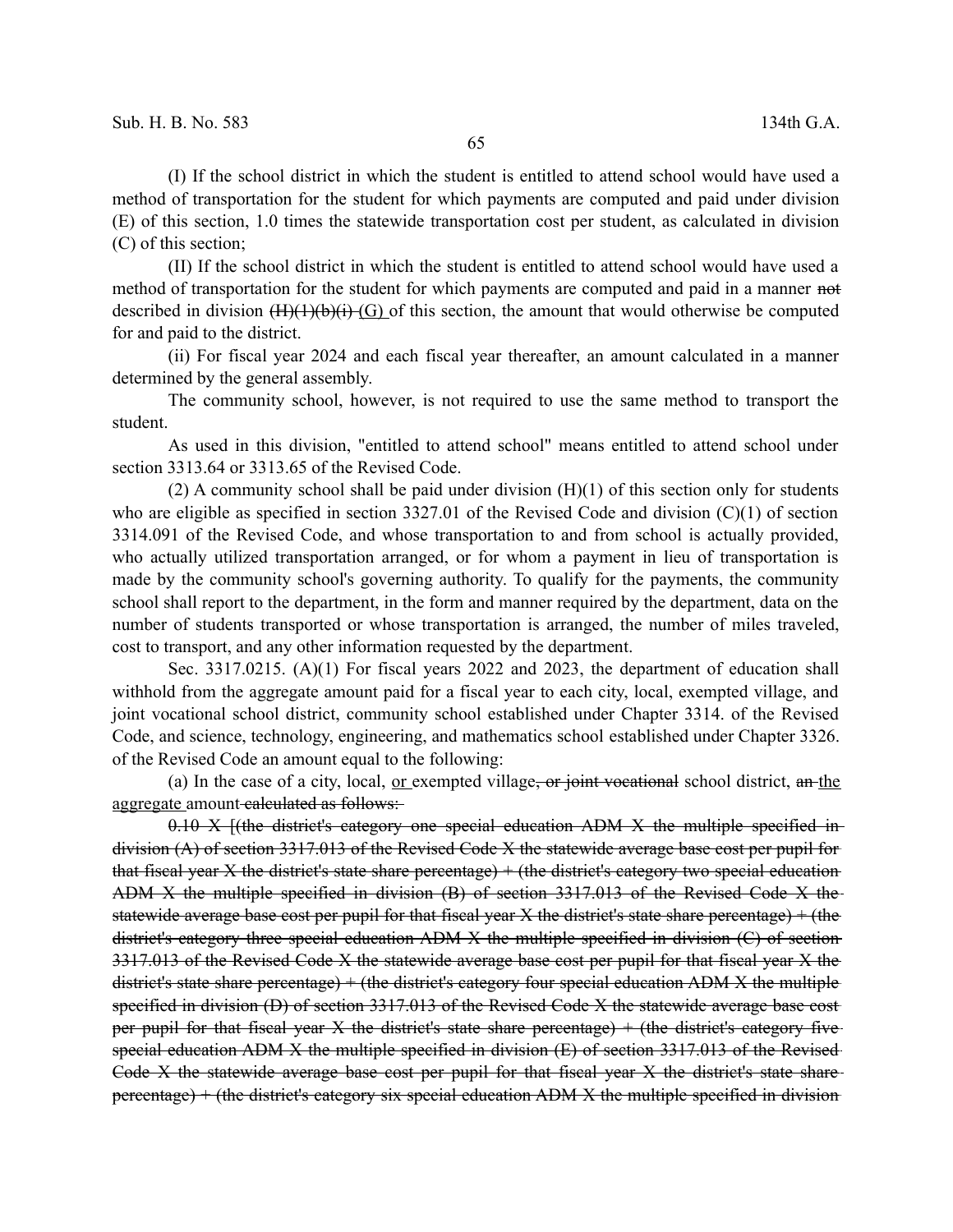(F) of section 3317.013 of the Revised Code X the statewide average base cost per pupil for that fiscal year X the district's state share percentage)] of special education funding paid to the district under division (A)(3) of section 3317.022 of the Revised Code times 0.10, subject to any funding limitations enacted by the general assembly to the computation.

(b) In the case of a community school or STEM school, the aggregate amount of special education funding paid to the school under division  $(A)(1)(b)$  of section 3317.022-3317.026 of the Revised Code times 0.10, subject to any funding limitations enacted by the general assembly to the computation.

(c) In the case of a-seience, technology, engineering, or mathematics school joint vocational school district, the aggregate amount of special education funding paid to the school under division  $(A)(2)$  of section 3317.022–3317.16 of the Revised Code times 0.10, subject to any funding limitations enacted by the general assembly to the computation.

(2) For fiscal year 2024 and each fiscal year thereafter, the department of education shall withhold from the aggregate amount paid for a fiscal year to each city, local, exempted village, and joint vocational school district, community school, and science, technology, engineering, and mathematics school an amount determined by the general assembly, if any, for purposes of this section.

(B) For fiscal years 2022 and 2023, the department shall use the amount of funds withheld under division (A) of this section for purposes of division (C)(1) of section 3314.08 of the Revised Code, section 3317.0214 of the Revised Code, division (B) of section 3317.16 of the Revised Code, and section 3326.34 of the Revised Code.

For fiscal year 2024 and each fiscal year thereafter, the department shall use the amount of funds withheld under division (A) of this section, if any, for purposes determined by the general assembly.

Sec. 3317.051. (A) The department of education shall compute and pay to a school district funds based on units for services to students identified as gifted under Chapter 3324. of the Revised Code as prescribed by this section.

(B) The department shall allocate gifted units for a school district as follows:

(1) For fiscal years 2022 and 2023:

(a) One gifted coordinator unit shall be allocated for every 3,300 students in a district's enrolled ADM, with a minimum of 0.5 units and a maximum of 8 units allocated for the district.

(b) One kindergarten through eighth grade gifted intervention specialist unit shall be allocated for every 140 gifted students enrolled in grades kindergarten through eight in the district, as certified under division (B)(22) of section 3317.03 of the Revised Code, with a minimum of 0.3 units allocated for the district.

(c) One ninth through twelfth grade gifted intervention specialist unit shall be allocated for every 140 gifted students enrolled in grades nine through twelve in the district, as certified under division (B)(22) of section 3317.03 of the Revised Code, with a minimum of 0.3 units allocated for the district.

(2) For fiscal year 2024 and each fiscal year thereafter, in the manner prescribed by the general assembly.

(C) The department shall pay an amount to a school district for gifted units as follows: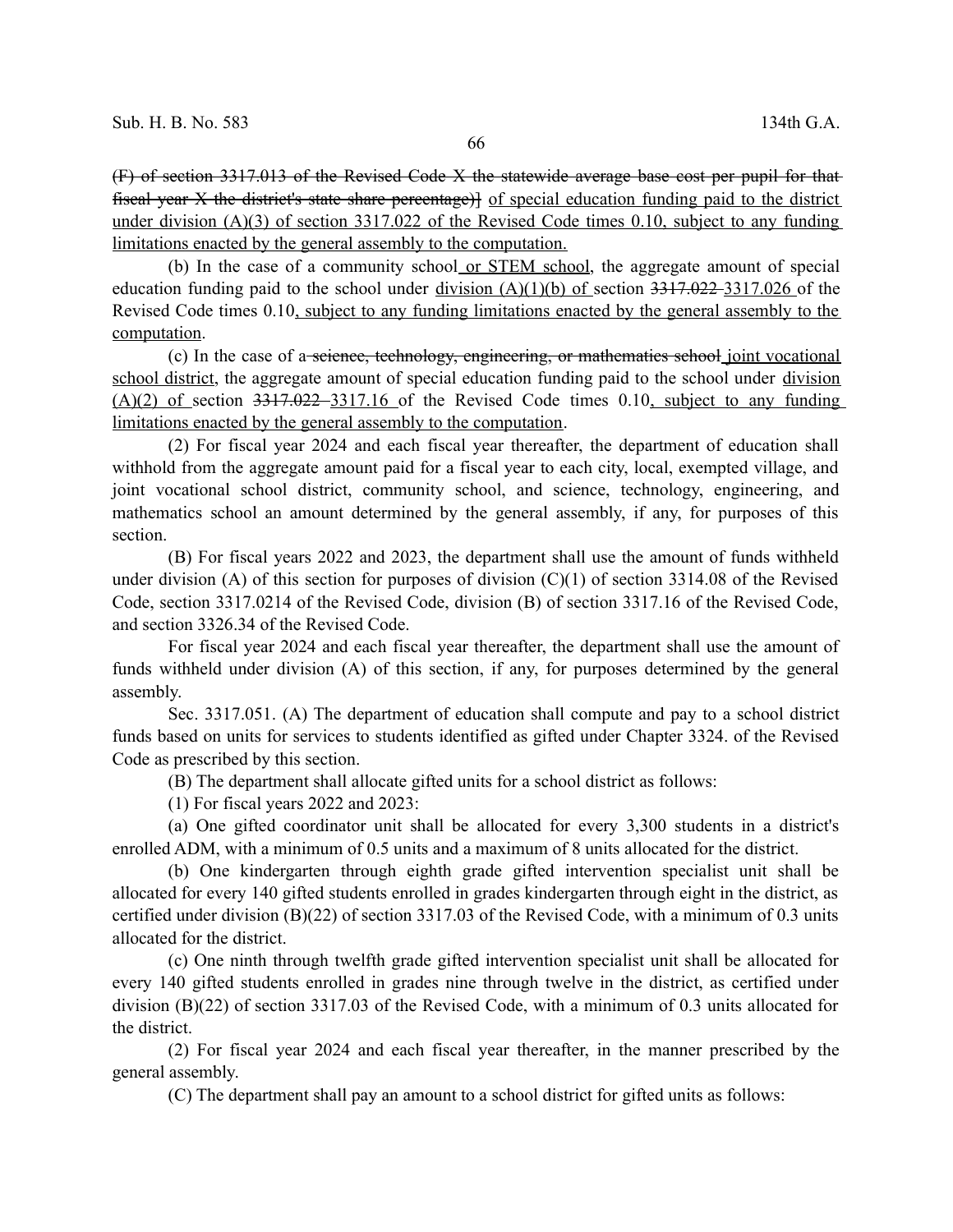$(a)+(1)$  For fiscal years 2022 and 2023, an amount equal to the following sum:

 $(\$85,776$  X the number of units allocated to a school district under division  $(\frac{B}{(1)}(\frac{B}{B}))$  $(1)(a)$  of this section X the district's state share percentage) + (\$89,378 X the number of units allocated to a school district under division  $\left(\frac{B}{2}(2) \cdot (B)(1)(b)\right)$  of this section X the district's state share percentage)  $+$  (\$80,974 X the number of units allocated to a school district under division  $(B)(3)$  (B)(1)(c) of this section X the district's state share

## percentage)

 $(b)$  (2) For fiscal year 2024 and each fiscal year thereafter, an amount calculated in a manner determined by the general assembly.

(D) A school district may assign gifted unit funding that it receives under division (C) of this section to another school district, an educational service center, a community school, or a STEM school as part of an arrangement to provide services to the district.

Sec. 3317.064. (A) There is hereby established in the state treasury the auxiliary services reimbursement fund. By the thirtieth day of January of each odd-numbered year, the director of job and family services and the superintendent of public instruction shall determine the amount of any excess moneys in the auxiliary services personnel unemployment compensation fund not reasonably necessary for the purposes of section 4141.47 of the Revised Code, and shall certify such amount to the director of budget and management for transfer to the auxiliary services reimbursement fund. If the director of job and family services and the superintendent disagree on such amount, the director of budget and management shall determine the amount to be transferred.

(B) Except as provided in divisions (C) and (D) of this section, moneys in the auxiliary services reimbursement fund shall be used for the relocation or for the replacement and repair of mobile units used to provide the services specified in division (E), (F), (G), or (I) of section 3317.06 and in division (A)(3) of section 3317.062 of the Revised Code. The state board of education shall adopt guidelines and procedures for replacement, repair, and relocation of mobile units and the procedures under which a school district or chartered nonpublic school may apply to receive moneys with which to repair or replace or relocate such units.

(C) School districts and educational service centers may apply to the department for moneys from the auxiliary services reimbursement fund for payment of incentives for early retirement and severance for school district personnel assigned to provide services authorized by section 3317.06 or 3317.062 of the Revised Code at chartered nonpublic schools. The portion of the cost of any early retirement or severance incentive for any employee that is paid using money from the auxiliary services reimbursement fund shall not exceed the percentage of such employee's total service credit that the employee spent providing services to chartered nonpublic school students under section 3317.06 of the Revised Code.

(D) The department of education may use a portion of the moneys in the auxiliary services reimbursement fund to make payments for chartered nonpublic school students under section 3365.07 of the Revised Code, in accordance with rules adopted pursuant to section 3365.071 of the Revised Code.

Sec. 3317.25. (A) As used in this section, "disadvantaged pupil impact aid" means the following:

(1) For a city, local, or exempted village school district, the funds received under division  $(A)$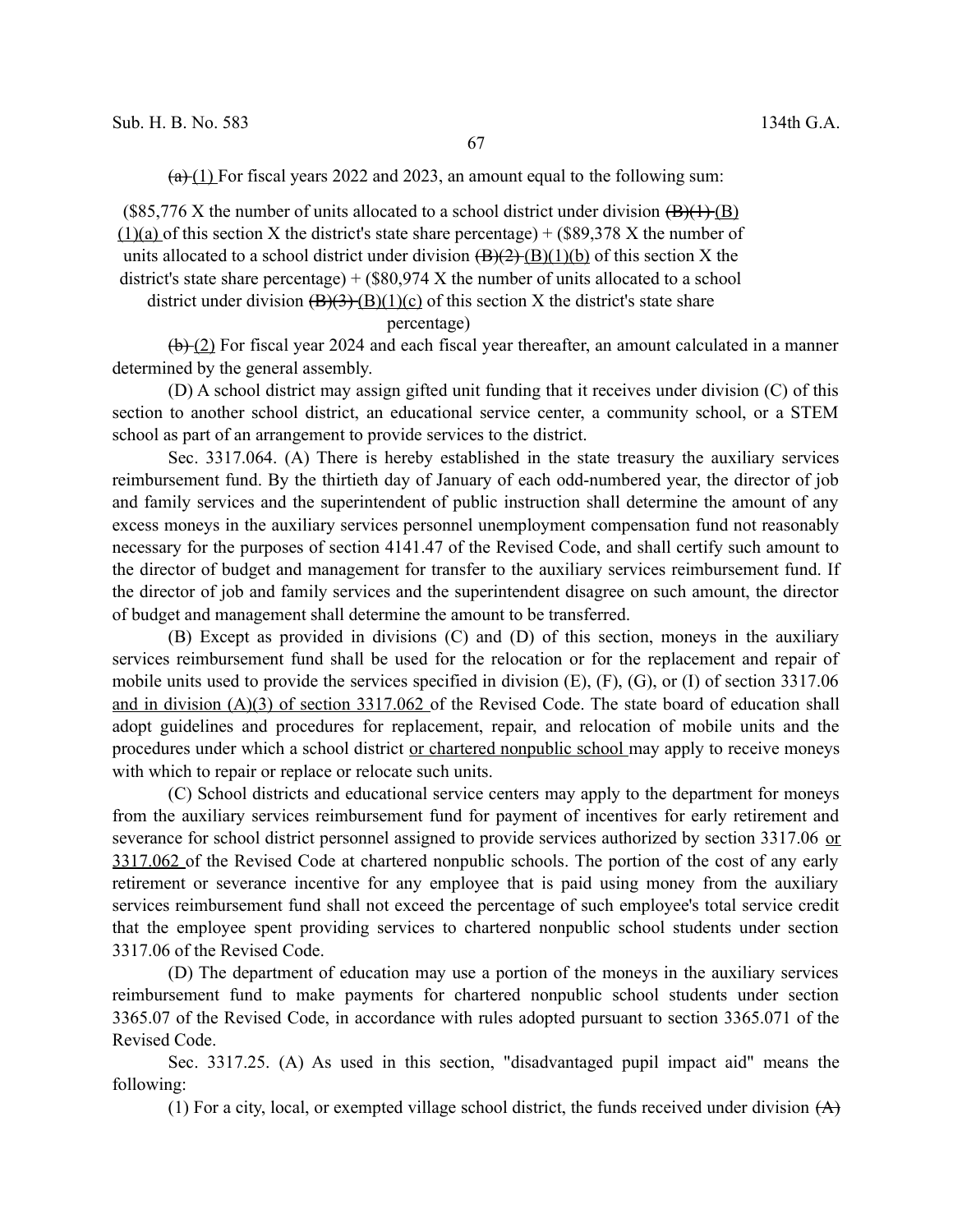$(4)$  (A)(4)(a) of section 3317.022 of the Revised Code;

(2) For a joint vocational school district, the funds received under division (A)(3) of section 3317.16 of the Revised Code;

(3) For a community school established under Chapter 3314. of the Revised Code, the funds received under division (A)(4)(b) of section 3314.08 3317.022 of the Revised Code;

(4) For a STEM school established under Chapter 3326. of the Revised Code, the funds received under division (A)(4)(b) of section 3326.33 3317.022 of the Revised Code.

(B)(1) For fiscal years 2022 and 2023, a city, local, exempted village, or joint vocational school district, community school, or STEM school shall spend the disadvantaged pupil impact aid it receives for any of the following initiatives or a combination of any of the following initiatives:

(a) Extended school day and school year;

(b) Reading improvement and intervention;

(c) Instructional technology or blended learning;

(d) Professional development in reading instruction for teachers of students in kindergarten through third grade;

(e) Dropout prevention;

(f) School safety and security measures;

(g) Community learning centers that address barriers to learning;

(h) Academic interventions for students in any of grades six through twelve;

(i) Employment of an individual who has successfully completed the bright new leaders for Ohio schools program as a principal or an assistant principal under section 3319.272 of the Revised Code;

(j) Mental health services, including telehealth services;

(k) Culturally appropriate, evidence-based or evidence-informed prevention education, including youth-led programming and social and emotional learning curricula to promote mental health and prevent substance use and suicide;

(l) Services for homeless youth;

(m) Services for child welfare involved youth;

(n) Community liaisons or programs that connect students to community resources, including city connects, communities in schools, and other similar programs;

(o) Physical health care services, including telehealth services;

(p) Family engagement and support services;

(q) Student services provided prior to or after the regularly scheduled school day or any time school is not in session, including mentoring programs.

(2) For fiscal year 2024 and each fiscal year thereafter, each city, local, exempted village, and joint vocational school district, community school, and STEM school shall spend the disadvantaged pupil impact aid it receives for one or more initiatives specified by the general assembly.

(C)(1) For fiscal years 2022 and 2023, each city, local, exempted village, and joint vocational school district, community school, and STEM school that is subject to the requirements of this section shall develop a plan for utilizing the disadvantaged pupil impact aid it receives in coordination with at least one of the following community partners:

(a) A board of alcohol, drug addiction, and mental health services established under Chapter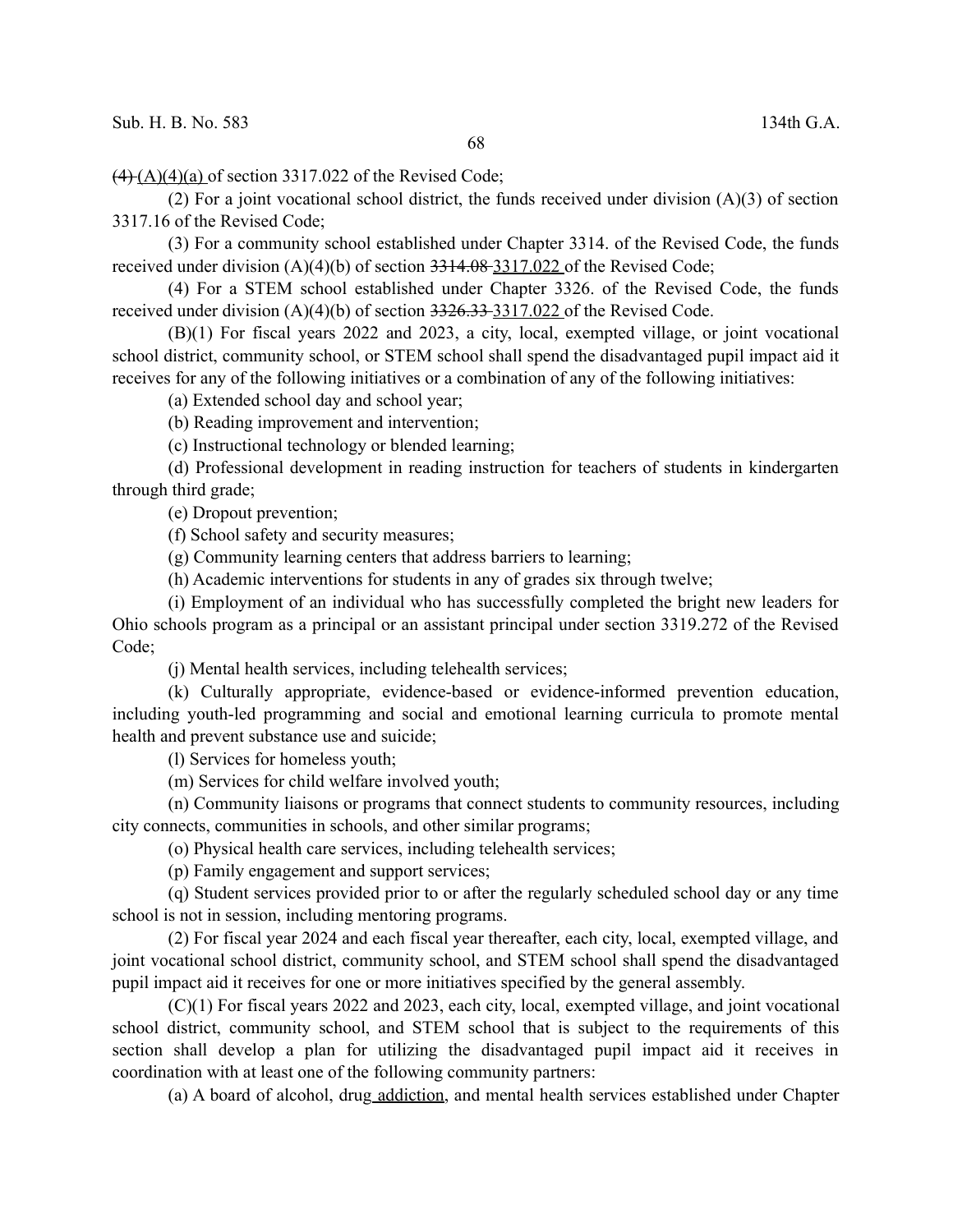340. of the Revised Code;

(b) An educational service center;

(c) A county board of developmental disabilities;

(d) A community-based mental health treatment provider;

(e) A board of health of a city or general health district;

(f) A county department of job and family services;

(g) A nonprofit organization with experience serving children;

(h) A public hospital agency.

(2) For fiscal year 2024 and each fiscal year thereafter, each city, local, exempted village, and joint vocational school district, community school, and STEM school that is subject to the requirements of this section shall develop a plan for utilizing the disadvantaged pupil impact aid it receives in the manner specified by the general assembly, if the general assembly requires city, local, exempted village, and joint vocational school districts, community schools, and STEM schools to develop such a plan.

(D) After the end of each fiscal year, each city, local, exempted village, or joint vocational school district, community school, and STEM school shall submit a report to the department of education describing the initiative or initiatives on which the district's or school's disadvantaged pupil impact aid were spent during that fiscal year. For fiscal years 2022 and 2023, this report shall be submitted in a manner prescribed by the department and shall also describe the amount of money that was spent on each initiative.

(E) Starting in 2015, the department shall submit a report of the information it receives under division (C) of this section to the General Assembly-general assembly not later than the first day of December of each odd-numbered year in accordance with section 101.68 of the Revised Code.

Sec. 3319.077. (A) As used in this section:

(1) "Dyslexia" has the same meaning as in section 3323.25 of the Revised Code.

(2) "Ohio dyslexia committee" means the committee established under section 3325.25 of the Revised Code.

(3) "Special education" has the same meaning as in section 3323.01 of the Revised Code.

(4) "Teacher" does not include any teacher who provides instruction in fine arts, music, or physical education.

(B)(1) The department of education, in collaboration with the Ohio dyslexia committee, shall maintain a list of courses training that fulfill fulfills the professional development requirements prescribed in division (C) of this section. The list may consist of online or classroom learning models.

(2) Each approved course training shall align with the guidebook developed under section 3323.25 of the Revised Code, be evidence-based, and require instruction and training for identifying characteristics of dyslexia and understanding the pedagogy for instructing students with dyslexia.

(3) The Ohio dyslexia committee shall prescribe a total number of clock hours of instruction in courses training approved under this section for a teacher to complete to satisfy the professional development requirements prescribed in division (C) of this section. The Ohio dyslexia committee shall prescribe a total number of clock hours that is not less than six clock hours and not more than eighteen clock hours.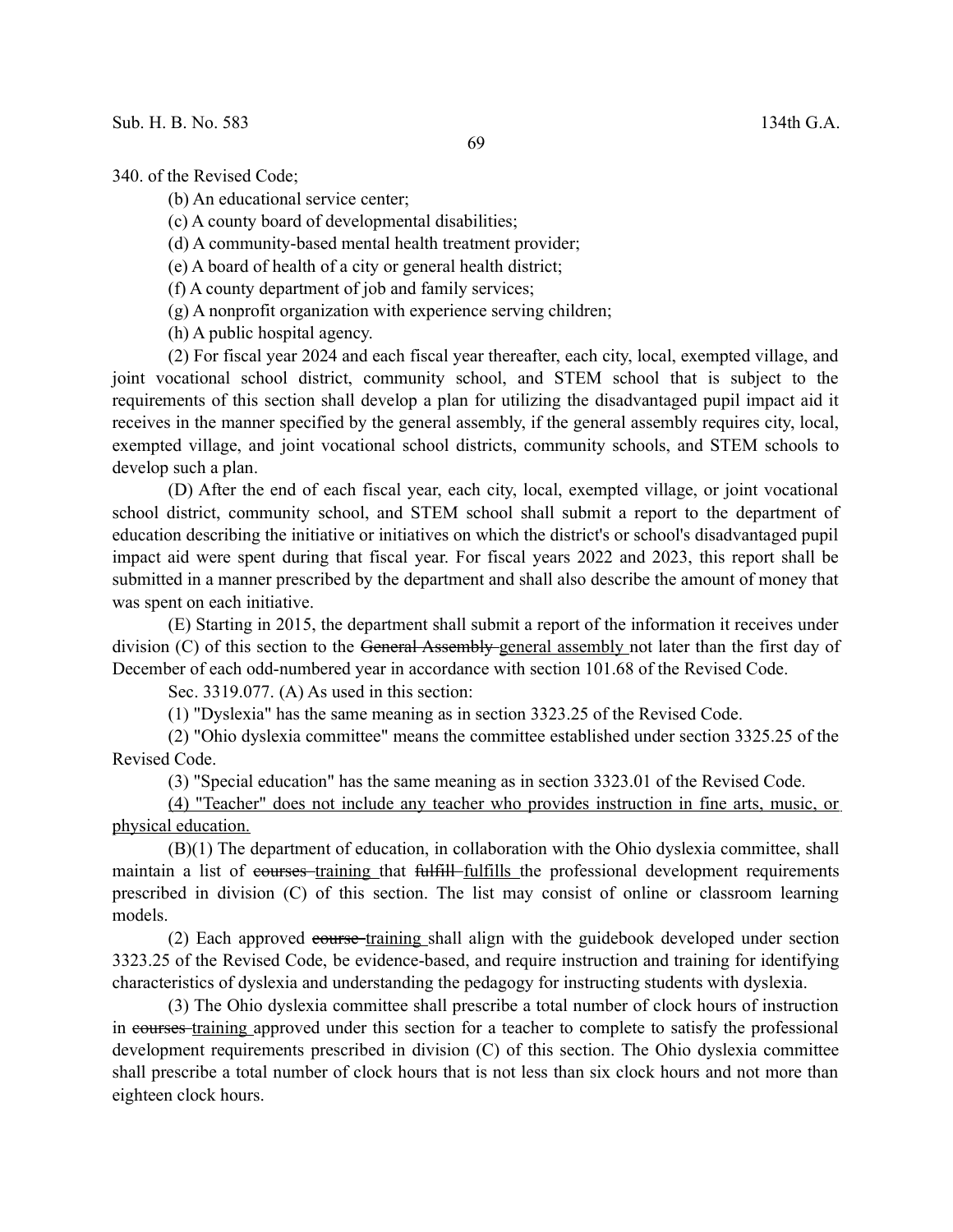(C)(1) Not later than the beginning of the 2023-2024 school year, each teacher employed by a local, city, or exempted village school district who provides instruction for students in kindergarten and first grade, including those providing special education instruction, shall complete the number of instructional hours in approved professional development courses training required by the committee under this section.

(2) Not later than the beginning of the 2024-2025 school year, each teacher employed by a school district who provides instruction for students in grades two and three, including those providing special education instruction, shall complete the number of instructional hours in approved professional development courses training required by the committee under this section.

(3) Not later than the beginning of the 2025-2026 school year, each teacher employed by a school district who provides special education instruction for students in grades four through twelve shall complete a professional development equivalent course training approved under division (B) of this section.

(D) Any professional development course training completed by a teacher prior to the effective date of this section-April 12, 2021, that is then included on the list of courses-training approved under division (B)(1) of this section shall count toward the number of instructional hours in approved professional development courses training required under division (C) of this section.

(E) Nothing in this section shall prohibit a school district from requiring employees who are not subject to this section from completing professional development training approved under division (B) of this section.

Sec. 3319.078. Beginning in the 2022-2023 school year, each city, local, and exempted village school district shall establish a multi-sensory structured literacy certification process for teachers providing instruction for students in grades kindergarten through three employed by the district. Each process shall align with the guidebook developed under section 3323.25 of the Revised Code.

 Sec. 3319.263. Beginning on the first day of July succeeding the effective date of this section and for only five years thereafter, notwithstanding anything to the contrary in section 3319.26 of the Revised Code or any rule of the state board of education adopted under that section, the state board and the department of education shall not limit the subject areas for which an individual may receive an alternative resident educator license issued under that section.

Sec. 3323.25. (A) As used in this section and section 3323.251 of the Revised Code:

(1) "Dyslexia" means a specific learning disorder that is neurological in origin and that is characterized by unexpected difficulties with accurate or fluent word recognition and by poor spelling and decoding abilities not consistent with the person's intelligence, motivation, and sensory capabilities, which difficulties typically result from a deficit in the phonological component of language.

(2) "Appropriate certification" means either of the following:

(a) Certification at a certified level, or higher, from a research-based, multi-sensory structured literacy program;

(b) Any other certification as recognized by a majority vote of the Ohio dyslexia committee.

(B)(1) The department of education shall establish the Ohio dyslexia committee which shall consist of the following members: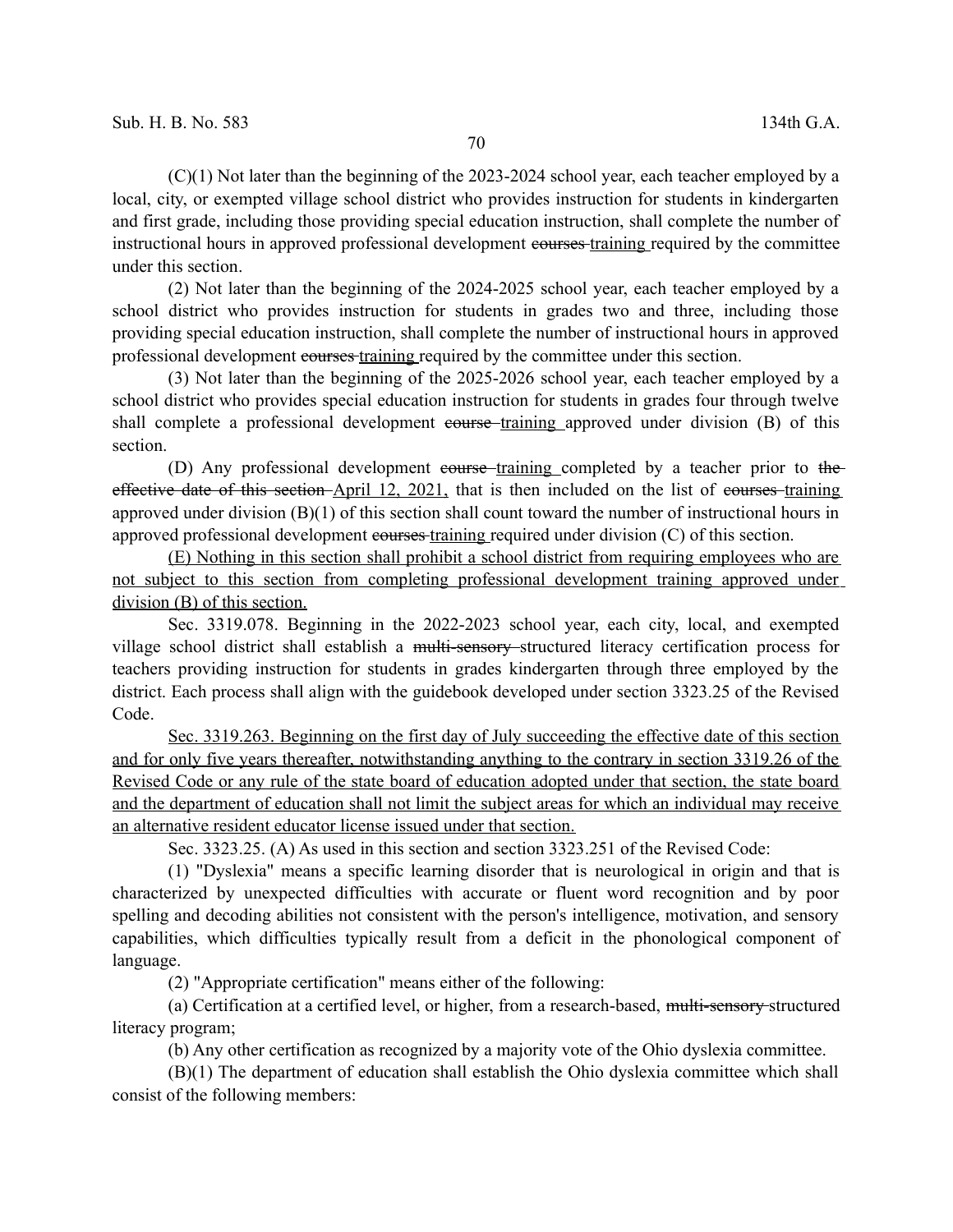(a) A school district superintendent appointed by the superintendent of public instruction;

(b) An elementary school principal appointed by the state superintendent;

(c) A classroom teacher appointed by the state superintendent. The teacher shall have an appropriate certification and at least two years of experience teaching in a multi-sensory structured literacy program.

(d) An educational service center employee appointed by the state superintendent. The employee shall have an appropriate certification.

(e) An employee of the department of education appointed by the state superintendent;

(f) A parent of a child with dyslexia or an adult with dyslexia appointed by the international dyslexia association in Ohio;

(g) An individual with experience in higher education and teacher preparation programs appointed by the chancellor of higher education. The individual appointed by the chancellor shall have an appropriate certification.

(h) A board member of the international dyslexia association in Ohio appointed by the international dyslexia association in Ohio. The board member shall have an appropriate certification.

(i) A school psychologist appointed by the state superintendent;

(j) A reading intervention specialist appointed by the state superintendent. The reading intervention specialist shall have an appropriate certification.

(k) A speech-language pathologist appointed by the state speech and hearing professionals board. The speech-language pathologist shall have an appropriate certification.

(2) Each appointing authority shall determine a selection process for the appointments under this section. Each appointing authority that is not the state superintendent shall make and submit to the department each appointment prescribed under this section not later than thirty days after the effective date of this section April 12, 2021. The state superintendent also shall make each appointment prescribed to the state superintendent under this section not later than that date. Members of the committee shall serve at the pleasure of their appointing authority.

(3) An individual may be appointed to the committee without required certification or experience if the appointing authority determines that the individual has sufficient experience in the individual's respective field.

(4) The state superintendent shall convene the first meeting of the committee within thirty days after nine members have been appointed to the committee. At the first meeting, members of the committee shall elect one of the members as chairperson.

(5) The department shall provide facilities for the meetings of the committee.

(C)(1) Not later than December 31, 2021, the Ohio dyslexia committee shall develop a guidebook regarding the best practices and methods for universal screening, intervention, and remediation for children with dyslexia or children displaying dyslexic characteristics and tendencies using a multi-sensory structured literacy program.

(2) The committee shall provide an opportunity for public input when developing the guidebook, in the manner determined by the committee.

(3) Prior to its distribution, the guidebook shall be subject to final approval by the state board of education.

(4) The guidebook shall be developed and issued to districts and schools in an electronic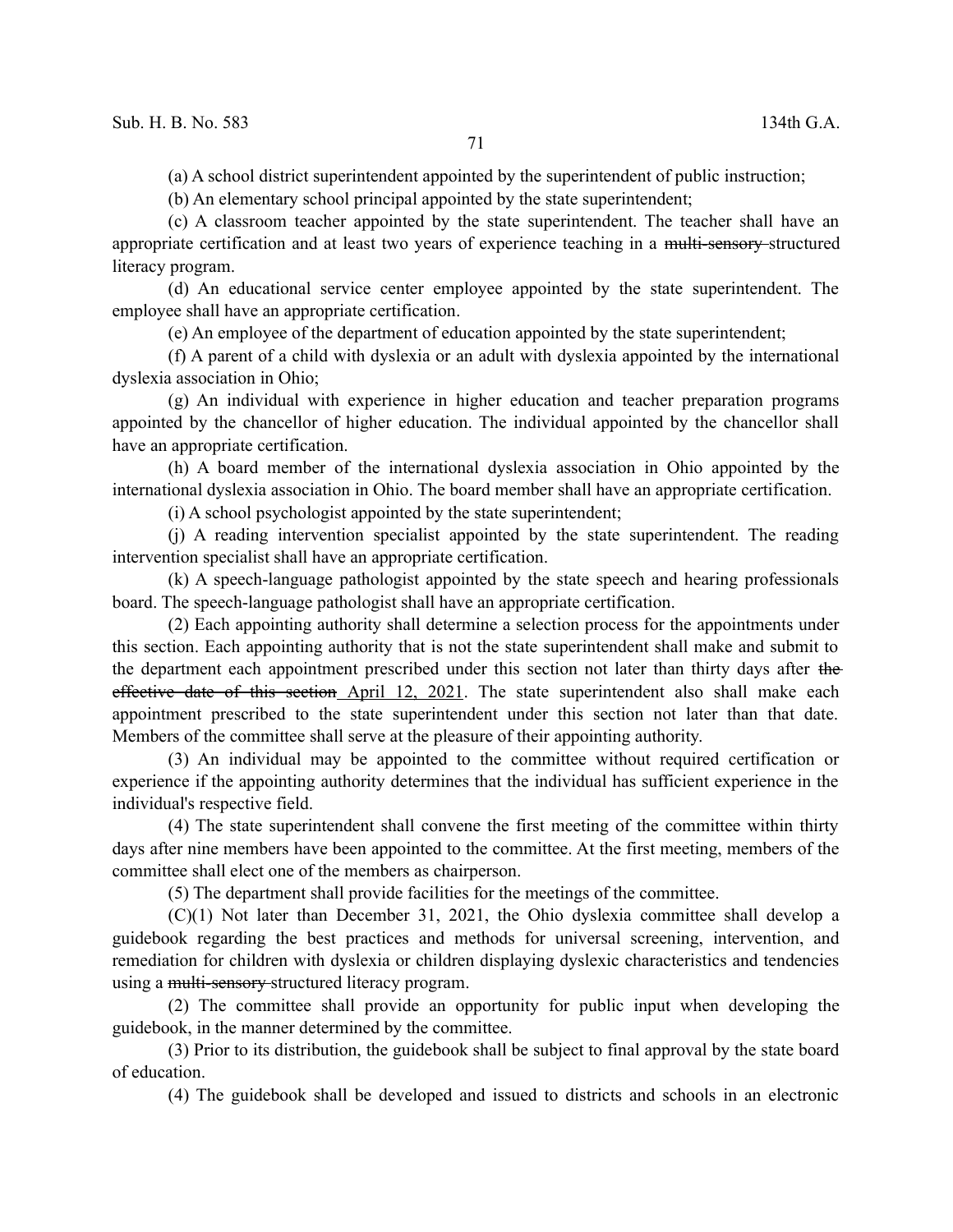format. After the initial development of the guidebook, the Ohio dyslexia committee shall update the guidebook as necessary.

(D) Not later than December 31, 2021, the department, in collaboration with the Ohio dyslexia committee, shall do all of the following:

(1) Provide multi-sensory structured literacy program professional development for teachers in evidence-based dyslexia screening and intervention practices for the purposes of section 3319.077 of the Revised Code.

(2) Assist school districts and other public schools in establishing multidisciplinary teams to support the identification, intervention, and remediation of dyslexia;

(3) Develop reporting mechanisms for districts and schools to submit to the department the information and data required in the guidebook developed under this section;

(4) Develop academic standards for kindergarten in reading and writing that incorporate a multi-sensory structured literacy program;

(5) Provide on the department's web site information about training for teachers about dyslexia that is available at minimal or no cost.

(E) The department, in collaboration with the Ohio dyslexia committee, shall identify reliable, valid, universal, and evidence-based screening and intervention measures that evaluate the literacy skills of students enrolled in grades kindergarten through five using a multi-sensorystructured literacy program.

(F) The Ohio dyslexia committee may do any of the following:

(1) Recommend appropriate ratios in school buildings for students to teachers who have received certification in identifying and addressing dyslexia;

(2) Recommend which other school personnel, including school psychologists or speechlanguage pathologists, should receive certification in identifying and addressing dyslexia;

(3) Consider and make recommendations regarding whether professional development required under section 3319.077 of the Revised Code should require the completion of a practicum.

Sec. 3323.251. (A) Each school district and other public school shall do all of the following:

(1) For the 2022-2023 2023-2024 school year, administer a tier one dyslexia screening measure to a student to whom either of the following applies:

(a) The student is enrolled in any of grades kindergarten through three. A screening measure shall be administered to a student enrolled in kindergarten after January 1, 20232024, but prior to January 1, 20242025.

(b) The student is enrolled in any of grades four through six and either of the following applies:

(i) The student's parent, guardian, or custodian requests that the screening measure be administered to the student.

(ii) A classroom teacher requests that the screening measure be administered to the student and the student's parent, guardian, or custodian grants permission for the screening measure to be administered.

A school district may implement the screening under division (A)(1) of this section prior to the 2023-2024 school year.

(2) For the 2023-2024 2024-2025 school year and each school year thereafter, administer a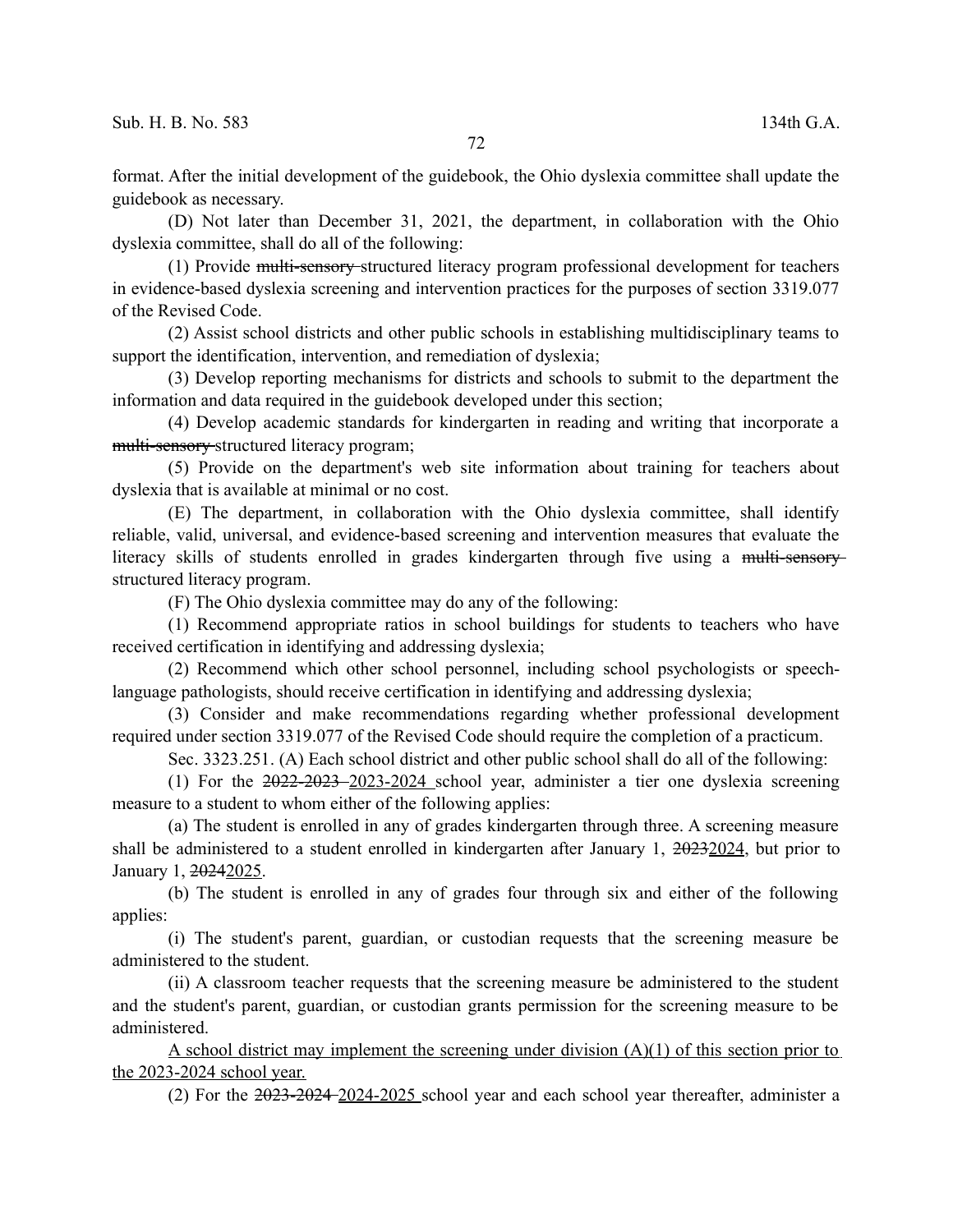tier one dyslexia screening measure to a student to whom either of the following applies:

(a) A student enrolled in kindergarten. A screening measure shall be administered to a student after the first day of January of the school year in which the student is enrolled in kindergarten and prior to the first day of January of the following school year.

(b) A student enrolled in any of grades one through six if either of the following applies:

(i) The student's parent, guardian, or custodian requests that the screening measure be administered to the student.

(ii) A classroom teacher requests that the screening measure be administered to the student and the student's parent, guardian, or custodian grants permission for the screening measure to be administered.

A district or school may administer a tier two dyslexia screening measure to a student to whom the district or school administers a tier one screening measure under division (A)(1) or (2) of this section. In that case, a district or school shall not be required to complete division (A)(4) of this section.

(3) Identify each student that is at risk of dyslexia based on the student's results on the tier one screening measure and notify the student's parent, guardian, or custodian that the student has been identified as being at risk.

(4) Monitor the progress of each at-risk student toward attaining grade-level reading and writing skills for up to six weeks. The district or school shall check each at-risk student's progress on at least the second week, fourth week, and sixth week after the student is identified as being at risk. If no progress is observed during the monitoring period, the district or school shall notify the parent, guardian, or custodian of the student and administer a tier two dyslexia screening measure to the student.

(5) Report to a student's parent or guardian the student's results on a tier two screening measure approved by the Ohio dyslexia committee within thirty days after the measure's administration. If, as determined by the tier two screening measure, the student is identified as having dyslexia tendencies, the student's parent or guardian shall be provided with information about reading development, the risk factors for dyslexia, and descriptions for evidenced-based interventions.

(6) If a student demonstrates markers for dyslexia, provide the student's parents or guardian with a written explanation of the district or school's multi-sensory-structured literacy program.

(B)(1) Beginning in the 2022-2023 2023-2024 school year, each district or school shall:

(a) Administer a tier one dyslexia screening measure to each kindergarten student that transfers into the district or school midyear during the school's regularly scheduled screening of the kindergarten class or within thirty days after the student's enrollment if the screening already has been completed;

(b) Administer a tier one dyslexia screening measure to each student in grades one through six that transfers into the district or school midyear within thirty days after the student's enrollment.

(2) If a student is identified as being at risk of dyslexia under division (B)(1) of this section, the district or school shall administer a tier two screening measure in a timely manner.

(C) Each district or school shall do all of the following:

(1) Comply with any provisions that are statutorily required, as they pertain to the guidebook developed under division (C) of section 3323.25 of the Revised Code;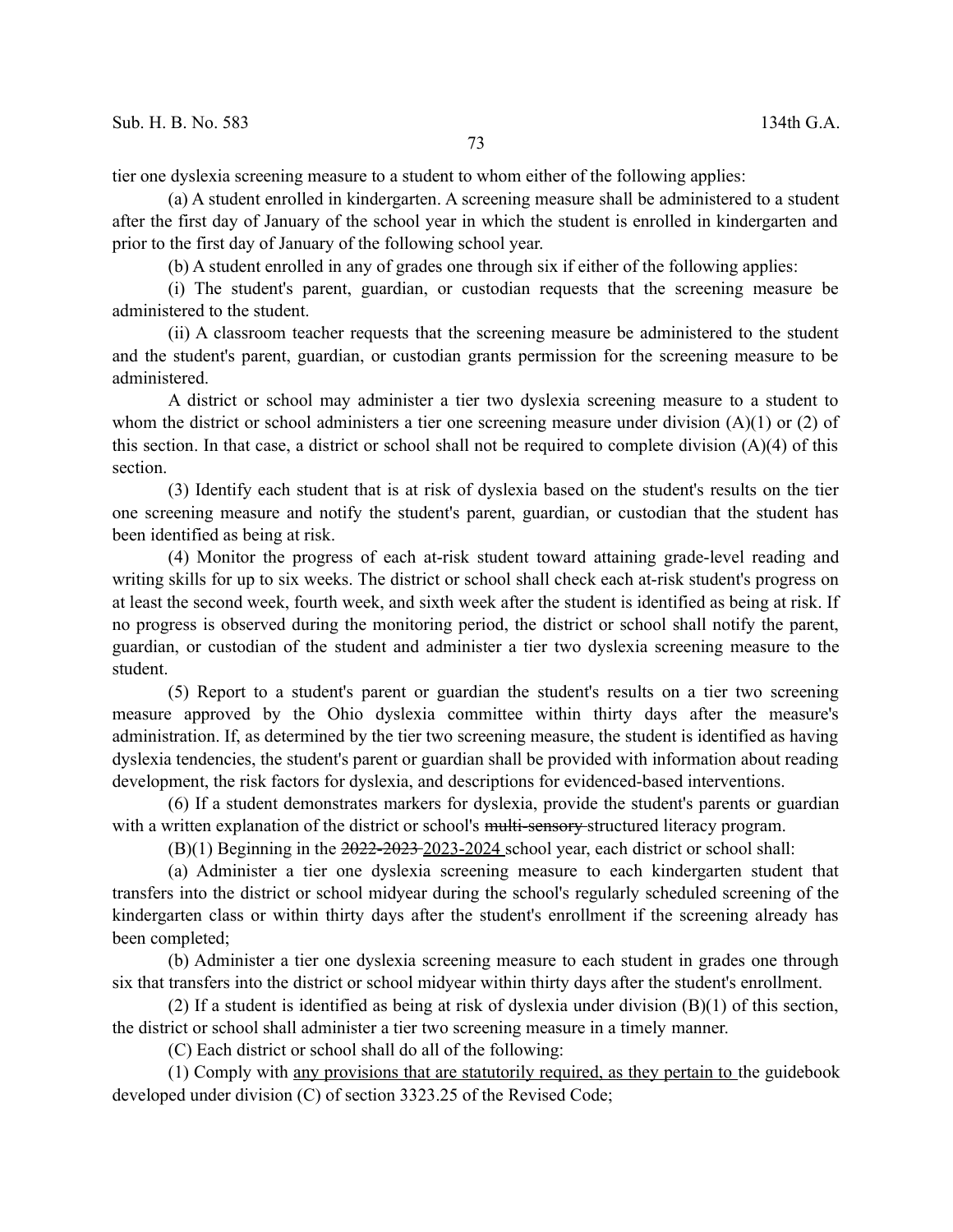(2) Select screening and intervention measures to administer to students from the measures identified under division (E) of section 3323.25 of the Revised Code;

(3) Establish a multidisciplinary team to administer screening and intervention measures and analyze the results of the measures. The team shall include trained and certified personnel and a stakeholder with expertise in the identification, intervention, and remediation of dyslexia.

(4) Report to the department of education the results of screening measures administered under this section.

In addition, districts and schools may utilize any best practices and recommendations contained in the guidebook developed under division (C) of section 3323.25 of the Revised Code.

Sec. 3326.39. (A) In any fiscal year, a STEM school receiving funds calculated under division (A)(7) of section 3317.022 of the Revised Code shall spend those funds only for the purposes that the department designates as approved for career-technical education expenses. Careertechnical education expenses approved by the department shall include only expenses connected to the delivery of career-technical programming to career-technical students. The department shall require the school to report data annually so that the department may monitor the school's compliance with the requirements regarding the manner in which funding received under division  $(A)(8)$   $(A)(7)$ of section 3317.022 of the Revised Code may be spent.

(B) All funds received under division (A)(7) of section 3317.022 of the Revised Code shall be spent in the following manner:

(1) At least seventy-five per cent of the funds shall be spent on curriculum development, purchase, and implementation; instructional resources and supplies; industry-based program certification; student assessment, credentialing, and placement; curriculum specific equipment purchases and leases; career-technical student organization fees and expenses; home and agency linkages; work-based learning experiences; professional development; and other costs directly associated with career-technical education programs including development of new programs.

(2) Not more than twenty-five per cent of the funds shall be used for personnel expenditures.

(C) In any fiscal year, a science, technology, engineering, and mathematics school receiving funds under division (H) of section 3317.014 of the Revised Code shall spend those funds only for the following purposes:

(1) Delivery of career awareness programs to students enrolled in grades kindergarten through twelve;

(2) Provision of a common, consistent curriculum to students throughout their primary and secondary education;

(3) Assistance to teachers in providing a career development curriculum to students;

(4) Development of a career development plan for each student that stays with that student for the duration of the student's primary and secondary education;

(5) Provision of opportunities for students to engage in activities, such as career fairs, handson experiences, and job shadowing, across all career pathways at each grade level.

The department may deny payment under division (E) of section 3317.014 of the Revised Code to any school that the department determines is using funds paid under division (H) of section 3317.014 of the Revised Code for other purposes.

Sec. 4723.07. In accordance with Chapter 119. of the Revised Code, the board of nursing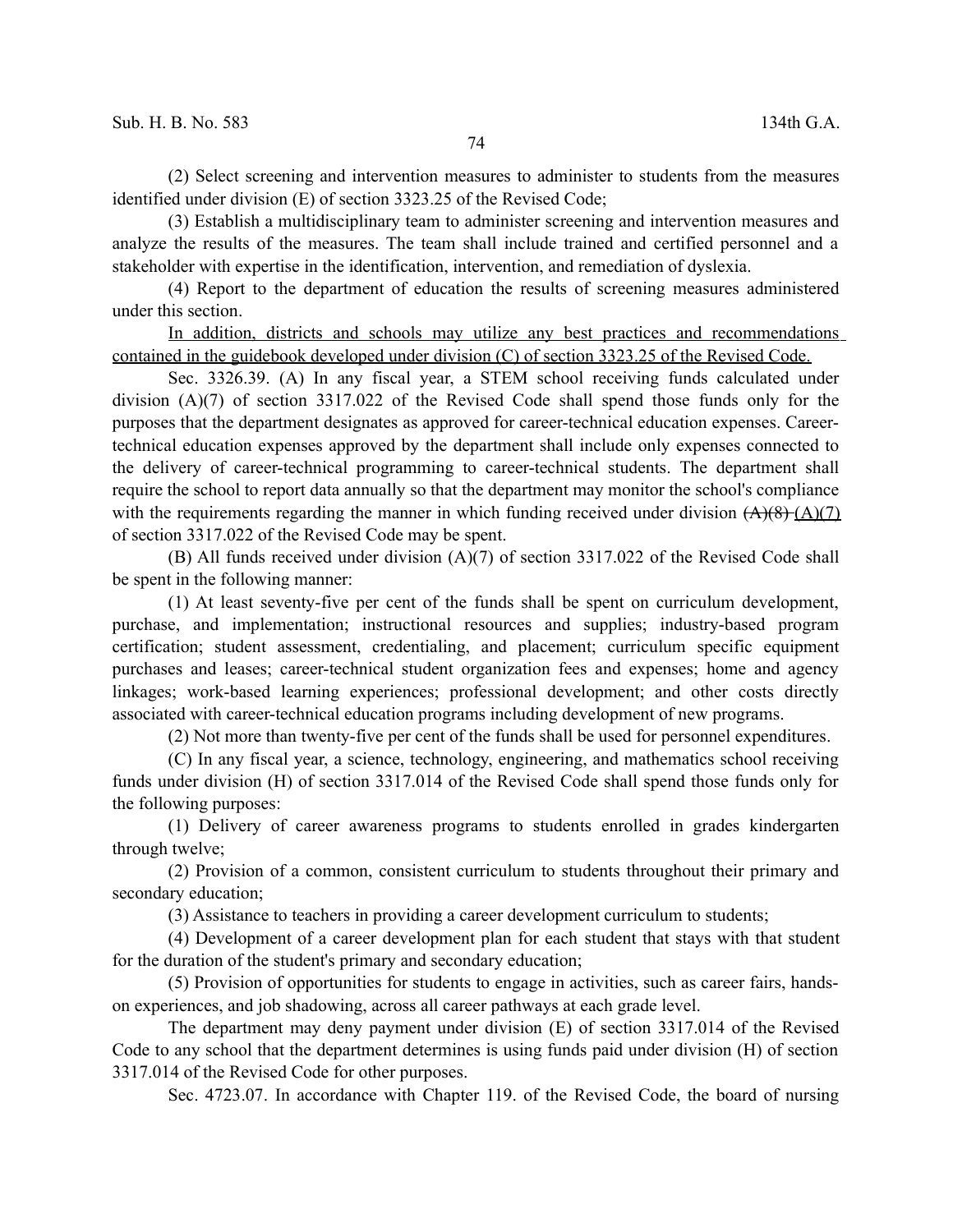shall adopt and may amend and rescind rules that establish all of the following:

(A) Provisions for the board's government and control of its actions and business affairs;

(B) Minimum Subject to section 4723.072 of the Revised Code, minimum standards for nursing education programs that prepare graduates to be licensed under this chapter and procedures for granting, renewing, and withdrawing approval of those programs;

(C) Criteria that applicants for licensure must meet to be eligible to take examinations for licensure;

(D) Standards and procedures for renewal of the licenses and certificates issued by the board;

(E) Standards for approval of continuing nursing education programs and courses for registered nurses, advanced practice registered nurses, and licensed practical nurses. The standards may provide for approval of continuing nursing education programs and courses that have been approved by other state boards of nursing or by national accreditation systems for nursing, including, but not limited to, the American nurses' credentialing center and the national association for practical nurse education and service.

(F) Standards that persons must meet to be authorized by the board to approve continuing education programs and courses and a schedule by which that authorization expires and may be renewed;

(G) Requirements, including continuing education requirements, for reactivating inactive licenses or certificates, and for reinstating licenses or certificates that have lapsed;

(H) Conditions that may be imposed for reinstatement of a license or certificate following action taken under section 3123.47, 4723.28, 4723.281, 4723.652, or 4723.86 of the Revised Code resulting in a license or certificate suspension;

(I) Requirements for board approval of courses in medication administration by licensed practical nurses;

(J) Criteria for evaluating the qualifications of an applicant for a license to practice nursing as a registered nurse, a license to practice nursing as an advanced practice registered nurse, or a license to practice nursing as a licensed practical nurse for the purpose of issuing the license by the board's endorsement of the applicant's authority to practice issued by the licensing agency of another state;

(K) Universal and standard precautions that shall be used by each licensee or certificate holder. The rules shall define and establish requirements for universal and standard precautions that include the following:

(1) Appropriate use of hand washing;

(2) Disinfection and sterilization of equipment;

(3) Handling and disposal of needles and other sharp instruments;

(4) Wearing and disposal of gloves and other protective garments and devices.

(L) Quality assurance standards for advanced practice registered nurses;

(M) Additional criteria for the standard care arrangement required by section 4723.431 of the Revised Code entered into by a clinical nurse specialist, certified nurse-midwife, or certified nurse practitioner and the nurse's collaborating physician or podiatrist;

(N) For purposes of division (B)(31) of section 4723.28 of the Revised Code, the actions, omissions, or other circumstances that constitute failure to establish and maintain professional boundaries with a patient;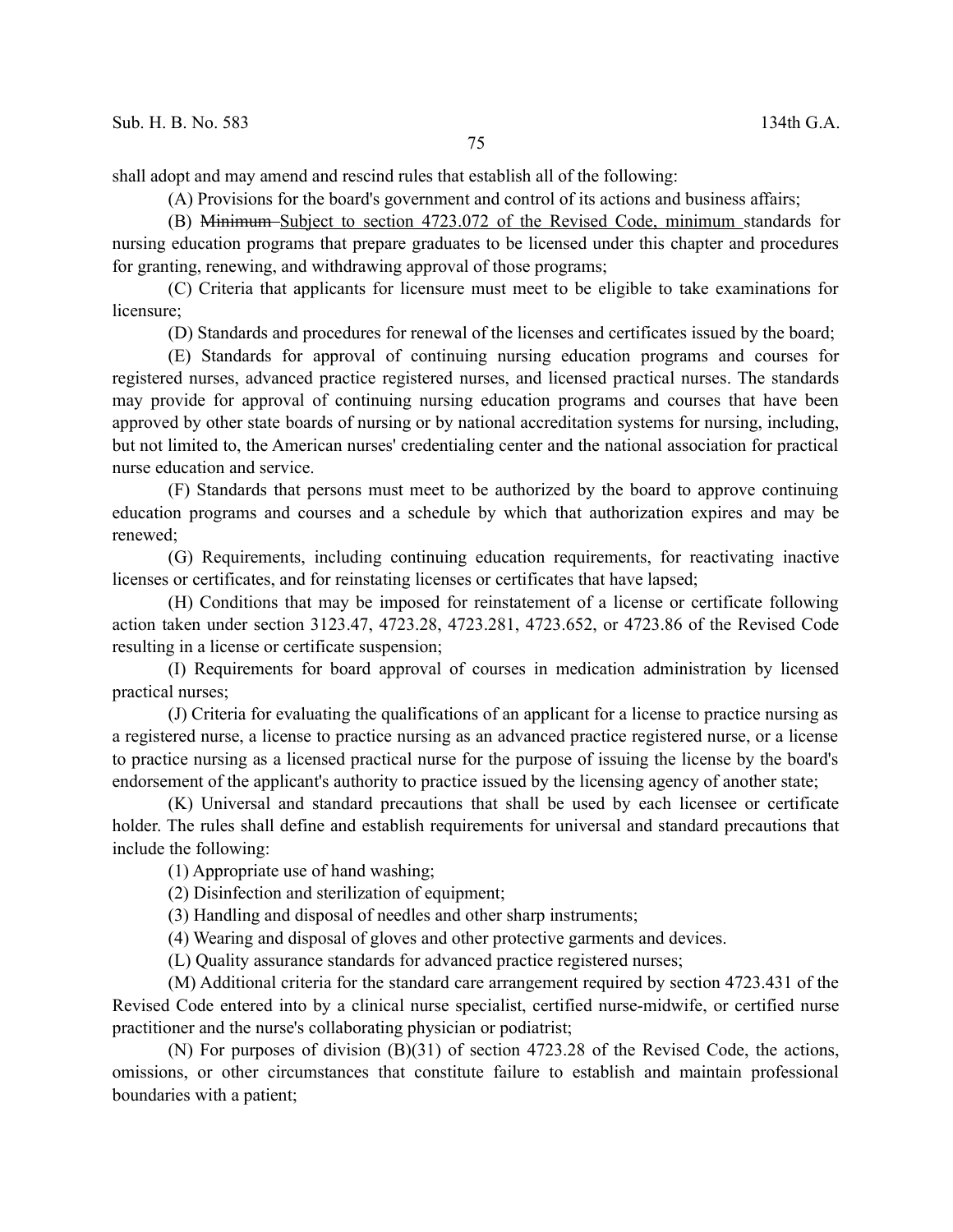(O) Standards and procedures for delegation under section 4723.48 of the Revised Code of the authority to administer drugs.

The board may adopt other rules necessary to carry out the provisions of this chapter. The rules shall be adopted in accordance with Chapter 119. of the Revised Code.

 Sec. 4723.072. (A) From the effective date of this section through January 31, 2028, a prelicensure nursing education program leading to initial licensure to practice nursing as a licensed practical nurse may use as a member of its faculty any individual who meets either of the following conditions:

(1) Holds a baccalaureate degree in nursing;

(2) Is scheduled to receive a baccalaureate degree in nursing within twelve calendar months after the date the program first uses the individual as a member of its faculty.

(B)(1) During the period specified in division (A) of this section, the board of nursing shall not refuse to grant full approval to, or renew approval for, a prelicensure nursing education program solely on the basis that the program uses as a member of its faculty an individual described in division (A) of this section.

(2) On and after February 1, 2028, the board shall not refuse to grant full approval to, or renew approval for, a prelicensure nursing education program solely on the basis that the program uses as a member of its faculty an individual described in division (A) of this section if the program was approved or applied for approval during the period specified in division (A) of this section.

(C) Nothing in this section prohibits the board from adopting rules on or after February 1, 2028, to authorize a prelicensure nursing education program to use as a member of its faculty an individual described in division (A) of this section.

Sec. 5747.057. (A) As used in this section:

(1) "Eligible employee" means an employee who is nineteen years of age or younger and enrolled in a career-technical education program approved under section 3317.161 of the Revised Code.

(2) "Eligible compensation" means compensation paid on and after the effective date of this section from which the employer is required to deduct and withhold income tax under section 5747.06 of the Revised Code.

(B) A nonrefundable credit is allowed against a taxpayer's aggregate tax liability under section 5747.02 of the Revised Code for a taxpayer that holds a tax credit certificate issued under this section. The credit equals the amount listed on the certificate and shall be claimed for the taxable year that includes the last day of the calendar year for which the certificate was issued. The credit shall be claimed in the order required under section 5747.98 of the Revised Code.

(C) An employer that is a taxpayer or a pass-through entity and that employs an eligible employee in fulfillment of a work-based learning experience, internship, or cooperative education program associated with the career-technical education program in which the eligible employee is enrolled may apply to the department of education for a tax credit certificate. The application shall be made on forms prescribed by the department, in consultation with the tax commissioner, on or after the first day of January and on or before the first day of February of each year. The application shall include all of the following information for the calendar year preceding the year in which the application is made: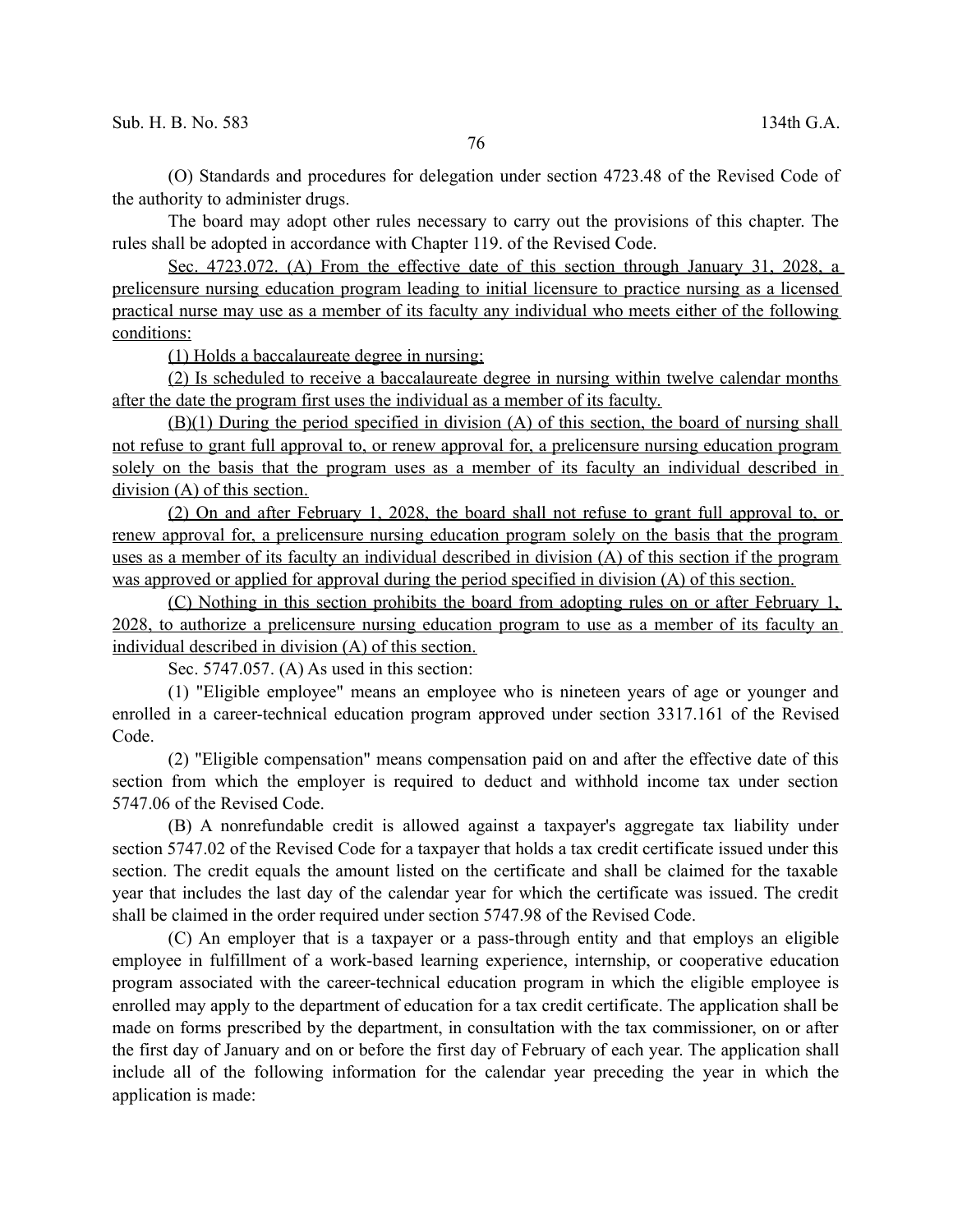(1) The amount of eligible compensation paid by the applicant to each of its eligible employees;

(2) The name, birth date, and social security number of each eligible employee employed by the applicant;

(3) The career-technical education program in which each eligible employee is enrolled;

(4) A description of each eligible employee's duties as part of the employee's work-based learning experience, internship, or cooperative education program;

(5) Any other information requested by the department.

(D)(1) After determining that the applicant satisfies the conditions described in division (C) of this section, the department of education shall issue, within sixty days after the receipt of a complete application under that division, a tax credit certificate to the applicant equal to the lesser of (a) fifteen per cent of the eligible compensation paid by the applicant to all eligible employees during the calendar year or (b) five thousand dollars per eligible employee, in either case subject to the limitations in division (D)(2) of this section.

(2) If the applicant pays eligible compensation to an employee who ceases to qualify as an eligible employee during the calendar year, only the eligible compensation paid to the employee while the employee qualified as an eligible employee may be used to calculate the credit amount on a tax credit certificate issued under this section. The department shall not issue certificates in a total amount that would cause the tax credits claimed in any fiscal biennium to exceed five million dollars.

(3) Each tax credit certificate issued under this section shall include a unique identification number and shall state the amount of tax credit that may be claimed. A taxpayer claiming the credit allowed under this section shall submit a copy of the certificate with the taxpayer's return or report.

(E) If a tax credit certificate is issued to a pass-through entity under this section, any taxpayer that is a direct or indirect investor in the pass-through entity on the last day of the entity's taxable year ending in the calendar year for which the certificate was issued may claim the taxpayer's distributive or proportionate share of the credit against the taxpayer's aggregate tax liability under section 5747.02 of the Revised Code.

(F) For the purpose of issuing tax credit certificates under this section, the department of education may request from any of the following entities the data verification code assigned under division (D)(2) of section 3301.0714 of the Revised Code to any student who is included on an application made pursuant to division (C) of this section as an eligible employee:

(1) The student's resident district;

(2) The district or school offering the career-technical education program in which the student is enrolled;

(3) The independent contractor engaged to create and maintain student data verification codes.

The department may not release a data verification code received under this division to any person except as authorized by law. Any document related to the tax credit authorized under this section that the department maintains in its files that contains both a student's name or other personally identifiable information and the student's data verification code is not a public record as defined in section 149.43 of the Revised Code.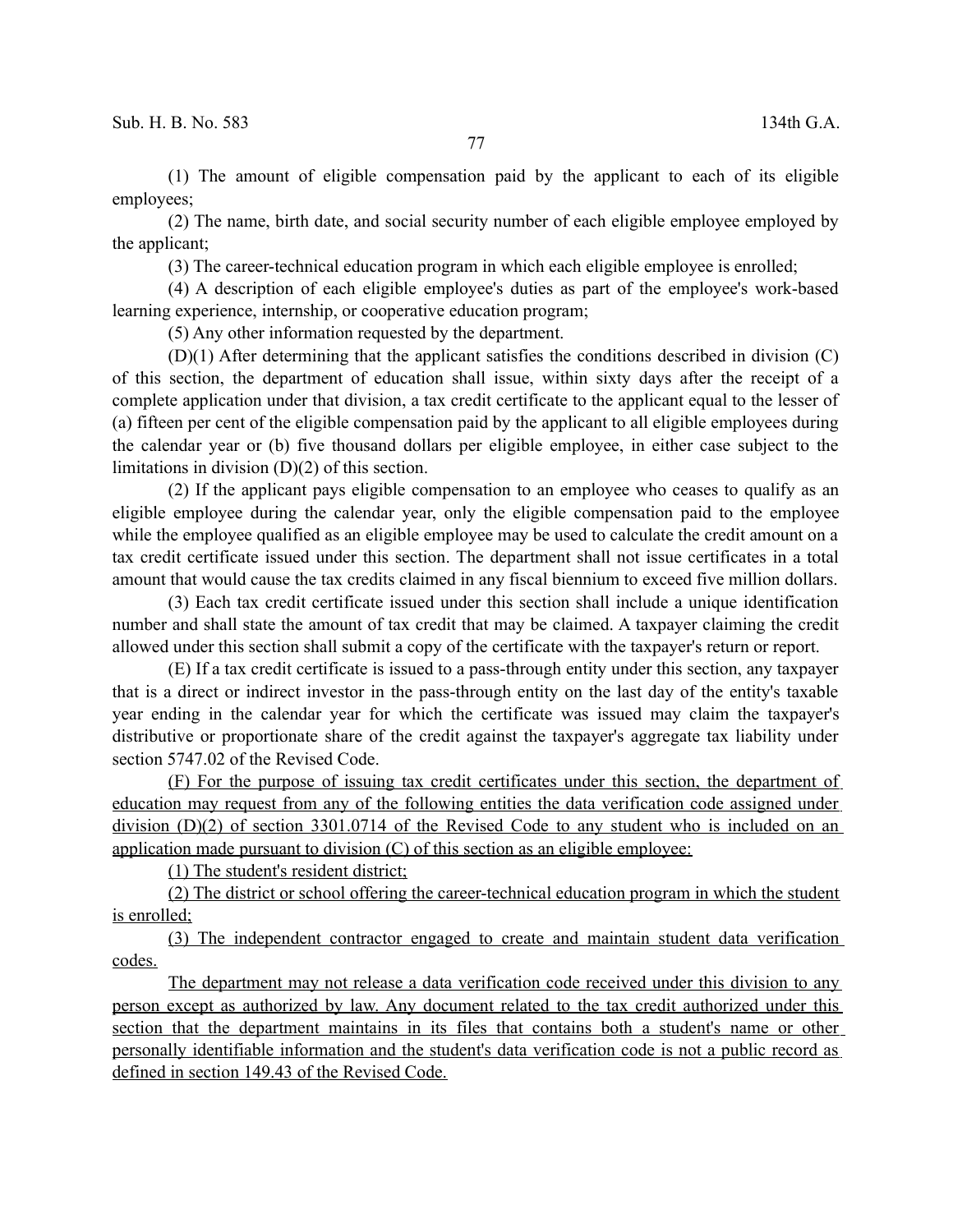SECTION 2. That existing sections 3301.0714, 3307.01, 3309.01, 3310.032, 3310.70, 3313.976, 3314.016, 3314.021, 3314.074, 3317.011, 3317.014, 3317.016, 3317.017, 3317.019, 3317.0110, 3317.02, 3317.024, 3317.0212, 3317.0215, 3317.051, 3317.064, 3317.25, 3319.077, 3319.078, 3323.25, 3323.251, 3326.39, 4723.07, and 5747.057 of the Revised Code are hereby repealed.

SECTION 3. That Sections 265.150, 265.210, 265.225, and 265.335 of H.B. 110 of the 134th General Assembly be amended to read as follows:

Sec. 265.150. PUPIL TRANSPORTATION

Of the foregoing appropriation item 200502, Pupil Transportation, up to \$838,930 in each fiscal year may be used by the Department of Education for training prospective and experienced school bus drivers in accordance with training programs prescribed by the Department. A portion of these funds may also be used to pay for costs associated with the enrollment of bus drivers in the retained applicant fingerprint database.

Of the foregoing appropriation item 200502, Pupil Transportation, \$250,000 in each fiscal year shall be used to award transportation collaboration grants pursuant to section 3317.072 of the Revised Code. An amount equal to the unexpended, unencumbered balance of this set-aside at the end of fiscal year 2022 is hereby reappropriated for the same purpose for fiscal year 2023. Notwithstanding any provision of law to the contrary, the Department may allow grant recipients to carry over funds for expenses incurred in the fiscal year following the year the grant award was made according to guidelines established by the Department of Education.

Of the foregoing appropriation item 200502, Pupil Transportation, up to \$117,469,220 in fiscal year 2022 and up to \$123,469,220 in fiscal year 2023 may be used by the Department for special education transportation reimbursements to school districts and county DD boards for transportation operating costs as provided in divisions (C) and (F) of section 3317.024 of the Revised Code.

The remainder of the foregoing appropriation item 200502, Pupil Transportation, shall be used to distribute the amounts calculated for transportation aid under divisions (E), (F), (G), (H), and (I) of section 3317.0212, and division (A)(2) of section 3317.019 of the Revised Code.

PAYMENTS IN LIEU OF TRANSPORTATION

For purposes of division (D) of section 3327.02 of the Revised Code, if a parent, guardian, or other person in charge of a pupil accepts an offer from a school district of payment in lieu of providing transportation for the pupil, the school district shall pay that parent, guardian, or other person an amount not less than fifty per cent and not more than the amount determined by the Department as the average cost of pupil transportation for the previous school year. Payment may be prorated if the time period involved is only a part of the school year.

## DATA REPORTING

For fiscal years 2022 and 2023, each city, local, and exempted village school district shall report, in a manner determined by the Department, the average number of students riding on school buses only routed to community schools established under Chapter 3314. of the Revised Code, STEM schools established under Chapter 3326. of the Revised Code, or nonpublic schools in accordance with section 3327.01 of the Revised Code.

Sec. 265.210. FOUNDATION FUNDING - ALL STUDENTS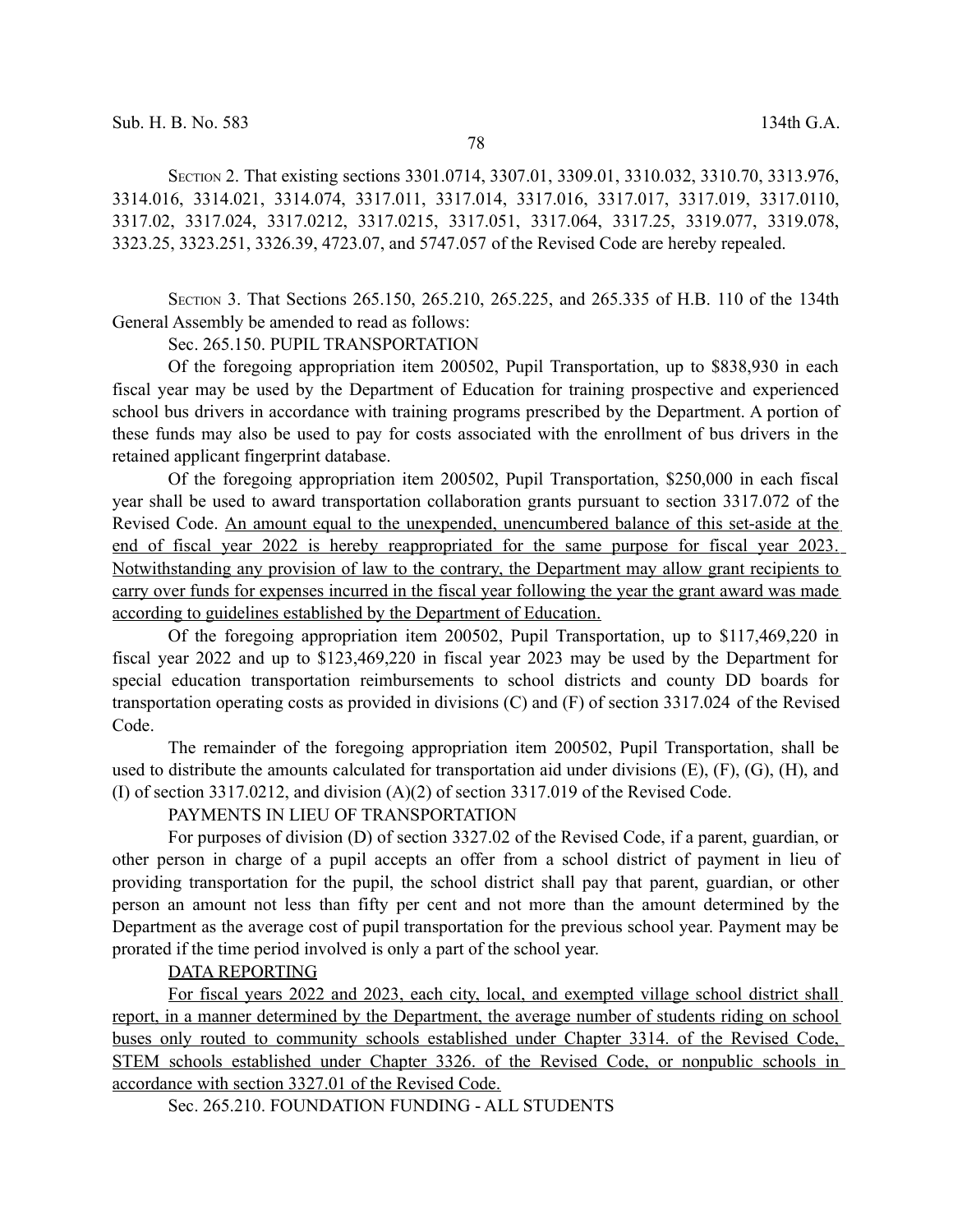Of the portion of the formula aid distributed to city, local, and exempted village school districts, joint vocational school districts, community schools, and STEM schools under this section, an amount in each fiscal year, as calculated by the Department of Education, shall be used for the purposes of division (B) of section 3317.0215 of the Revised Code.

Of the foregoing appropriation item 200550, Foundation Funding - All Students, up to \$3,800,000 in each fiscal year shall be used to fund gifted education at educational service centers. The Department shall distribute the funding through the unit-based funding methodology in place under division (L) of section 3317.024, division (E) of section 3317.05, and divisions (A), (B), and (C) of section 3317.053 of the Revised Code as they existed prior to fiscal year 2010.

Of the foregoing appropriation item 200550, Foundation Funding - All Students, up to \$42,500,000 in fiscal year 2022 and up to \$45,000,000 in fiscal year 2023 shall be reserved to fund the state reimbursement of educational service centers under section 3317.11 of the Revised Code.

Of the foregoing appropriation item 200550, Foundation Funding - All Students, up to \$3,500,000 in each fiscal year shall be distributed to educational service centers for School Improvement Initiatives and for the provision of technical assistance to schools and districts consistent with requirements of section 3312.01 of the Revised Code. The Department may distribute these funds through a competitive grant process.

Of the foregoing appropriation item 200550, Foundation Funding - All Students, up to \$7,000,000 in each fiscal year shall be reserved for payments under the section of this act H.B. 110 of the 134th General Assembly entitled "POWER PLANT VALUATION ADJUSTMENT." If this amount is not sufficient, the Superintendent of Public Instruction may reallocate excess funds for other purposes supported by this appropriation item in order to fully pay the amounts required by that section, provided that the aggregate amount appropriated in appropriation item 200550, Foundation Funding - All Students, is not exceeded.

Of the foregoing appropriation item 200550, Foundation Funding - All Students, up to \$2,000,000 in each fiscal year shall be used to support the administration of state scholarship programs.

Of the foregoing appropriation item 200550, Foundation Funding - All Students, up to \$3,000,000 in each fiscal year may be used for payment of the College Credit Plus Program for students instructed at home pursuant to section 3321.04 of the Revised Code.

Of the foregoing appropriation item 200550, Foundation Funding - All Students, an amount shall be available in each fiscal year to be paid to joint vocational school districts in accordance with sections 3317.16 and 3317.162 of the Revised Code and the section of this act H.B. 110 of the 134th General Assembly entitled "FORMULA TRANSITION SUPPLEMENT."

Of the foregoing appropriation item 200550, Foundation Funding - All Students, up to \$700,000 in each fiscal year shall be used by the Department for a program to pay for educational services for youth who have been assigned by a juvenile court or other authorized agency to any of the facilities described in division (A) of the section of this act H.B. 110 of the 134th General Assembly entitled "PRIVATE TREATMENT FACILITY PROJECT."

Of the foregoing appropriation item 200550, Foundation Funding - All Students, a portion may be used to pay college-preparatory boarding schools the per pupil boarding amount pursuant to section 3328.34 of the Revised Code.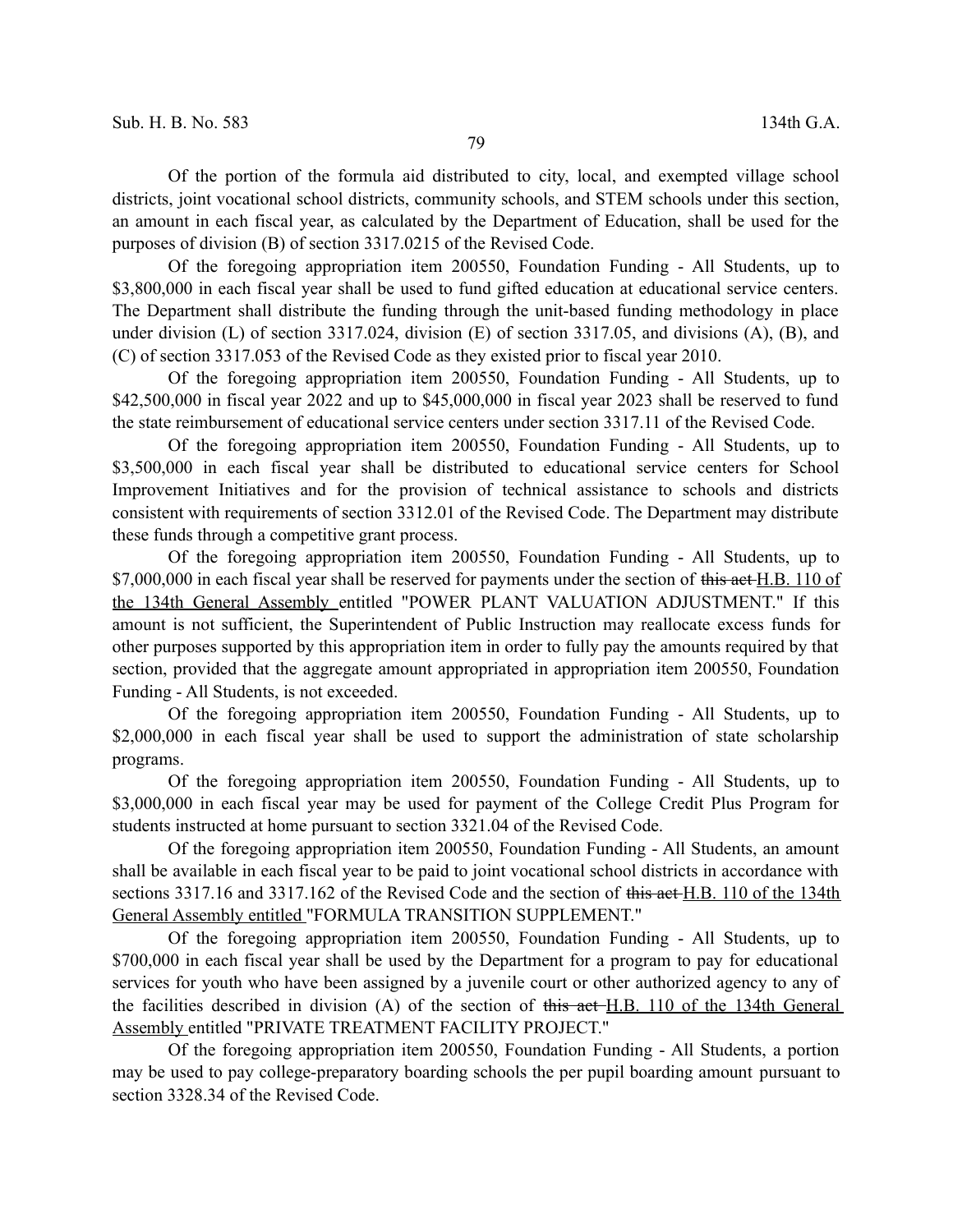Of the foregoing appropriation item 200550, Foundation Funding - All Students, up to \$1,760,000 in each fiscal year may be used by the Department for duties and activities related to the establishment of academic distress commissions under section 3302.10 of the Revised Code, to provide support and assistance to academic distress commissions to further their duties under Chapter 3302. of the Revised Code, and to provide technical assistance and tools to support districts subject to academic distress commissions.

Of the foregoing appropriation item 200550, Foundation Funding - All Students, up to \$1,500,000 in each fiscal year shall be distributed to the Ohio STEM Learning Network to support the expansion of free STEM programming aligned to Ohio's STEM priorities, to create regional STEM supports targeting underserved student populations, and to support the Ohio STEM Committee's STEM school designation process.

Of the foregoing appropriation item 200550, Foundation Funding - All Students, up to \$2,500,000 in each fiscal year shall be used to make supplemental payments under Section 5 of H.B. 123 of the 133rd General Assembly, as amended by this act H.B. 110 of the 134th General Assembly. If the amount appropriated is insufficient, the Department shall prorate the payments so that the aggregate amount appropriated in this section is not exceeded.

The remainder of the foregoing appropriation item 200550, Foundation Funding - All Students, shall be used to distribute the amounts calculated for formula aid under division (B) of section 3313.979, division (A)(1) of section 3317.019, section 3317.022 of the Revised Code, and the section of this act H.B. 110 of the 134th General Assembly entitled "FORMULA TRANSITION SUPPLEMENT." and to make payments pursuant to Section 14 of H.B. 583 of the 134th General Assembly.

Appropriation items 200502, Pupil Transportation, and 200550, Foundation Funding - All Students, other than specific set-asides, are collectively used in each fiscal year to pay state formula aid obligations for school districts, community schools, STEM schools, college preparatory boarding schools, joint vocational school districts, and state scholarship programs under this act H.B. 110 of the 134th General Assembly. The first priority of these appropriation items, with the exception of specific set-asides, is to fund state formula aid obligations. It may be necessary to reallocate funds among these appropriation items or use excess funds from other General Revenue Fund appropriation items in the Department of Education's budget, including appropriation item 200903, Property Tax Reimbursement - Education, in each fiscal year in order to meet state formula aid obligations. If it is determined that it is necessary to transfer funds among these appropriation items or to transfer funds from other General Revenue Fund appropriations in the Department's budget to meet state formula aid obligations, the Superintendent of Public Instruction shall seek approval from the Director of Budget and Management to transfer funds as needed.

The Superintendent of Public Instruction shall make payments, transfers, and deductions, as authorized by Title XXXIII of the Revised Code in amounts substantially equal to those made in the prior year, or otherwise, at the discretion of the Superintendent, until at least the effective date of the amendments and enactments made to Title XXXIII of the Revised Code by this act H.B. 110 of the 134th General Assembly. Any funds paid to districts or schools under this section shall be credited toward the annual funds calculated for the district or school after the changes made to Title XXXIII of the Revised Code in this act H.B. 110 of the 134th General Assembly are effective. Upon the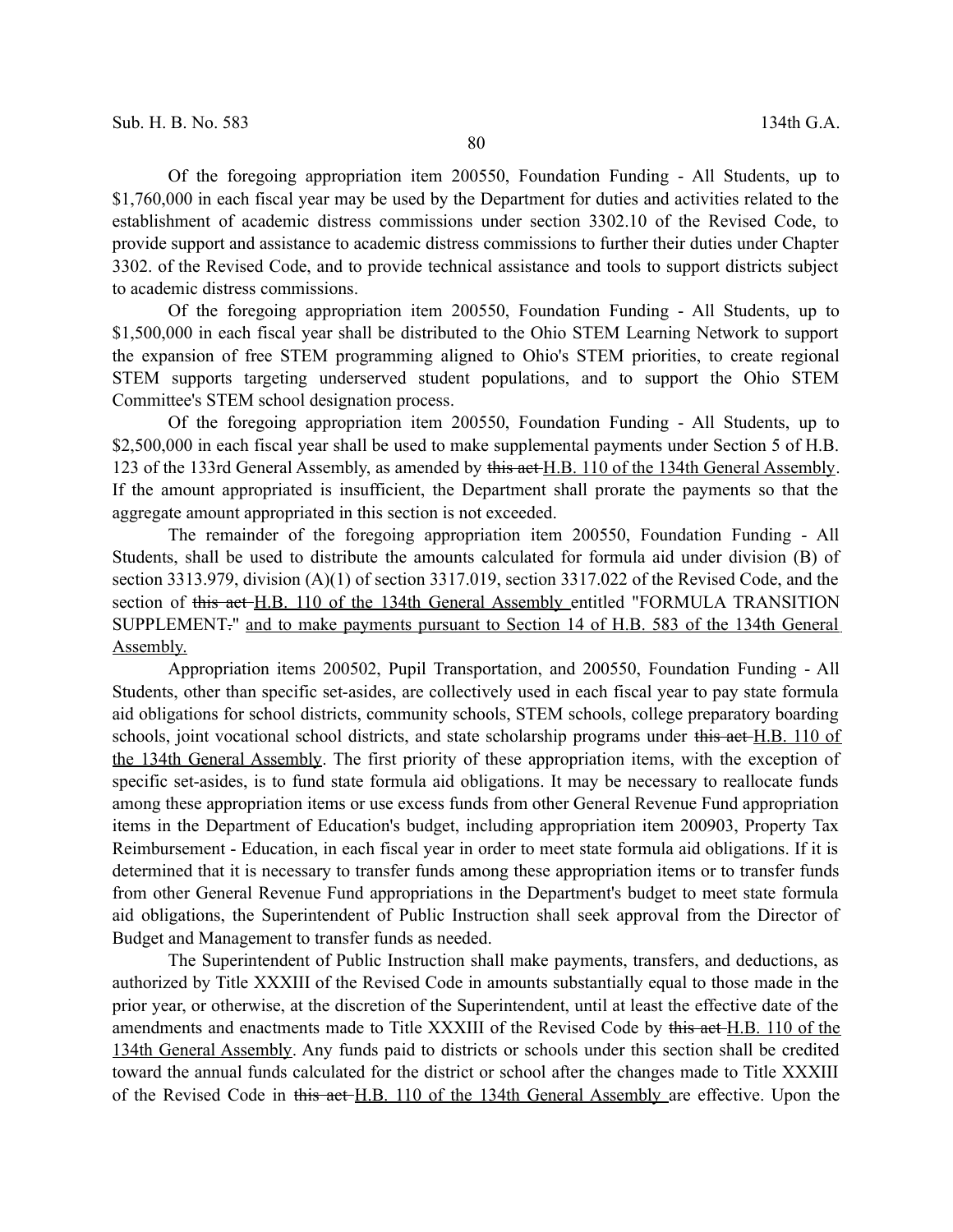effective date of changes made to Title XXXIII of the Revised Code in this act H.B. 110 of the 134th General Assembly, funds shall be calculated as an annual amount.

Sec. 265.225. FORMULA TRANSITION SUPPLEMENT

(A)(1) For fiscal years 2022 and 2023, the Department of Education shall pay a formula transition supplement to each city, local, and exempted village school district according to the following formula:

(The district's funding base for fiscal year 2021) - (the district's payments for the fiscal

year for which the supplement is calculated under sections 3317.019, 3317.022, and

3317.0212 of the Revised Code)

If the computation made under division  $(A)(1)$  of this section for a fiscal year results in a negative number, the district's formula transition supplement for that fiscal year shall be zero.

(2) For purposes of division (A)(1) of this section, a city, local, or exempted village school district's "funding base for fiscal year 2021" means the amount calculated as follows:

(a) Compute the sum of the following:

(i) The amount calculated for the district for fiscal year 2021 under division  $(A)(1)$  of Section 265.220 of H.B. 166 of the 133rd General Assembly after any adjustments required under Section 265.227 of H.B. 166 of the 133rd General Assembly and before any funding reductions authorized by Executive Order 2020-19D, issued on May 7, 2020, and Executive Order 2021-01D, issued on January 22, 2021;

(ii) The amount calculated for the district for fiscal year 2021 under division  $(A)(2)$  of Section 265.220 of H.B. 166 of the 133rd General Assembly before any funding reductions authorized by Executive Order 2020-19D, issued on May 7, 2020, and Executive Order 2021-01D, issued on January 22, 2021;

(iii) The amount calculated for the district for fiscal year 2021 under division (B) of Section 265.220 of H.B. 166 of the 133rd General Assembly;

(iv) The district's payments for fiscal year 2021 under divisions  $(C)(1)$ ,  $(2)$ ,  $(3)$ , and (4) of section 3313.981 of the Revised Code as those divisions existed for payments for fiscal year 2021;

(v) The district's payments for fiscal year 2021 under section 3317.0219 of the Revised Code as that section existed for payments for fiscal year 2021 and under Section 20 of S.B. 310 of the 133rd General Assembly.

(b) Subtract from the amount calculated in division  $(A)(2)(a)$  of this section the sum of the following:

(i) The payments deducted from the district and paid to a community school established under Chapter 3314. of the Revised Code for fiscal year 2021 under divisions (C)(1)(a), (b), (c), (d), (e), (f), and (g) of section 3314.08 of the Revised Code and division (D) of section 3314.091 of the Revised Code, as those divisions existed for deductions and payments for fiscal year 2021, in accordance with division (A) of Section 265.230 of H.B. 166 of the 133rd General Assembly, before any funding reductions authorized by Executive Order 2020-19D, issued on May 7, 2020, and Executive Order 2021-01D, issued on January 22, 2021;

(ii) The payments deducted from the district and paid to a science, technology, engineering, and mathematics school established under Chapter 3326. of the Revised Code for fiscal year 2021, under divisions (A), (B), (C), (D), (E), (F), and (G) of section 3326.33 of the Revised Code as those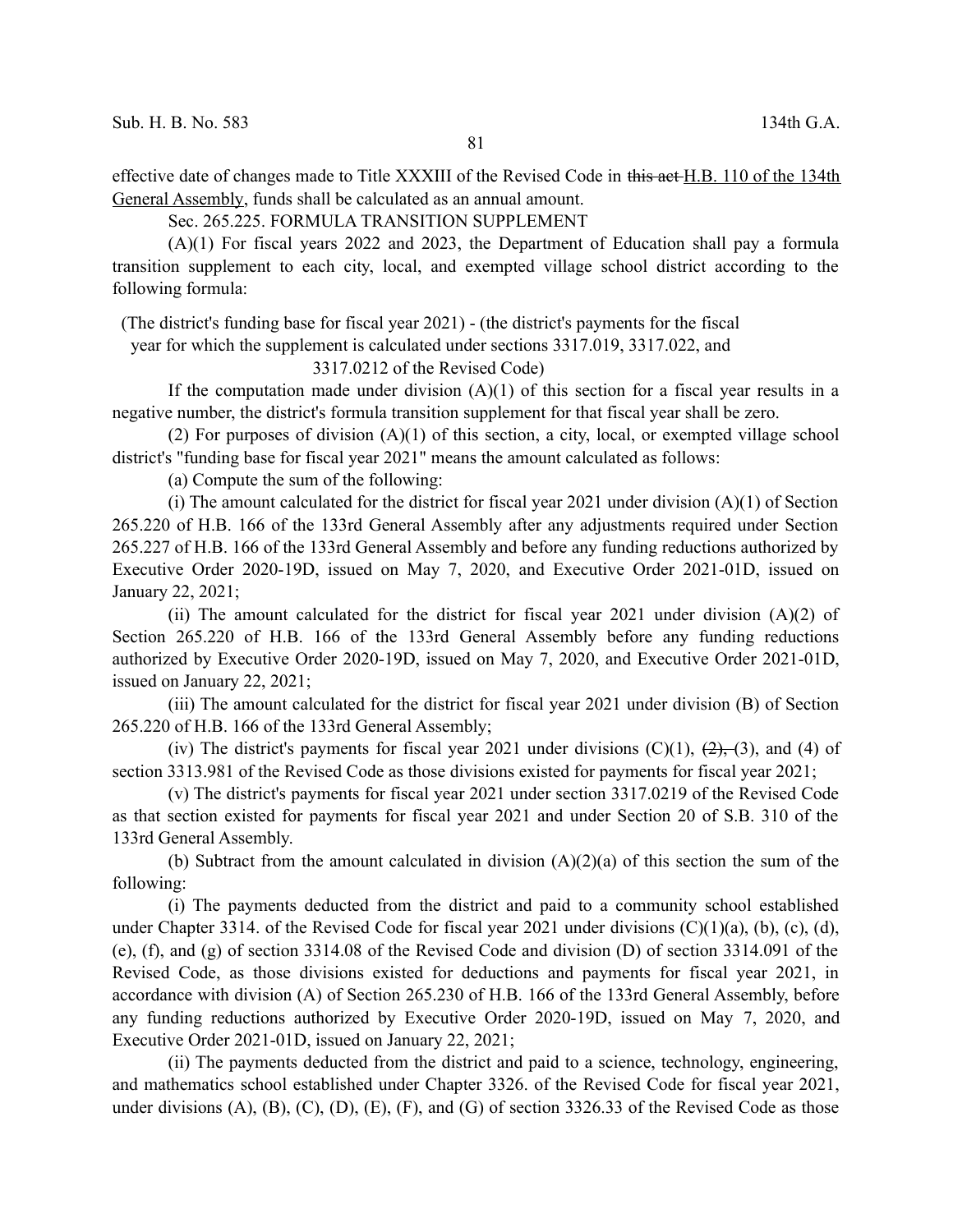divisions existed for deductions and payments for fiscal year 2021, in accordance with division (A) of Section 265.235 of H.B. 166 of the 133rd General Assembly, before any funding reductions authorized by Executive Order 2020-19D, issued on May 7, 2020, and Executive Order 2021-01D, issued on January 22, 2021;

(iii) The payments deducted from the district for fiscal year 2021 under division (C) of section 3310.08 of the Revised Code as that division existed for deductions for fiscal year 2021, division (C)(2) of section 3310.41 of the Revised Code, as that division existed for deductions for fiscal year 2021, and section 3310.55 of the Revised Code as that section existed for deductions for fiscal year 2021 and, in the case of a pilot project school district as defined in section 3313.975 of the Revised Code, the funds deducted from the district for fiscal year 2021 under Section 265.210 of H.B. 166 of the 133rd General Assembly to operate the pilot project scholarship program for fiscal year 2021 under sections 3313.974 to 3313.979 of the Revised Code;

(iv) The payments subtracted from the district for fiscal year 2021 under divisions  $(B)(1)$ ,  $(2)$ , and (3) of section 3313.981 of the Revised Code, as those divisions existed for subtractions from the district for fiscal year 2021.

(B)(1) For fiscal years 2022 and 2023, the Department of Education shall pay a formula transition supplement to each joint vocational school district according to the following formula:

(The district's funding base for fiscal year 2021) - (the district's payments for the fiscal year for which the supplement is calculated under sections 3317.16 and 3317.162 of the

Revised Code)

If the computation made under division  $(B)(1)$  of this section for a fiscal year results in a negative number, the district's formula transition supplement for that fiscal year shall be zero.

(2) For purposes of division (B)(1) of this section, a joint vocational district's "funding base for fiscal year 2021" means the sum of the following:

(a) The district's payments for fiscal year 2021 under Section 265.225 of H.B. 166 of the 133rd General Assembly after any adjustments required under Section 265.227 of H.B. 166 of the 133rd General Assembly;

(b) The district's payments for fiscal year 2021 under divisions  $(D)(1)$ , and  $(2)$ , and  $(E)(3)$  of section 3313.981 of the Revised Code, as those divisions existed for payments for fiscal year 2021;

(c) The district's payments for fiscal year 2021 under section 3317.163 of the Revised Code as that section existed for payments for fiscal year 2021 and under Section 20 of S.B. 310 of the 133rd General Assembly.

(C)(1) For fiscal years 2022 and 2023, the Department of Education shall pay a formula transition supplement to each community school established under Chapter 3314. of the Revised Code according to the following formula:

[(The school's funding base for fiscal year 2021 / the number of students enrolled in the school for fiscal year 2021) – (the school's payments for the fiscal year for which the

supplement is calculated under sections 3317.022 and 3317.0212 of the Revised Code /

the number of students enrolled in the school for the fiscal year for which the

supplement is calculated)] X the number of students enrolled in the school for the fiscal year for which the supplement is calculated.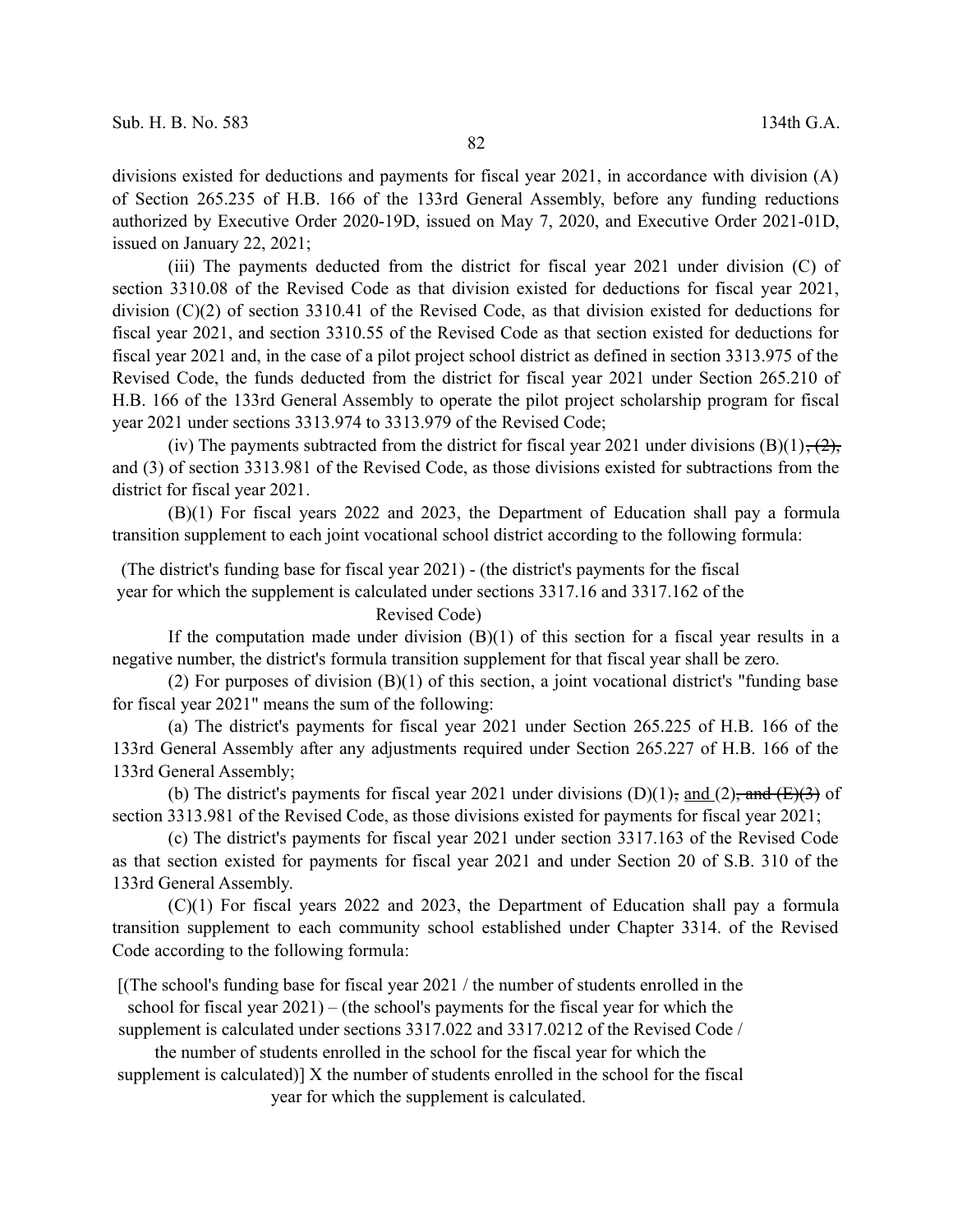If the computation made under division  $(C)(1)$  of this section for a fiscal year results in a negative number, the school's formula transition supplement for that fiscal year shall be zero.

(2) For purposes of division (C)(1) of this section, a community school's "funding base for fiscal year 2021" means the sum of the following:

(a) The amount calculated for the school for fiscal year 2021 under division  $(C)(1)$  of section 3314.08 of the Revised Code as that section existed for payments for fiscal year 2021, before any funding reductions authorized by Executive Order 2020-19D, issued on May 7, 2020, and Executive Order 2021-01D, issued on January 22, 2021;

(b) The amount calculated for the school for fiscal year 2021 under section 3314.085 of the Revised Code as that section existed for payments for fiscal year 2021;

(c) The amount calculated for the school for fiscal year 2021 under division (D)(1) of section 3314.091 of the Revised Code as that division existed for payments for fiscal year 2021;

(d) The amount calculated for the school for fiscal year 2021 under section 3314.088 of the Revised Code as that section existed for payments for fiscal year 2021 and under Section 20 of S.B. 310 of the 133rd General Assembly.

(D)(1) For fiscal years 2022 and 2023, the Department of Education shall pay a formula transition supplement to each science, technology, engineering, and mathematics school established under Chapter 3326. of the Revised Code according to the following formula:

[(The school's funding base for fiscal year 2021 / the number of students enrolled in the school for fiscal year 2021) – (the school's payments for the fiscal year for which the

supplement is calculated under section 3317.022 of the Revised Code / the number of

students enrolled in the school for the fiscal year for which the supplement is

calculated)] X the number of students enrolled in the school for the fiscal year for which the supplement is calculated.

If the computation made under division  $(D)(1)$  of this section for a fiscal year results in a negative number, the school's formula transition supplement for that fiscal year shall be zero.

(2) For purposes of division (D)(1) of this section, a science, technology, engineering, and mathematics school's "funding base for fiscal year 2021" means the sum of the following:

(a) The amount calculated for the school for fiscal year 2021 under section 3326.33 of the Revised Code as that section existed for payments for fiscal year 2021, before any funding reductions authorized by Executive Order 2020-19D, issued on May 7, 2020, and Executive Order 2021-01D, issued on January 22, 2021;

(b) The amount calculated for the school for fiscal year 2021 under section 3326.41 of the Revised Code as that section existed for payments for fiscal year 2021;

(c) The amount calculated for the school for fiscal year 2021 under section 3326.42 of the Revised Code as that section existed for payments for fiscal year 2021 and under Section 20 of S.B. 310 of the 133rd General Assembly.

Sec. 265.335. QUALITY COMMUNITY SCHOOLS SUPPORT

(A) The foregoing appropriation item 200631, Quality Community Schools Support, shall be used for the Quality Community School Support Program. Under the program, the Department of Education shall pay each community school established under Chapter 3314. of the Revised Code and designated as a Community School of Quality under this section an amount up to \$1,750 in each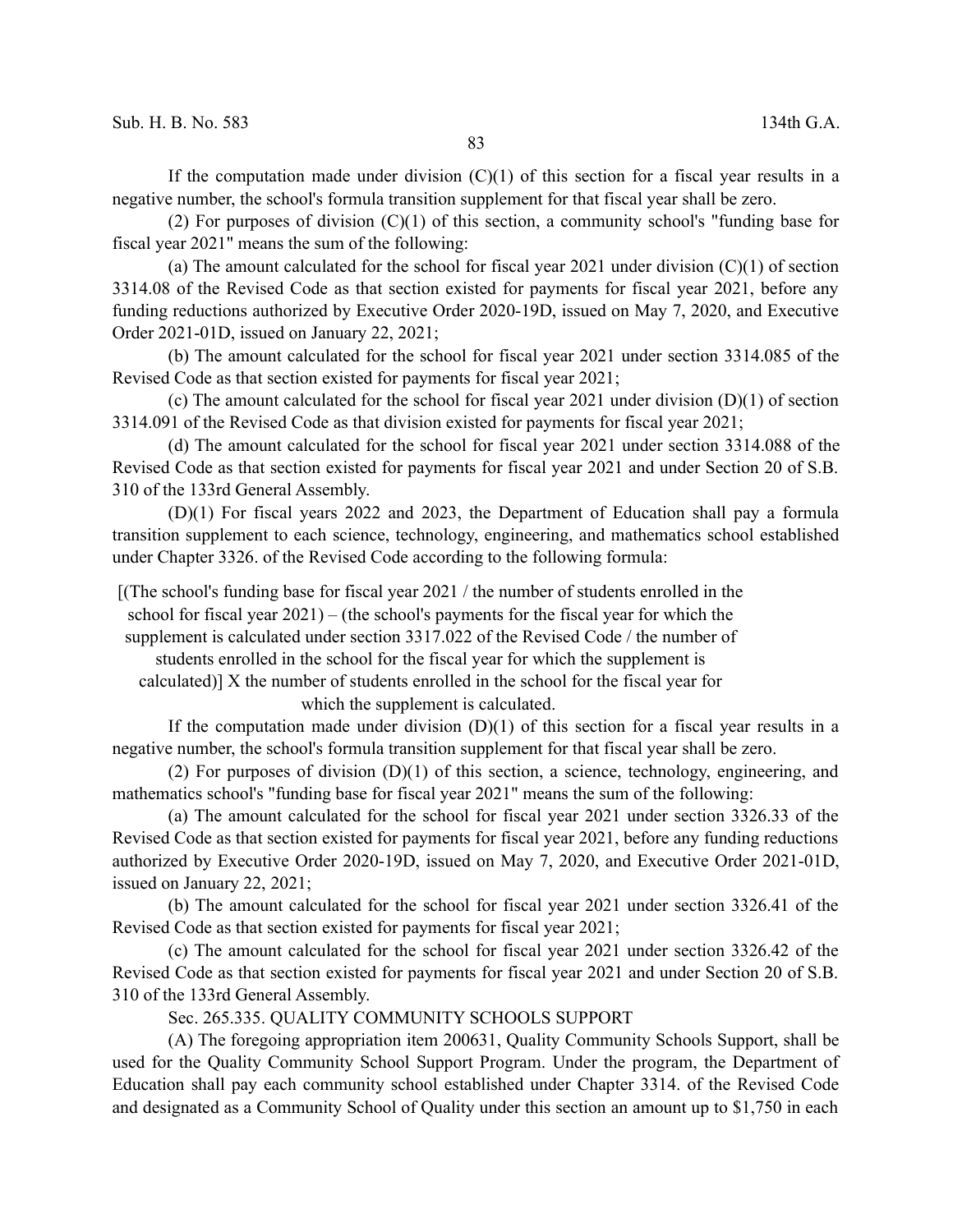fiscal year for each pupil identified as economically disadvantaged and up to \$1,000 in each fiscal year for each pupil that is not identified as economically disadvantaged. The payment for the current fiscal year shall be calculated using the final adjusted full-time equivalent number of students enrolled in a community school for the prior fiscal year, except that if a school is in its first year of operation the payment for the current fiscal year shall be calculated using the adjusted full-time equivalent number of students enrolled in the school for the current fiscal year as of the date the payment is made, as reported by the school under section 3314.08 of the Revised Code. The Department shall make the payment to each Community School of Quality not later than January 31 of each fiscal year. If the amount appropriated is not sufficient, the Department shall prorate the amounts so that the aggregate amount appropriated is not exceeded.

(B) To be designated as a Community School of Quality, a community school shall satisfy at least one of the following conditions:

(1) The community school meets all of the following criteria:

(a) The school's sponsor was rated "exemplary" or "effective" on the sponsor's most recent evaluation conducted under section 3314.016 of the Revised Code.

(b) The school received a higher performance index score than the school district in which the school is located on the two most recent report cards issued for the school under section 3302.03 of the Revised Code.

(c) The school received an overall grade of "A" or "B" for the value-added progress dimension on the most recent report card issued for the school under section 3302.03 of the Revised Code or is a school described under division (A)(4) of section 3314.35 of the Revised Code and did not receive a grade for the value-added progress dimension on the most recent report card.

(d) At least fifty per cent of the students enrolled in the school are economically disadvantaged, as determined by the Department.

(2) The community school meets all of the following criteria:

(a) The school's sponsor was rated "exemplary" or "effective" on the sponsor's most recent evaluation conducted under section 3314.016 of the Revised Code.

(b) The school is in its first year of operation or the school opened as a kindergarten school and has added one grade per year and has been in operation for less than four school years.

(c) The school is replicating an operational and instructional model used by a community school described in division (B)(1) of this section.

(d) If the school has an operator, the operator received a "C" or better on its most recent performance report published under section 3314.031 of the Revised Code.

(3) The community school meets all of the following criteria:

(a) The school's sponsor was rated "exemplary" or "effective" on the sponsor's most recent evaluation conducted under section 3314.016 of the Revised Code.

(b) The school contracts with an operator that operates schools in other states and meets at least one of the following criteria:

(i) Has operated a school that received a grant funded through the federal Charter School Program established under 20 U.S.C. 7221 within the five years prior to the date of application or received funding from the Charter School Growth Fund;

(ii) Meets all of the following criteria: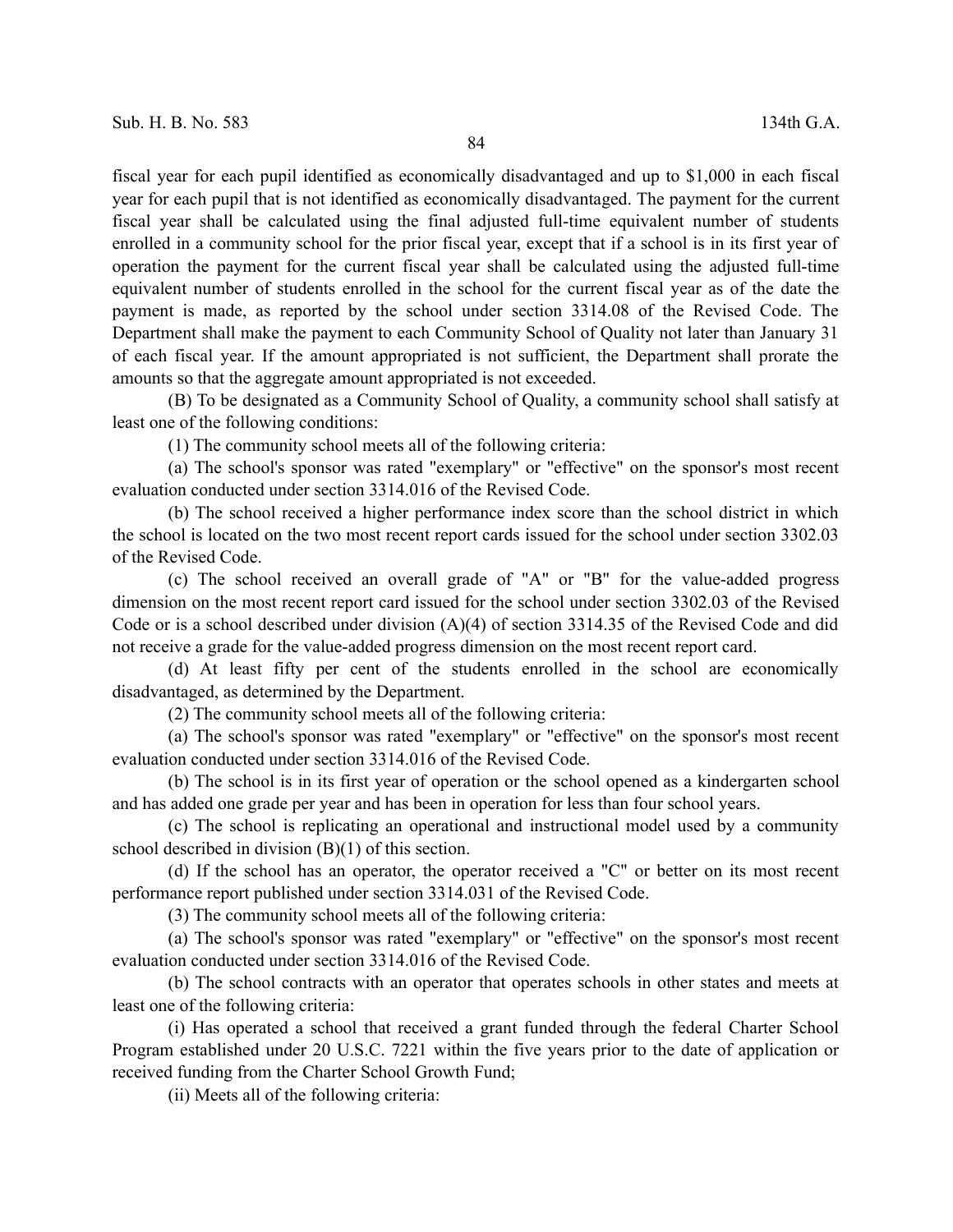(I) One of the operator's schools in another state performed better than the school district in which the school is located, as determined by the Department.

(II) At least fifty per cent of the total number of students enrolled in all of the operator's schools are economically disadvantaged, as determined by the Department.

(III) The operator is in good standing in all states where it operates schools, as determined by the Department.

(IV) The Department has determined that the operator does not have any financial viability issues that would prevent it from effectively operating a community school in Ohio.

(c) The school is in its first year of operation.

(C) A school designated as a Community School of Quality under division (B) of this section shall maintain that designation for the two fiscal years following the fiscal year in which the school was initially designated as a Community School of Quality.

(D) A school designated a Community School of Quality may renew its designation each year that it satisfies the criteria under division (B)(1) of this section. The school shall maintain that designation for the two fiscal years following each fiscal year in which the criteria under division (B) (1) of this section are satisfied. This division applies to schools designated as a Community School of Quality based on the report cards issued in accordance with sections 3302.03 and 3314.012 of the Revised Code for the 2017-2018 and 2018-2019 school years.

(E) A school that was designated as a Community School of Quality for the first time for the 2019-2020 school year shall maintain that designation for the 2022-2023 school year and may renew its designation under division (D) of this section after that school year.

SECTION 4. That existing Sections 265.150, 265.210, 265.225, and 265.335 of H.B. 110 of the 134th General Assembly are hereby repealed.

SECTION 5. That Section 5 of H.B. 123 of the 133rd General Assembly (as amended by H.B. 110 of the 134th General Assembly) be amended to read as follows:

Sec. 5. (A) As used in this section:

(1) "Eligible internet- or computer-based community school" means the following:

(a) For fiscal year 2021, an internet- or computer-based community school that was designated for the 2019-2020 school year as an internet- or computer-based community school in which a majority of the students were enrolled in a dropout prevention and recovery program and satisfies both of the following conditions:

(i) The school does not have a for-profit operator;

(ii) The school received a rating of "exceeds standards" on the combined graduation component of the most recent report card issued for the school under section 3314.017 of the Revised Code.

(b) For fiscal years 2022 and 2023, an internet- or computer-based community school that participated in the program for fiscal year 2021.

(2) "Formula amount" shall equal the amount specified in division (F)(1) of the section of H.B. 166 of the 133rd General Assembly entitled "OPERATING FUNDING FOR FISCAL YEARS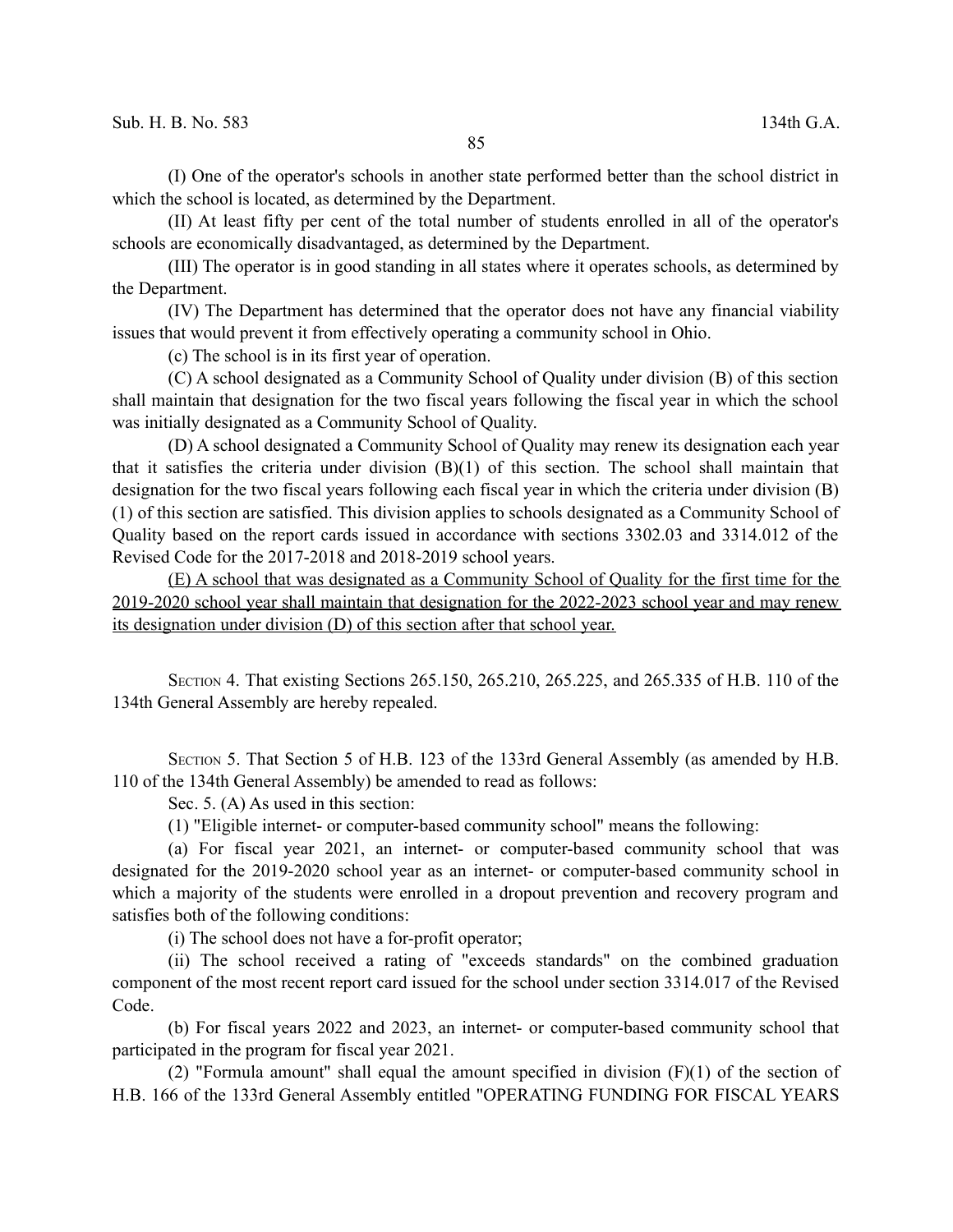2020 and 2021."

(3) "Internet- or computer-based community school" has the same meaning as in section 3314.02 of the Revised Code.

(B) The Department of Education shall establish a pilot program to provide additional funding for students enrolled in grades eight through twelve in eligible internet- or computer-based community schools for fiscal years 2021, 2022, and 2023. An eligible internet- or computer-based community school may choose to participate in the program by notifying the Department of Education not later than ten days after December 21, 2020.

(C) For fiscal years 2021, 2022, and 2023, the Department of Education shall require each eligible internet- or computer-based community school that chooses to participate in the pilot program to report all information that is necessary to make payments under division (D) of this section.

(D) For fiscal years 2021, 2022, and 2023, the Department shall calculate an additional payment for each eligible internet- or computer-based community school that chooses to participate in the pilot program, as follows:

(1) Compute the lesser of the following for each student enrolled in grades eight through twelve:

(a) The formula amount X the maximum full-time equivalency for the portion of the school year for which the student is enrolled in the school;

(b) The sum of the following:

(i) A one-time payment of \$1,750. In the case of a student enrolled in the school for the first time for the 2020-2021, 2021-2022, or 2022-2023 school year, payment shall be made under division  $(D)(1)(b)(i)$  of this section at least thirty days after the student is considered to be enrolled in the school in accordance with division (H)(2) of section 3314.08 of the Revised Code, provided the student has been continuously enrolled in the school during that time, as determined by the Department. In the case of a student that was enrolled in the school for the 2019-2020, 2020-2021, or 2021-2022 school year, payment shall be made under division  $(D)(1)(b)(i)$  of this section at least thirty days after the student has started to participate in learning opportunities for the 2020-2021, 2021-2022, or 2022-2023 school year, provided the student has been continuously enrolled in the school during that time, as determined by the Department.

(ii) The formula amount  $X(1/920)$  X the lesser of the number of hours the student participates in learning opportunities in that fiscal year or 920;

(iii) The lesser of (\$500 X either the number of courses completed by the student in that fiscal year, in the case of a student enrolled in grade eight, or the number of credits earned by the student in that fiscal year, in the case of a student enrolled in grades nine through twelve) or \$2,500.

(2) Compute the sum of the amounts calculated under division (D)(1) of this section for all students enrolled in grades eight through twelve.

(3) Compute the school's payment in accordance with the following formula:

The amount determined under division  $(D)(2)$  of this section) - (the total amount paid to the school for the fiscal year for which the payment is calculated under this section under division  $(C)$   $\mapsto$ (a) of section 3314.08 of the Revised Code for number of full-time equivalent students enrolled in grades eight through twelve in the school X the formula amount)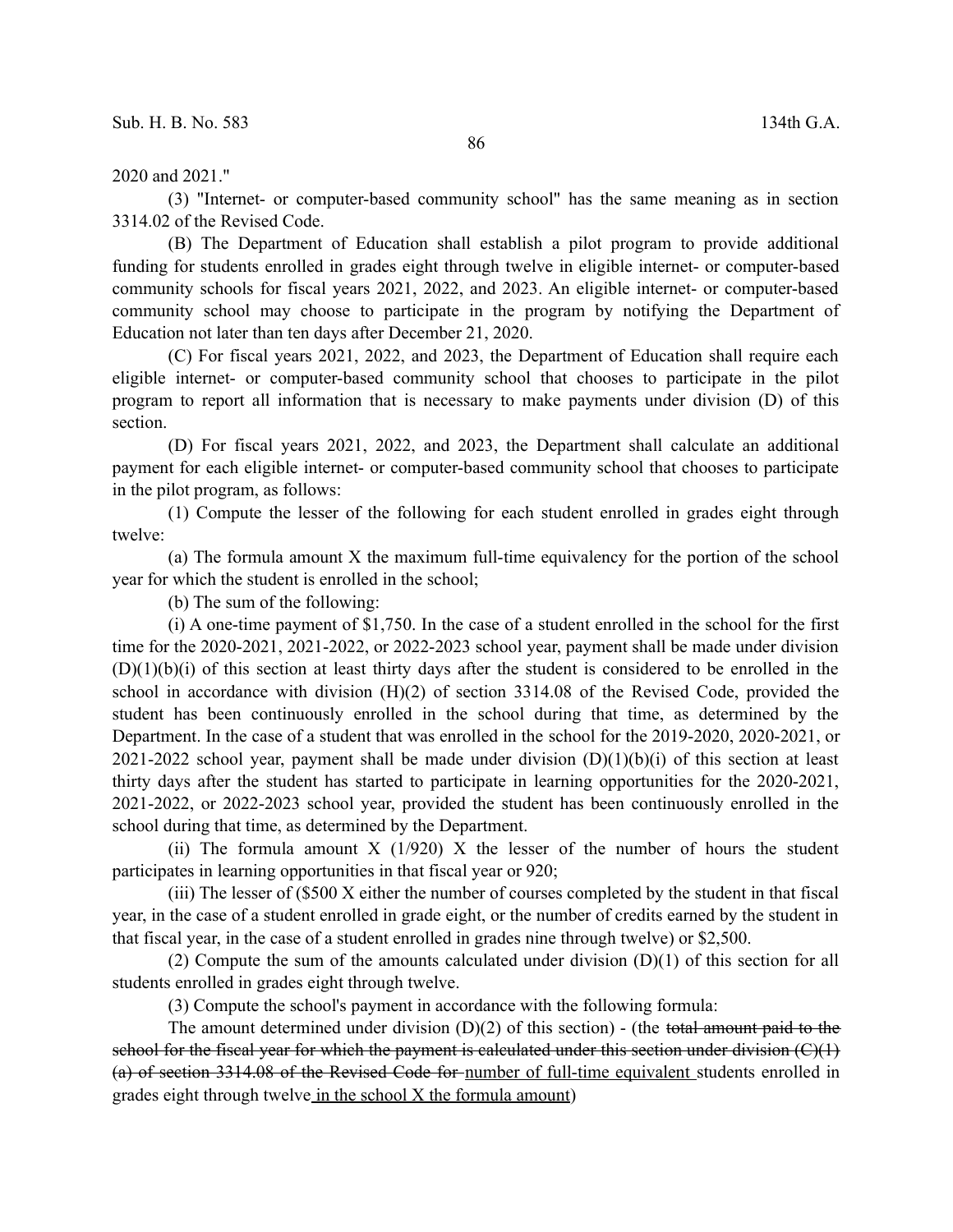If the amount computed under division  $(D)(3)$  is a negative number, the school shall not receive a payment under this section.

(E)(1) The Department shall complete a review of the enrollment of each eligible internet- or computer-based community school that chooses to participate in the pilot program in accordance with division (K) of section 3314.08 of the Revised Code. If the Department determines a school has been overpaid based on a review completed under division (E)(1) of this section, the Department shall require a repayment of the overpaid funds and may require the school to establish a plan to improve the reporting of enrollment.

(2) The Department may require each eligible internet- or computer-based community school that chooses to participate in the pilot program to create a debt reduction plan approved by the school's sponsor, if determined appropriate by the Department.

(3) To the extent that an eligible internet- or computer-based community school that chooses to participate in the pilot program had, for the 2019-2020, 2020-2021, or 2021-2022 school year, a percentage of student engagement in learning opportunities that was less than sixty-five per cent, the school shall provide to the Department a meaningful plan for increasing student engagement.

(4) All eligible internet- or computer-based community schools that choose to participate in the pilot program shall implement programming or protocol which documents enrollment and participation in learning opportunities in order to participate in the program.

(F) Upon completion of the pilot program, and not later than December 31, 2022, the Department shall issue a report on the program. For purposes of this report, the Department may request each eligible internet- or computer-based community school that chooses to participate in the pilot program to submit information to the Department on any of the following:

(1) The time, resources, and cost associated with enrolling students in the school and preparing students to engage in learning opportunities;

(2) The time and cost associated with providing counseling and other supports to students;

(3) Student enrollment and participation data;

(4) Individualized student plans;

(5) An assessment of strategies used to improve student engagement and the percentage of participation in learning opportunities

(6) Any other data the Department considers relevant.

The Department shall submit copies of the report in accordance with section 101.68 of the Revised Code to the Governor, the President and Minority Leader of the Senate, the Speaker and Minority Leader of the House of Representatives, and the chairpersons and ranking members of the standing committees on primary and secondary education of the Senate and the House of Representatives.

SECTION 6. That existing Section 5 of H.B. 123 of the 133rd General Assembly (as amended by H.B. 110 of the 134th General Assembly) is hereby repealed.

SECTION 7. That Section 4 of S.B. 1 of the 134th General Assembly be amended to read as follows: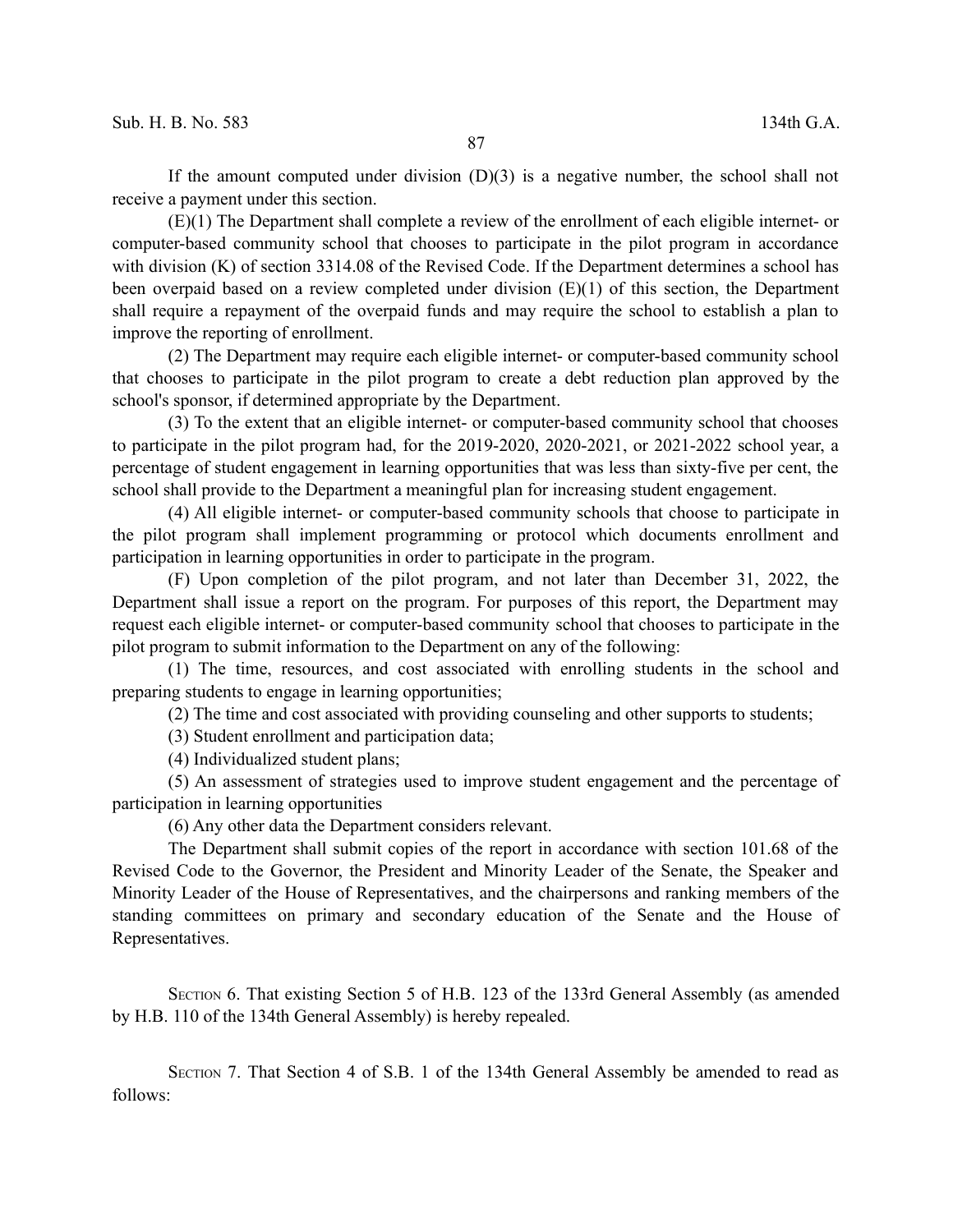Sec. 4. (A) As used in this section, "school governing body" means any of the following:

(1) The board of education of a city, local, exempted village, or joint vocational school district;

(2) The governing authority of a community school established under Chapter 3314. of the Revised Code;

(3) The governing body of a STEM school established under Chapter 3326. of the Revised Code;

(4) The governing authority of a chartered nonpublic school;

(5) The governing board of an educational service center or a regional council of governments, established under Chapter 167. of the Revised Code, consisting of one or more educational service centers that provide substitute teaching services.

(B) Notwithstanding anything to the contrary in sections 3301.071, 3319.226, 3319.30, and 3319.36 and Chapters 3314. and 3326. of the Revised Code, or the administrative rules of the State Board of Education, a school governing body may employ an individual who does not hold a postsecondary degree as a substitute teacher, for the 2021-2022, 2022-2023, and 2023-2024 school year years only, provided that the individual also meets the following requirements:

(1) The individual meets the district's or school's own set of educational requirements.

(2) The individual is deemed to be of good moral character.

(3) The individual successfully completes a criminal records check as prescribed in section 3319.39 of the Revised Code.

(C) The State Board shall issue a nonrenewable temporary substitute teaching license to an individual who does not hold a post-secondary degree but meets the requirements prescribed in division (B) of this section for the 2021-2022, 2022-2023, and 2023-2024 school year years only.

SECTION 8. That existing Section 4 of S.B. 1 of the 134th General Assembly is hereby repealed.

SECTION 9. All items in this act are hereby appropriated as designated out of any moneys in the state treasury to the credit of the designated fund. For all operating appropriations made in this act, those in the first column are for fiscal year 2022 and those in the second column are for fiscal year 2023. The operating appropriations made in this act are in addition to any other operating appropriations made for the FY 2022-FY 2023 biennium.

 $1 \t 2 \t 3 \t 4 \t 5$ 

## A EDU DEPARTMENT OF EDUCATION

B Federal Fund Group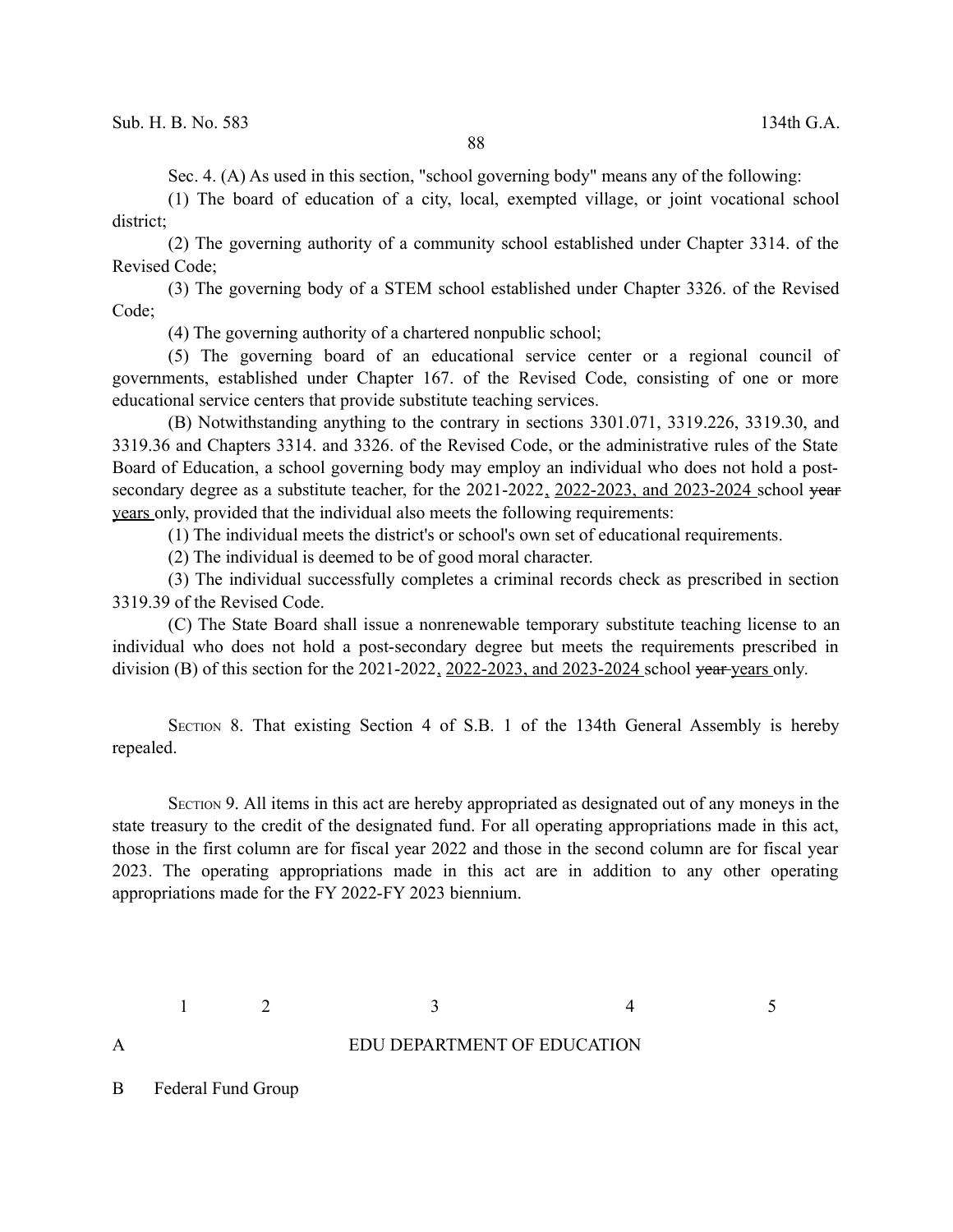| C | 3HS <sub>0</sub>                    | 200640 | Federal Coronavirus School<br>Relief | \$2,415,201 | \$0 |
|---|-------------------------------------|--------|--------------------------------------|-------------|-----|
| D | <b>TOTAL FED Federal Fund Group</b> |        |                                      | \$2,415,201 | \$0 |

## E TOTAL ALL BUDGET FUND GROUPS \$2,415,201 \$0 FEDERAL CORONAVIRUS SCHOOL RELIEF

(A) The foregoing appropriation item 200640, Federal Coronavirus School Relief, shall be used by the Department of Education for the following purposes regarding the tutoring and remedial education services program established in section 3301.28 of the Revised Code:

(1) For purposes of division  $(C)(3)$  of section 3301.28 of the Revised Code;

(2) To reimburse the coordinating service center, as defined in section 3301.28 of the Revised Code, for the costs described in divisions  $(C)(6)(a)$  and (b) of that section and to pay costs associated with enrolling participating tutors in the retained applicant fingerprint database;

(3) Subject to available funds, to pay incidental costs of training opportunities conducted by educational service centers under division (C)(4) of that section, in a manner determined by the Department.

(B) An amount equal to the unexpended, unencumbered balance of the foregoing appropriation item 200640, Federal Coronavirus School Relief, at the end of fiscal year 2022 is hereby reappropriated to the Department to be used for the same purposes in fiscal year 2023.

(C) The foregoing appropriation item 200640, Federal Coronavirus School Relief, shall be supported using the funds for emergency needs authorized under Title II, Sec.  $2001(f)(4)$  of the federal "American Rescue Plan Act of 2021," Pub. L. No. 117-2.

SECTION 10. Within the limits set forth in this act, the Director of Budget and Management shall establish accounts indicating the source and amount of funds for each appropriation made in this act, and shall determine the form and manner in which appropriation accounts shall be maintained. Expenditures from operating appropriations contained in this act shall be accounted for as though made in H.B. 110 of the 134th General Assembly. The operating appropriations made in this act are subject to all provisions of H.B. 110 of the 134th General Assembly that are generally applicable to such appropriations.

SECTION 11. (A) The Substitute Teacher Shortages Study Committee is hereby established. The study committee shall consist of the following members:

(1) Three members of the House of Representatives appointed by the Speaker of the House of Representatives, two of whom are members of the majority party and one of whom is a member of the minority party. The Speaker shall appoint the member of the minority party in consultation with the Minority Leader of the House of Representatives.

(2) Three members of the Senate appointed by the President of the Senate, two of whom are members of the majority party and one of whom is a member of the minority party. The President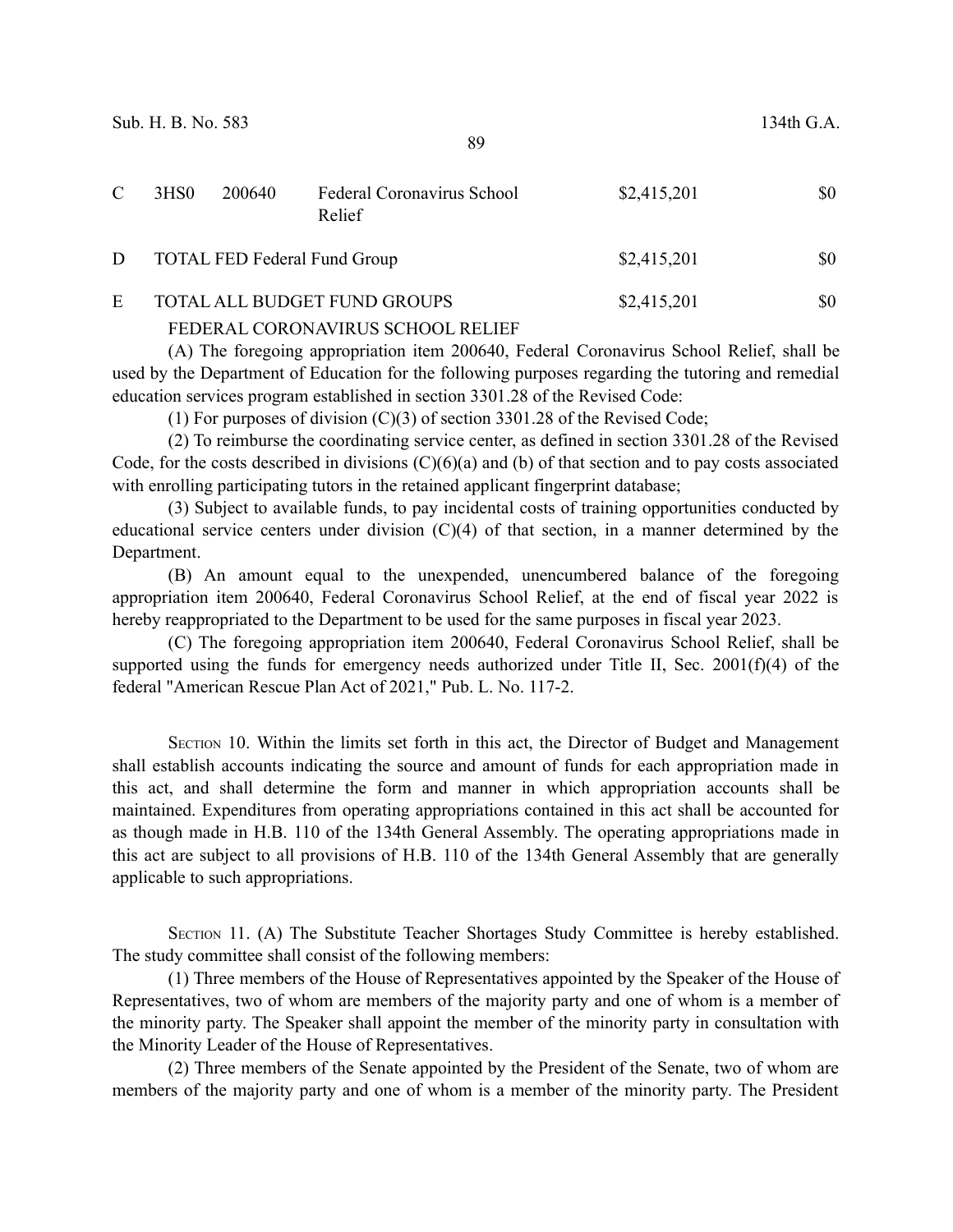shall appoint the member of the minority party in consultation with the Minority Leader of the Senate.

(B) The study committee established under this section shall address the shortage of substitute teachers and examine the temporary substitute licensing provision prescribed in Section 3 of H.B. 409 of the 133rd General Assembly and Section 4 of S.B. 1 of the 134th General Assembly.

The study committee shall consider addressing the causes of the shortage and how to alleviate that shortage with more permanent solutions.

(C) The study committee shall produce a report of its findings not later than December 31, 2022.

SECTION 12. (A) As used in this section, "public school" means any of the following:

(1) A city, local, exempted village, or joint vocational school district;

(2) A community school established under Chapter 3314. of the Revised Code;

(3) A STEM school established under Chapter 3326. of the Revised Code.

(B) Any state funds that a public school spent providing services related to disadvantaged pupil impact aid or providing services to gifted students or English learners as determined by the Department of Education, on or after July 1, 2021, but prior to September 30, 2021, shall be applied by the Department to any spending requirements prescribed for those services for fiscal year 2022 under Chapter 3314., 3317., or 3326. of the Revised Code, as those chapters exist on and after September 30, 2021.

SECTION 13. Notwithstanding anything to the contrary in section 3317.0212 or Chapter 3327. of the Revised Code, in fiscal years 2022 and 2023, the statewide average cost per rider and statewide average cost per mile used to calculate funding under section 3317.0212 of the Revised Code and payment in lieu of transportation payment under section 3327.02 shall be based on data from fiscal year 2020.

SECTION 14. For up to ninety days after the effective date of this section, a chartered nonpublic school participating in the Educational Choice Scholarship Pilot Program under sections 3310.01 to 3310.17 of the Revised Code, including the income-based expansion of that program under section 3310.032 of the Revised Code, may request that the Department of Education review the scholarship payments made for eligible students, as defined in section 3310.01 of the Revised Code, participating in the program for the 2020-2021 school year who attended the school during that school year and determine whether there was a scholarship payment error for any such student for that school year. If the Department finds that scholarship payments for any such student for that school year were less than they should have been based on the student's attendance at the school, the Department shall make a payment to the school, on behalf of the student, in an amount equal to the difference between the total amount of scholarship payments made to the student for that school year and the total amount the scholarship payments should have been.

The Department shall make payments under this section from appropriation line item 200550 in accordance with Section 265.210 of H.B. 110 of the 134th General Assembly, as amended by this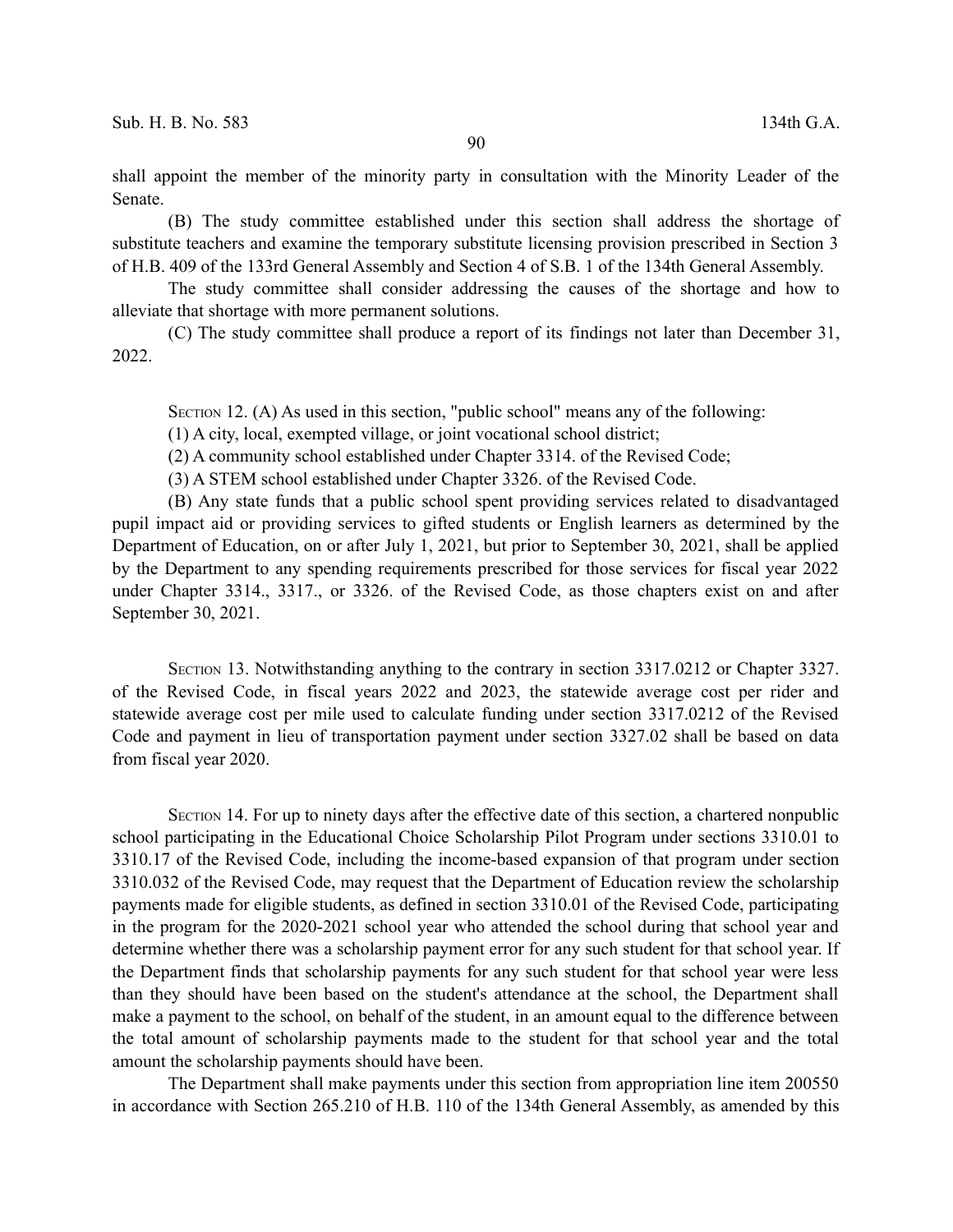act.

SECTION 15. A student who received an educational choice scholarship under section 3310.032 of the Revised Code on the effective date of this section whose scholarship amount was prorated under division (E) of that section as it existed prior to that date shall, on and after that date, receive the full scholarship amount.

SECTION 16. Notwithstanding anything to the contrary in section 3314.08 of the Revised Code, a community school established under Chapter 3314. of the Revised Code shall be considered as having met any requirements to receive state funds prescribed under Chapters 3314. and 3317. of the Revised Code for the 2021-2022 school year, if all of the following apply to the school:

(A) The community school opened for the first time during the 2021-2022 school year.

(B) The community school has the same sponsor as another community school that was open during the 2020-2021 school year and 2021-2022 school year and operated using a remote learning plan model for both of those school years.

(C) During the 2021-2022 school year, the community school implemented the same remote learning plan model as the community school described in division (B) of this section.

SECTION 17. Notwithstanding anything to the contrary in section 3314.034 of the Revised Code, for the 2022-2023 school year only, a community school to which division (A) of that section applies, based on the school's state report card issued for the 2021-2022 school year under section 3302.03 or 3314.017 of the Revised Code, may enter into a contract with a new sponsor without regard to the conditions prescribed in divisions (B) to (D) of section 3314.034 of the Revised Code.

SECTION 18. (A) Notwithstanding anything in section 3314.016 of the Revised Code to the contrary, community school sponsor ratings issued under that section for the 2021-2022 school year shall have no effect in determining sanctions or penalties of a sponsor under Chapter 3314. of the Revised Code but shall not create a new starting point for sanction or penalty determinations that are based on ratings over multiple years. The sponsor ratings of any previous or subsequent school years shall be considered when a sponsor is subject to sanctions or penalties under that chapter. Sponsor ratings for the 2021-2022 school year shall not be used to determine the revocation of sponsorship under division (B)(7)(c)(ii) of section 3314.016 of the Revised Code.

(B) A sponsor shall remain eligible in the 2022-2023 school year for any incentives that the sponsor was eligible for in the 2021-2022 school year, and the 2021-2022 school year shall not count toward the number of years in which a sponsor subject to division (B)(7)(b) of section 3314.016 of the Revised Code is not required to be evaluated. However, a sponsor's rating for the 2021-2022 school year shall not qualify the sponsor for any incentive for which the sponsor was not previously eligible prior to receiving that rating, unless the sponsor elects to have the sponsor's rating for the 2021-2022 school year count for the purposes of qualifying for incentives under division (C) of this section.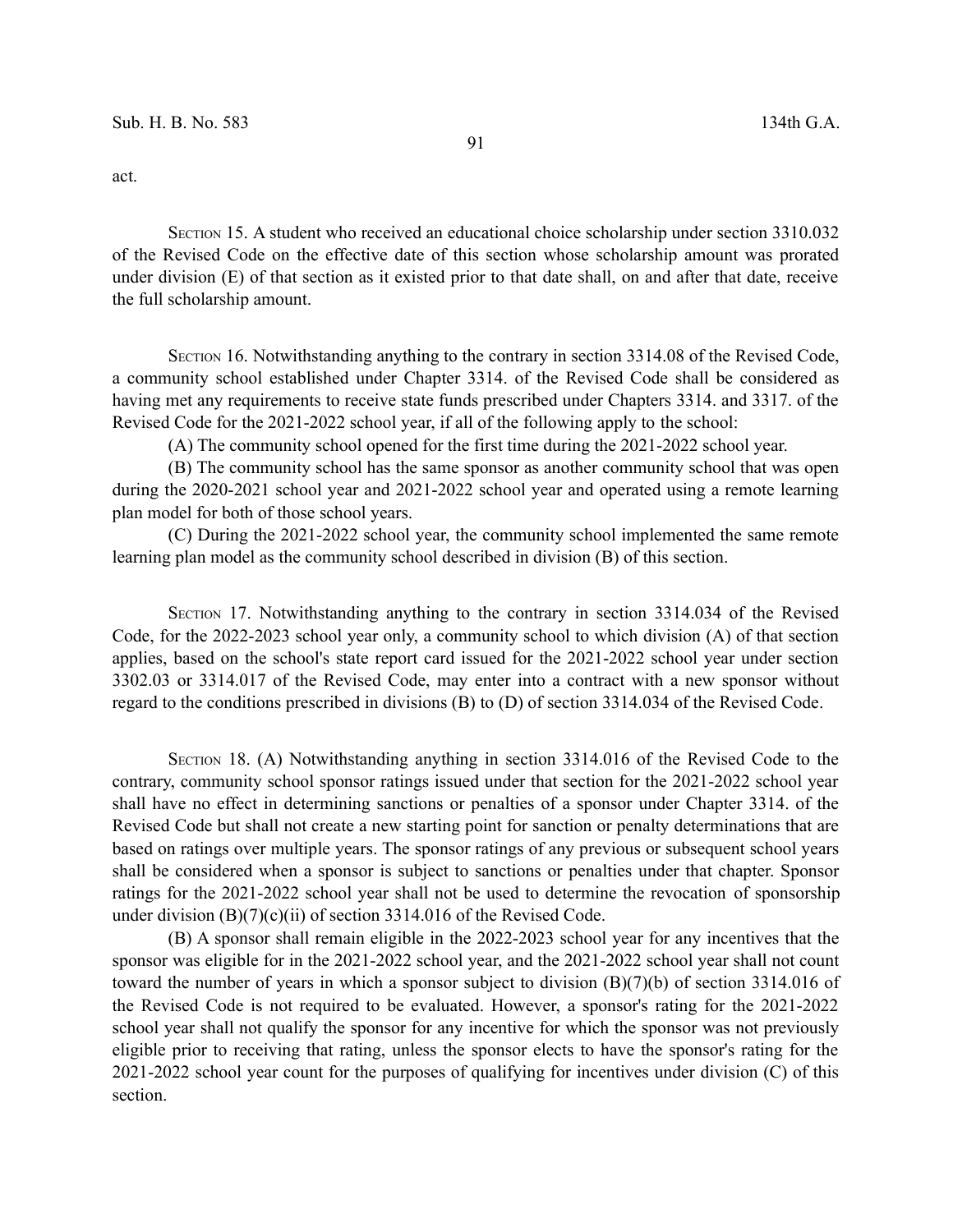(C) Any sponsor may elect to have the sponsor's overall rating for the 2021-2022 school year count toward qualifying the sponsor for any incentives for which the sponsor was not previously eligible, provided the overall rating for that school year is calculated based on the three components identified in division (B)(1) of section 3314.016 of the Revised Code.

SECTION 19. Section 3301.0714 of the Revised Code is presented in this act as a composite of the section as amended by both H.B. 82 and H.B. 110 of the 134th General Assembly. The General Assembly, applying the principle stated in division (B) of section 1.52 of the Revised Code that amendments are to be harmonized if reasonably capable of simultaneous operation, finds that the composite is the resulting version of the section in effect prior to the effective date of the section as presented in this act.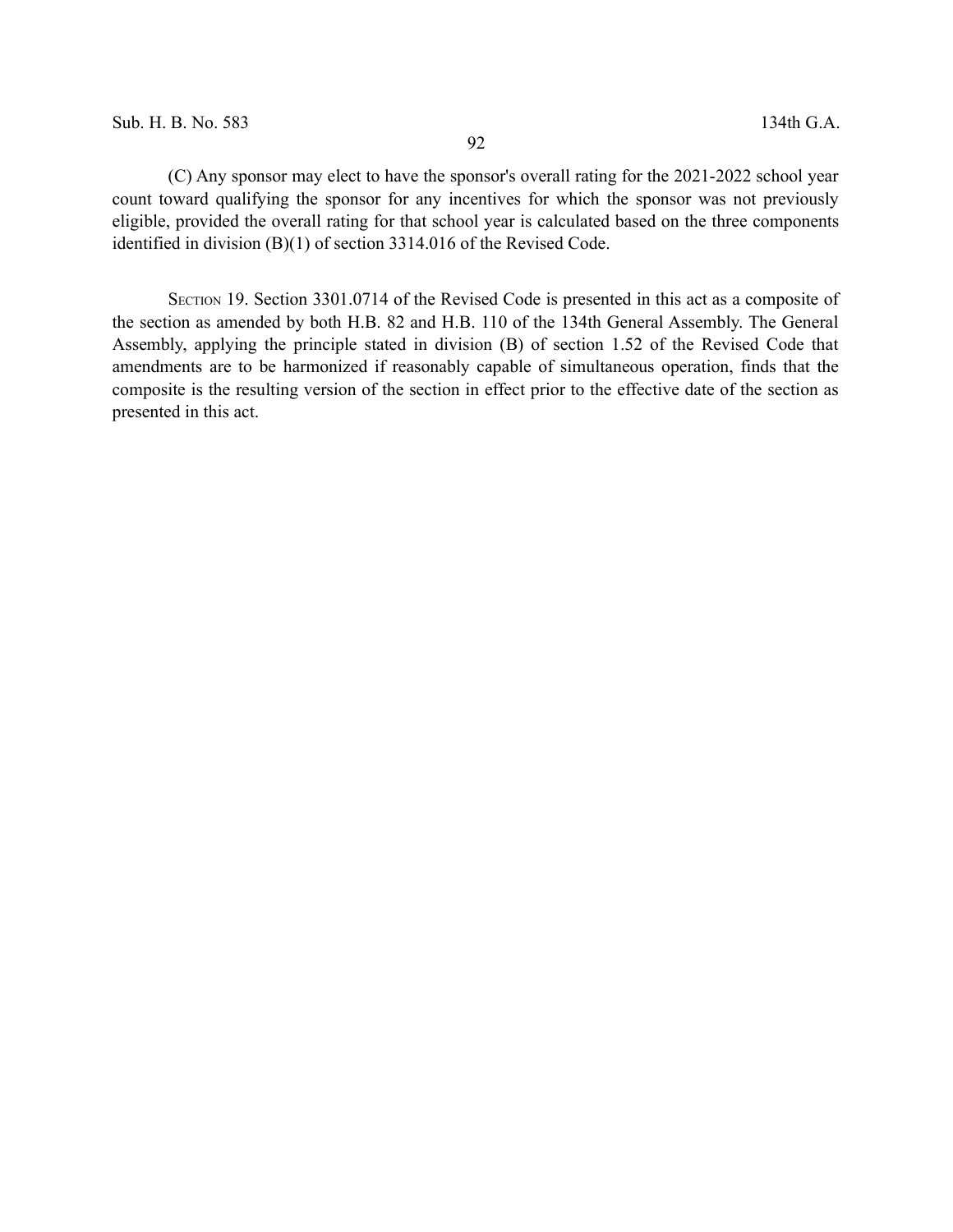*Speaker \_\_\_\_\_\_\_\_\_\_\_\_\_\_\_\_\_\_\_ of the House of Representatives.*

93

*President \_\_\_\_\_\_\_\_\_\_\_\_\_\_\_\_\_\_\_ of the Senate.*

Passed \_\_\_\_\_\_\_\_\_\_\_\_\_\_\_\_\_\_\_\_\_\_\_\_, 20\_\_\_\_

Approved \_\_\_\_\_\_\_\_\_\_\_\_\_\_\_\_\_\_\_\_\_\_\_\_, 20\_\_\_\_

*Governor.*